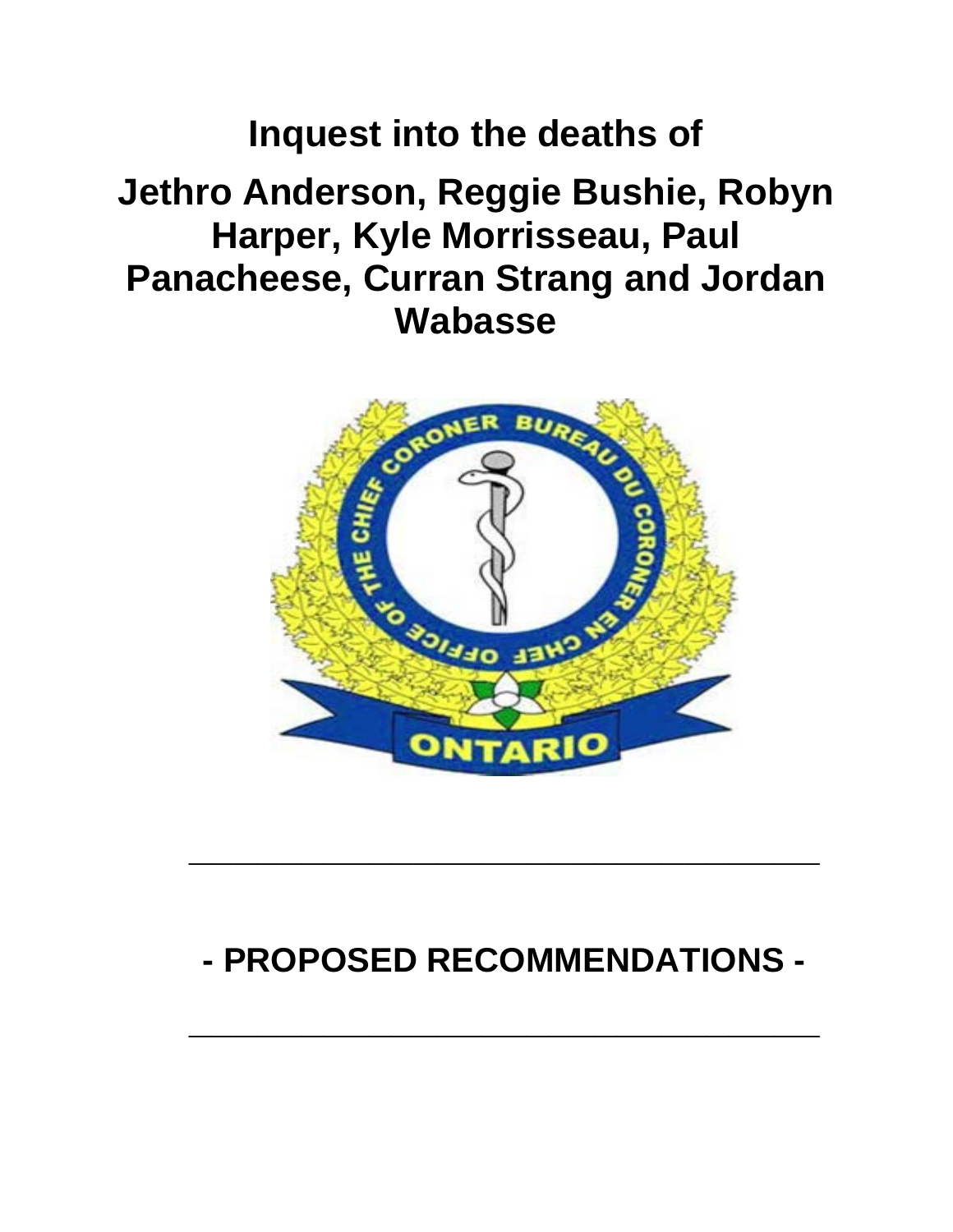# **INDEX**

|                                                                                                         | <u>Tab N</u> |                                                                      |   |
|---------------------------------------------------------------------------------------------------------|--------------|----------------------------------------------------------------------|---|
| Recommendations - Joint Slate<br><b>Individual Slates</b><br>Provincial Advocate for Children and Youth | 1<br>2       |                                                                      |   |
|                                                                                                         |              | Ontario First Nations Young Peoples Council of the Chiefs of Ontario | 3 |
|                                                                                                         |              | <b>Matawa Learning Centre</b>                                        | 4 |
| Keewaytinook Okimakanak<br>Northern Nishnawbe Education Council                                         | 5            |                                                                      |   |
|                                                                                                         | 6            |                                                                      |   |

# <u>lo.</u>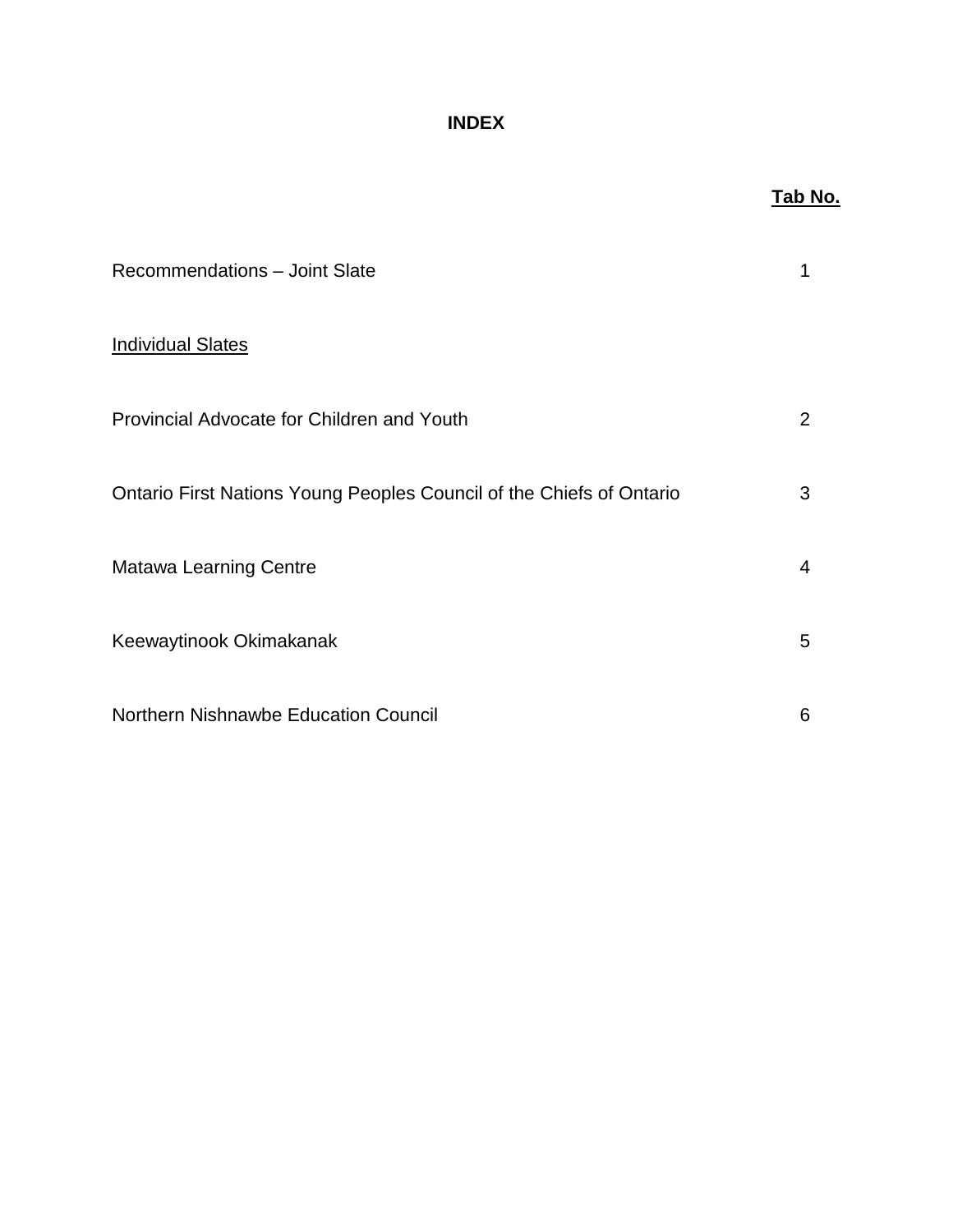# Recommendations – Joint Slate

# **I. General**

# **To: The Province of Ontario**

- **1.** In order to **ensure transparency in this process**, we recommend that the verdict and verdict explanation be translated into Cree, Ojibway and Oji-Cree and be easily accessible to the citizens of Nishnawbe Aski Nation ("NAN").
- **2.** In order to **commemorate the lives of Jethro Anderson, Curran Strang, Paul Panacheese, Robyn Harper, Reggie Bushie, Kyle Morrisseau and Jordan Wabasse**, work with the families of the seven youths, students and former students of Dennis Franklin Cromarty High School ("DFCHS") and the Matawa Learning Centre ("MLC"), and other interested parties to develop a memorial in their honour.

# **II. Reconciliation: Principles of Interpretation**

#### **To: Nishnawbe Aski Nation, Canada; Ontario; Northern Nishnawbe Education Council ("NNEC"); Keewaytinook Okimakanak ("KO"); DFCHS; MLC; Thunder Bay Police Service; and City of Thunder Bay**

- **3.** In moving forward with any initiatives that respond to the Inquest recommendations, the parties should be guided by the following statements:
	- i. All of the Treaty Partners, including Indigenous communities and governments, Canada and Ontario, must respect the treaty rights of others and work together towards fulfilling treaty obligations;
	- ii. First Nations governments exercise inherent control over their education systems;
	- iii. First Nation communities seek to have greater responsibility to govern their own spiritual, cultural, social, and economic affairs;
	- iv. Without the improvement of conditions in First Nations reserve communities, a gap in education outcomes between Indigenous and non-Indigenous students will remain;
	- v. Canada will support individual First Nations communities as they develop local solutions to the effects of colonial policy; and
	- vi. In order to ensure timely delivery of publicly funded services to First Nations children, where jurisdictional divisions or disputes within or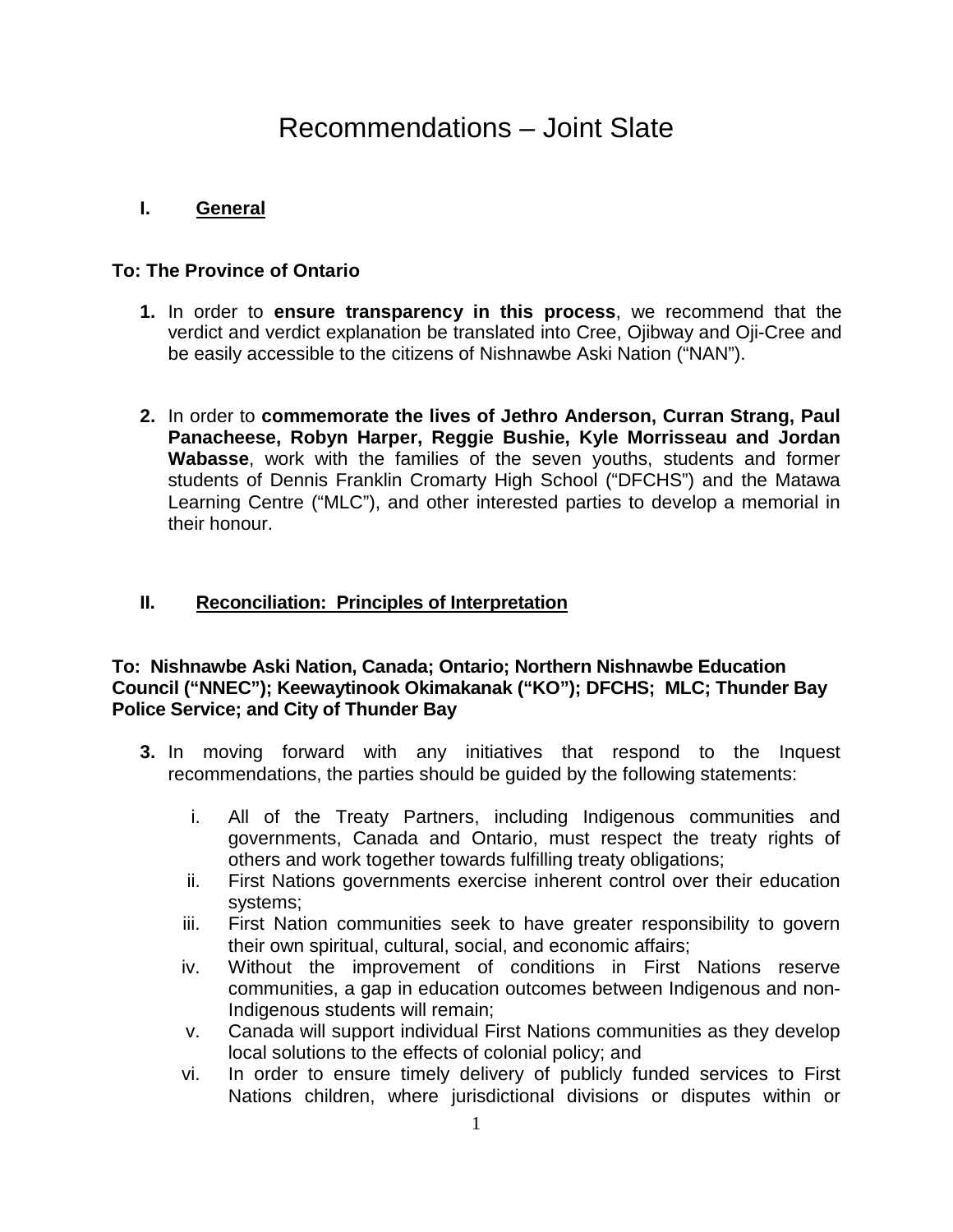between governments threaten to delay or impede the provision of services, Jordan's Principle should apply.

### **III. Education: Structural Issues**

#### **To: Canada**

- **4.** In order to **achieve equity for First Nations students**, provide funding for education (on and off-reserve) that is sufficient to ensure that:
	- i. First Nations schools on and off-reserve can provide the full range of programs and services that are available to non-Indigenous children in Ontario, including new and innovative programs and services;
	- ii. First Nations schools on and off-reserve can provide additional programs and services required as a result of the unique circumstances and challenges faced by First Nations students, their schools and their communities;
	- iii. the gap between educational outcomes for First Nations students and non-Indigenous students is substantially reduced every year, and completely eliminated in 10 years so that the next generation of First Nations children will have the same educational advantages as other children in Canada;
	- iv. First Nations students from remote communities receive the same educational advantages as other children in Canada regardless of where they are born, where their families choose to reside, and whether they attend school away from their home communities; and
	- v. all education decisions regarding First Nations children are made with the best interests of those children in mind.
- **5.** In order to **improve education outcomes of First Nations youth,** in consultation with First Nations education providers, provide sufficient funding and necessary resources to ensure that First Nations schools are able to:
	- i. develop and implement culturally appropriate curricula and programs. Staff hired for these programs should include on-site Elders; cultural and traditional land-based teachers; and after-school activity co-ordinators;
	- ii. develop and implement languages curricula and programs (including individual courses and full/partial immersion);
	- iii. assess and identify students with special education needs and provide the necessary supports to those students including, but not limited to, speech and language therapy; occupational and physical therapy;
	- iv. ensure the safe transportation of students to and from school;
	- v. create and implement safe school protocols;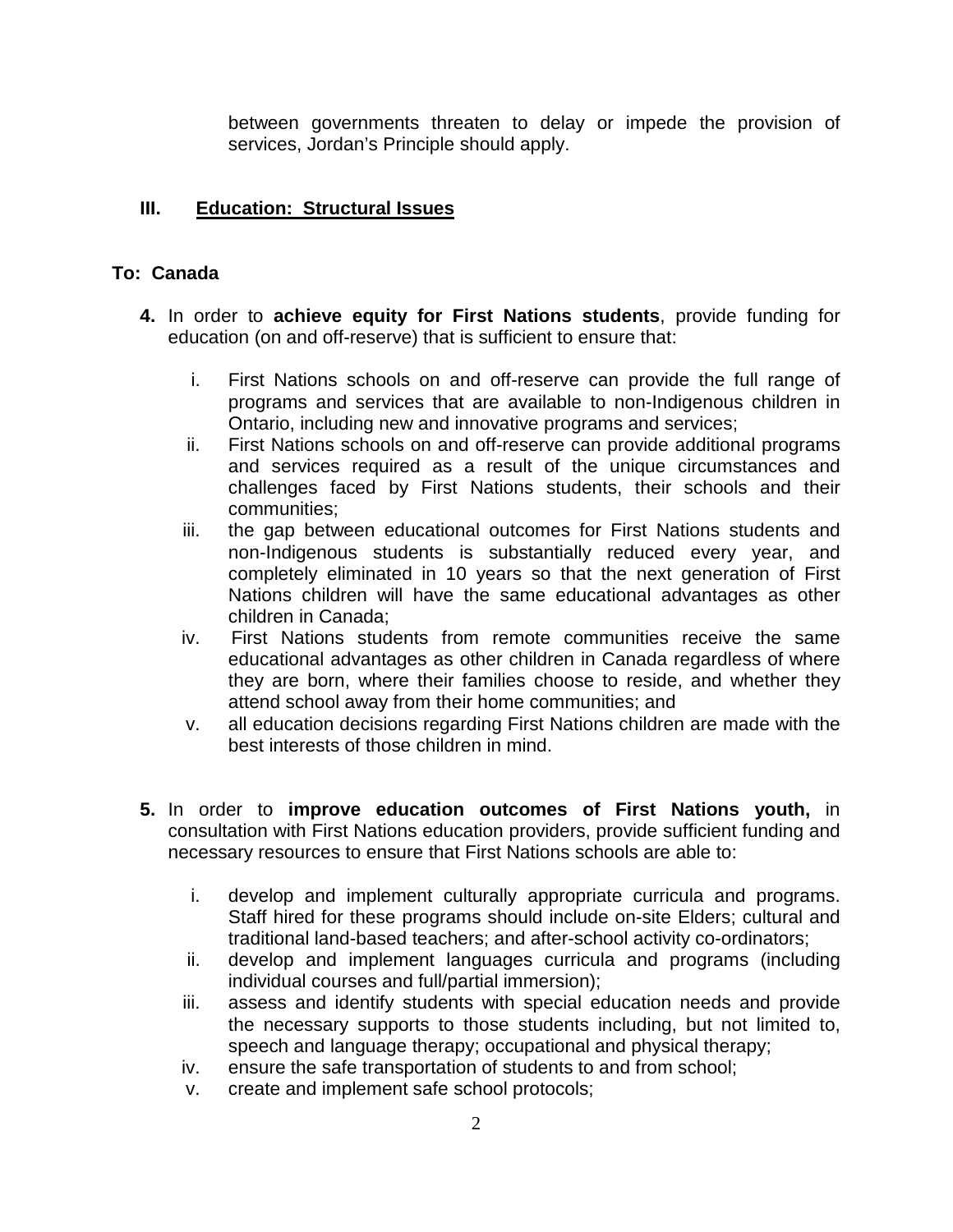- vi. decrease absenteeism by hiring community-school liaison workers to attend at the homes of absent students to reinforce the importance of attending school and to encourage students and their families to make all efforts to attend school on a regular basis;
- vii. increase capacity in new and existing First Nation education institutions;
- viii. analyze current and historical education data as provided by First Nations and organizations designated by First Nations;
- ix. overcome and address the unique challenges facing First Nations students, schools, and communities (e.g. socio-economic disadvantage, remoteness and isolation, small school size, special needs incidence rates, population growth, etc.);
- x. assess needs, develop estimates of cost, and develop processes for adjusting those costs over time to keep pace with inflation, education best practices and changes in legislation and student need; and
- xi. educate students on the United Nations Convention on the Rights of the Child, the United Nations Declaration on the Rights of Indigenous Peoples, and the work of the Truth and Reconciliation Commission to strengthen the knowledge of students regarding their rights and protections.
- **6.** In order to **monitor progress in achieving improved equality in education outcomes,** jointly develop with First Nations a progress measurement and reporting program whereby:
	- i. comprehensive education outcomes targets and timelines are established;
	- ii. the targets and timelines are measured and publicly reported on annually;
	- iii. the degree to which Canada has achieved funding adequacy and has met the specific funding needs (as outlined in Recommendations 4 and 5 above) is measured, analysed, and publicly reported on annually;
	- iv. a failure to meet the targets and timelines triggers an assessment to determine (a) the adequacy of resources and (b) the changes needed to get back on track to meeting the targets and timelines;
	- v. Canada fully funds the program;
	- vi. Canada funds First Nations to participate in the development and ongoing assessment of the program and the targets and timelines as an equal partner; and
	- vii. Canada funds a longitudinal study on First Nations student educational outcomes.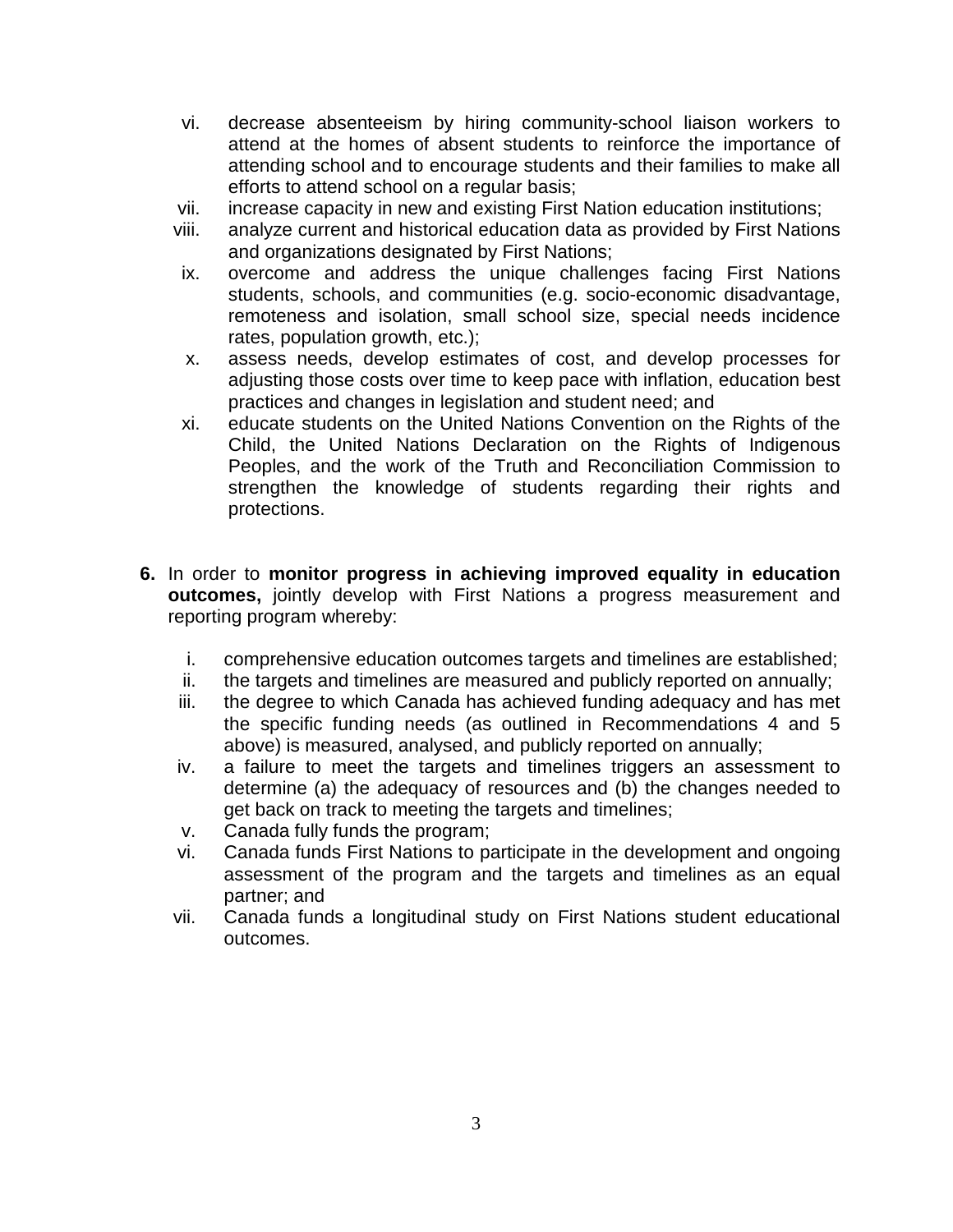- **7.** In order to **provide a statutory framework that achieves equal educational outcomes, funding sufficiency and stability**, work together with First Nations education providers to develop legislation that:
	- i. commits the federal government to provide sufficient funding to meet students' needs;
	- ii. provides the full range of services that are available off-reserve; and
	- iii. provides additional services required to continually close the gap in educational outcomes.

Any such legislation should recognise and affirm First Nation control over First Nation education.

**8.** In order to **ensure timely implementation of Recommendations 4 through 6,**  Canada should establish a joint First Nations working group that will determine agreed upon milestones and timelines such that a new funding framework and performance measurement and reporting protocol can be established within one year from the date of these recommendations. The working group should also develop a process and timelines for the establishment of legislation referred to in Recommendation 7.

# **Access to Funding, Programs and Services**

#### **To: Canada**

**9.** Establish and fund a Federal Advocate for First Nations Children and Youth to monitor the progress toward closing the outcome gaps between First Nations children and non-Indigenous children in areas such as education, health, economic well-being and social services and to report directly to Parliament on this progress on an annual basis. The office should also be mandated to assist First Nations in identifying and accessing programs, funding and services. In response to a request, a complaint, or on its own initiative, the Federal Advocate would act on behalf of concerns of Indigenous individuals, families, communities, or organizations and could initiate reviews, make recommendations, and provide advice to governments, facilities, systems, agencies, or service providers.

#### **To: Ontario**

**10.**Work with Indigenous individuals, families, communities or organizations on identifying and, where appropriate, creating points of contact within the Ontario government to assist Indigenous communities in identifying and accessing Ontario programs, funding and services.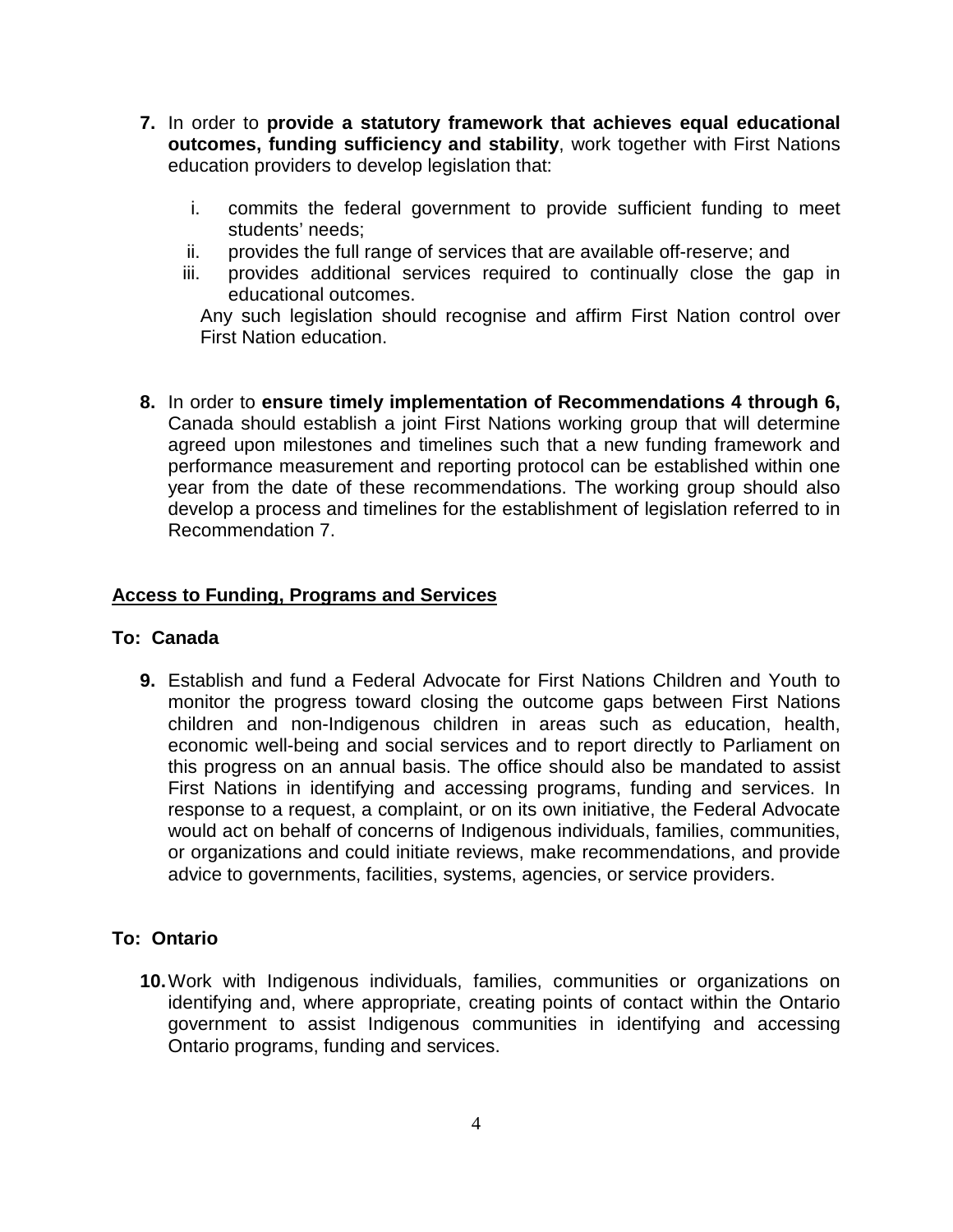# **IV. Education – on reserve**

# i. **Specific Funding Needs**

### **To: Canada**

- **11.**In order to **provide the foundation required to achieve better education outcomes**, subject to the plans and priorities of each First Nation community in NAN territory, provide additional funding to expand existing facilities or build new facilities (and thereafter to maintain and operate those facilities) for the purpose of housing the following educational/instructional services sufficient for a growing population:
	- i. a day care program/early childhood education program/drop-in program for all pre-school age children in the community. This facility must be designed and built to further the physical, social, emotional, spiritual and cognitive development of the children and to prepare them for kindergarten:
	- ii. an elementary school for all children in JK to grade 8 in the community. This facility must be designed and built to further the physical, social, emotional, spiritual and cognitive development of the children and to prepare them for high school. It must also be designed and built to accommodate extra-curricular activities that include traditional, cultural, recreational, academic, artistic and athletic activities;
	- iii. a high school for all children grades 9-12 in the community. This facility must be designed and built to further the physical, social, emotional, spiritual and cognitive development of the children and to prepare them for post-secondary education. It must also be designed and built to accommodate extra-curricular activities that include traditional, cultural, recreational, academic, artistic and athletic activities; and
	- iv. an adult learning centre for adults in the community who wish to complete their high school diploma.

# **12.**In order to **recruit teachers and encourage them to remain in First Nation communities and build lasting relationships with students,** provide funding to:

i. construct, enlarge, refurbish (as required), and maintain living accommodation for teachers and other professionals;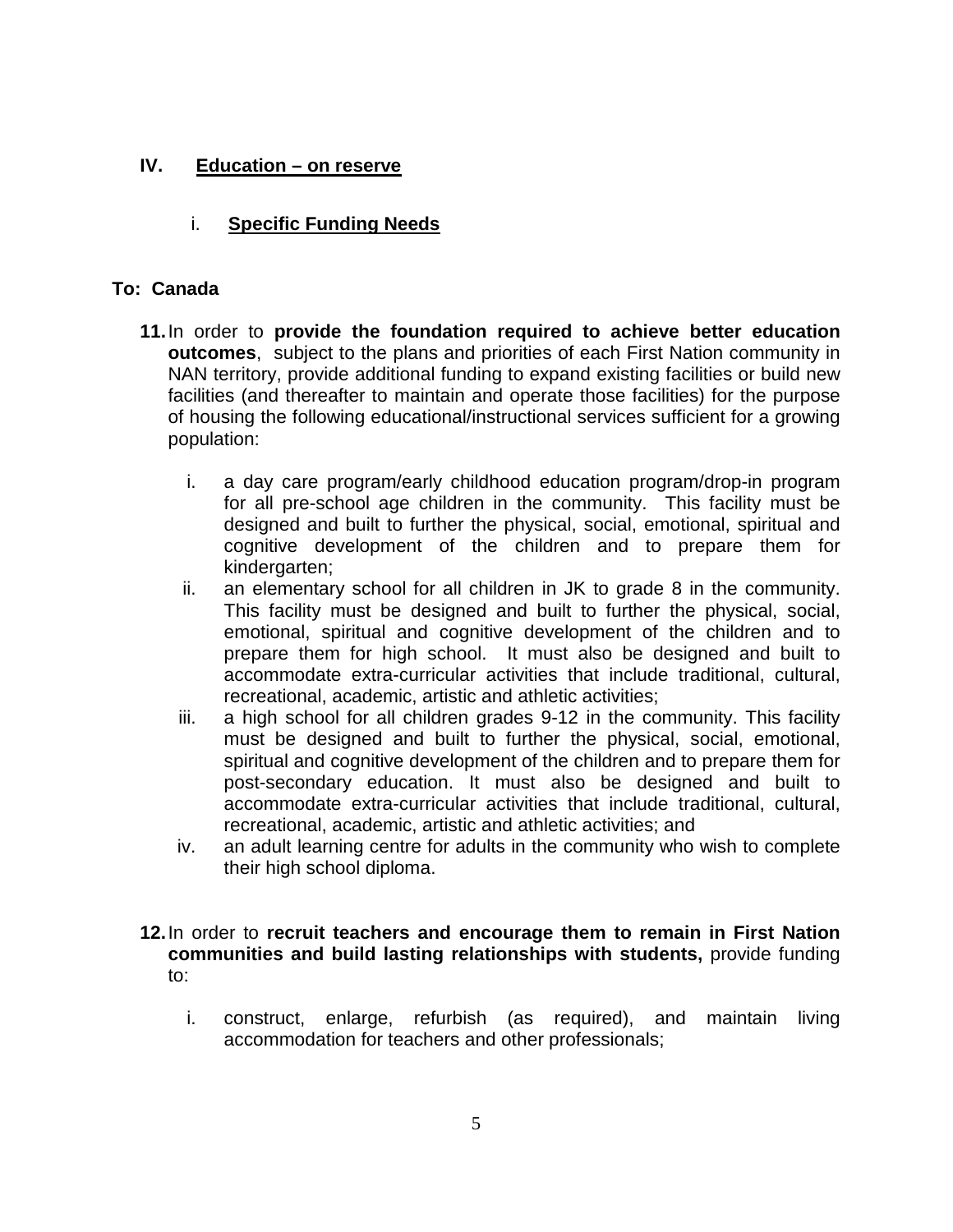- ii. ensure all professional accommodations have adequate space to accommodate the staff that will be required for the growing population of the communities and the projected population growth in the coming years;
- iii. develop programs to increase the number of on-reserve teachers who are local First Nations community members through:
	- a. financial assistance to those seeking education and training as teachers;
	- b. initiatives to encourage First Nations people to become teachers; and
	- c. initiatives to specifically seek out, train, and recruit First Nations people as teachers; and
- iv. support schools in NAN Territory to provide salaries, compensation and overall remuneration of teachers, administrators, and education staff at a level on par with their provincial counterparts.

#### **13.**In order to **provide healthy learning environments that encourage attendance and participation by students**, provide funding to:

- i. ensure that all education facilities have reliable and sufficient sources of heat, potable water; and sanitation;
- ii. ensure that education facilities have adequate internet bandwidth to support full access to all available on-line learning for all learners;
- iii. ensure that the education facilities include a kitchen capable of producing three (3) hot meals a day for all of the learners, teachers and staff housed in the facilities and for the parents/caregivers who bring their children to the facilities for educational purposes; and
- iv. offer all learners access to well-equipped:
	- a. gymnasium(s);
	- b. exercise space;
	- c. computer labs;
	- d. libraries;
	- e. music rooms;
	- f. art rooms;
	- g. drama classes;
	- h. special education classes;
	- i. science labs (as appropriate);
	- j. spaces for traditional, cultural activities;
	- k. spaces for Elders;
	- l. purpose built space for social workers, youth workers, addiction counsellors, and activity coordinators;
	- m. general purpose classrooms; and
	- n. spaces large enough to host graduation celebrations and other education-related celebrations for the community.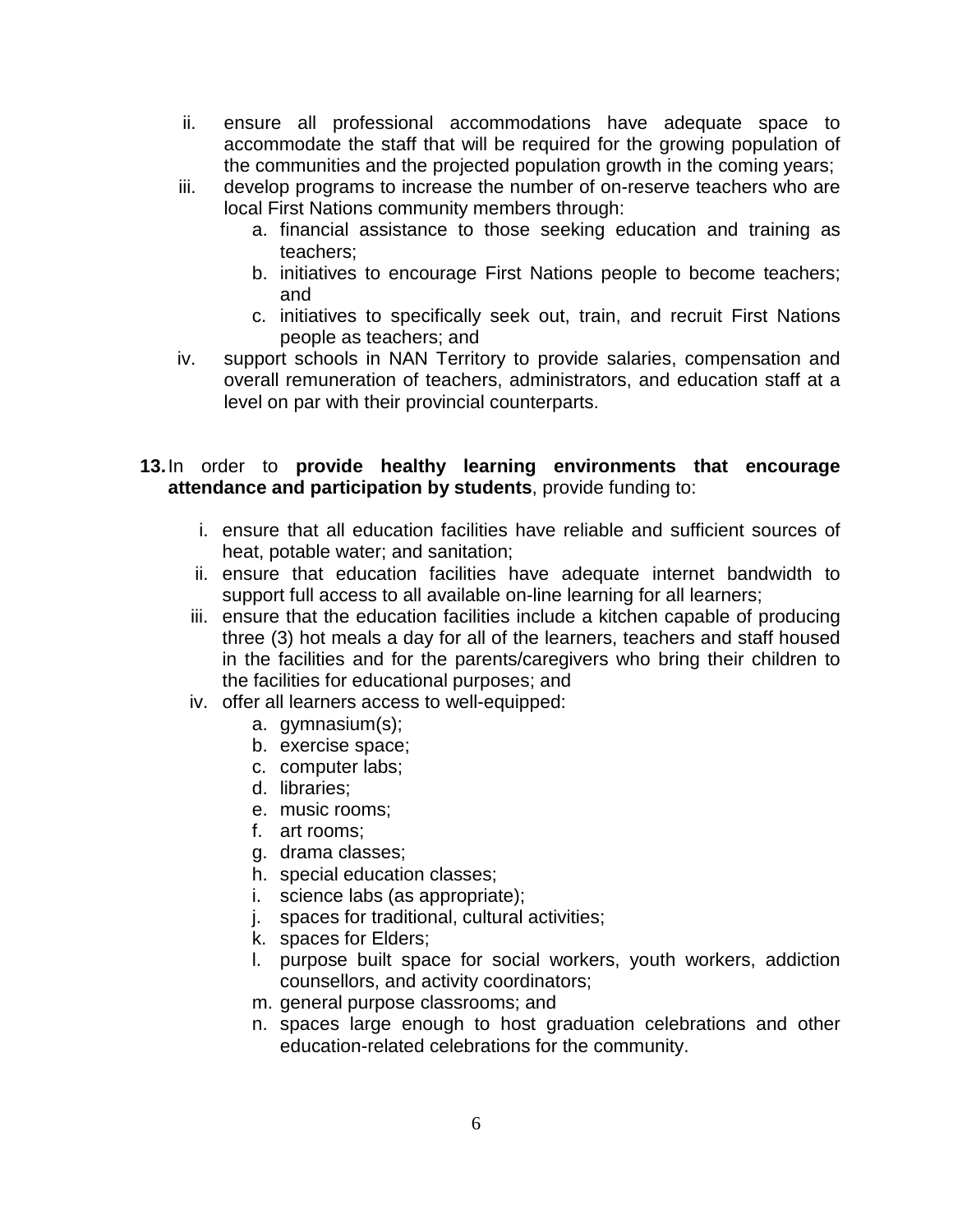**14.**Commencing in 2017, the facility goals set out above should be achieved for seven (7) First Nation communities in NAN territory, and seven (7) more each year thereafter until all of the communities in NAN territory have achieved their facility goals.

# **ii. Timeline and Implementation Plan**

### **To: Canada**

- **15.**In order to **show its commitment to the implementation of Recommendations 11 through 14,** issue a public announcement after the verdict regarding that commitment, and consider incorporating the criteria set out in the recommendations in documents relating to First Nations education programs, including the National Education Program Guidelines.
- **16.**In order to **ensure timely implementation of Recommendations 11 through 14,** the joint First Nations working group, as described in Recommendation 8, should develop agreed upon milestones and timelines such that a performance measurement and reporting protocol can be established within one year from the date of these recommendations.

#### **To: Canada and Ontario**

- **17.**Provide resources through the Education Partnerships Program ("EPP") or another source to establish a First Nation working group in Thunder Bay, Ontario, composed of First Nation education experts who will provide their expertise to assist Nishnawbe Aski Nation, the Tribal Councils and the First Nations in NAN territory in conducting the following assessments:
	- i. an assessment of the current educational achievement gap in NAN territory;
	- ii. an assessment of the educational programs and secondary services that would be required to close the educational achievement gap in NAN territory within one generation;
	- iii. an assessment of the amount of resources required to create and implement the educational programs and services required to close the educational achievement gap in NAN territory within one generation;
	- iv. an assessment of the feasibility and mechanism for the creation of a database that would collect and store information related to education in NAN territory.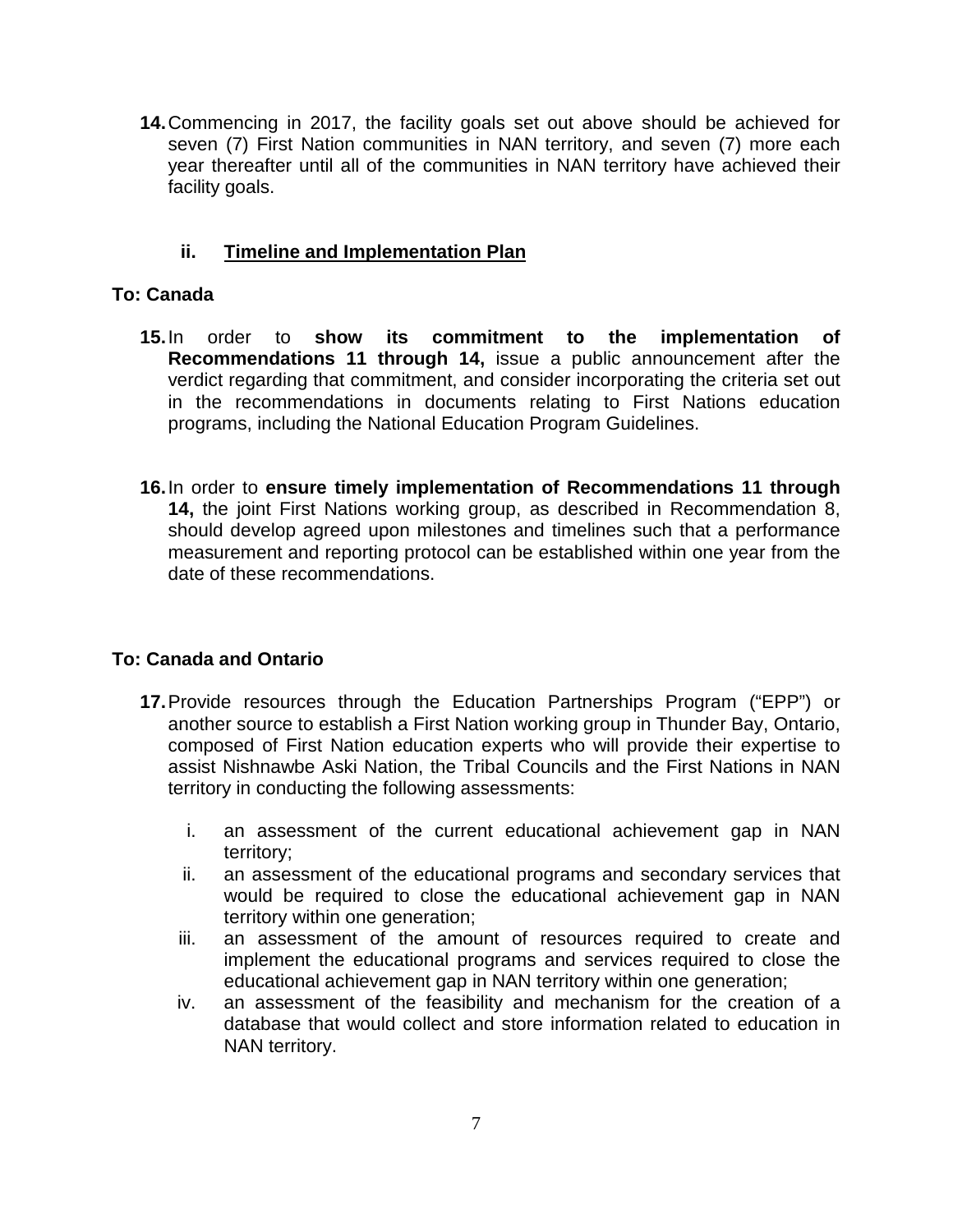# **V. Education System and Symposium**

#### **To: Canada**

#### **18.**In order to **optimize opportunities to increase awareness on the development of a NAN-wide education system:**

- i. provide sufficient funding to facilitate a conference within 6 months of receipt of this verdict for First Nations communities in NAN territory;
- ii. provide sufficient funding that First Nations communities in NAN territory may have a yearly education symposium to discuss innovations in First Nation education.

# **VI. Living Conditions and Health Issues – On-Reserve**

#### **To Canada:**

- **19.**In order to **address and improve social determinants of health,** provide sufficient funding:
	- i. for the building and upgrading of sufficient housing units suitable to the conditions in Northern communities that will address the critical housing shortage and overcrowding that exists in NAN First Nations;
	- ii. to review the current water treatment systems in individual communities and identify the need for any upgrades to ensure that NAN First Nations community members have access to safe, healthy, potable water, immediately and in the future. Funding for the projected improvements to the water treatment systems should be provided by Indigenous and Northern Affairs Canada ("INAC");
	- iii. to review the wastewater systems in individual communities and identify the need for any upgrades to ensure that NAN First Nations community members have access to a safe, healthy sewage disposal system in the future that will not compromise the First Nation's drinking water supply. Funding for the projected improvements to the wastewater system should be provided by INAC;
	- iv. to develop an antipoverty strategy for NAN First Nations community members, and to assist individual First Nations in creating economic opportunity that emphasizes self-reliance, local control, and the relationship between the people and the land.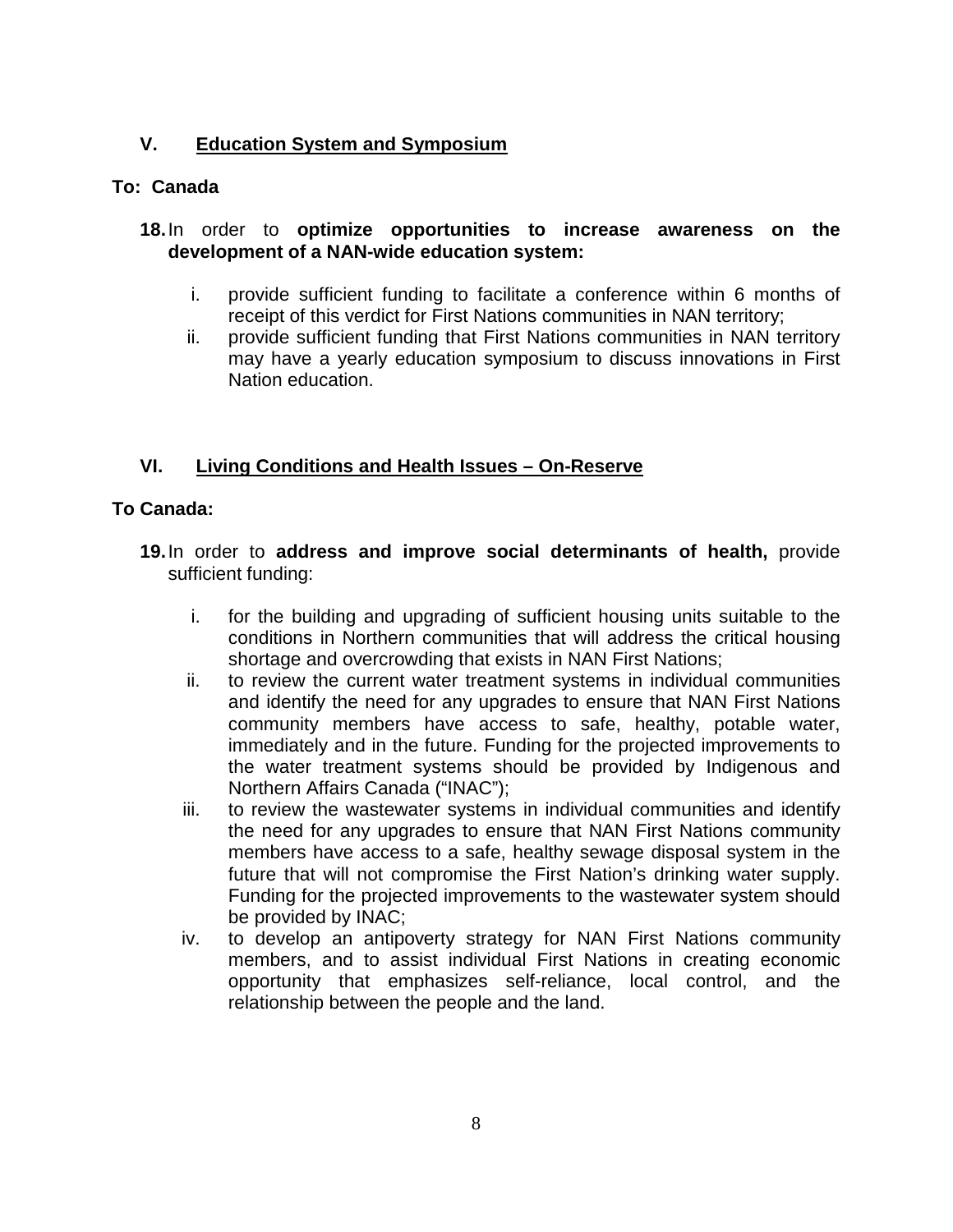#### **To: Canada; the Province of Ontario; and NAN**

**20.**In order to **achieve parity of services, community health and safety, and quality of life as between First Nation and non-First Nation communities,**  develop a method for measuring and establishing equivalence in health outcomes and services between NAN communities and non-First Nation communities. The unique characteristics of remote NAN communities should be addressed.

#### **To: Canada and Ontario**

**21.**Provide funding to NAN to assist NAN First Nation communities in the development of a comprehensive Mental Health program for children, youth and adults. This program should consider the need for integrated mental health services including models which incorporate traditional practices as defined by the individual First Nation.

#### **To: Ontario**

- **22.**Work with the Federal government and First Nations to improve consistency, enhance coordination, and increase resources to support mental health and wellness, including programs on-reserve.
- **23.**Review and revise the Ontario Public Health Standards where appropriate and/or develop guidance documents to support the interpretation of the Ontario Public Health Standards, with regard to the provision of services in First Nations communities.

#### **Addressing Youth Substance Abuse Issues On-reserve**

#### **To: Canada; Ontario and Nishnawbe Aski Nation**

**24.**In order to **raise awareness among youth regarding issues relating to alcohol/substance misuse,** through Health Canada, the Ministry of Health and Long-term Care, the Ministry of Finance, the Liquor Control Board of Ontario, and others, develop and deliver health promotion materials aimed at educating Indigenous youth on-reserve regarding the consequences of alcohol/substance misuse.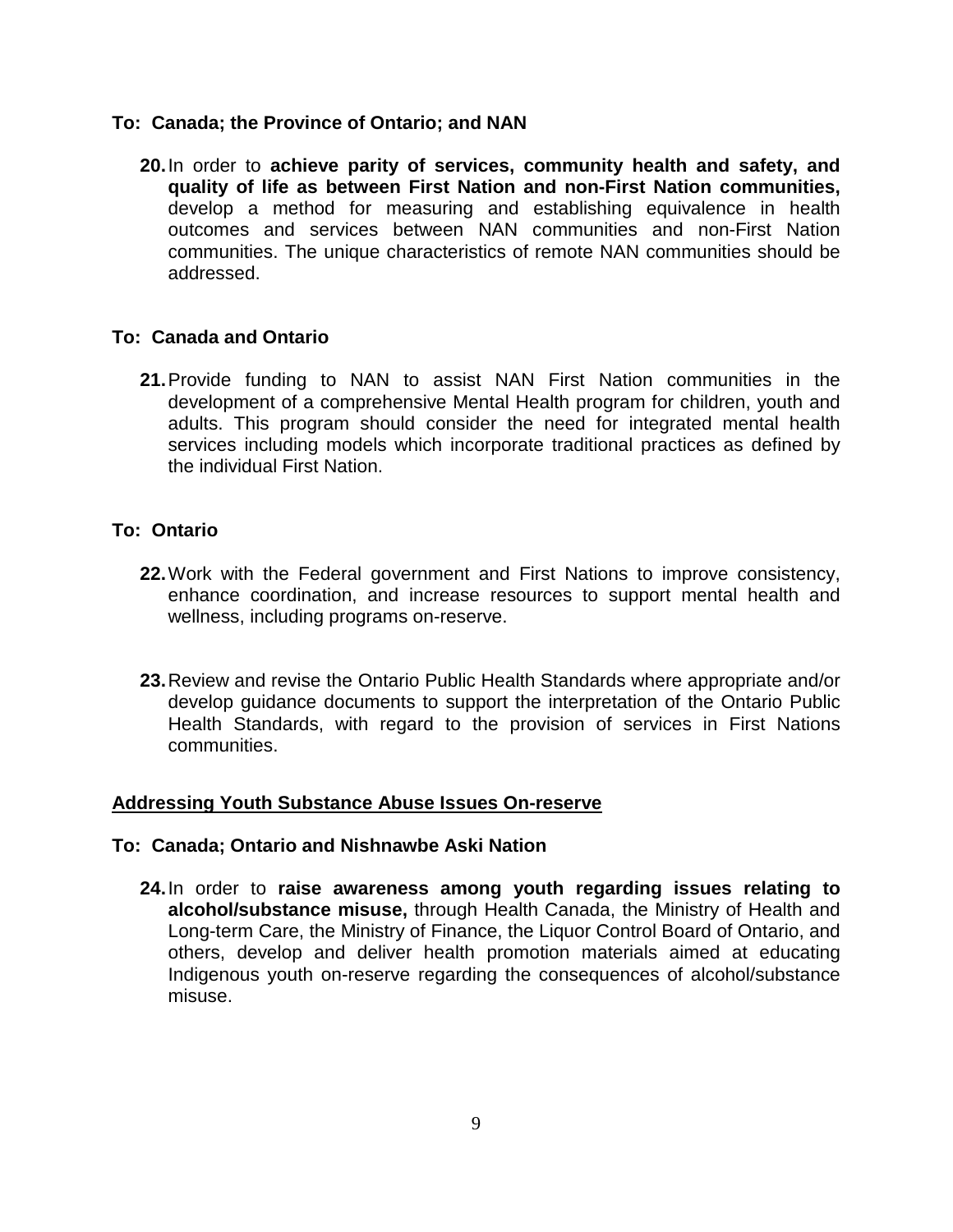#### **To: Canada and Ontario**

- **25.**In order to **assist First Nations youth in remote NAN communities dealing with addiction issues,** address the need for more comprehensive addictions programs by:
	- i. developing detoxification programs;
	- ii. funding a residential treatment program; and
	- iii. funding aftercare programs for youth leaving addictions treatment programs

#### **To: Canada**

**26.**In order to **respond to the ongoing issue of substance and alcohol misuse in First Nations communities,** increase funding to the National Native Alcohol and Drug Abuse Program ("NNADAP").

#### **VII. Assisting on-reserve students for transition to outside communities**

#### **To: Canada and the Province of Ontario**

**27.**In order to **provide an opportunity for students from remote First Nations communities to meet with their Thunder Bay peers and to be introduced to the City of Thunder Bay in a positive, supervised environment,** provide sufficient funding to ensure that grade 7 and 8 students from the NAN Territory communities are able to be part of classroom learning or orientation sessions in Thunder Bay so that they and their families can familiarize themselves with the schools and the community prior to beginning high school away from home.

#### **To: Canada; the Province of Ontario and Nishnawbe Aski Nation**

- **28.**In order to **allow students and parents to make an informed choice regarding the school options available to them off-reserve,** in consultation with First Nations education providers and public school boards, develop a comprehensive information package, funded by Canada and the Province of Ontario, that will include the following information:
	- i. description of schools, including curriculum, student base, and staffing;
	- ii. limitations regarding programs offered, including availability of academic stream courses;
	- iii. accommodation arrangements while residing away from the home community;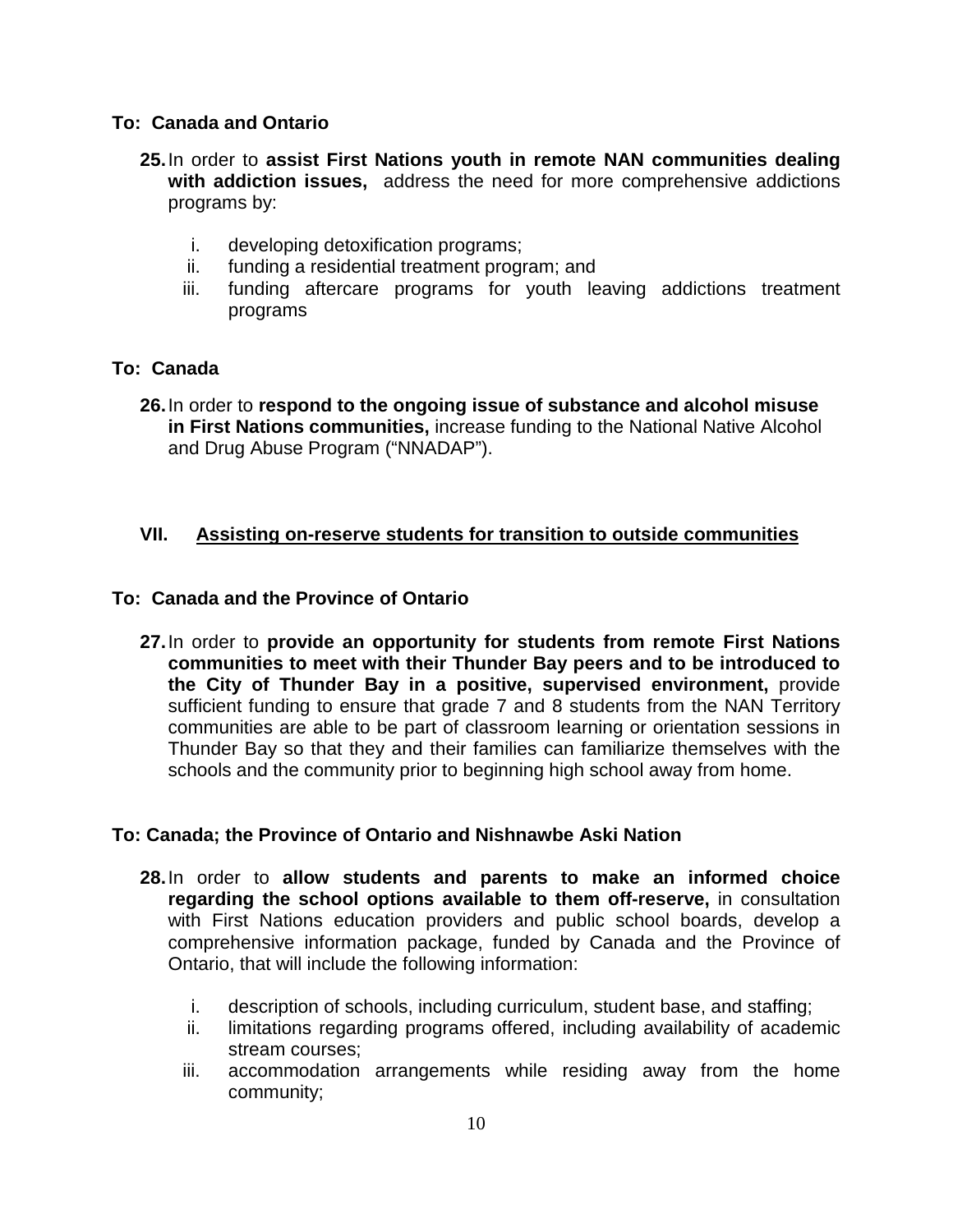- iv. travel allowances while residing away from the home community;
- v. after-school activities and recreational resources;
- vi. community supports;
- vii. availability of supports for special needs students;
- viii. other supports available, including guidance counsellors, nursing staff, social workers, mental health workers, alcohol/drug programs, addiction counsellors; and
- ix. contact information, including links to websites and videos, to provide easily accessible information to students, families and their communities

#### **To: Canada**

- **29.**In order to **ensure that representatives from First Nations schools, including DFCHS and MLC, are provided with sufficient time and resources to meet with prospective students and their parents**, in consultation with representatives from the schools, Northern Nishnawbe Education Council ("NNEC"), Keewaytinook Okimakanak ("KO"), and Matawa Learning Centre, determine the following:
	- i. frequency and appropriate timing for representatives to attend remote communities;
	- ii. time required to meet directly with schools, students, parents, and Education Authorities;
	- iii. appropriate composition of representatives, including students enrolled in off-reserve schools; and
	- iv. funding and associated expenses for required travel to remote communities to meet with students and families.
- **30.**In order to **ensure the needs of students required to attend school offreserve are identified and addressed while residing away from their home communities**, in consultation with First Nations Health Authorities or health providers, ensure funding and resources are provided to conduct comprehensive assessments of all students prior to leaving their home communities. The assessments will be conducted with a view to balancing the safety and well-being of the students with their privacy interests. NNEC, KO, and MLC representatives should be very clear with students, families, schools and education authorities that the information is being gathered to ensure the safety and success of the student in high school – not as a basis for denying the student access to an education. **Students who do not consent to the testing will not be denied access to schooling off-reserve.** The assessments will:
	- i. include physical, psychological and emotional assessments;
	- ii. identify any substance or alcohol issues; and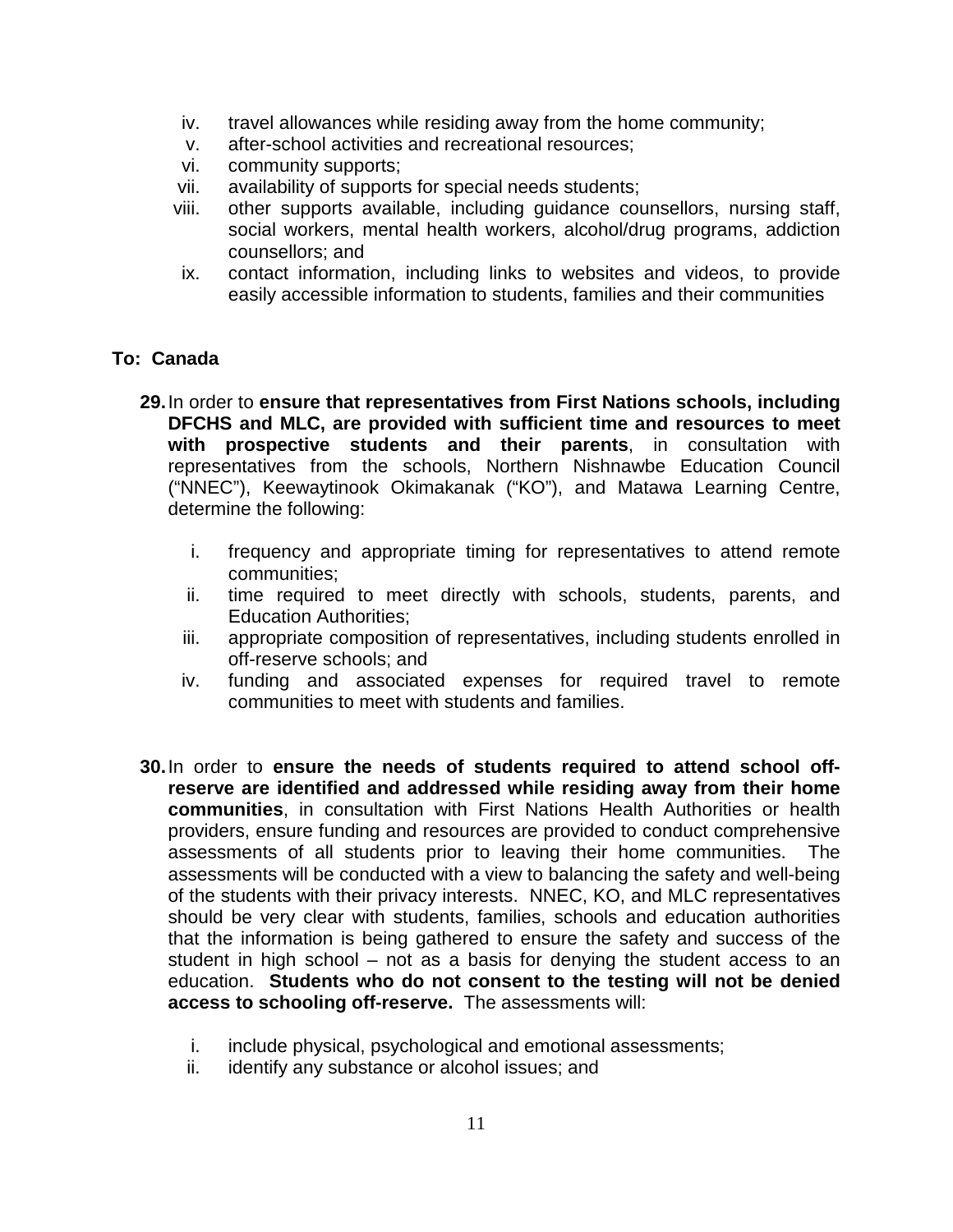iii. be shared, with the school, subject to appropriate consent, the nature of the information, and the role of the worker with access to the information (i.e. physician or nurse, vs. prime worker).

### **To: Nishnawbe Aski Nation**

- **31.**In order **to ensure that consistent information is being provided to remote communities regarding education off-reserve and the issues raised at this inquest,** organize a meeting to be attended by NAN community education representatives to discuss the following:
	- i. expansion of the role of education counsellors to include secondary school;
	- ii. importance of education counsellors attending schools off-reserve to observe progress of students from remote First Nations communities;
	- iii. purpose and importance of comprehensive assessments of students prior to leaving home communities; and
	- iv. purpose and importance of information requested on student application forms.

#### **To: Canada**

**32.**In order to **ensure a timely response to the above recommendation**, within 6 months of the receipt of this verdict, provide funding and adequate resources to cover the costs associated with the planning and organization of a meeting and, in addition, reasonable expenses for participants. Upon receipt of feedback from Nishnawbe Aski Nation regarding outcomes of the meeting, consider funding on an annual basis to ensure that consistent and up-to-date information is being delivered to students, parents, and communities.

#### **To: Nishnawbe Aski Police Service ("NAPS"); and the Thunder Bay Police Service ("TBPS")**

**33.**In order **to establish positive relationships with students from remote First Nations communities** continue to pursue and expand the joint "Grade 8 Visit Program" initiative that will enable officers from the TBPS to travel with members of NAPS to remote communities in the spring and summer months of 2016 to meet grade 8 students who will be coming to Thunder Bay as students in the fall of 2016.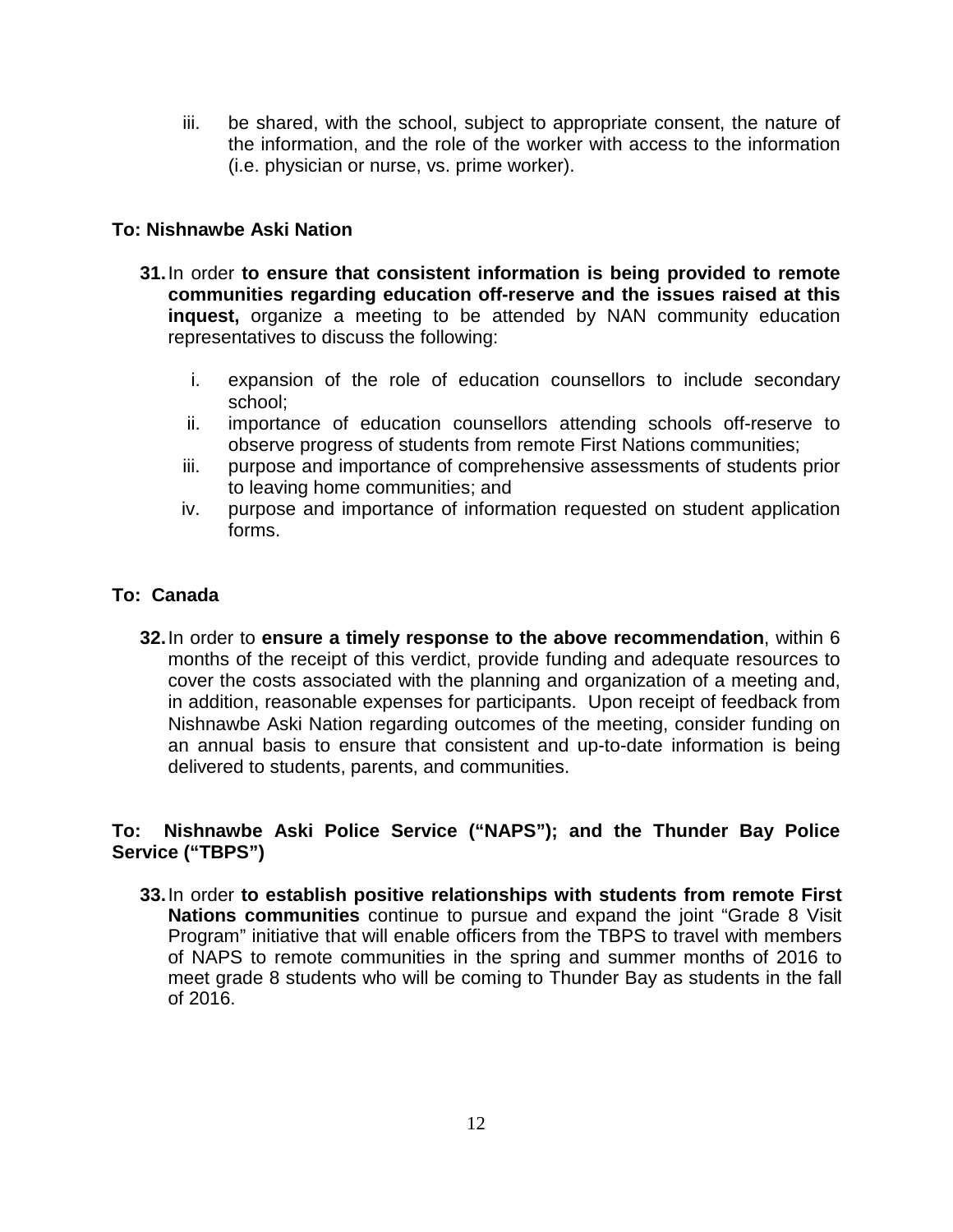**To: Canada; the Province of Ontario; the City of Thunder Bay; NAN; NNEC; KO; DFCHS: and MLC**

**34.**In order to **provide students from First Nations communities in NAN Territory and their families with firsthand information regarding the community supports and opportunities that are available when they attend school in Thunder Bay,** consult with other community partners to encourage and facilitate visits by those community partners to the NAN communities to speak and engage with students prior to their move to Thunder Bay.

# **VIII. Youth Participation in Decisions**

#### **To: Nishnawbe Aski Nation:**

**35.**In order to **provide First Nations youth with a voice in regard to on-reserve policies and programs that will have an impact on their future,** bring the student surveys to the attention of the NAN First Nations Chiefs, as well as a recommendation to create a youth council or youth leadership position in their communities.

### **IX. Education – Off-Reserve**

#### **A. Funding – Capital and Facilities**

i. **Existing Secondary School Facilities in Thunder Bay**

#### **To: Canada**

- **36.**In order to **ensure that First Nations schools located off-reserve have adequate funding for building, operations and maintenance,** revise INAC policies to cover costs relating to building, operations and maintenance of schools and student accommodations operated by First Nations organizations off-reserve.
- **37.**In order to **provide safe, healthy learning environments that encourage attendance and participation by students, and retention of teachers**, provide funding to:
	- i. ensure that the teaching facilities include a cafeteria capable of producing three (3) hot meals each school day; and
	- ii. offer all learners access to well-equipped:
		- a. gymnasium(s);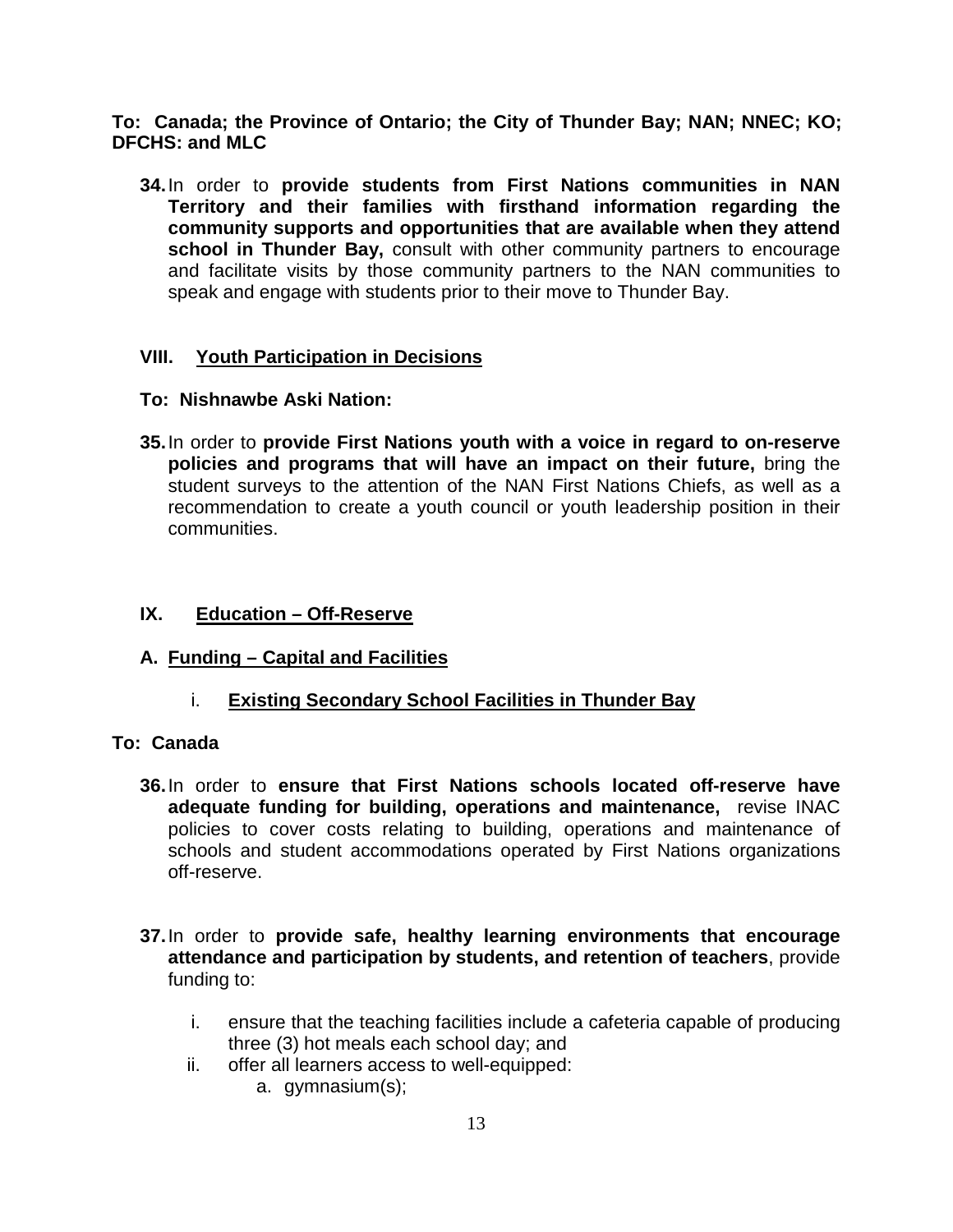- b. exercise space;
- c. computer labs;
- d. libraries;
- e. music rooms;
- f. art rooms;
- g. drama classes;
- h. special education classes;
- i. science labs (as appropriate);
- j. spaces for traditional, cultural activities;
- k. spaces for Elders;
- l. purpose built space for social workers, youth workers, addiction counsellors, and activity coordinators;
- m. general purpose classrooms; and
- n. spaces large enough to host graduation celebrations and other education-related celebrations.
- **38.**In order to **determine whether the current site of Dennis Franklin Cromarty High School ("DFCHS") is suitable for providing a safe, healthy and nurturing learning environment on par with provincially funded high schools,** in consultation with representatives from NNEC, KO, and DFCHS, provide funding for a site analysis of DFCHS to determine needs relating to those outlined in Recommendation 37, in addition to the following:
	- i. space required based on projected enrollment for the next 15 years;
	- ii. presence and/or need for removal of asbestos;
	- iii. sufficiency of existing boiler and heating system;
	- iv. condition of roof;
	- v. adequacy of current space and need to install dedicated computer lab;
	- vi. adequacy of current space and need to install dedicated music room;
	- vii. adequacy of existing gymnasium and space dedicated to physical fitness;
	- viii. adequacy of existing classrooms, including need for dedicated culinary classroom; and
	- ix. cost/benefit analysis of performing necessary repairs and renovations versus acquisition of a new facility.
- **39.**In order to **determine whether the current site of Matawa Learning Centre ("MLC") is suitable for providing a safe, healthy and nurturing learning environment on par with similar provincially funded high schools,** in consultation with representatives from MLC and Matawa Tribal Council, provide funding for a site analysis of the Matawa Leaning Centre to determine needs relating to those outlined in Recommendation 37, in addition to the following:
	- i. space required based on projected enrollment for the next 15 years;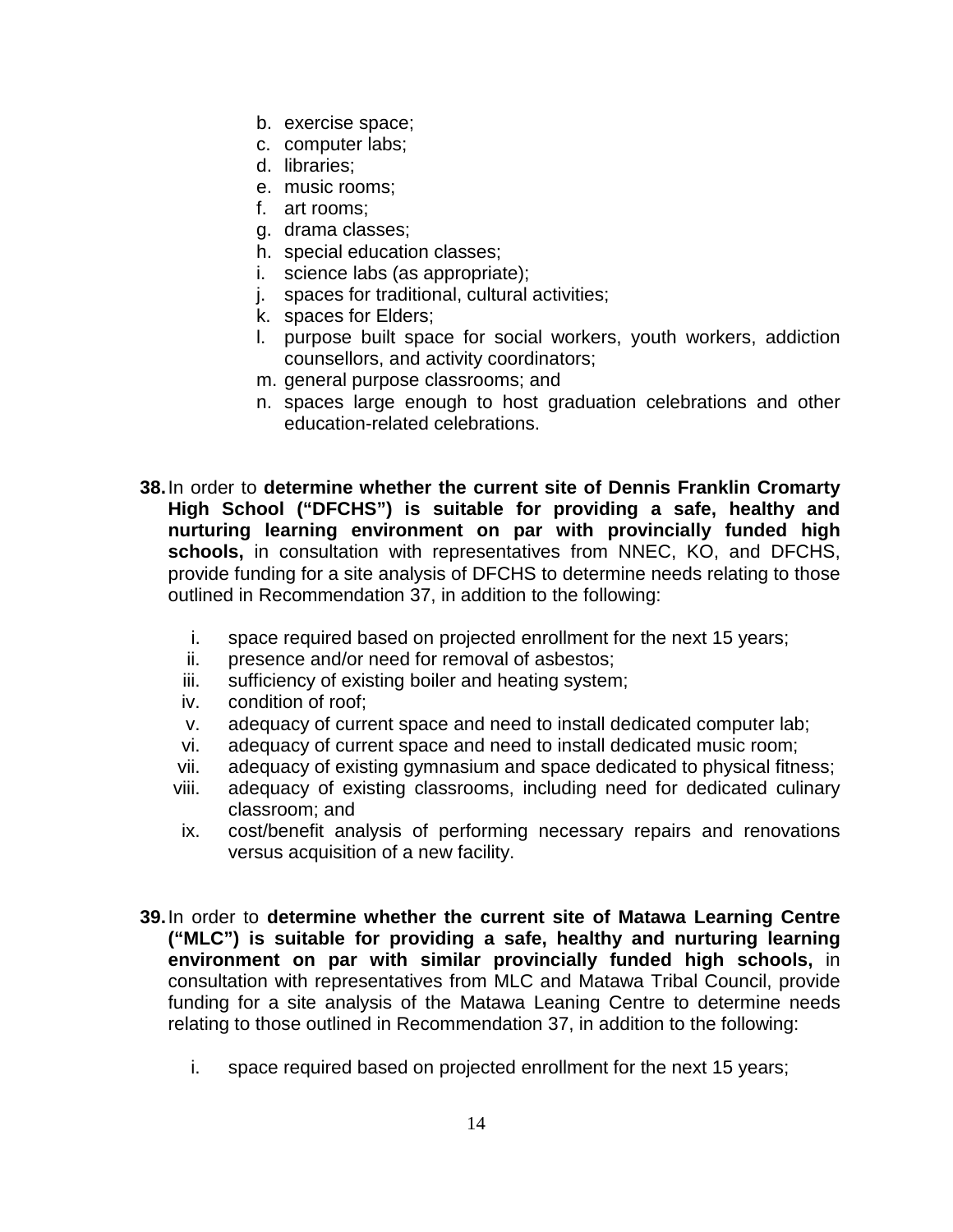- ii. adequacy of existing classrooms, including need for dedicated culinary classroom; and
- iii. cost/benefit analysis of performing necessary renovations versus acquisition of a new facility.
- **40.**Upon completion of the reports regarding the site analyses performed at DFCHS and MLC, if the cost/benefit analysis supports performing the necessary repairs and renovations, or acquiring a new facility, provide funding to implement the recommendations contained in the reports.

# iii. **Secondary Schools in the Future**

# **To: Canada:**

- **41.**In order to **provide First Nations students from remote communities with a secondary school education that recognizes the unique circumstances and challenges faced by these students, their families and their communities,**  establish a working group that includes representatives from NNEC, KO, MLC, and other First Nation Education Councils. The purpose of that working group would be to conduct community consultations to determine:
	- i. those communities who desire to have their own high school and have the capacity to support a high school on-reserve;
	- ii. those communities who support high school education off-reserve;
	- iii. for those communities who support high school education off-reserve, the preferred model for education and accommodation of students while living off-reserve, including:
		- a. specific schools designated for Grades 9 and 10 (e.g. Pelican Falls First Nations High School, "PFFNHS"), to allow students to make the transition to Thunder Bay (or other schools off-reserve) on a gradual basis;
		- b. accommodation in residences for Grades 9 and 10;
		- c. accommodation in residences for all grades;
		- d. accommodation in boarding homes for Grades 11 and 12; or
		- e. accommodation in boarding homes for all grades.

#### **To: Canada:**

**42.**If the communities in NAN territory support a stand-alone residence or residences for students who are attending high school in Thunder Bay (or other schools off-reserve), establish a working group that includes representatives from NNEC, KO, DFCHS, and MLC to determine: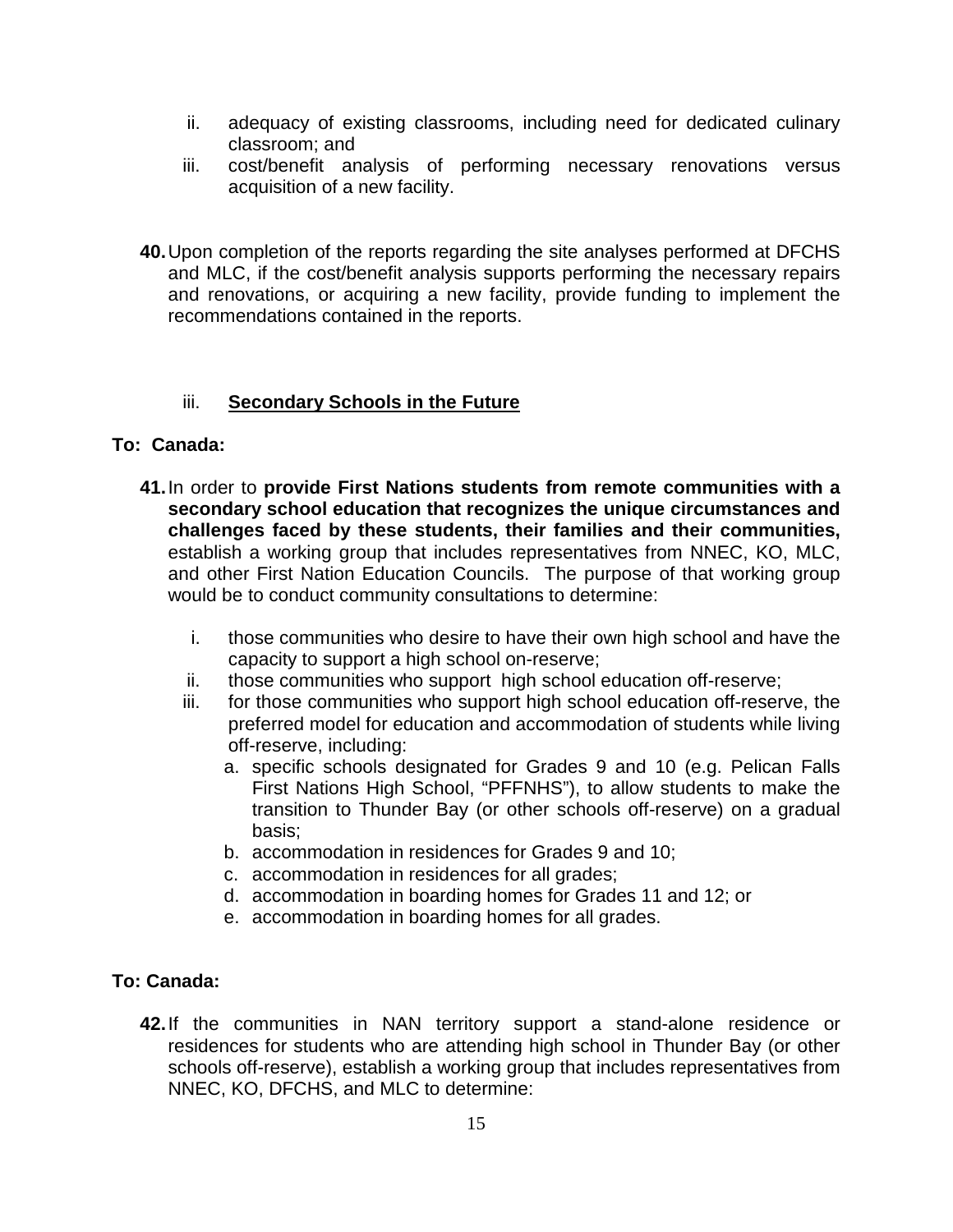- i. projected enrollment numbers for DFCHS and MLC for the next 15 years;
- ii. based on projected enrollment, the appropriate location and size for the residence or residences;
- iii. whether the residence will house all grades or will be restricted to students in grades 9 and 10 who are aged 16 and under; and
- iv. a cost/benefit analysis to determine appropriate housing model based on the consideration and balancing of the following factors:
	- a. projected enrollment and space required to house students in stand-alone facility;
	- b. staff required to manage and supervise students;
	- c. resources required to accommodate students and staff; and
	- d. views and opinions of First Nations students and their parents.

# **iii. Improving Efficiencies at Existing School Facilities**

#### **To: Nishnawbe Aski Nation**

**43.**In order to **gain efficiencies and avoid unnecessary duplication of resources and facilities**, facilitate a working group of member education authorities to determine the means by which certain activities could be coordinated and resources could be shared. In particular, a working group should be struck to coordinate the work of the NNEC and KO Secondary Student Support Programs ("SSSP") at DFCHS to ensure that their resources are used effectively and that similar practices and rules are followed with respect to all of the students attending DFCHS.

#### **B. Funding – Instructional Services**

#### **To: Canada and Ontario**

- **44.**In order to **achieve equity for First Nations students,** in consultation with NAN, NNEC, KO, DFCHS and MLC, establish a working group that will address the following:
	- i. revision of current policies to provide tuition to be paid for any First Nation student who wishes to attend a First Nation school off-reserve regardless of their or their parents' normal place of residence;
	- ii. pending the revision of policies to allow any First Nation student to attend a First Nation high school off-reserve regardless of normal place of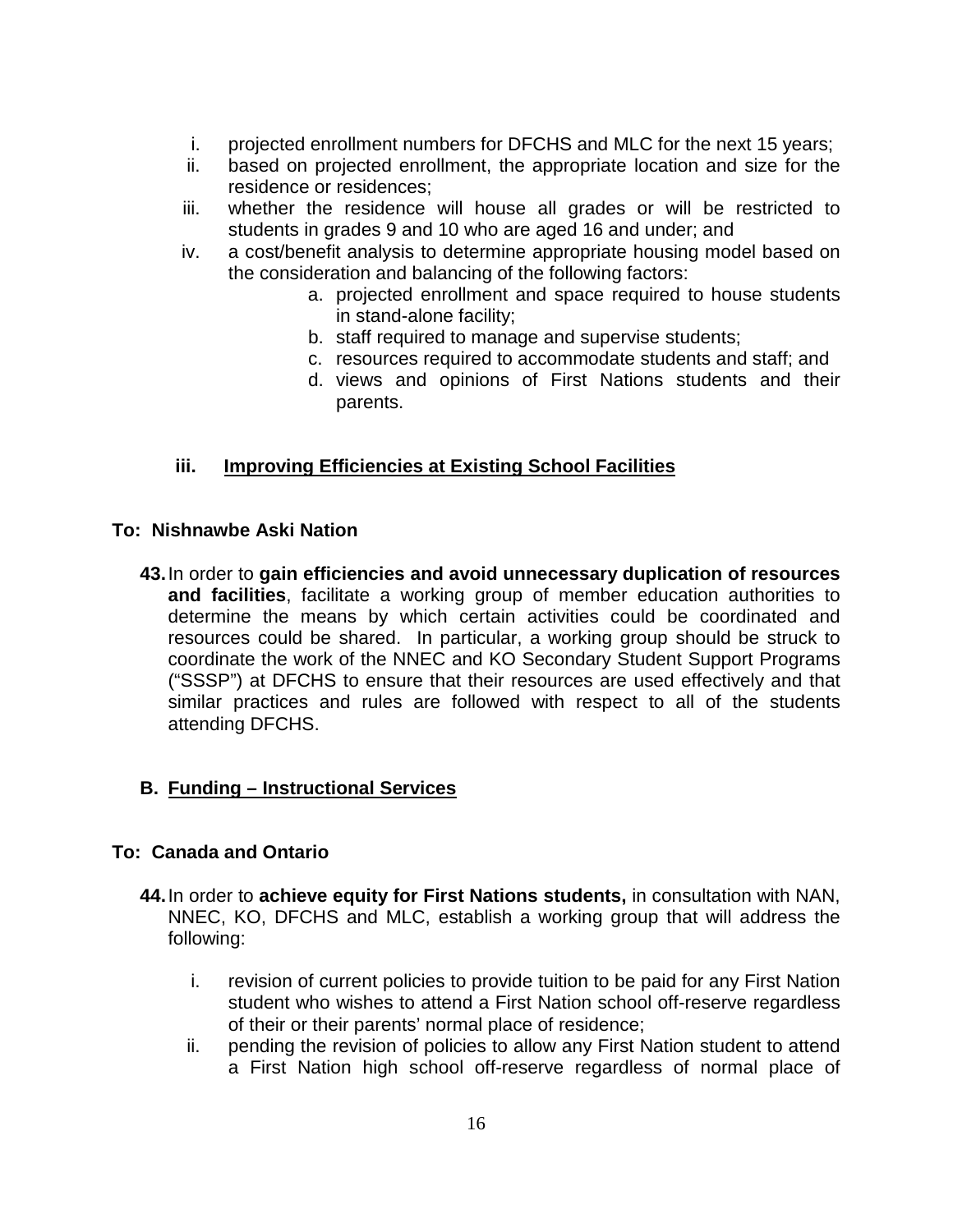residence, work with school boards in Northwestern Ontario to ensure that reverse tuition agreements are in place; and

iii. elimination of proposal based funding for instructional services identified as core activities required by First Nation Schools off-reserve and determination of the level of increase required for core funding to ensure that First Nations education and service providers operating off-reserves are able to meet the needs of their students.

#### **To: Canada and the Province of Ontario**

#### **45.**In order to **recruit teachers and staff and encourage them to commit to longterm employment at First Nation schools off-reserve,** provide funding to:

- i. ensure that salaries, compensation and overall remuneration of teachers, administrators, and other staff at First Nations schools off-reserve are at a level on par with their provincial counterparts;
- ii. ensure that staff from First Nations schools off-reserve are offered all professional development opportunities that the Ministry of Education makes available, including access to their databases and eLearning programs; and
- iii. develop programs to increase the number of First Nations teachers and staff at off-reserve schools through:
	- a. financial assistance to those seeking education and training as teachers;
	- b. initiatives to encourage First Nations people to become teachers; and
	- c. initiatives to specifically seek out, train, and recruit First Nations people as teachers

#### **C. Funding – Cultural Needs**

#### **To: Canada; NNEC; KO and MLC**

- **46.**In order to **improve education outcomes of First Nations youth who attend secondary school in Thunder Bay and to develop important values,** in consultation with NNEC, KO, DFCHS, Pelican Falls First Nations High School ("PFFNHS"), and MLC, conduct an assessment of funding required to ensure that there is an appropriate staff complement and programs to address the cultural needs of DFCHS, PFFNHS and MLC students, including:
	- i. appropriate ratio of education assistants to students;
	- ii. appropriate number of Elders (male and female) to be available during school hours;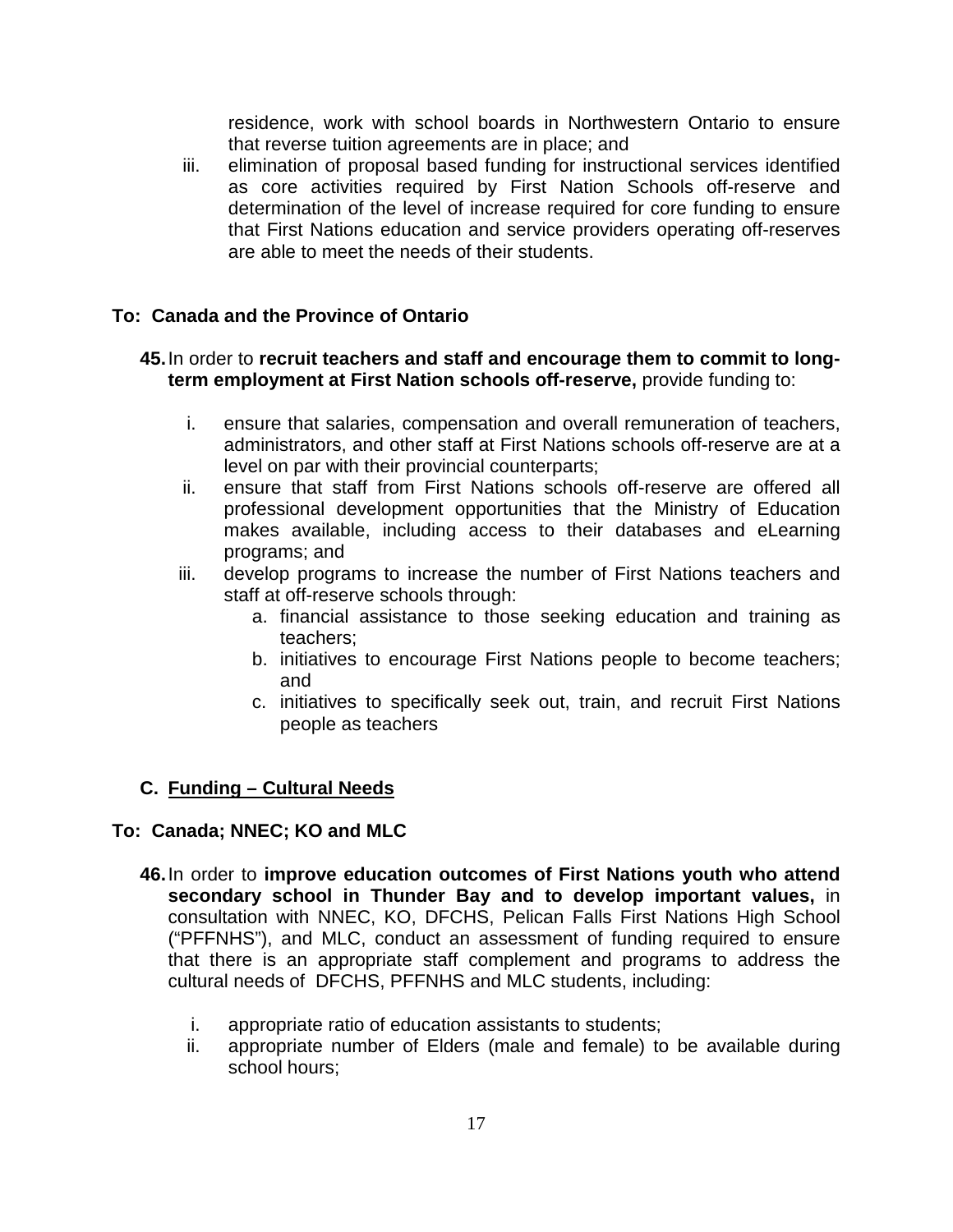- iii. dedicated space for the Elders to spend time with students and resources for the activities that they wish to engage in with the students;
- iv. curriculum development that supports language, culture and traditional activities;
- v. regular professional development for teachers with respect to how to incorporate traditional language, culture and activities in day-to-day teaching;
- vi. additional staff member or members required for each school whose sole role is to take the lead in teaching traditional skills, culture and land based learning;
- vii. funding for land-based learning; and
- viii. funding to facilitate the development and implementation of Ojibway/Cree immersion programming,

# **D. Funding – Emotional and Physical Needs**

#### **To: Canada**

- **47.**In order to **improve education outcomes of First Nations youth who attend secondary school in Thunder Bay and in recognition of the unique challenges that they face due to exposure to adverse socio-economic circumstances prior to arriving in Thunder Bay,** in consultation with NNEC, KO, DFCHS, PFFNHS and MLC, conduct an assessment of funding required to ensure that there is an appropriate complement of qualified staff and programming to address the needs of DFCHS, PFFNHS and MLC students, including:
	- i. social workers;
	- ii. trauma counsellors;
	- iii. mental health workers;
	- iv. addiction workers or counsellors;
	- v. guidance counsellors;
	- vi. school receptionist;
	- vii. attendance monitors or counsellors;
	- viii. life skills programs;
	- ix. on-call drivers;
	- x. community liaison workers;
	- xi. school nurses; and
	- xii. provision of healthy meals during school hours.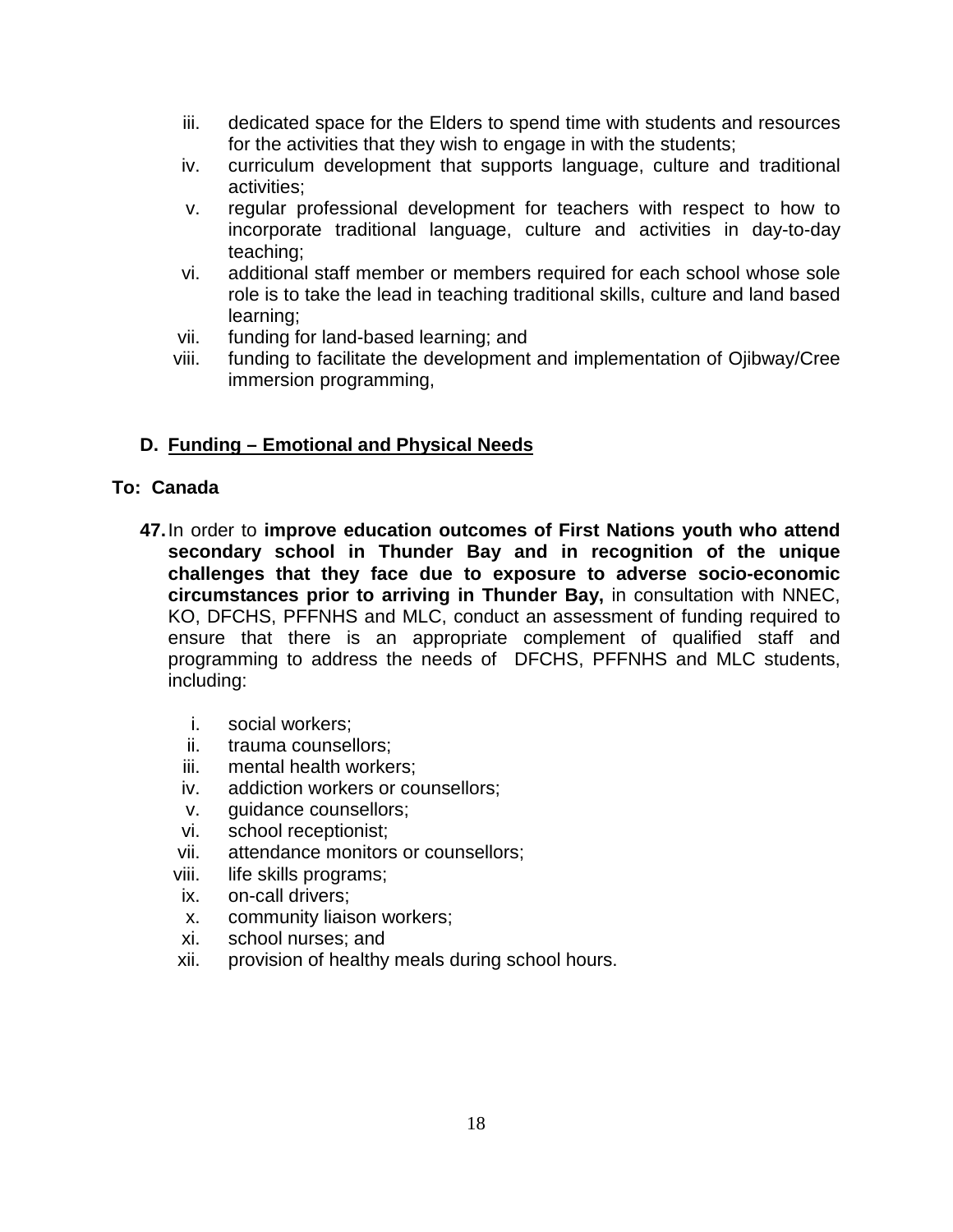# **E. Funding – Recreational and Personal Needs**

#### **To: Canada**

- **48.**In order to **improve education and health outcomes of First Nations youth who attend secondary school in Thunder Bay and to develop important values,** in consultation with NNEC, KO, DFCHS, PFFNHS and MLC, conduct an assessment of funding required to ensure that there is an appropriate staff complement and programs to address the recreational needs of DFCHS, PFFNHS and MLC students, including:
	- i. adequate annual/monthly allowances to be provided to students for their recreational and personal needs;
	- ii. adequate annual/monthly clothing allowances to be provided to students;
	- iii. adequate annual/monthly tutoring allowances to be provided to students;
	- iv. after-school activities co-ordinators;
	- v. registration fees for participation in extra-curricular activities (at the highest level that the student is capable of and interested in) and the equipment to support that participation;
	- vi. lessons in: music, art, dance, martial arts, drama etc. and the equipment to support participation;
	- vii. individual tutoring as required;
	- viii. travel to other cities in Ontario and Canada; and
	- ix. fishing trips/camping trips.

#### **F. Funding – Maintaining Family and Social Connections**

#### **To: Canada**

- **49.**In order to **allow First Nations students to maintain family and social connections while they attend secondary school in Thunder Bay,** in consultation with NNEC, KO, MLC, and community education counsellors, determine the appropriate frequency and required level of funding for travel of students between their home communities and Thunder Bay as well as funding for communication between students and their home communities. Consideration should include:
	- i. at a minimum, travel during the school year in the fall, at Christmas, and at Spring Break;
	- ii. travel of students for community celebrations or emergencies;
	- iii. travel of parents or caregivers to Thunder Bay in case of emergency;
	- iv. supply or funding for students to have regular computer or telephone access with their families and home communities; and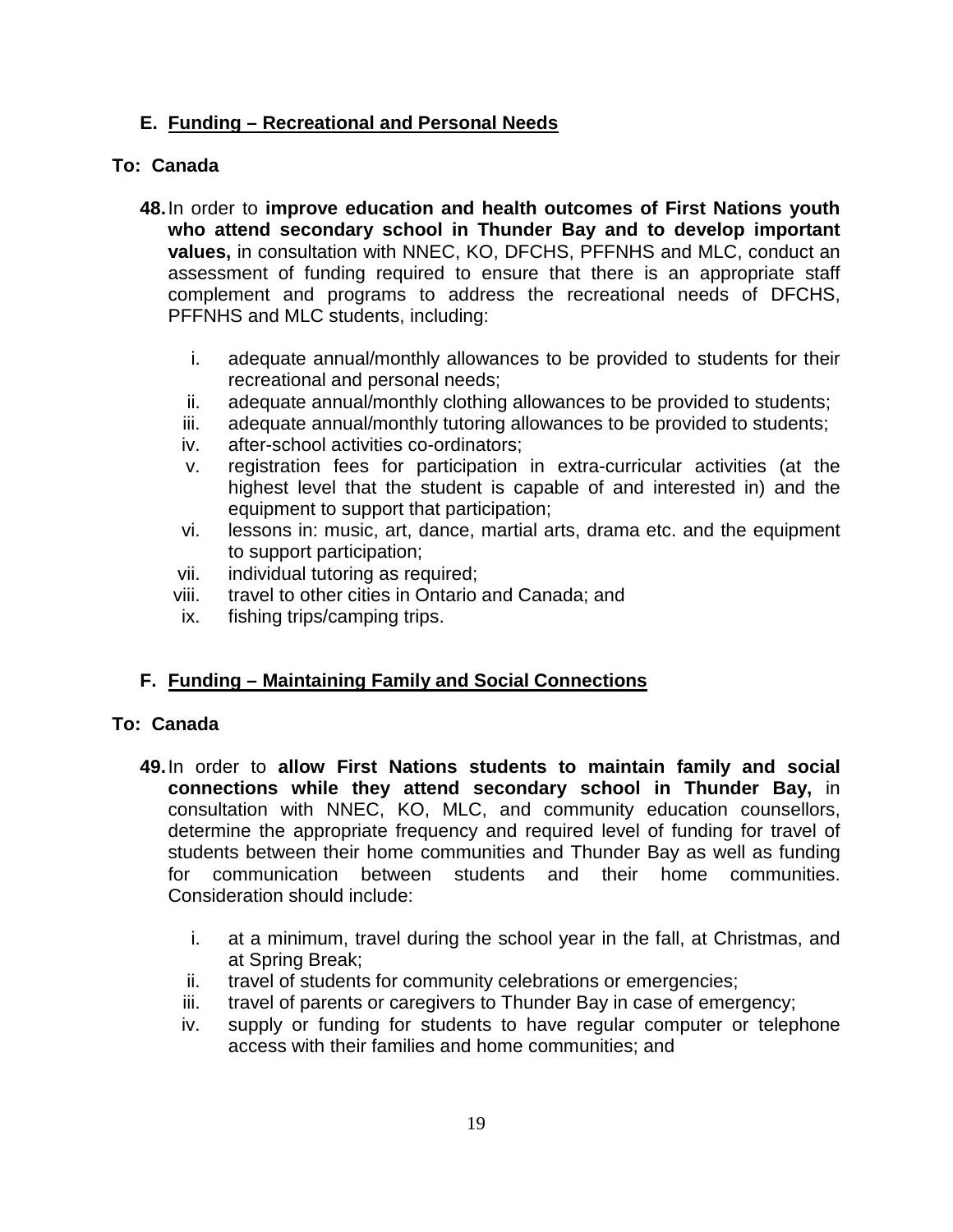- v. investment or increase in technology at schools to allow students to communicate on a regular basis with their families and social contacts in their home communities.
- **50.**In order to **promote and preserve the connection between students and their families,** amend current policies to ensure that any parent who moves away from their home community to live with their child/children while the child/children attend secondary school will meet the definition of "boarding parent" and will be entitled to receive the same stipend as a boarding parent.

# **G. Funding – Student Transportation within Thunder Bay**

#### **To: Canada**

- **51.**In order to **provide all First Nations students living in Thunder Bay with reasonable travel time and transportation to school and access to all extracurricular activities,** in consultation with NNEC, KO, DFCHS, and MLC, conduct an assessment of funding required to ensure that DFCHS and MLC students have access to reasonable transportation while attending school or extracurricular activities. Funding should be adequate to cover:
	- i. the purchase or lease of vehicles to transport students;
	- ii. the appropriate number of qualified drivers to operate such vehicles;
	- iii. insurance for vehicles; and
	- iv. maintenance and operating costs for vehicles.

# **H. Assessment of Students upon arrival in Thunder Bay**

#### **To: Canada; NNEC; KO and MLC**

- **52.**In order to **ensure that any special needs or supports required for First Nations students are identified and addressed while attending secondary**  school in Thunder Bay, ensure that funding and resources are in place upon arrival of students in Thunder Bay to identify:
	- i. special education needs;
	- ii. substance and/or alcohol abuse issues;
	- iii. mental health issues; and
	- iv. any other supports required, including gaps in academic achievements that require additional supports or additional time for achieving necessary credit for graduation.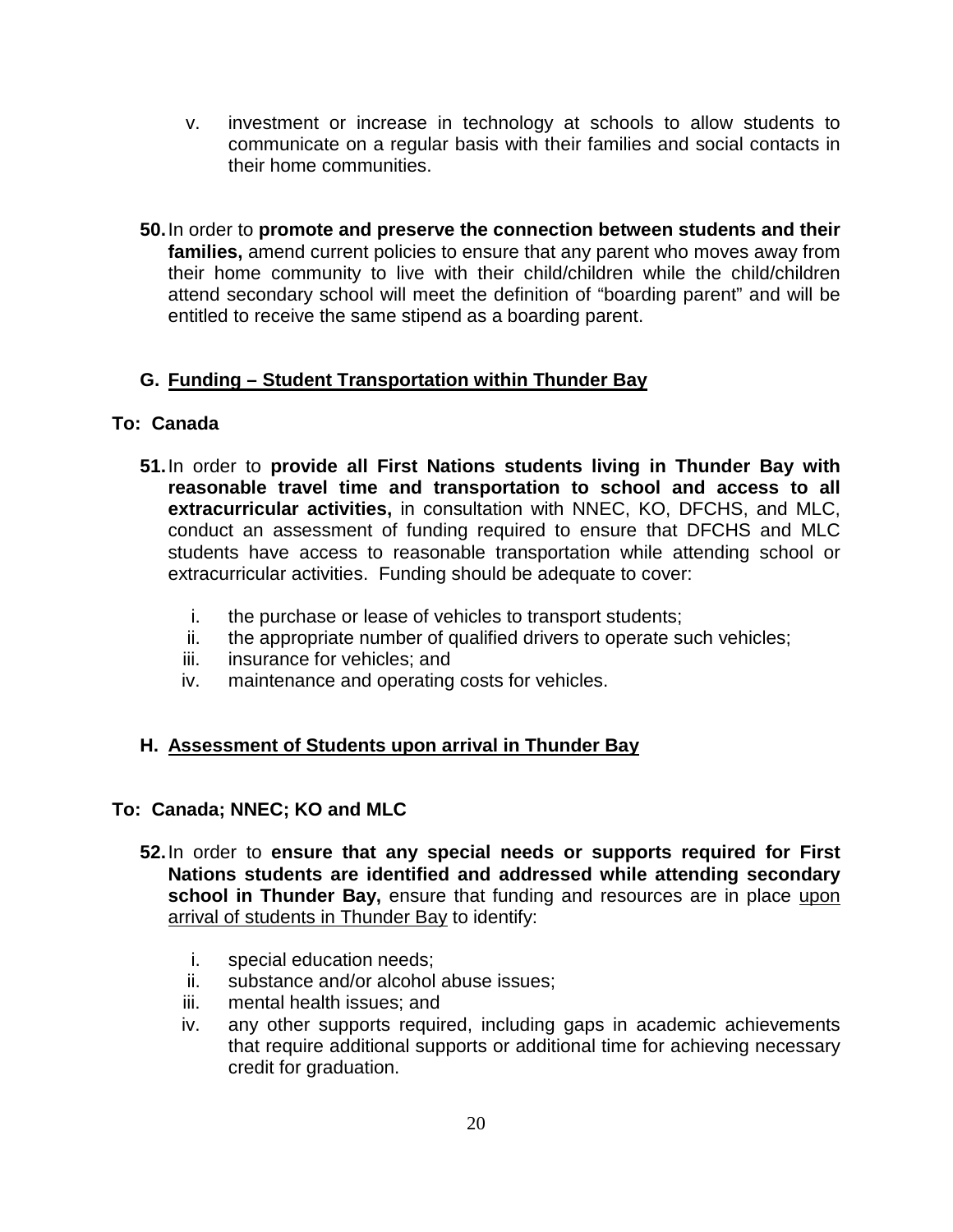# **I. Support Services and Support Workers**

# **To Canada**

- **53.**In order to **ensure that the appropriate level of support services are in place for First Nations students upon arrival in Thunder Bay,** ensure that NNEC, KO and MLC have sufficient additional funding, staff and technology to:
	- i. convene a meeting with each student, their parents, their boarding parents and prime workers **prior to** the student's arrival at high school;
	- ii. conduct a separate meeting with the student **upon arrival in** Thunder Bay to identify any needs and concerns of the student as well as goals and aspirations;
	- iii. convene monthly check-ins between each student, their parents, the boarding parents and prime workers after the student has begun school; and
	- iv. ensure timely reports to parents and/or education authorities regarding concerns relating to absenteeism, missed curfews or substance/alcohol use.

# **J. Orientation of Students upon Arrival in Thunder Bay**

#### **To: NNEC; KO; DFCHS; and MLC**

- **54.**In order to **ensure that students receive orientation at the time of their arrival as well as ongoing support as they transition to life in Thunder Bay,**  in addition to the current orientation sessions conducted by DFCHS, MLC, the City of Thunder Bay and other community partners, new students should be partnered with peer mentors who have experience in Thunder Bay and are willing to assist with day-to-day issues that may arise, including:
	- i. resisting negative peer pressure;
	- ii. reporting incidents of racism;
	- iii. encouraging students to attend school and apply themselves to their studies;
	- iv. reporting concerns regarding boarding homes;
	- v. promoting healthy lifestyles; and
	- vi. organizing activities to reduce risk factors.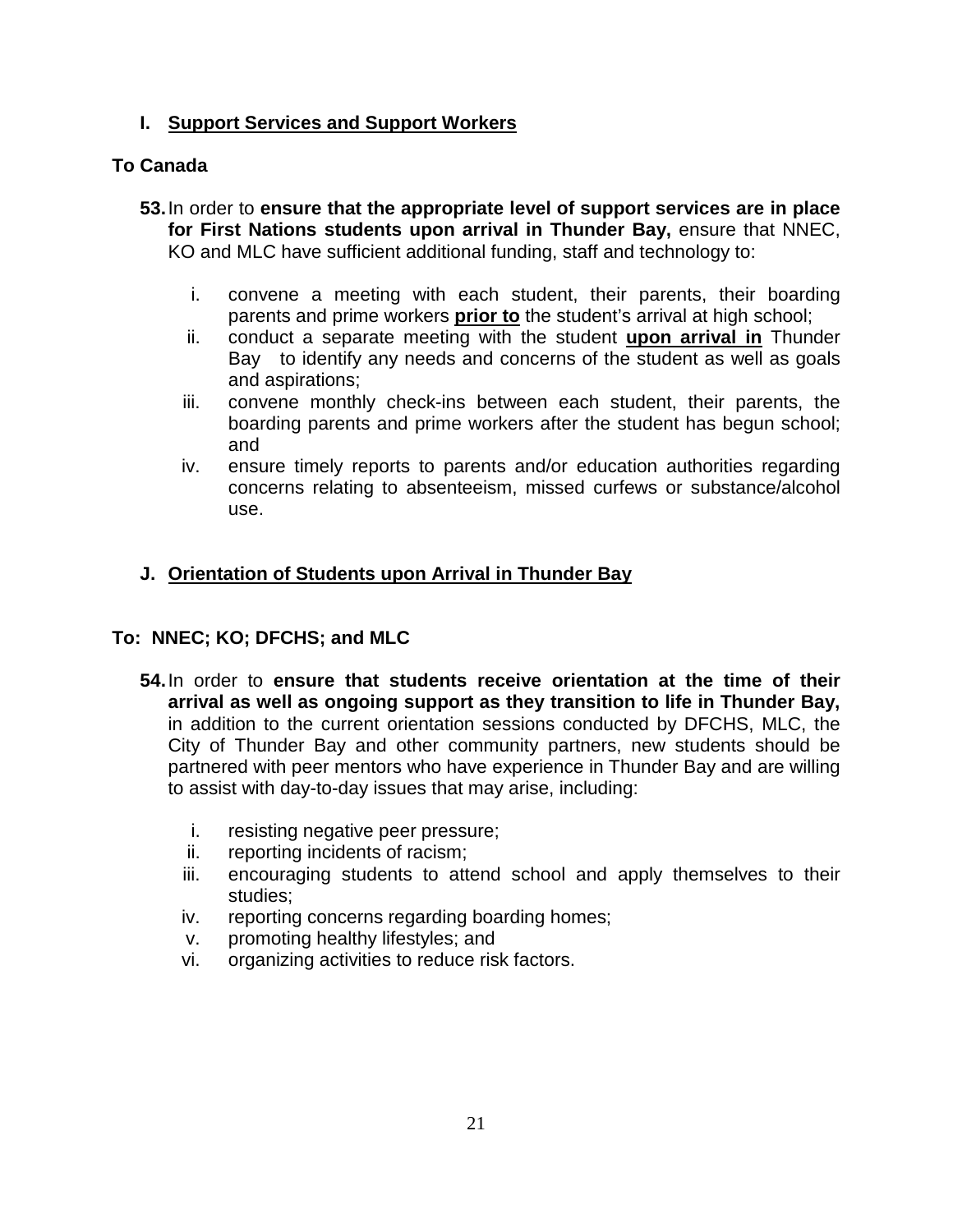#### **To: Canada; Ontario; and the City of Thunder Bay:**

**55.**In order to **provide peer leaders and mentors with the capacity, communication skills and self-confidence they need to apply positive influence on other students,** the City should act as a resource to identify community partners including, but not limited to, Ontario and Canada, who could support and provide funding in order to create and sustain peer leaders at DFCHS and MLC.

#### **K. Boarding Homes**

#### **To: Canada and Nishnawbe Aski Nation**

- **56.**In order to **increase the number of quality boarding homes for First Nations students in Thunder Bay,** in consultation with representatives from NNEC, KO, MLC, student support workers and long-term boarding parents, establish a working group that will:
	- i. determine the appropriate level of funding for boarding parents; and
	- ii. establish minimum expectations with respect to boarding parent's responsibility to ensure student's attendance at school and academic success.
- **57.**In order to **enhance and standardize the procedure for the screening and approval of boarding homes for First Nations students attending school off-reserve**, within 6 months of the date of this verdict, establish a working group including representatives from NNEC, KO, MLC, and other appropriate stakeholders to determine existing best practices and to consider:
	- i. minimum standards for all boarding homes;
	- ii. standardized screening and vetting of boarding home applicants, including:
		- a. monthly visits and scheduled inspections
		- b. criminal record checks for all residents aged 18 years and over and updates of criminal record checks on an annual basis
		- c. mandatory completion of training, including first aid training and management and care of intoxicated students;
		- d. demonstration of financial stability;
		- e. standardized contract including:
			- provisions that clearly outline expectations of boarding parents, including regular communication with student support or prime workers;
			- provisions that clearly outline conduct that will result in termination; and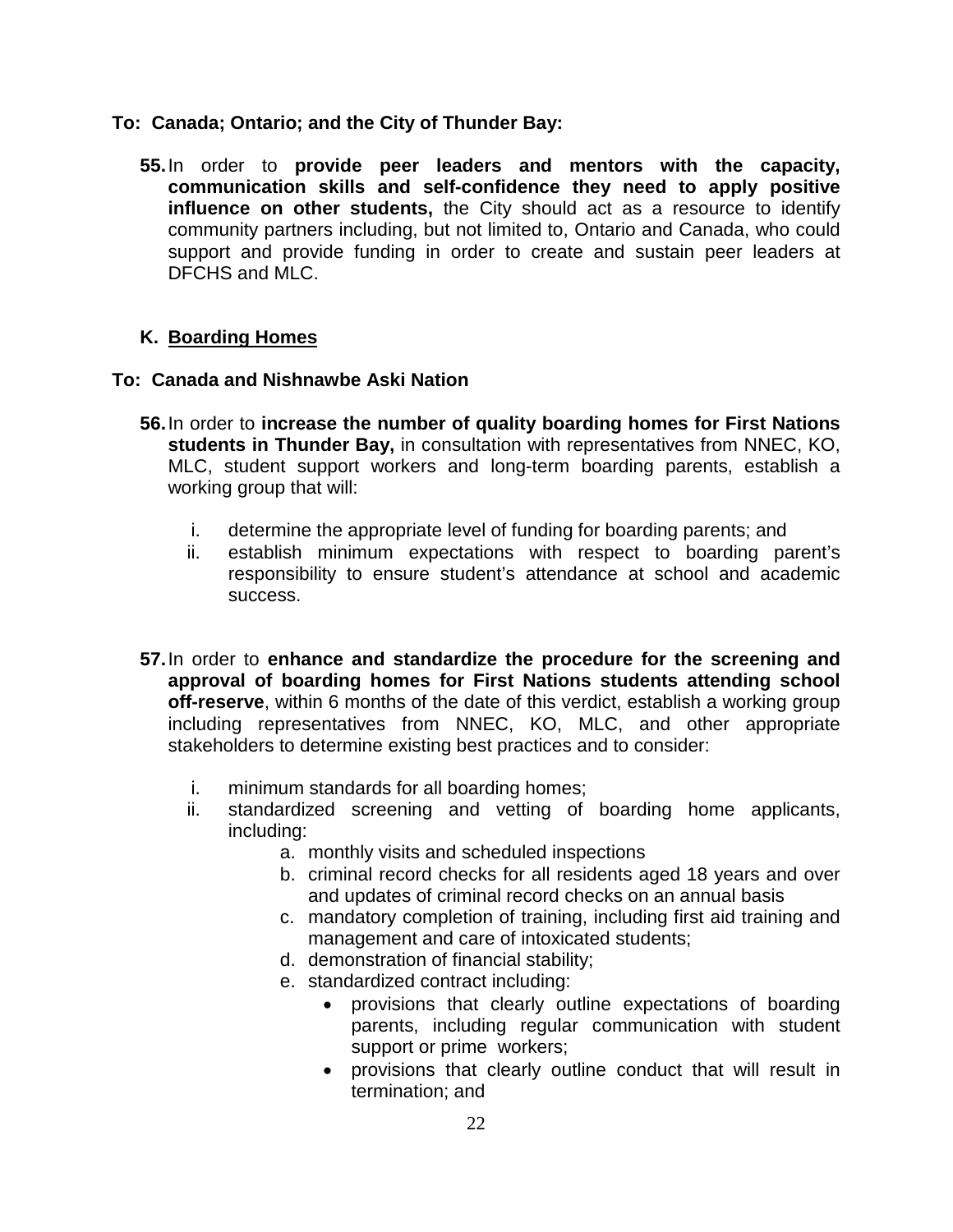- provision in contract for unannounced visits as may be deemed necessary and at the discretion of the school
- iii. minimum standards for written policies and procedures relating to screening and approval of boarding parents and homes.

# **L. Additional Support Services to Students**

#### **To: The Province of Ontario**

- **58.**In order to **assist First Nations students who move to Thunder Bay to attend secondary school,** the Ontario Ministries of Education, Children and Youth, Municipal Affairs and Housing, Health and Long-Term Care and Community and Social Services should work with Canada, the Thunder Bay District Social Services Administration Board, the City of Thunder Bay and Indigenous communities and organizations to support a well-coordinated suite of housing, income, recreation and health services and supports to assist students in accessing supports and services.
- **59.**In order to **provide First Nations students with additional supports to achieve academic success and to have a positive experience while living in Thunder Bay,** continue to provide funding to qualified organizations to deliver the After School Program at DFCHS and work with MLC and KO to explore providing funding to qualified organizations to deliver After School Programs for students from the Matawa and KO communities attending school in Thunder Bay.
- **60.**Work with agencies funded under the Aboriginal Healing and Wellness Strategy (AHWS) to explore creating more employment opportunities for youth (e.g. peer mentors).

#### **M. Harm Reduction Strategies**

#### **To: NNEC; KO; and MLC**

- **61.**In order **to ensure the safety of First Nation students while living in Thunder Bay**, conduct annual training of all staff and boarding parents associated with First Nation off-reserve schools with respect to:
	- i. recognition, management and care of intoxicated students;<br>ii. crisis intervention:
	- crisis intervention;
	- iii. suicide prevention; and
	- iv. first aid, including cardiopulmonary resuscitation.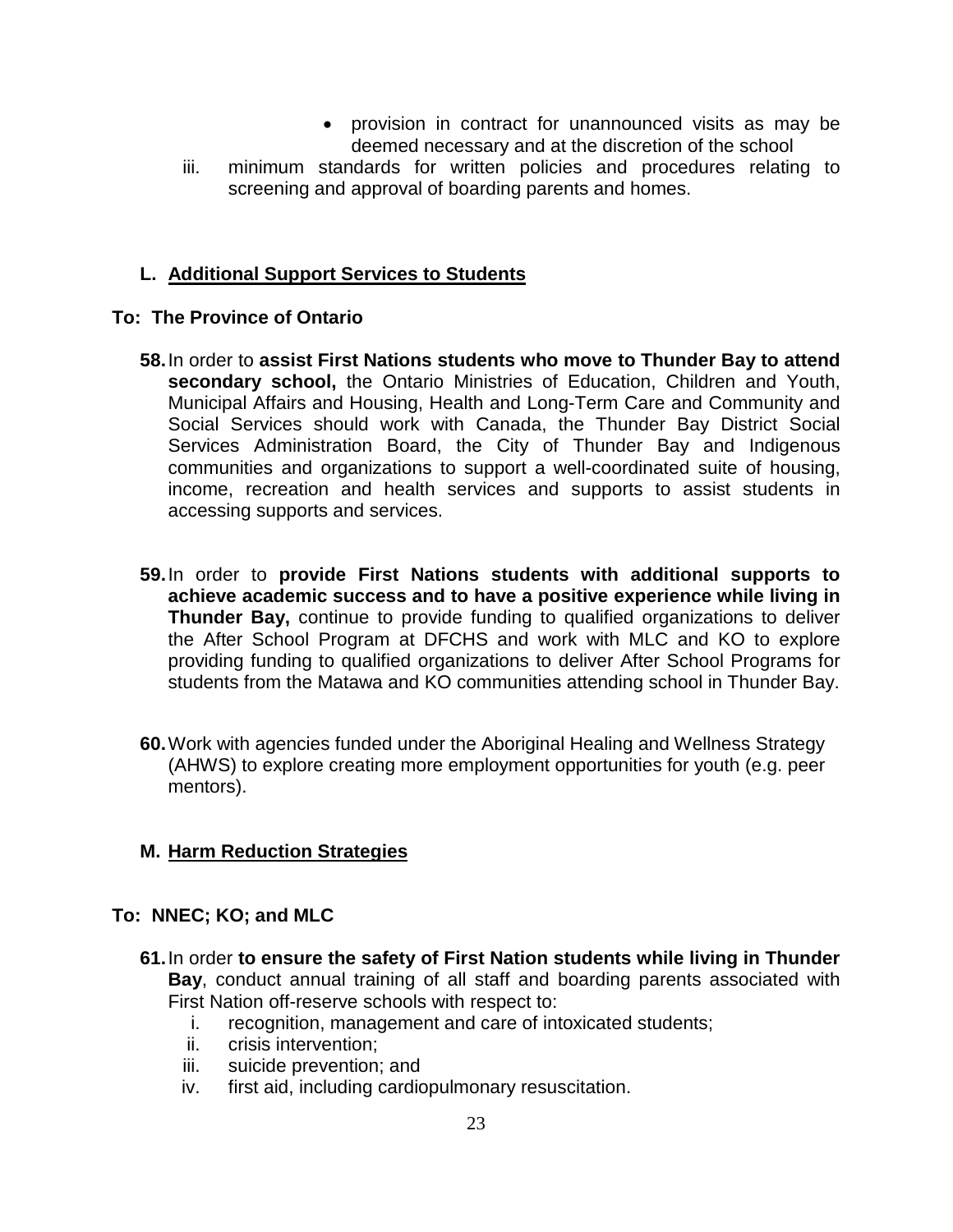### **To: Canada**

**62.**In order to **ensure the safety of First Nation students while living in Thunder Bay,** provide funding to NNEC, KO, and MLC to conduct training as described in Recommendation 61 and to permit off-reserve First Nations schools to create and implement safe school protocols.

# **To: NNEC; KO; DFCHS and MLC**

- **63.**In order to **increase awareness regarding risks related to substance and alcohol use and ensure consistent mandatory education of First Nations students attending school in Thunder Bay,** in consultation with local community partners, including the Centres for Addiction and Mental Health and the Thunder Bay District Health Unit, ensure that students are provided with regular, appropriate, accurate, up-to-date information relating to:
	- i. the health and social issues associated with alcohol and substance use;
	- ii. the legal consequences of underage drinking;
	- iii. the resources available in the community to address issues relating to substance and alcohol use;
	- iv. current misconceptions relating to "accepted" drinking practices; and
	- v. the importance of assisting and staying with intoxicated peers and reporting any concerns to boarding parents, on-call workers, and other support workers.

#### **To: Canada, NNEC; KO; DFCHS and MLC**

**64.**In order to **allow students to continue their education in Thunder Bay while dealing with substance or alcohol issues**, in consultation with local community partners**,** NNEC, KO and MLC should continue to develop harm reduction programs to address alcohol and substance use by students at their schools. The development of such programs should consider including a day program (if necessary) or a course option for students at the school. Canada should sufficiently fund NNEC, KO and MLC for these activities.

#### **To: NNEC; KO; and MLC**

**65.**In order to **assist First Nations students in Thunder Bay with alcohol/substance use and addiction problems,** in consultation with community partners, including the Centres for Addiction and Mental Health, Dilico, and St. Joseph's Care Group, explore alternatives to sending students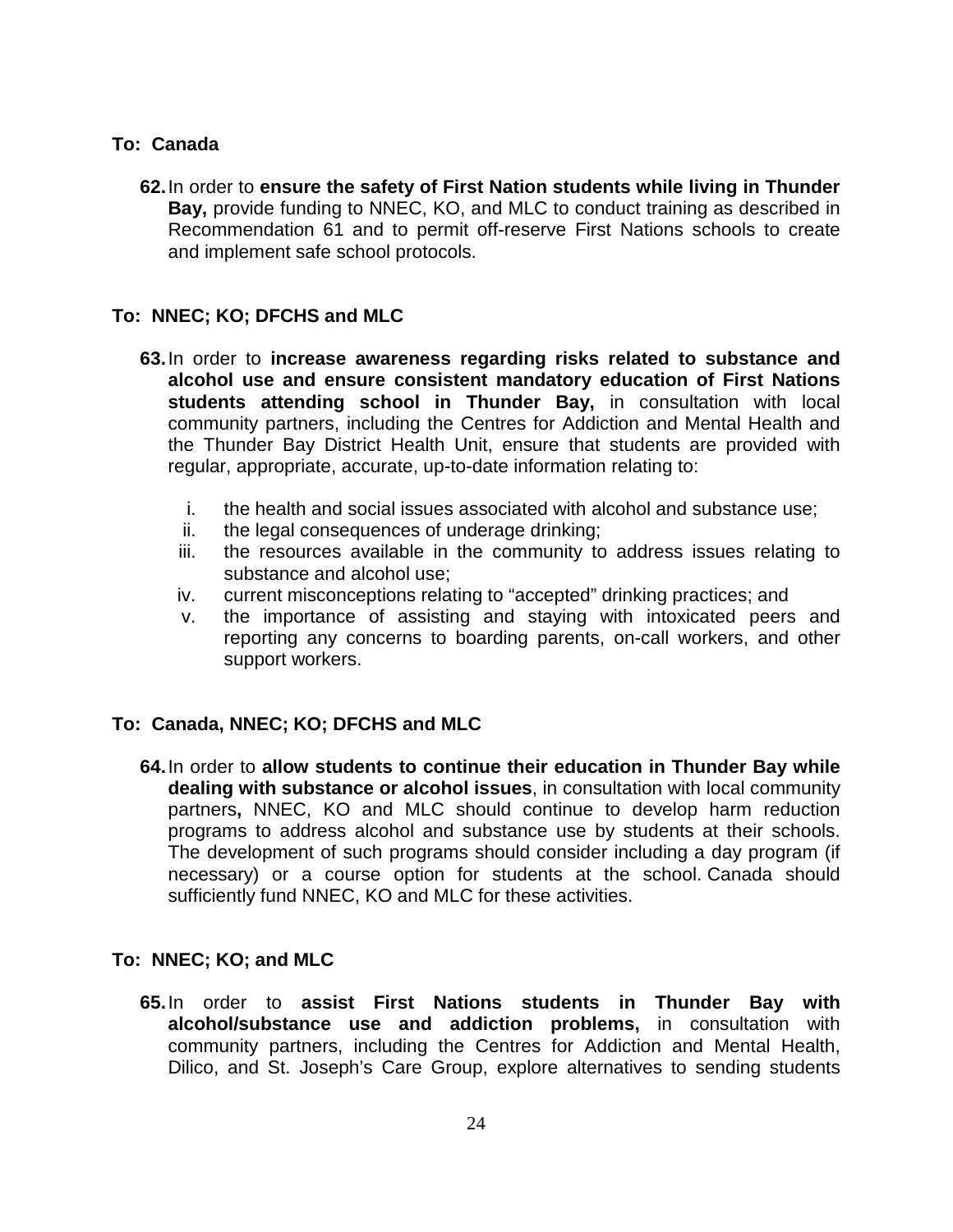back to their home communities, including treatment programs that would allow students to pursue their studies in Thunder Bay.

**66.**In order to **increase awareness of DFCHS and MLC students regarding the risks associated with the purchase of alcohol through second party purchasers ("runners"),** consider incorporating the Crimestoppers video made by DFCHS students into the orientation session held upon the arrival of new students in Thunder Bay each September. If the Crimestoppers video is not incorporated, include information in the orientation regarding the risks associated with the purchase of alcohol through second party purchasers.

#### **To: Canada; Ontario; NAN; NNEC; KO; and MLC**

**67.**In order to **ensure continuity of care and increased prospect (where desired) of a return to Thunder Bay for those students who are sent back due to health and safety concerns,** make all efforts to ensure that community supports, including a continuing education, health and mental health plan, are in place **prior to** sending a student back to his or her home community. Canada and Ontario should ensure that there is sufficient funding and resources in place for these support programs.

### **To: P.A.R.T.Y. Program, Thunder Bay:**

- **68.**In order to **raise awareness of First Nations students regarding the risks associated with alcohol/substance use and to enhance the delivery of the P.A.R.T.Y. program to First Nations youth attending school in Thunder Bay:**
	- i. offer the P.A.R.T.Y. program to grades 9 through 12 for DFCHS and MLC;
	- ii. offer the P.A.R.T.Y. program at least twice a year (September and January) to ensure that new students and returning students (after Christmas break) receive the program information when first arriving in Thunder Bay and to reinforce the message upon return to Thunder Bay for the second semester;
	- iii. consider the option of an "in-school" P.A.R.T.Y. program for DFCHS and MLC students;
	- iv. explore the possibility of including Elders or adapting the regular P.A.R.T.Y. program to meet the needs of First Nations students attending high school in Thunder Bay;
	- v. in consultation with P.A.R.T.Y. International, develop a program with a focus on addressing the specific needs of Aboriginal youth; and
	- vi. consider the inclusion of the scenarios involving the deaths of the First Nations youth who are the subject of this inquest in the P.A.R.T.Y. program.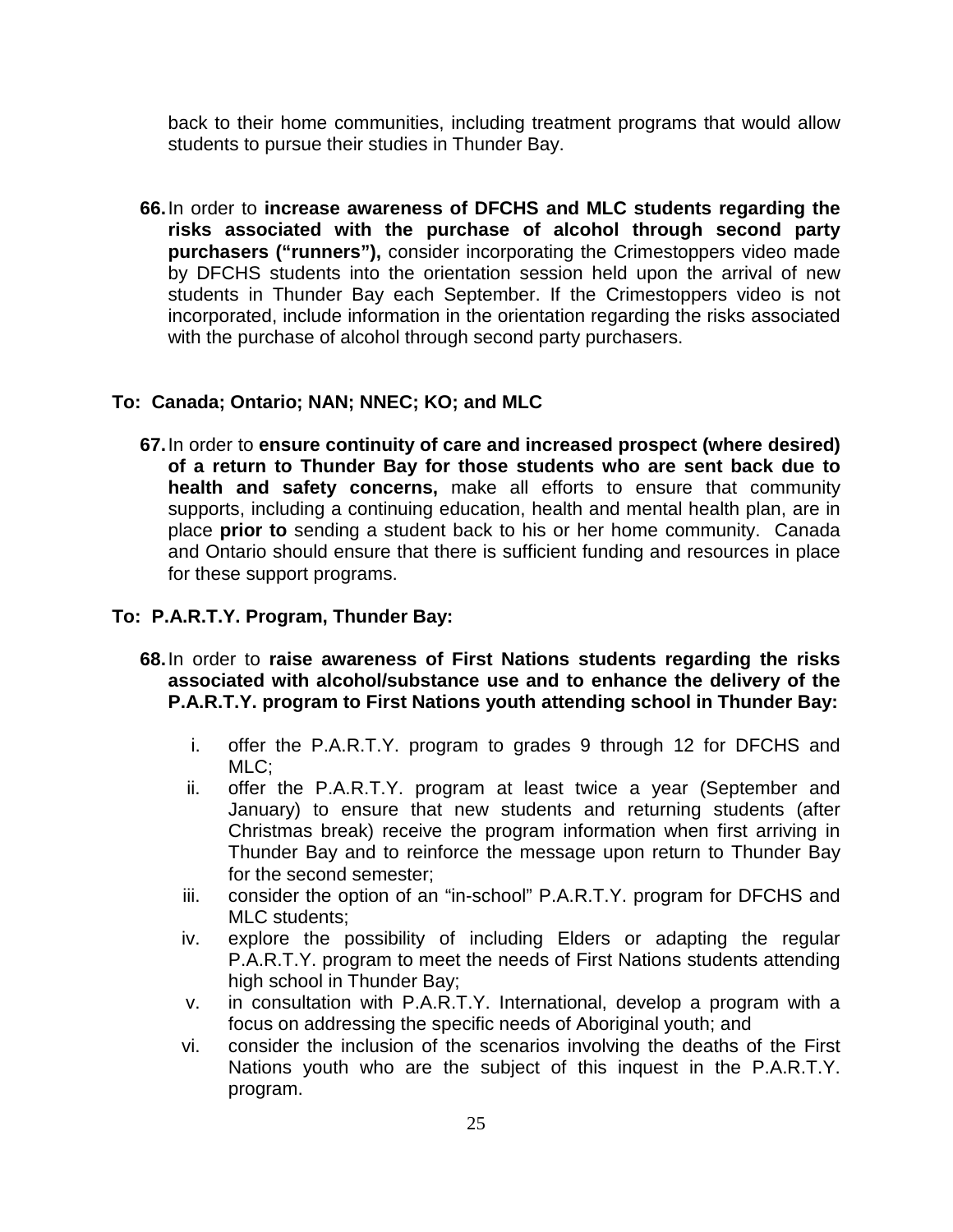# **N. Addressing health needs of First Nations students in Thunder Bay**

# **To: Canada (Health Canada)**

#### **69.**In order to **ensure continuity of care for First Nations students while in Thunder Bay**:

- i. review existing policies with regard to providing health services to First Nations students attending high school off-reserve;
- ii. develop, fund, and implement an Electronic Medical Records system for all NAN communities in which all medical information from clinics and nursing stations in the communities is readily available to medical professionals all across Ontario. This will ensure continuity of care for all First Nation youth who require medical care while residing outside of their home communities;
- iii. provide additional funding for NNADAP programs;
- iv. fund aftercare programs for First Nations youth leaving addictions treatment programs; and
- v. create and implement policy that allows health authorities to make decisions regarding medical transport in an efficient and timely manner irrespective of location of First Nation student at the time of need.

#### **Youth Participation in Decisions**

#### **To: Canada; NAN; NNEC; KO; and MLC**

**70.**In order for **First Nations youth to have a voice regarding decisions relating to their education off-reserve, and to ensure that there is accountability in decisions made regarding their education and well-being,** NNEC, KO, and MLC, with the support of Canada and NAN, should consider creating a special seat on their Boards of Directors for a youth representative who is a former student of DFCHS or MLC. Canada should providing the funding for any costs associated with this position.

#### **X. Missing Person Investigations and Searches**

#### **To: NAN; City of Thunder Bay; TBPS; NAPS; NNEC; DFCHS; KO; and MLC**

**71.**In order to **ensure timely reporting of missing students and consistent practice among institutions when students are reported missing or during**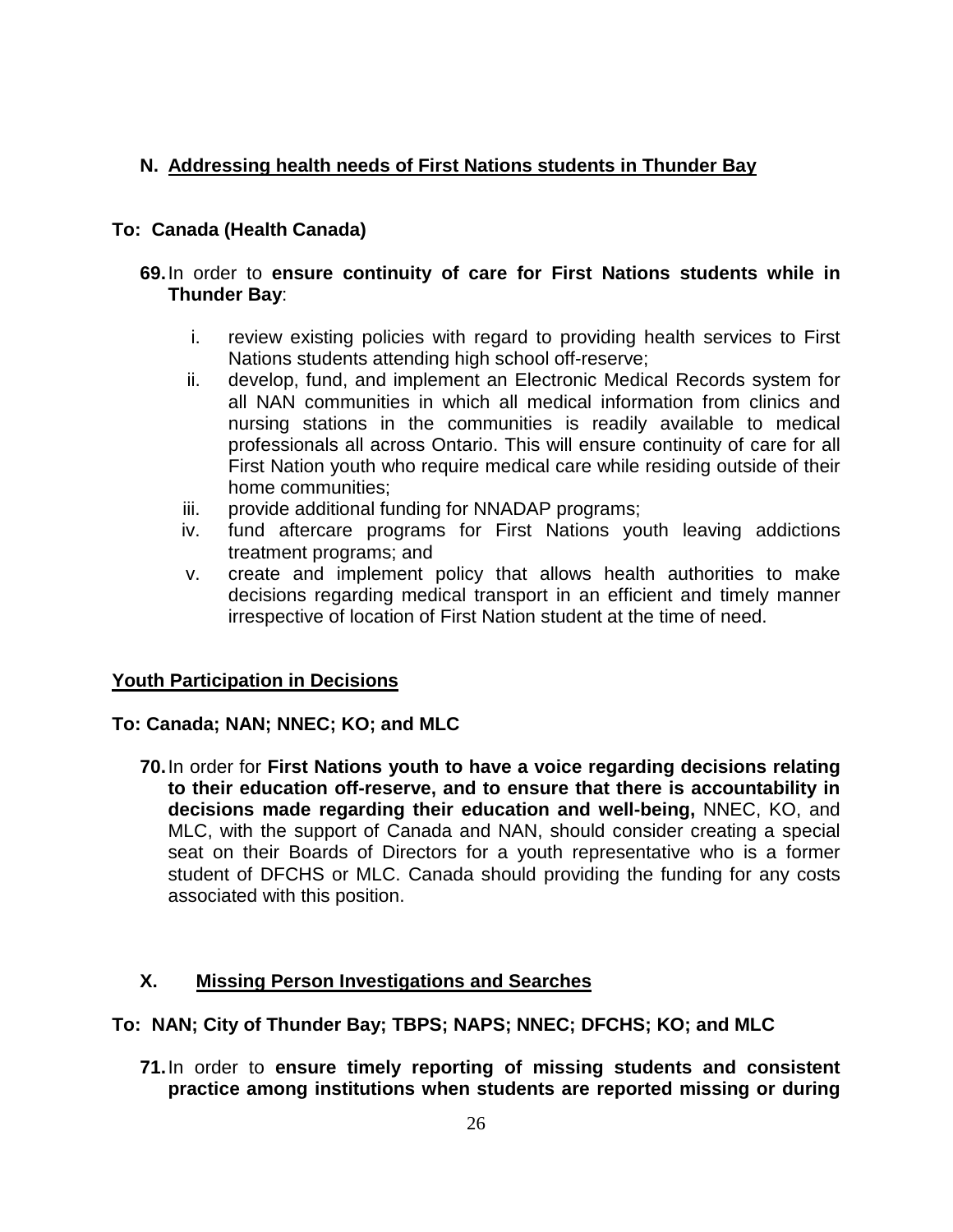**sudden death investigations,** the City of Thunder Bay; TBPS; NAN; NAPS; NNEC; DFCHS; KO; and MLC should establish a working group to discuss best practices applicable to their respective roles pertaining to students from remote First Nations communities attending secondary school in Thunder Bay ("Students"). The working group should consider:

- i. **The need to ensure timely reporting to police of all missing person matters that involve a Student:** The working group should review and revise current education authority policies and procedures in order to generate a consistent set of policies. In particular, the document entitled Missing Student Protocol Guide [Exhibit Number 133 at Tab 31] should be reviewed and revised with the benefit of information learned at the joint inquest to help generate a consistent set of policies and procedures. The revised set of policies and procedures, once agreed upon, should be disseminated to - and adopted by – NNEC, KO and MLC. The revised procedures should include language that directs education authority employees to file a missing person report with police as soon as any member of the education authority determines that a search needs to be undertaken for a student whose whereabouts are unknown;
- ii. **Public awareness:** The working group should discuss implementation of a public information campaign emphasizing the importance of reporting missing person matters to police without delay;
- iii. **Information Sheets:** The working group should discuss the preparation of information forms for all Students to be stored with education authorities. The working group should also review the steps necessary to obtain appropriate consent to disseminate these individual forms to police in the event that a missing person report is filed;
- iv. **Social Media Search:** The working group should consider how to utilize social media to assist in missing person searches and should designate roles and responsibilities for all parties accordingly;
- v. **Press Releases:** The working group should discuss approaches to press releases pertaining to any missing person matter that involves a Student. The working group should also discuss approaches to press releases in the event that a Student is found deceased. The working group should discuss the various circumstances that may influence when media releases should or should not go out. The working group should also discuss circumstances that may influence how a media release may need to be worded;
- vi. **Best Practices for Interviews:** The working group should discuss best practices to facilitate interviews of young people in exigent, non-criminal, circumstances. The working group should also discuss best practices to facilitate interviews in exigent, non-criminal, matters with individuals of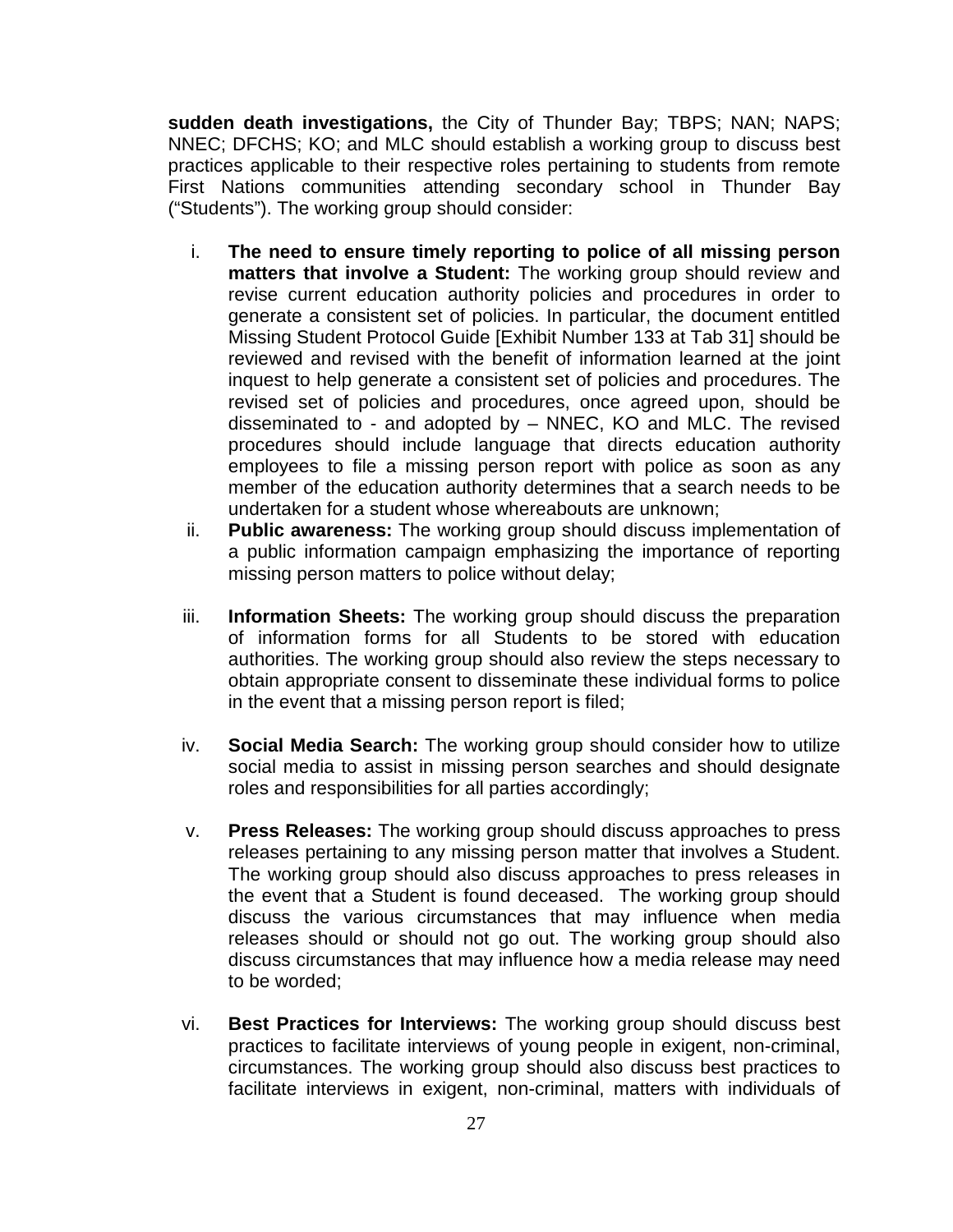any age who may be unfamiliar or uncomfortable dealing with individuals in positions of authority;

- vii. **Internal Search Plans:** The working group should ensure that appropriate participant institutions have an internal search plan that can be implemented if a Student goes missing. Without limiting the generality of what the internal plans may include:
	- a. internal search plans should identify pre-determined internal points of contact to act as information coordinators and liaisons to third parties in the event of a missing person search involving a visiting student;
	- b. internal search plans should set out a clear supervisory structure so that each institution is able to identify an individual(s) who will ensure that the internal search plan is properly executed;
	- c. internal search plans should set out how information will be provided to family members and will contain provisions that permit family members to identify third parties to act as their agents/advocates as they prefer. The plan should ensure that more than one individual can be designated by family members to receive information where necessary;
	- d. internal search plans should also set out how employees will share information externally with any other relevant institutions, political bodies or family members;
	- e. all internal search plans should contemplate the possible arrival of community searchers and how to manage such volunteers. Internal search plans should explain best search practices for non-police searchers with particular emphasis on, among other things, evidence preservation;
- viii. **Global Search Plans:** The working group should also ensure that each internal search plan dovetails into a larger global search plan that should be implemented by all participant institutions in the event that a Student goes missing:
	- a. Global search plans should adopt pre-determined points of contact within each institution that are consistent with the internal search plans discussed above;
	- b. Global search plans should include at least one Appendix that will contain a handout listing the best practices for community searchers discussed above. This document can be disseminated to community searchers as needed;
- ix. **Missing person risk factors:** The working group should share expertise on risk factors that may need to be considered when assessing the risk level in a missing person matter that involves a Student. The working group should create a list of risk factors that should be considered by all parties. The revised risk factors should be shared among participants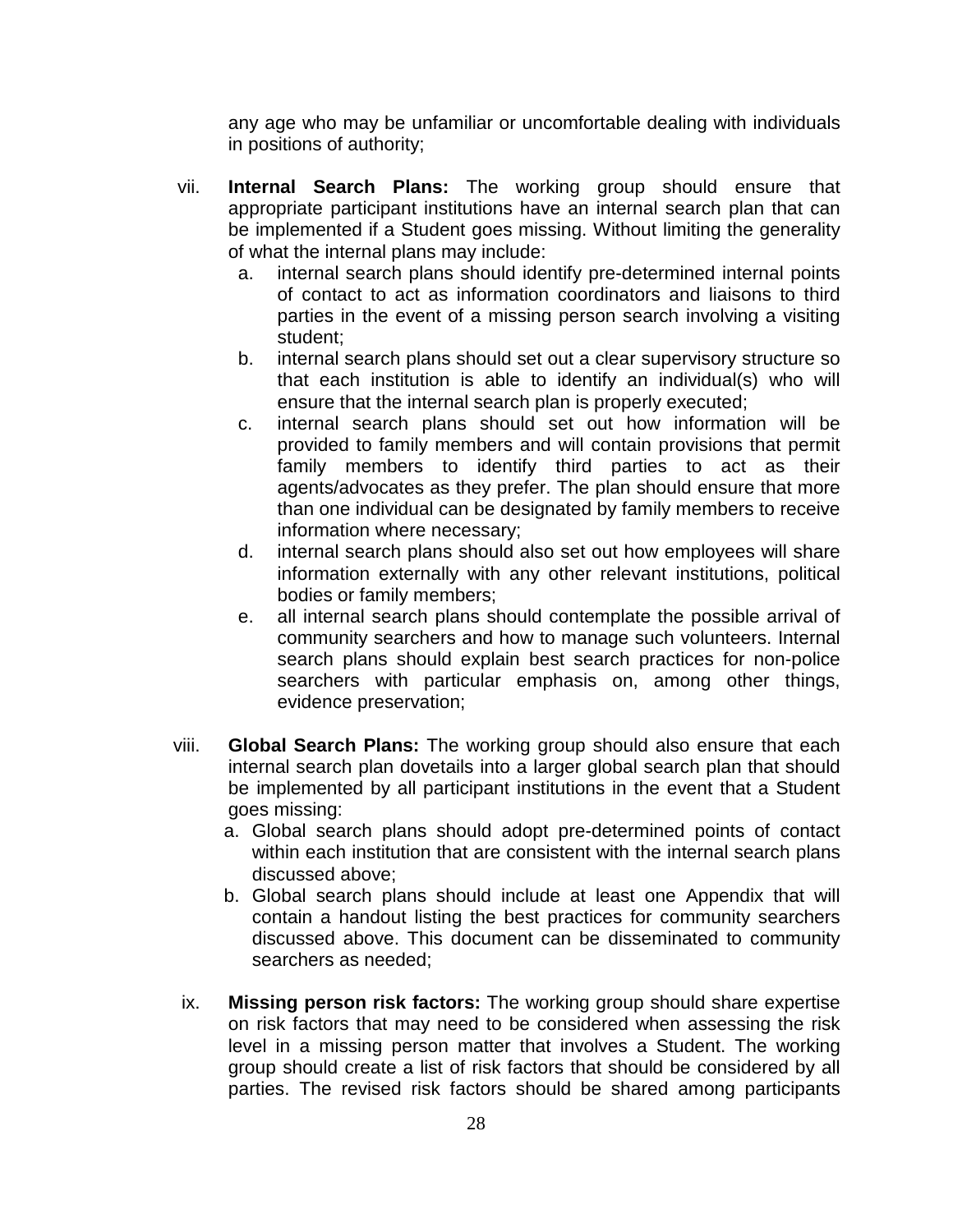and, once agreed upon by all, imported into the forthcoming TBPS 2016 missing person procedure as well as all internal search plans;

- x. The working group should also review the revised TBPS missing person questionnaire that arises under the 2016 missing person policy and should consider what revisions, if any, should be made based on: (i) the expertise obtained by education authorities arising out of their own search efforts and (ii) information contained in search forms prepared by other police services that may be available by way of the Ontario Association of Chiefs of Police, including but not limited to, the Ontario Provincial Police;
- xi. **Training:** The working group should fix deadlines for completion of staff training on all issues as follows:
	- a. parties other than the TBPS should ensure that all staff are fully trained on revised procedures within 1-year from the completion of the working group deliverables; and
	- b. TBPS will ensure that all of its members are trained on the forthcoming revised 2016 missing person policy by December 31, 2016;
- xii. The working group should prepare an anonymized training case scenario based on evidence canvassed at, and lessons learned from, the joint inquest. The case scenario should be used to assist in training TBPS officers, education authority staff and NAPS officers to participate in investigations relating to Students which may involve:
	- a. civilian search teams;
	- b. alcohol or substance use;
	- c. reports made to police after the whereabouts of the subject individual have been unknown for a lengthy period of time;
	- d. interviews involving young people who may be reluctant to speak to police officers fearing that they may get in trouble or may be betraying the confidence of their friends; or
	- e. cultural and systemic barriers that may limit the fulsome disclosure of information to persons in positions of authority; and
- xiii. The working group should identify an appropriate external consultant to be hired to assist the TBPS (and any other interested organizations) to revise current training modules to ensure that curriculum covers cultural issues that are relevant to members of the Indigenous community in and around Thunder Bay and:
	- a. TBPS will also present an annual report on training to the Police Services Board to provide the public with information on police training. This report will be made during the public session and will include, among other things, a summary of the number of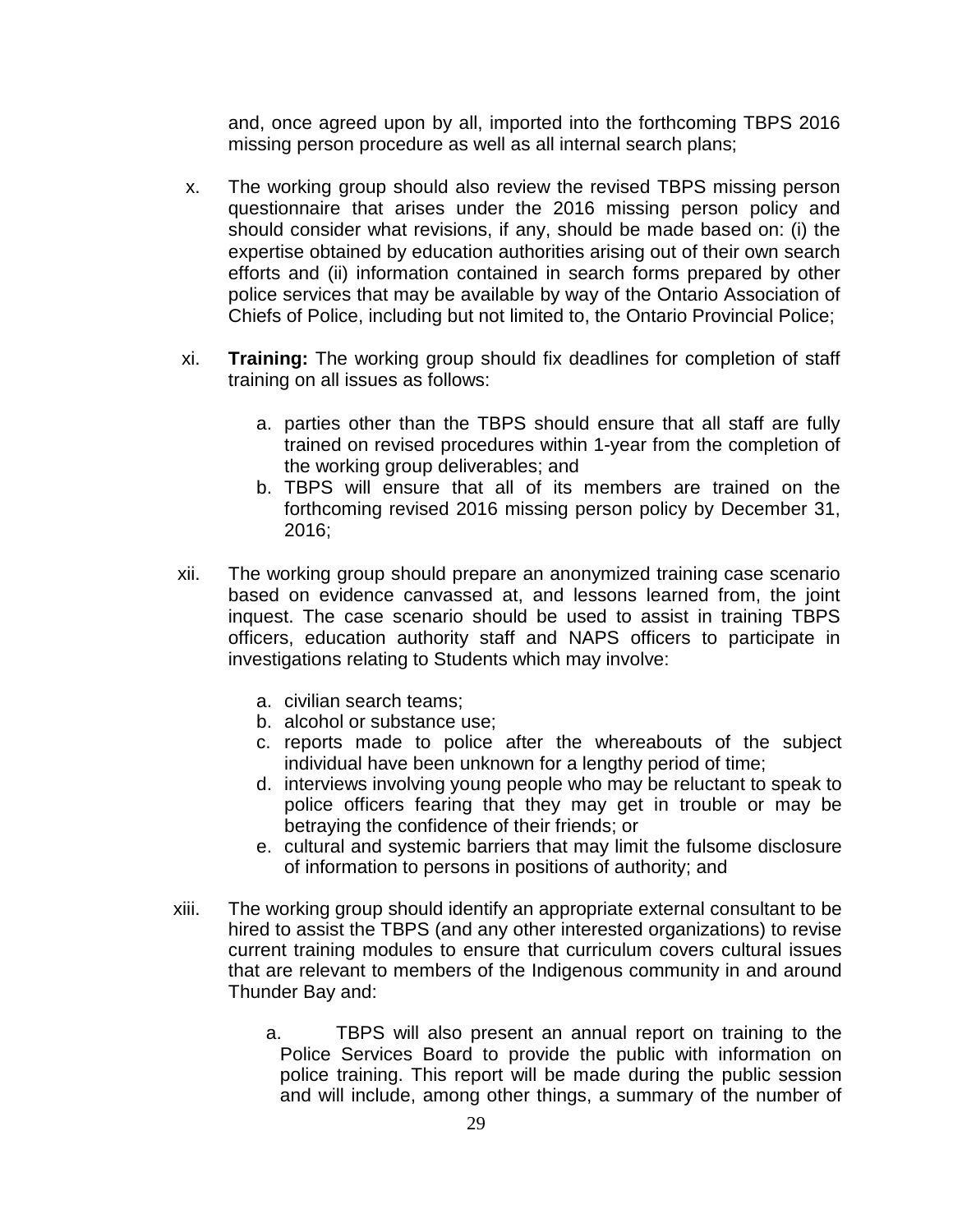officers who completed training courses in different policing areas and will include information about training curriculum related to Indigenous issues.

# **To: Ontario**

**72.**Establish a working group to review issues relating to ground searches for missing persons and missing persons investigations and to make recommendations to the Ministry of Community Safety and Correctional Services ("MCSCS") regarding (i) provincial standards relating to missing persons searches and investigations; (ii) training of police officers involved in missing persons searches and investigations; and (iii) any other issue that the working group considers appropriate for a recommendation. The membership of this working group should include representatives of MCSCS, the Ontario Association of Chiefs of Police, the Ontario Police College, the OPP Police Academy, at least one municipal police service, and at least one First Nations organization.

# **XI. Stand-alone Missing Person Legislation**

#### **To: The Province of Ontario**

**73.**Develop and propose new missing persons legislation, in consultation with policing partners, Indigenous communities and organizations, and other partners to assist police in investigating missing persons cases.

# **XII. Protocol for Volunteer Community Searchers**

#### **To: TBPS and NAN**

- **74.**Create a joint protocol translated in Cree, Ojibway, and Oji-Cree for distribution to community search teams explaining best search practices for non-police searchers with particular emphasis on:
	- i. safety considerations for community searchers;<br>ii. evidence preservation;
	- evidence preservation;
	- iii. importance of communication/debriefing with assigned liaison officer; and
	- iv. issues relating to private property.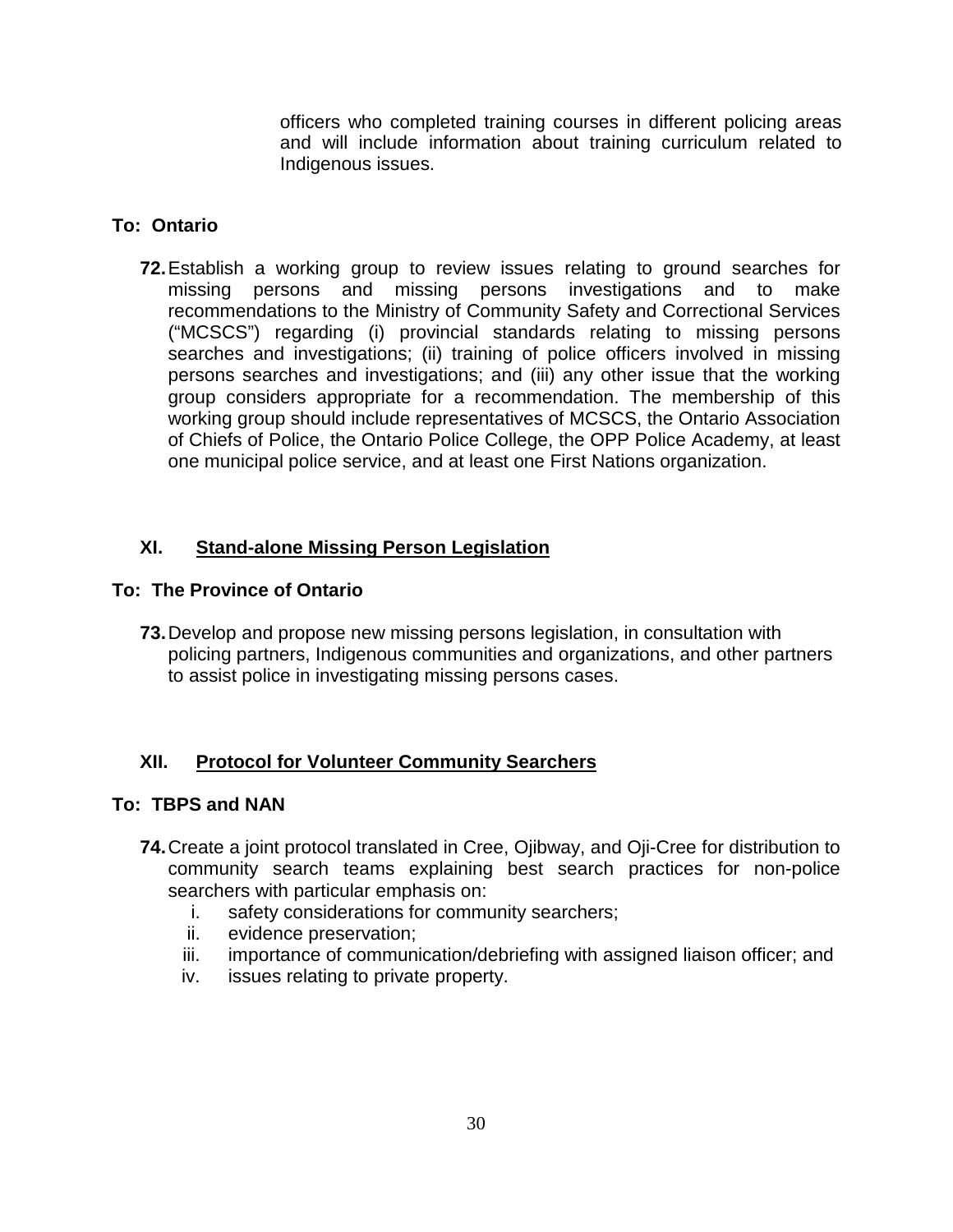# **XIII. OTHER INVESTIGATIONS/POLICE ISSUES**

# **Pattern Recognition and Reporting of "Runners"**

#### **To LCBO and Ontario:**

#### **75.**In order to **decrease the purchase of alcohol by persons under 19 years of age through "runners" or second party purchasers:**

- i. review and revise (where necessary) LCBO guidelines for the detection of second party purchases;
- ii. enhance opportunities and methods employed to identify second party purchases and review existing practices for detecting and deterring this practice.

# **To LCBO and TBPS**:

- **76.**In order to **decrease the opportunity for underage drinking (persons under nineteen) and to deter individuals from purchasing alcohol for underage individuals,** create a task force or working group comprised of LCBO managers and/or regional managers and staff (as appropriate) and TBPS representatives to**:**
	- i. review and revise (where necessary) the list of "triggers" already being used by the LCBO to identify second party purchases; and
	- ii. based on the recommendations of the LCBO and TBPS task force/working group, develop a protocol for the reporting of suspected second party purchases to the TBPS.

# **XIV. Other Recommendations to assist First Nations Students in Thunder Bay**

#### **To: The City of Thunder Bay**

#### **A. Social Media and Internet Resource Development**

**77.**The City of Thunder Bay should advertise, promote and consult with students on the best way to notify students of opportunities for Youth, including employment, recreation and volunteering at the City of Thunder Bay, whether that is on the City's website, other social media or another "youth friendly" format.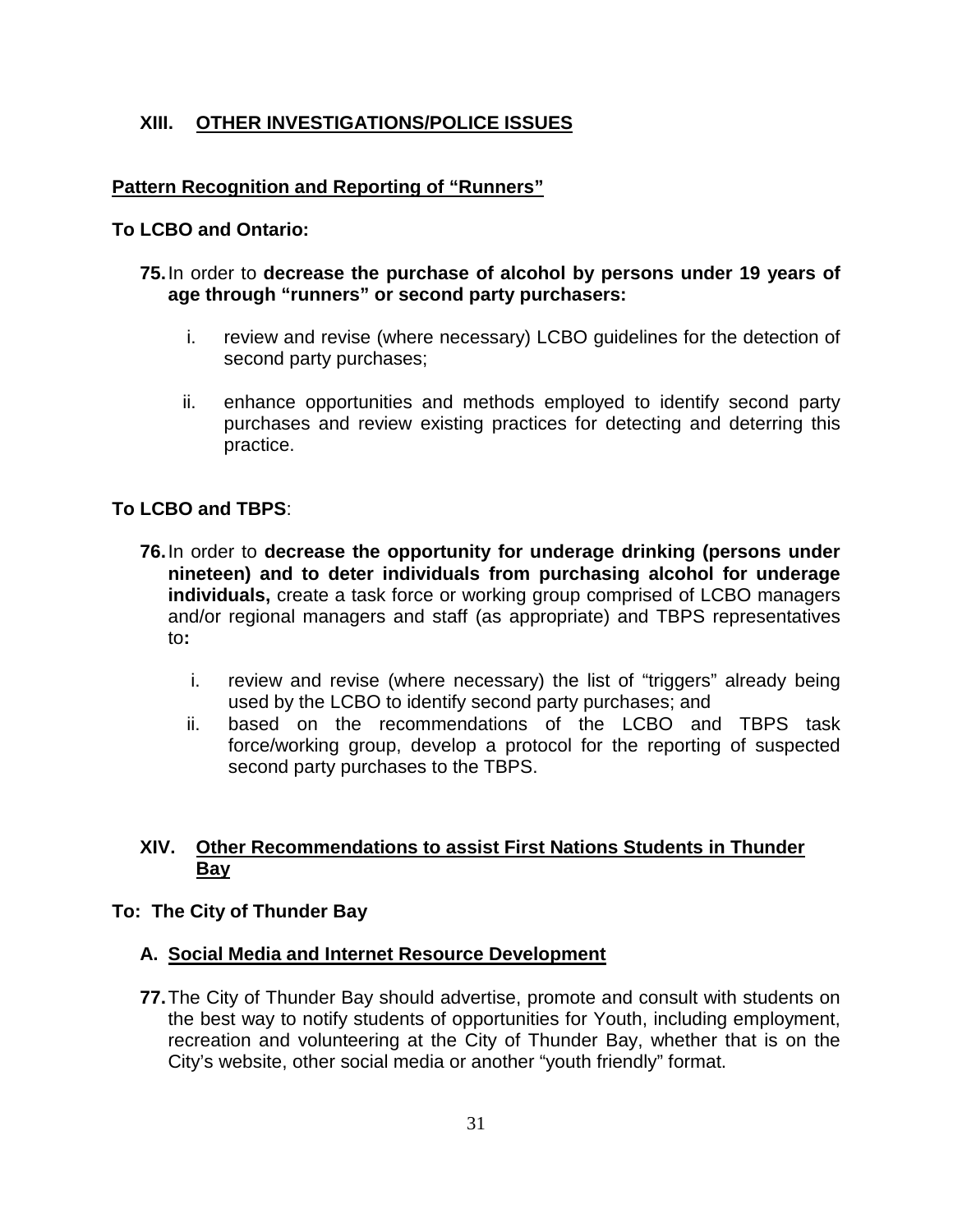**78.**The City of Thunder Bay should explore options for promoting youth opportunities and programming to youth, by "speaking their language" and utilizing sources such as Twitter, Facebook, and other social media websites.

#### **B. Recreation Information and Activities**

#### **To: The City of Thunder Bay**

- **79.**The City of Thunder Bay should consult and liaise with NNEC, DFCHS, KO and MLC in order to develop a plan for assisting those students who would like to attend City programs or have questions with respect to any City programs but may have some issue to overcome such as transportation issues to and from the venue.
- **80.**The City of Thunder Bay through the Aboriginal Liaison should liaise with DFCHS and MLC to provide copies of the community recreation guide "The Key" each session, and other promotional materials for City recreation opportunities on an ongoing basis, to be circulated in the schools including in libraries, guidance offices and recreation spaces.
- **81.**The City of Thunder Bay should promote the P.R.O. Kids program to stakeholders such as NAN, NNEC, DFCHS, KO and MLC to encourage subject students to participate if they are interested.
- **82.**The City should consult with and assess the needs of the community with respect to Youth and Youth programming through the efforts of the City of Thunder Bay Recreation & Facilities Master Plan "Stakeholder + Public Consultation Plan", whose goals include identifying:
	- i. the community's vision for the development of recreation;
	- ii. the current demands for and gaps in recreation services and facilities as well as emerging needs; and
	- iii. the experience of Users by facility in terms of their level of satisfaction and barriers to recreation services such as transportation.

The consultation process should include tapping into the voices of the City's Youth, including Youth from the First Nations and Métis communities within and surrounding Thunder Bay.

**83.**Once the goals of the Stakeholder + Public Consultation Plan have been achieved, and the needs with respect to Youth programming in the City are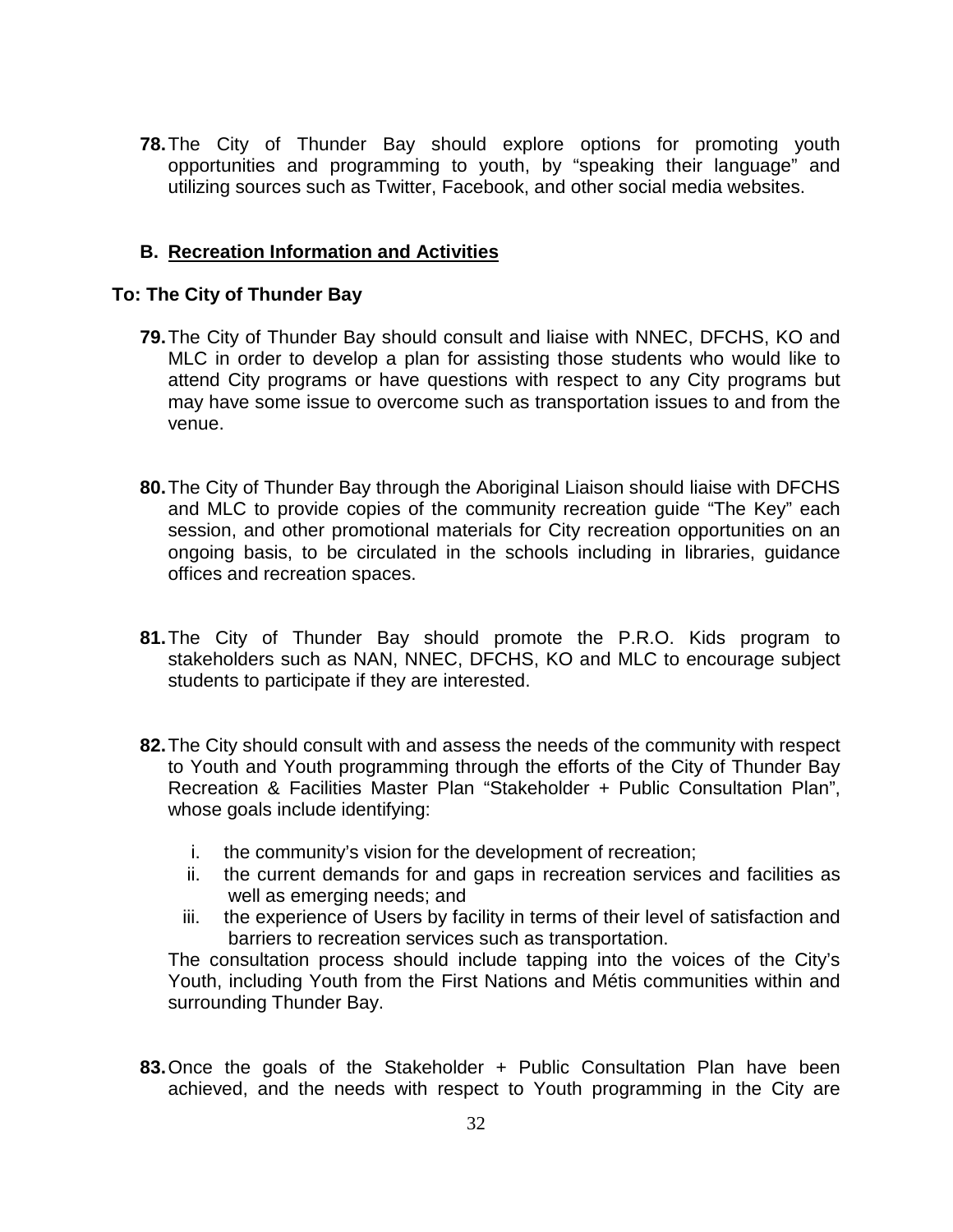identified - including a consideration of the need for a Youth Centre or Youth Centres in Thunder Bay - the City should identify and pursue funding and other resources to meet those needs, including consultation with the Federal and Provincial governments to support programming and/or infrastructure development.

### **To: The City of Thunder Bay; NNEC; DFCHS; KO and MLC**

**84.**The City of Thunder Bay Aboriginal Liaison, NNEC, DFCHS, KO and MLC should work together - perhaps through designated contact people in the schools - to coordinate participation of DFCHS and MLC students in Thunder Bay recreation programs and City sponsored events that students may be interested in attending throughout the school year - for example, the use of skating rinks in the winter.

# **C. Transit Training**

#### **To: The City of Thunder Bay**

**85.**The City of Thunder Bay should provide training to its Operators and Controllers regarding dealing with incapacitated individuals. This training should include when the Controller can hand over responsibility for the incapacitated individual to a responsible adult.

#### **D. Indigenous Youth Employment**

#### **To: The City of Thunder Bay**

**86.**The City should develop and report on employment equity targets for Indigenous Youth hired by the City, including both full time and part time employment.

# **E. City's Commitment to Indigenous Peoples**

#### **To: The City of Thunder Bay**

- **87.**The City should review its current "Welcome Thunder Bay" slogan and programming to consider ways in which to incorporate a better reflection of the Indigenous presence in the territory for millennia.
- **88.**The City should post its Declaration of Commitment dated March 29, 2010, in all of its buildings.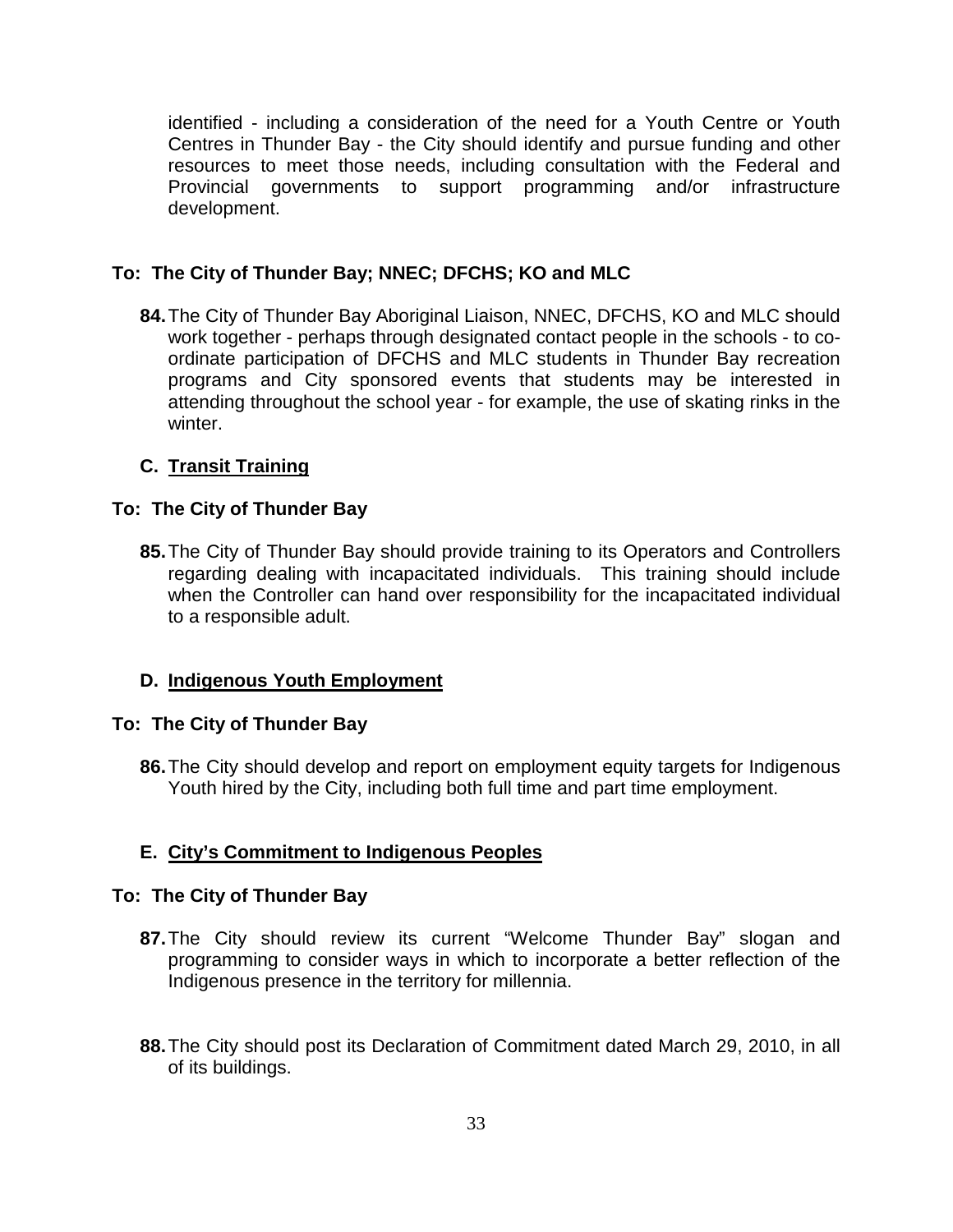# **F. Community Safety Considerations**

#### **To: The City of Thunder Bay**

**89.**The City of Thunder Bay should encourage and support the combined efforts of the Anti-Racism and Respect Committee and the Thunder Bay Crime Prevention Council, and, in consultation with the Thunder Bay Police Services Board, DFCHS, NNEC, KO, MLC, and the Indigenous community of Thunder Bay, should develop a public education campaign identifying and discussing the issue of racially motivated crimes, specifically those involving the Indigenous communities residing in and around the City of Thunder Bay.

#### **To: The City of Thunder Bay and Ontario**

**90.**Ontario and the City of Thunder Bay, in exercising its appointment power to the Thunder Bay Police Services Board ("TBPSB"), should take into account the need for an Indigenous representative to reflect the nature of the Indigenous peoples within the City of Thunder Bay which is served by the TBPSB.

# **To: The City of Thunder Bay; Canada; Ontario; NAN; NNEC; KO; and MLC**

**91.**Consultations should occur between the City of Thunder Bay through the Thunder Bay Drug Strategy, the Thunder Bay Police Services Board, Health Canada, the Ministries of Health and Long-term Care and Child and Youth Services, the Northwest Local Health Integration Network ("NWLHIN"), EMS, the Thunder Bay Regional Health Sciences Centre ("TBRHSC"), NAN, NNEC, KO, Shibogama, Independent First Nations Alliance ("IFNA") and MLC in order to facilitate the development of an alternative facility for intoxicated Youth, including remote First Nation students who cannot return home until their intoxication level has subsided. Such an alternative facility could include a shelter or detox unit, open to Youth who are 25 years or younger, with appropriately trained staff.

# **To: The City of Thunder Bay; TBPS; NNEC; KO; DFCHS and MLC**

**92.**The City of Thunder Bay, TBPS, NNEC, DFCHS, KO, Independent First Nations Alliance ("IFNA"), Shibogama and MLC should consult on the terms of reference for a safety audit of the river areas frequented by First Nation students and youth in the evenings. The consultation and resulting audit should be undertaken as soon as practicable. Subject to the findings of the audit, some possible responses to identified issues could include improved lighting, emergency button poles, under-bridge barricades, or increased police patrols.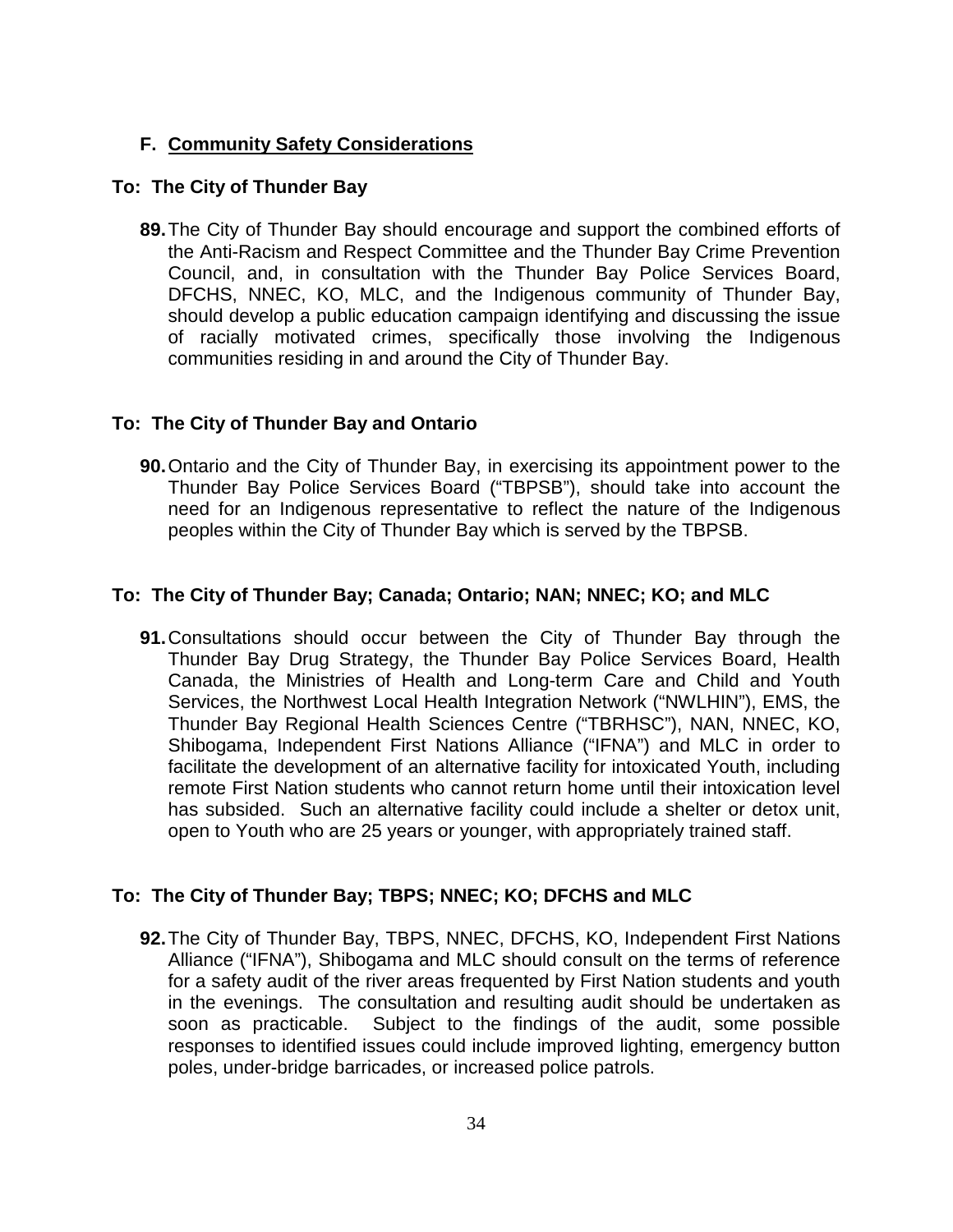## **G. Community Leadership Role**

## **To: The City of Thunder Bay**

- **93.**In order to increase public awareness in the City of Thunder Bay regarding the issues raised during this Inquest, including the obstacles and challenges faced by First Nations students from remote communities who are residing in Thunder Bay, the City should develop a local media campaign as well as a public forum which highlights and addresses:
	- i. the obstacles and challenges faced by First Nations students in Thunder Bay;
	- ii. the health and social issues often experienced by First Nations students in Thunder Bay;
	- iii. the subject of this Inquest through a discussion of the various roles and responsibilities of community partners and members of the community in assisting First Nations students in Thunder Bay;
	- iv. the current misconceptions relating to First Nations students from remote communities who are residing in Thunder Bay;
	- v. racism experienced by First Nations students in Thunder Bay; and
	- vi. facilitates discussion regarding how to address and report racism towards First Nations students in Thunder Bay.

## **To: The City of Thunder Bay; NNEC; KO; DFCHS; and MLC**

**94.**The City of Thunder Bay, NNEC, KO, DFCHS, and MLC should consult with community partners to arrange for speakers or skills instructors to attend the schools in order to make presentations on topics which are aimed to engage and provide information to the students.

## **To: The City of Thunder Bay**

- **95.**The City should review the Calls to Action from the Truth and Reconciliation Commission which apply to municipal government, including Number 57, and consider appropriate future action.
- **96.**The City should review and consider the United Nations Convention on the Rights of the Child and the United Nations Declaration of the Rights of Indigenous Peoples.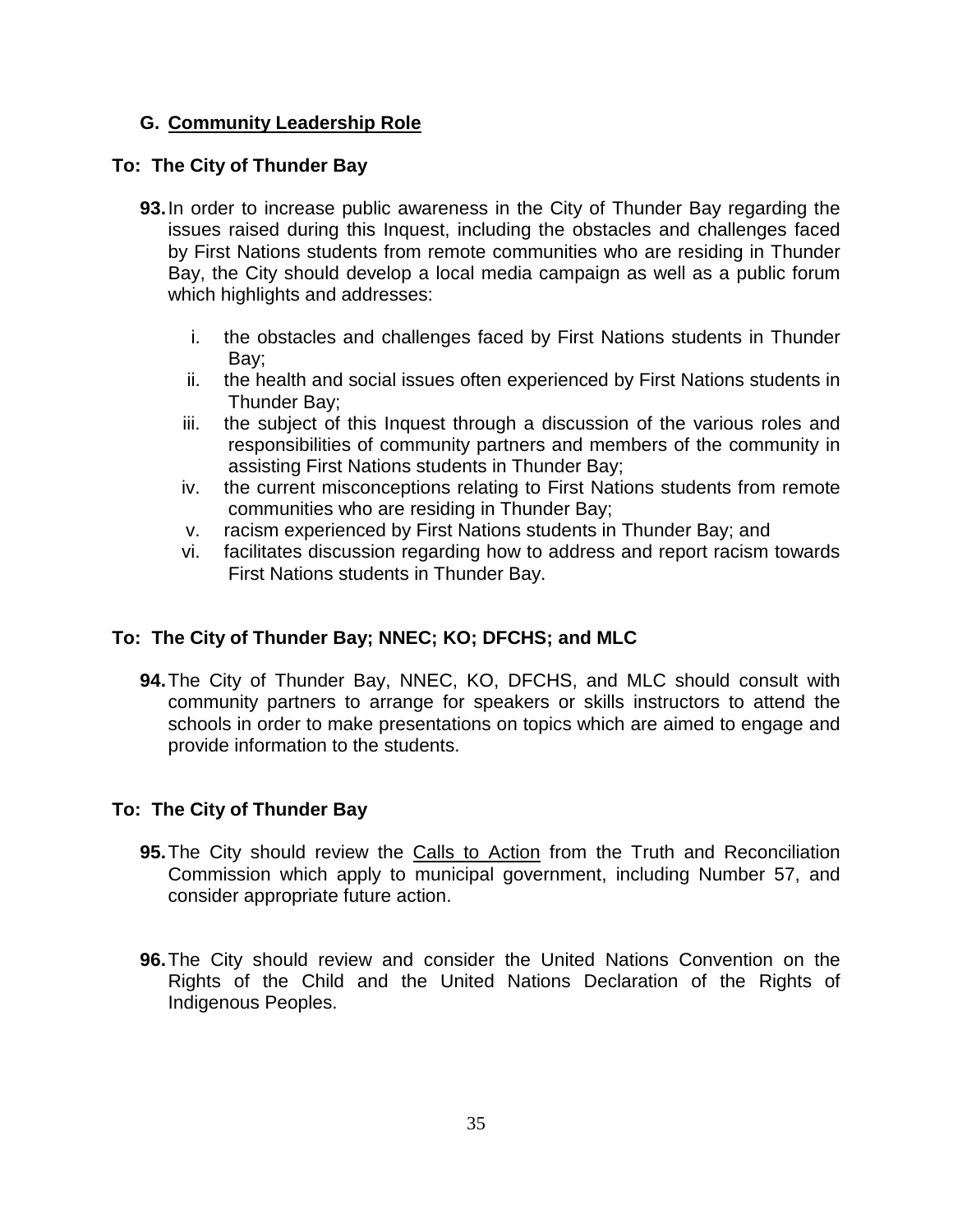## **H. Call for Consultation and Funding**

## **To: Canada; Ontario and the City of Thunder Bay**

**97.**Canada and Ontario should meet with and consult with the City of Thunder Bay in order to discuss any funding requirements or additional resources necessary to assist the City in implementing and supporting the Recommendations aimed at supporting Indigenous Youth travelling to the City in order to access a secondary education program.

## **XV. Other Recommendations to Foster Greater Collaboration and Partnerships**

## **To: The Province of Ontario**

- **98.**In order to **serve the best interests of First Nations youth in a collaborative**  fashion, continue to implement the Ontario Indigenous Children and Youth Strategy (formerly the Aboriginal Children and Youth Strategy) with Indigenous communities and organizations including NAN. This strategy will address the priority of improving outcomes and opportunities for First Nations children and youth, including the specific needs of those in remote northern communities, and will focus on the needs of children and youth through community-driven holistic services that recognize culture and identity as foundational.
- **99.**Through the Ministry of Education, work with First Nation communities, in collaboration with district schools boards, to share currently existing ministrydeveloped education resources, reference materials and professional learning related to any provincial policies, programs or initiatives upon request of the First Nation schools and/or educators.
- **100.** In order to **foster greater collaboration between First Nation schools and provincially-funded schools,** through the Ministry of Education, engage with First Nation communities to identify opportunities to share information and expertise to support capacity building within First Nation schools.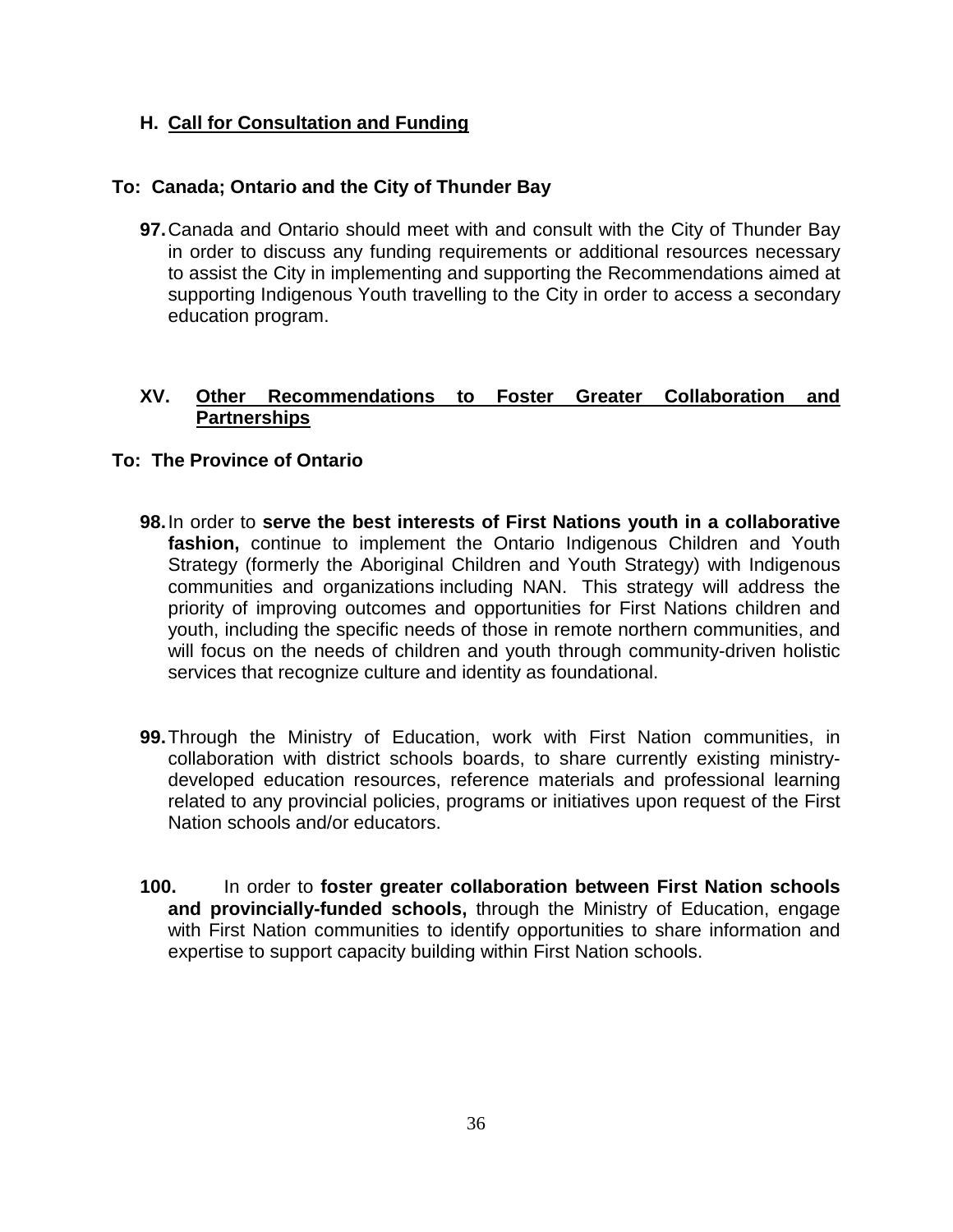- **101.** Through the Ministry of Education, work with First Nations, school boards, and the federal government to address issues related to tuition agreements.
- **102.** Through the Ministry of Education, work with NAN through the EPP to foster local relationships between school boards and First Nation communities in order to support student transitions between provincially-funded schools and First Nation schools.
- **103.** Through the Ministry of Education, continue ongoing work regarding supports for students experiencing racism and continue to work with its partners to support the learning in the curriculum to address this issue.
- **104.** Through the Anti-Racism Directorate, undertake research and engage with Indigenous communities to develop an Indigenous-informed Anti-Racism public education and awareness campaign.
- **105.** Through the Ministry of Education, expand its work with partners, including First Nation, Métis and Inuit partners, to develop authentic resources that support learning about Indigenous histories, cultures, issues, perspectives and contributions in the curriculum and that build educator capacity to deliver the learning for all students with confidence and competence.
- **106.** Through the Ministry of Education, work with the Ministry's School College Work Initiative (SCWI) partners to expand opportunities for more students from Dennis Franklin Cromarty High School to explore and pursue postsecondary pathways through participation in dual credit programs with Confederation College. In addition, the Ministry should explore opportunities to expand dual credit programing to students at the Matawa Learning Centre. The Northwestern Ontario SCWI Regional Planning Team includes representatives from Confederation College and eight district school boards including the Lakehead and the Thunder Bay Catholic District School Boards

## **Office of the Chief Coroner**

**107.** In order to **track and analyze death rates of First Nations youth on and off-reserve,** The Office of the Chief Coroner should develop a process or protocol to improve data collection and analysis.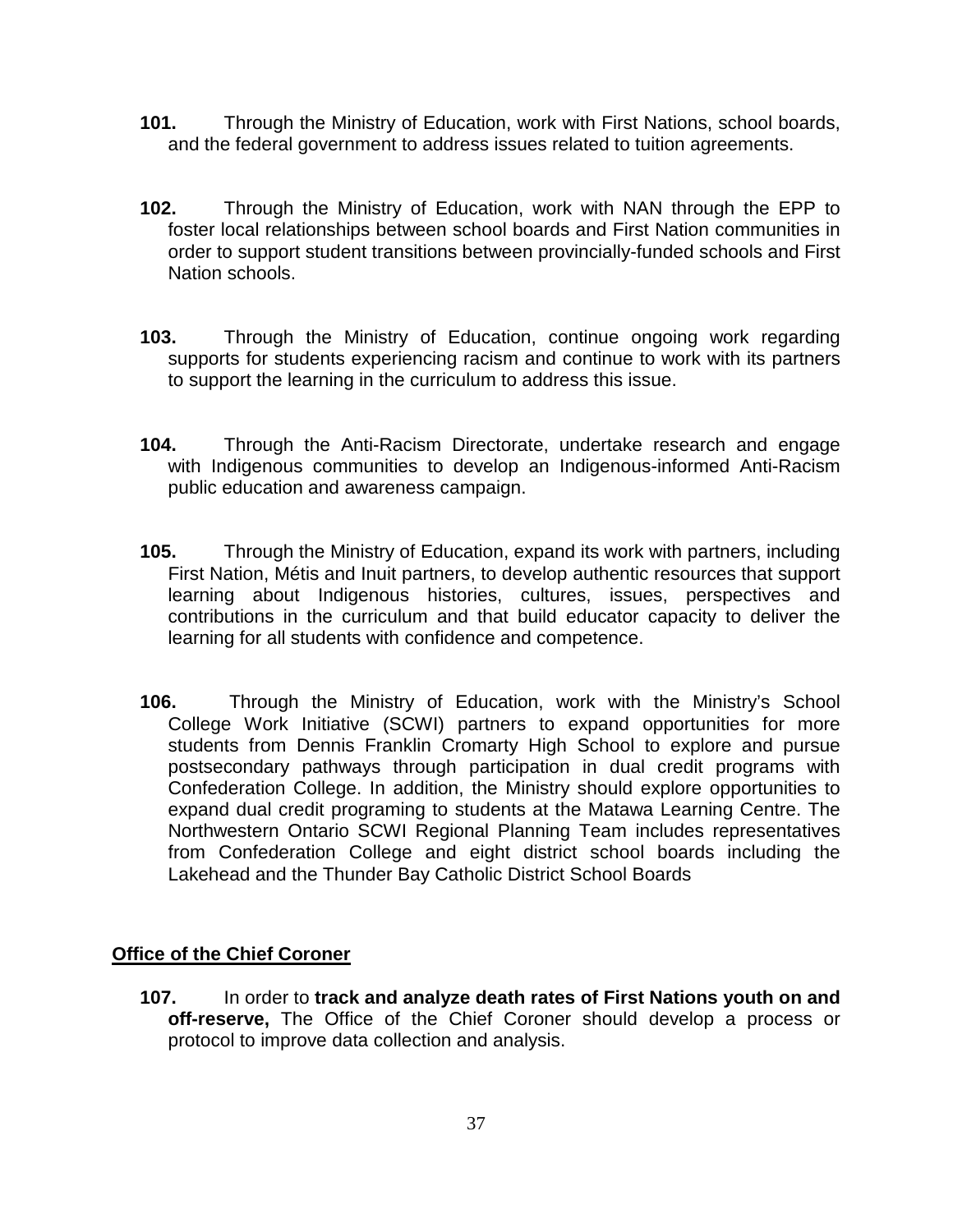- **108.** The Office of the Chief Coroner should explore new approaches to providing coroner services to remote areas through consultation with communities affected.
- **109.** In order to **ensure consistency in all sudden death investigations**, wherever possible, and taking into account the resources available in a community, coroners on call should avoid other responsibilities that would prevent them from attending a scene.
- **110.** The Office of the Chief Coroner should ensure that all those involved in Inquests involving Indigenous issues, including the Coroner, Coroner's Constable, Coroner's Counsel and Counsel for the parties, participate and complete Indigenous cultural competency and anti-racism training.
- **111.** The Office of the Chief Coroner should work in partnership with Indigenous leadership and communities to develop a communications protocol for communications between the coroner's office and Indigenous peoples which prioritizes communication with the families.

## **XVI. Implementation of Recommendations in the spirit of the Truth and Reconciliation Commission's ("TRC") "Calls to Action" ("CTA")**

## **To: Canada**

- **112.** In order to **improve education outcomes of First Nations youth,** we support and endorse Recommendations 7 through 11 of the Truth and Reconciliation Commission's Calls to Action that call upon the federal government to:
	- i. develop with Aboriginal groups a joint strategy to eliminate educational and employment gaps between Aboriginal and non-Aboriginal Canadians (CTA#7);
	- ii. eliminate the discrepancy in federal education funding for First Nations children being educated on reserves and those First Nations children being educated off reserves (CTA#8);
	- iii. prepare and publish annual reports comparing funding for the education of First Nations children on and off reserves, as well as educational and income attainments of Aboriginal peoples in Canada compared with non-Aboriginal people (CTA#9);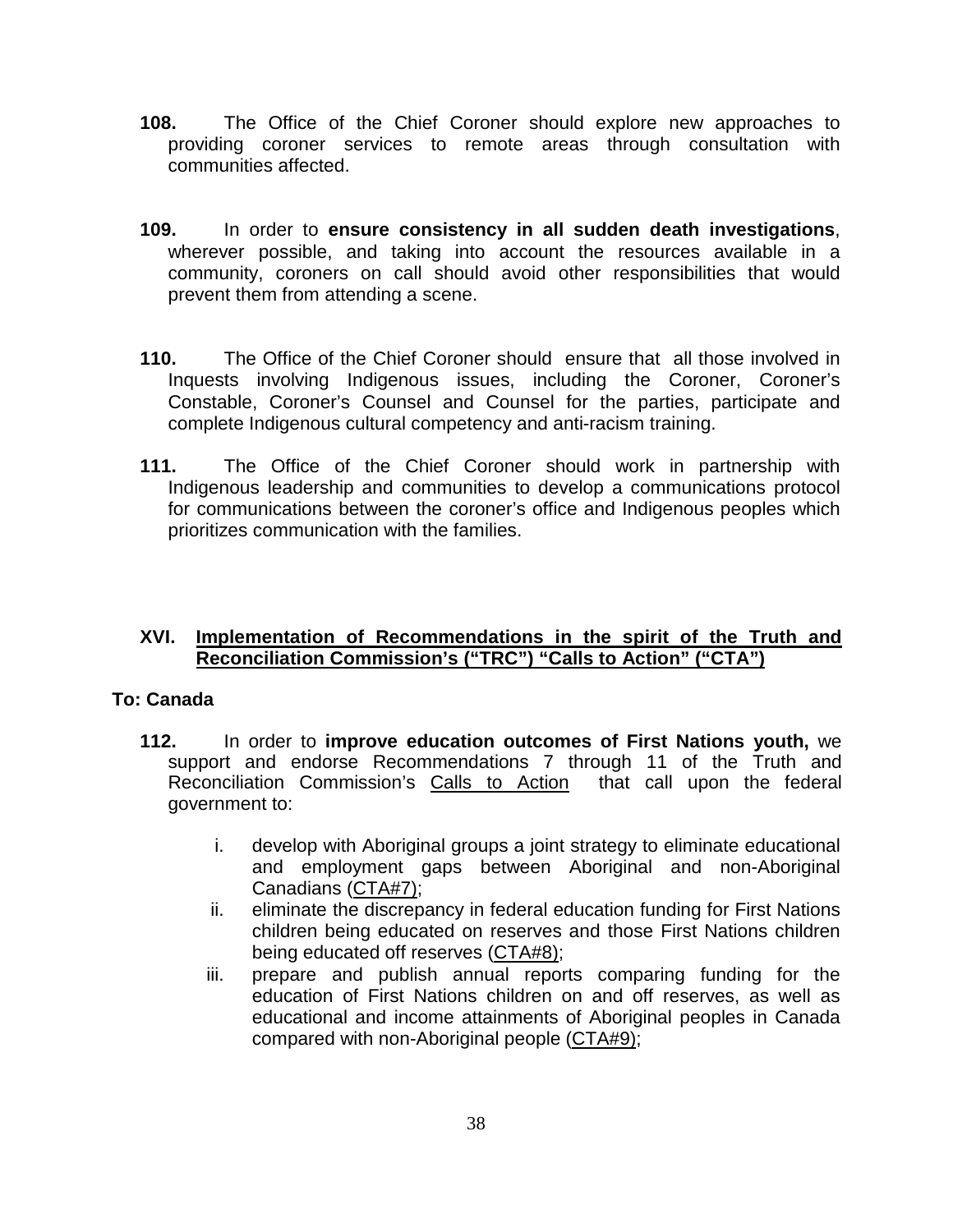- iv. draft new Aboriginal education legislation with the full participation and informed consent of Aboriginal peoples, and committed to the following principles (CTA#10):
	- a. providing sufficient funding to close identified educational achievement gaps within one generation;
	- b. improving education attainment levels and success rates;
	- c. developing culturally appropriate curricula;
	- d. protecting the right to Aboriginal languages, including the teaching of Aboriginal languages as credit courses;
	- e. enabling parental and community responsibility, control, and accountability, similar to what parents enjoy in public school systems;
	- f. enabling parents to fully participate in the education of their children;
	- g. respecting and honouring Treaty relationships;
	- h. providing adequate funding to end the backlog of First Nations students seeking a post-secondary education.

## **To: Canada; the Province of Ontario; Nishnawbe Aski Nation**

- **113.** In order to **improve health outcomes of First Nations youth,** we support and endorse Recommendations 18 through 20 of the Truth and Reconciliation Commission's Calls to Action that:
	- i. call upon the federal, provincial, territorial, and Aboriginal governments to acknowledge that the current state of Aboriginal health in Canada is a direct result of previous Canadian government policies, including residential schools, and to recognize and implement the health-care rights of Aboriginal people as identified in international law, constitutional law, and under the Treaties (CTA#18);
	- ii. call upon the federal government, in consultation with Aboriginal peoples, to establish measurable goals to identify and close the gaps in health outcomes between Aboriginal and non-Aboriginal communities, and to publish annual progress reports and assess long-term trends. Such efforts would focus on indicators such as: infant mortality, maternal health, suicide, mental health, addictions, life expectancy, birth rates, infant and child health issues, chronic diseases, illness and injury incidence, and the availability of appropriate health services (CTA#19); and
	- iii. in order to address the jurisdictional disputes concerning Aboriginal people who do not reside on reserves, call upon the federal government to recognize, respect, and address the distinct health needs of the Métis, Inuit, and off-reserve Aboriginal peoples (CTA#20).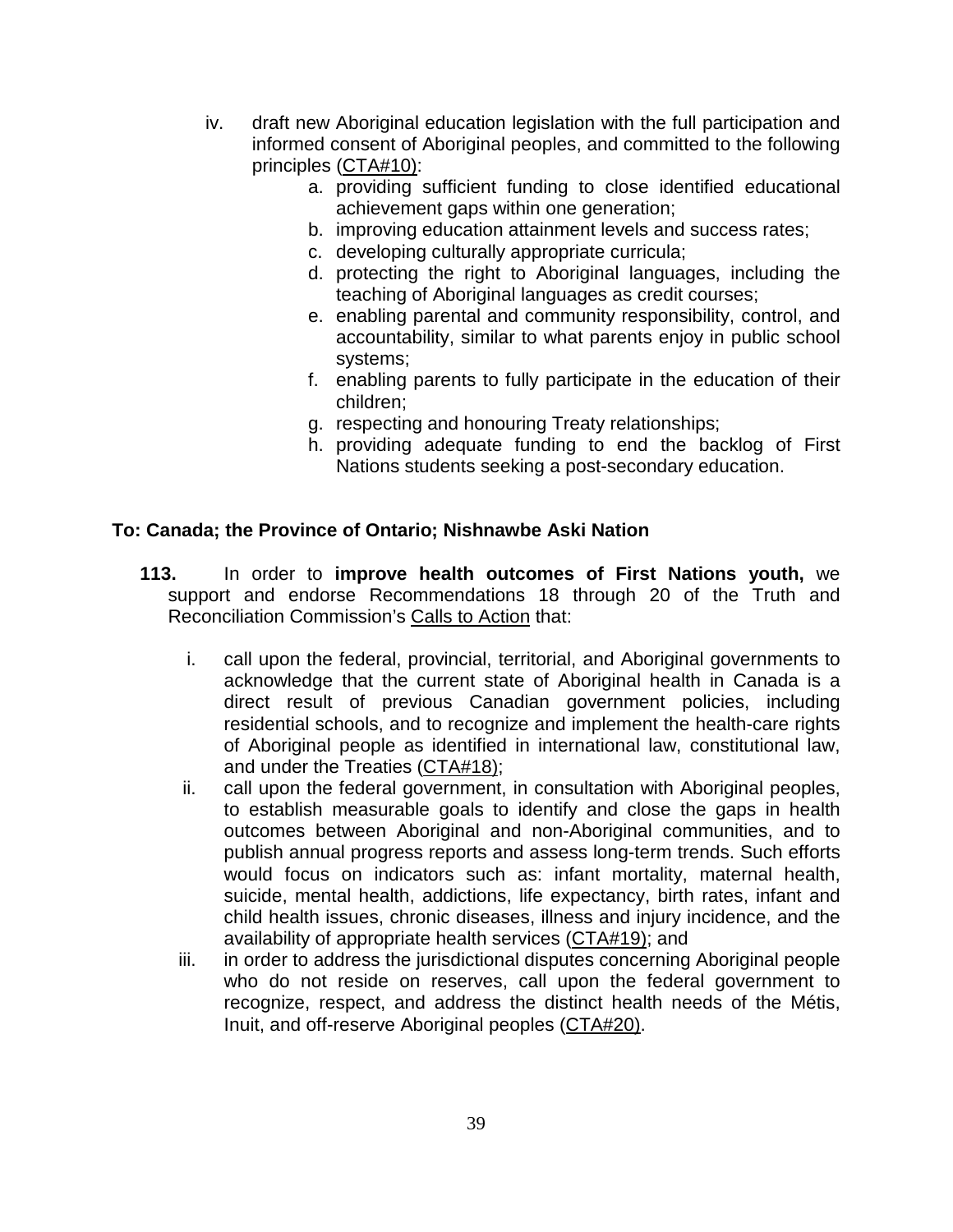## **To: Canada; and the Province of Ontario**

- **114.** In order to **assess progress in the areas of education and health of First Nations youth,** we support and endorse Recommendation 55 of the Truth and Reconciliation Commission's Calls to Action that calls upon all levels of government to provide annual reports or any current data requested by the National Council for Reconciliation so that it can report on the progress towards reconciliation. The reports or data would include, but not be limited to:
	- i. comparative funding for the education of First Nations children on and off reserves;
	- ii. the educational and income attainments of Aboriginal peoples in Canada compared with non-Aboriginal people; and
	- iii. progress in closing the gaps between Aboriginal and non-Aboriginal communities in a number of health indicators such as: infant mortality, maternal health, suicide, mental health, addictions, life expectancy, birth rates, infant and child health issues, chronic diseases, illness and injury incidence, and the availability of appropriate health services.

## **To: Canada; the Province of Ontario; and the City of Thunder Bay**

**115.** We support and endorse Recommendation 57 of the Truth and Reconciliation Commission's Calls to Action that calls upon federal, provincial, territorial, and municipal governments to provide skills-based training in intercultural competency, conflict resolution, human rights, and anti-racism to public servants on the history of Aboriginal peoples, including the history and legacy of residential schools, the *United Nations Declaration on the Rights of Indigenous Peoples*, Treaties and Aboriginal rights, Indigenous law, and Aboriginal–Crown relations.

## **To: Canada; and the Province of Ontario**

- **116.** In order **to achieve reconciliation through education**, we support and endorse Recommendation 62 of the Truth and Reconciliation Commission's Calls to Action that calls upon the federal, provincial, and territorial governments, in consultation and collaboration with Survivors, Aboriginal peoples, and educators, to:
	- i. make age-appropriate curriculum on residential schools, Treaties, and Aboriginal peoples' historical and contemporary contributions to Canada a mandatory education requirement for Kindergarten to Grade Twelve students;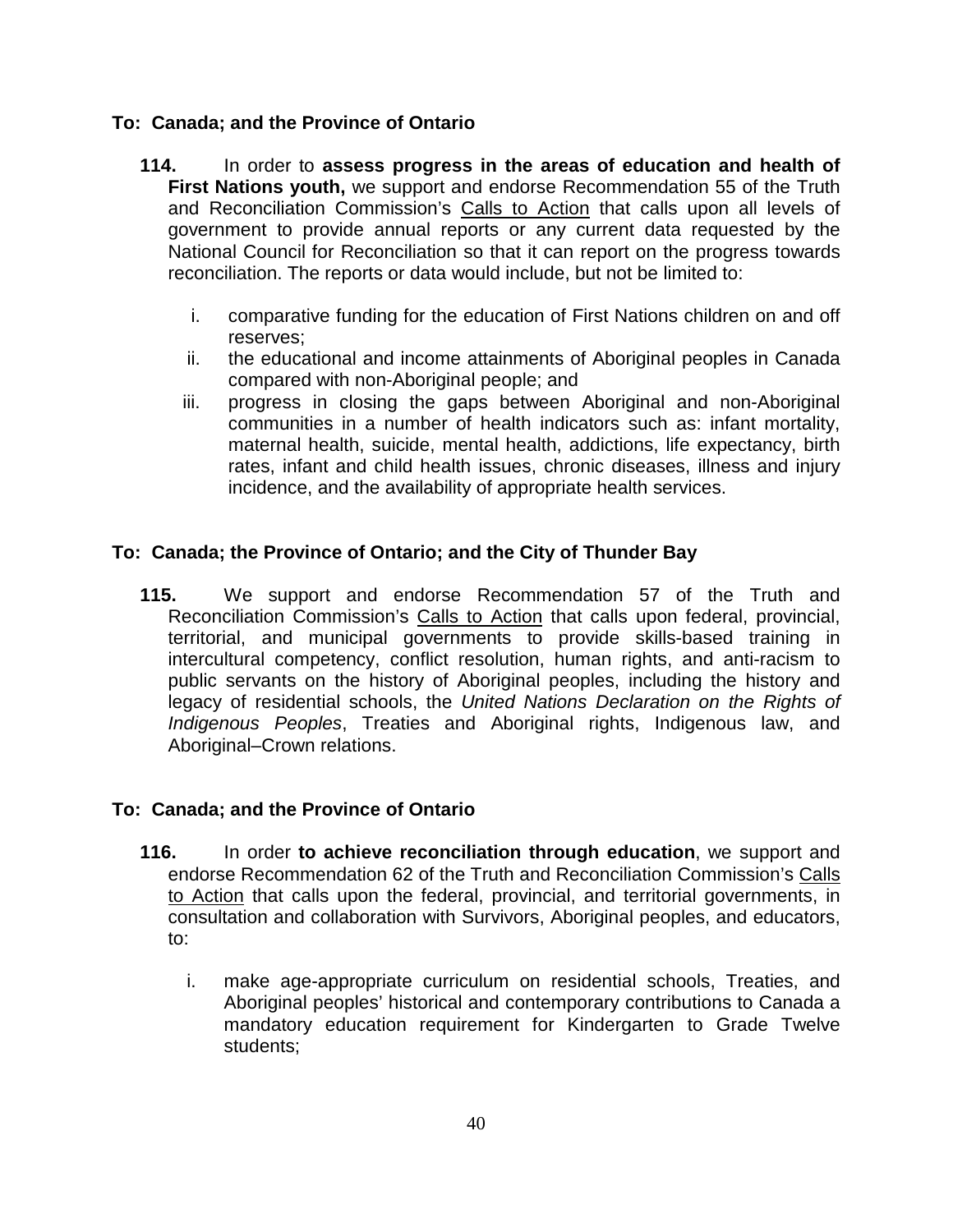- ii. provide the necessary funding to post-secondary institutions to educate teachers on how to integrate Indigenous knowledge and teaching methods into classrooms;
- iii. provide the necessary funding to Aboriginal schools to utilize Indigenous knowledge and teaching methods in classrooms; and
- iv. establish senior-level positions in government at the assistant deputy minister level or higher dedicated to Aboriginal content in education.

## **To: Ontario**

- **117.** In addition, in order **to further efforts toward reconciliation through education**, we support and endorse Recommendation 63 of the Truth and Reconciliation Commission's Calls to Action that calls upon the Council of Ministers of Education Canada (upon its creation) to maintain an annual commitment to Aboriginal education issues, including:
	- i. developing and implementing Kindergarten to Grade Twelve curriculum and learning resources on Aboriginal peoples in Canadian history, and the history and legacy of residential schools;
	- ii. sharing information and best practices on teaching curriculum related to residential schools and Aboriginal history;
	- iii. building student capacity for intercultural understanding, empathy, and mutual respect; and
	- v. identifying teacher-training needs relating to the above.

## **XVII. Shannen's Dream**

## **To: Canada**

**118.** In order to **give effect to the motion passed unanimously by the House of Commons on February 27, 2012**, **relating to Shannen's Dream, as set out below**, we would support the inclusion of the wording of the motion in federal documents relating to First Nations education:

> That, in the opinion of the House, the government should adopt Shannen's Dream by: (a) declaring that all First Nation children have an equal right to high quality, culturally-relevant education; (b) committing to provide the necessary financial and policy supports for First Nations education systems; (c) providing funding that will put reserve schools on par with non-reserve provincial schools; (d) developing transparent methodologies for school construction, operation, maintenance and replacement; (e) working collaboratively with First Nation leaders to establish equitable norms and formulas for determining class sizes and for the funding of educational resources, staff salaries, special education services and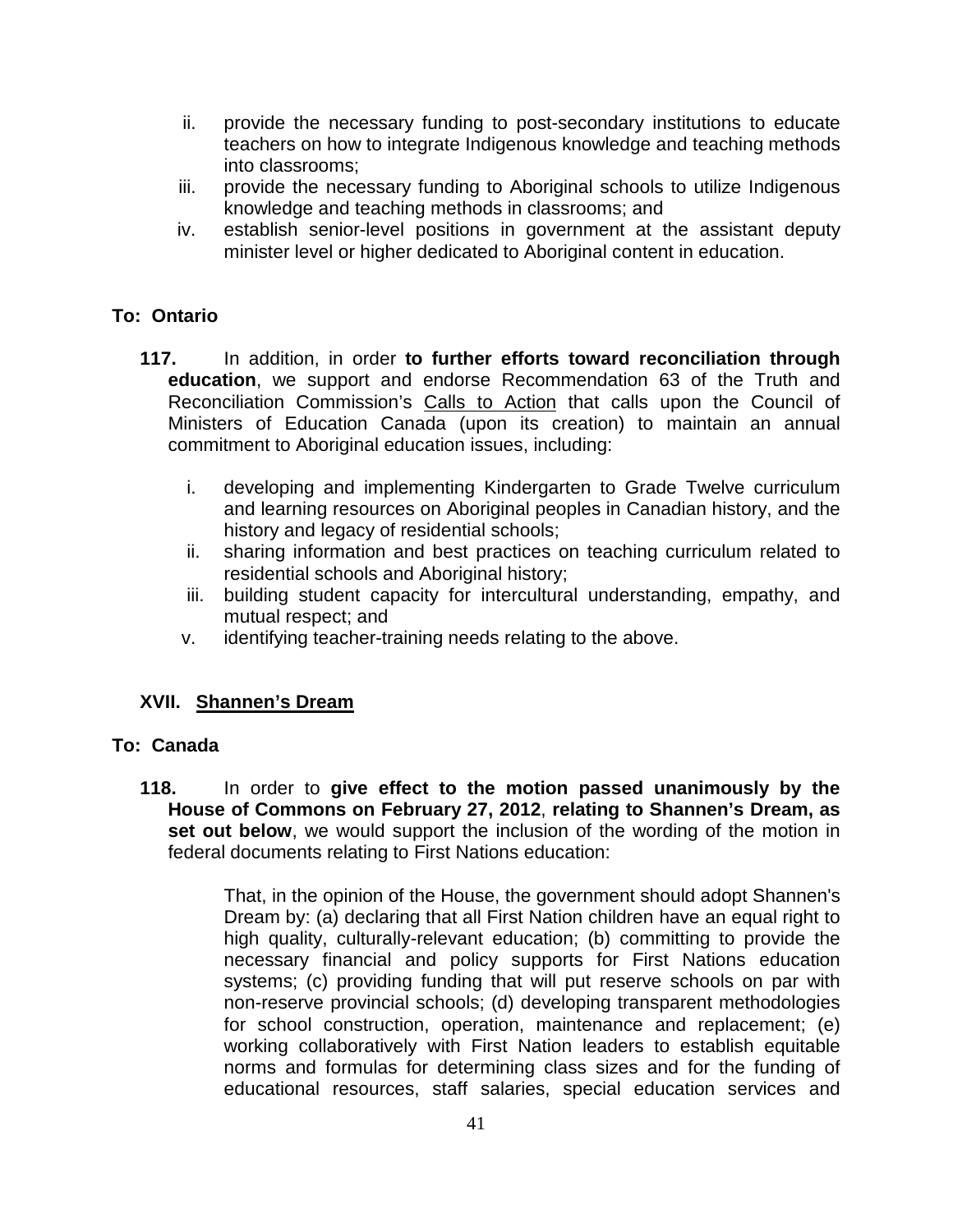indigenous language instruction; and (f) implementing policies to make the First Nation education system, at a minimum, of equal quality to provincial school systems.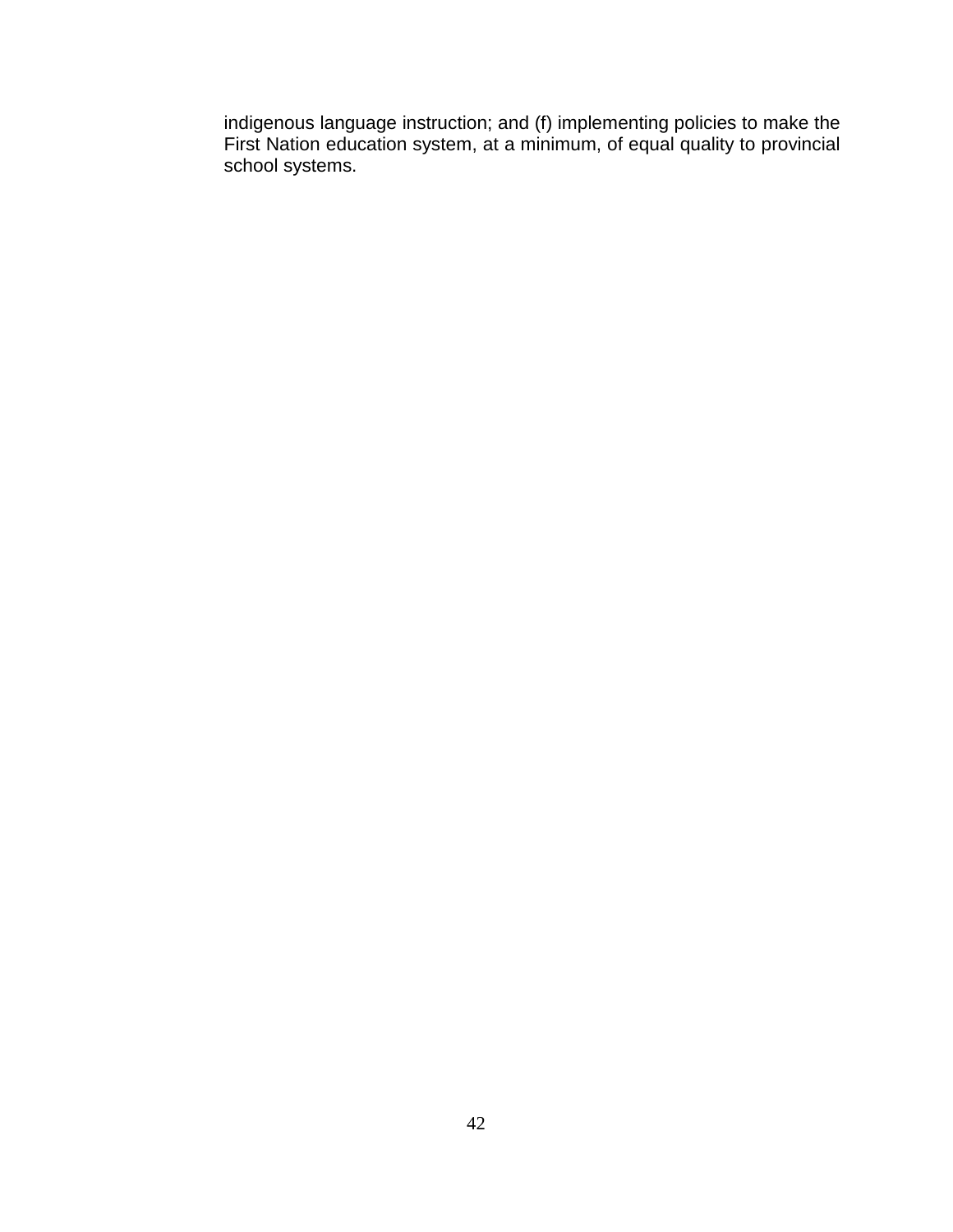# **Provincial Advocate For Children and Youth Recommendations**

## **Struggles on Reserve**

## **Leadership**

- 1. Leadership in each remote First Nation immediately consult with community youth, families and elders, to identify the challenges faced by children, youth and their families, and to develop a strategic plan for immediately addressing those challenges on a local level.
- 2. Leadership, youth, elders and families in each remote First Nation be at the centre of the implementation of all recommendations; monitoring of implementation, consultations, planning, programming and activation, for new and revised on reserve programs and services, and off reserve programs and services for remote First Nation students.
- 3. That all youth positions and internships engaged by the recommendations be filled in a transparent and equitable manner.

## **Culture and Identity**

4. We call upon the federal and provincial governments to provide sustainable funding for each remote First Nation to ensure cultural education and activities including, but not limited to, a paid and resourced elders program to ensure their role in cultural education of community youth. Funding should flow to each community for the development and implementation of cultural programs commencing in 2016.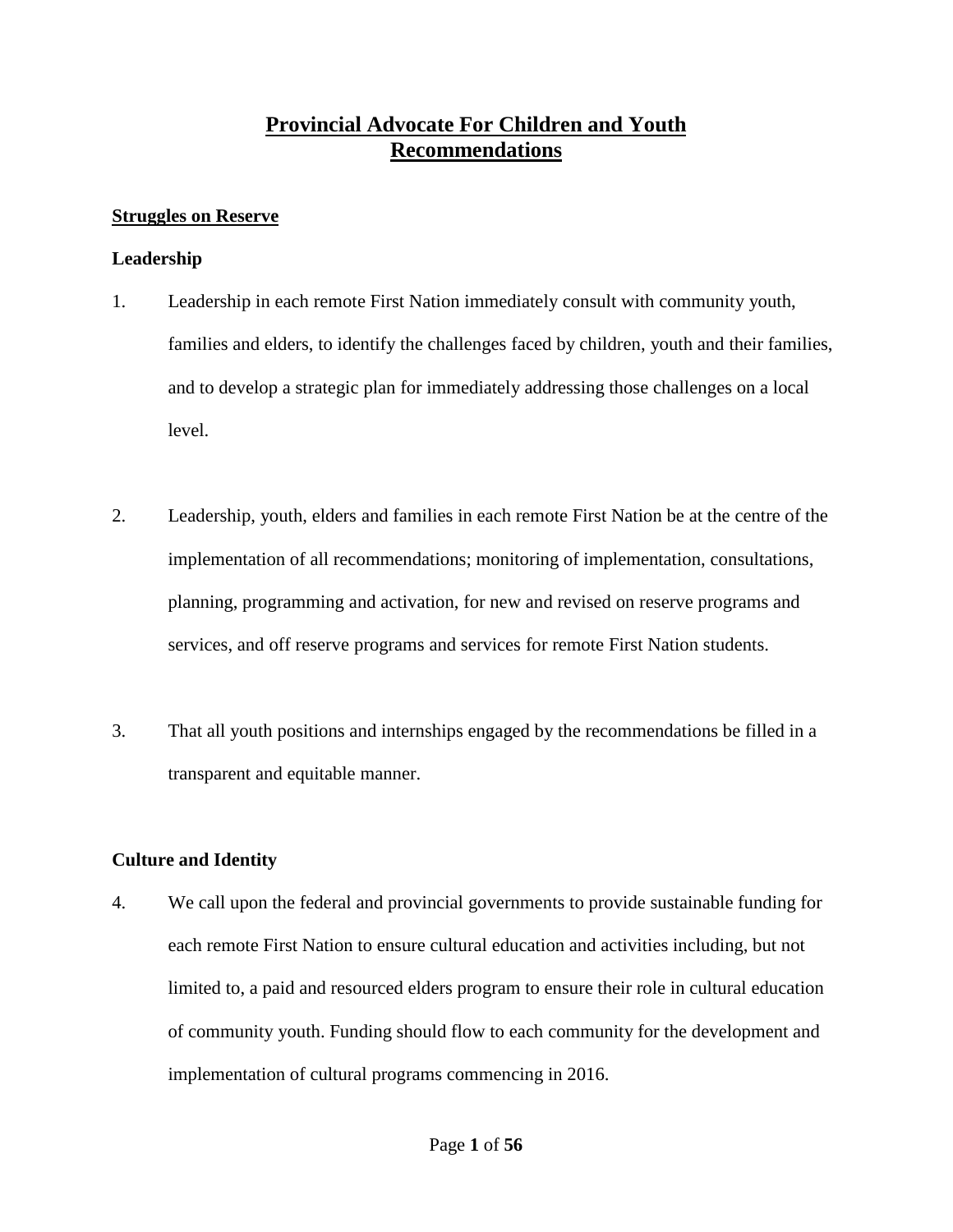- 5. We call upon the federal, provincial and First Nation governments to ensure that community elders, knowledge keepers and youth have a central role in developing and defining community cultural programs, inclusive of land-based, traditional, spiritual and faith-based activities, language instruction and education on their Treaty rights.
- 6. We call upon the federal and provincial governments to provide sustainable funding for two-year paid internship positions for community youth to participate in the development and delivery of community cultural programs with their elders and other community leaders. Funding should flow to each community for a continuing cultural internship commencing in 2016.
- 7. We call upon the federal and provincial governments to sustainably fund remote First Nation communities to engage in seasonal joint cultural events that focus on further cultural education and celebration for children and youth. They should provide sustainable funding for stable and positive adult support networks for young people across neighbouring remote First Nation communities, to provide for the development and implementation of showcase events for the appreciation of young peoples' achievements, skills and talents. Community events can be inclusive of but not limited to academic achievement awards, pow wows, traditional game competitions, art exhibits, talent shows, youth leadership conferences or learning events, and a Youth Olympics. Funding for joint cultural celebrations should flow commencing in 2016.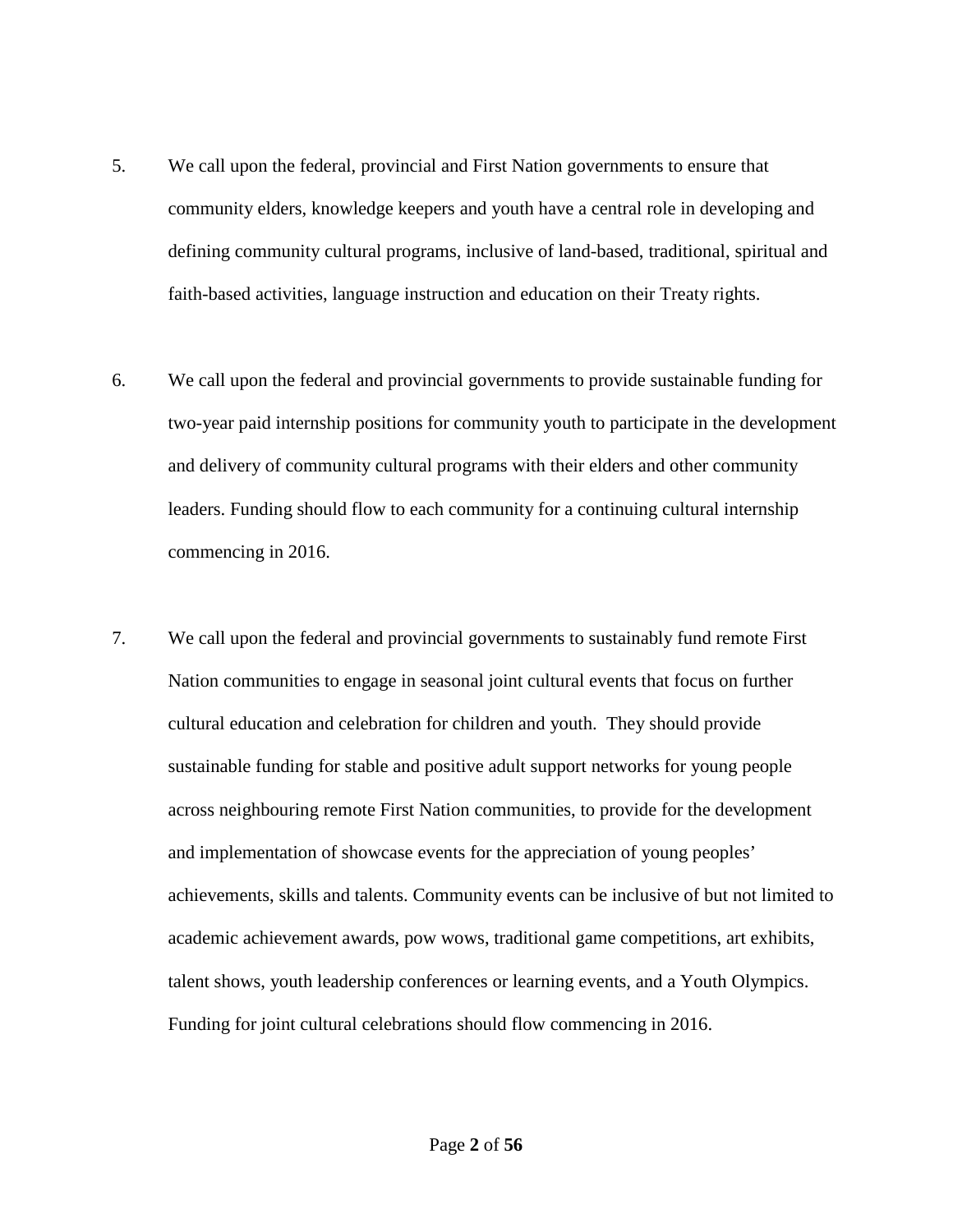### **Housing**

- 8. We call upon the federal, provincial and First Nations governments to commit to an immediate assessment of the need for new housing and the repair and renovation of existing homes by the end of 2016. They should immediately provide each remote First Nation with all existing assessments of this nature, so each First Nation can determine if a further assessment is required. The federal and provincial governments should immediately fund the necessary assessments.
- 9. Once a housing status inventory is complete for any remote First Nation community, immediate measures should be taken by the federal and provincial governments to fund the necessary repairs and renovations and new builds in that particular community, to increase safety and reduce overcrowding for all children and youth, and families.
- 10. Once all the housing status inventories are complete, we call upon federal and provincial governments and First Nation leadership to create a joint strategic housing study and to put in place a sustainable funding framework and plan to address housing needs into the future, based upon population growth expectations.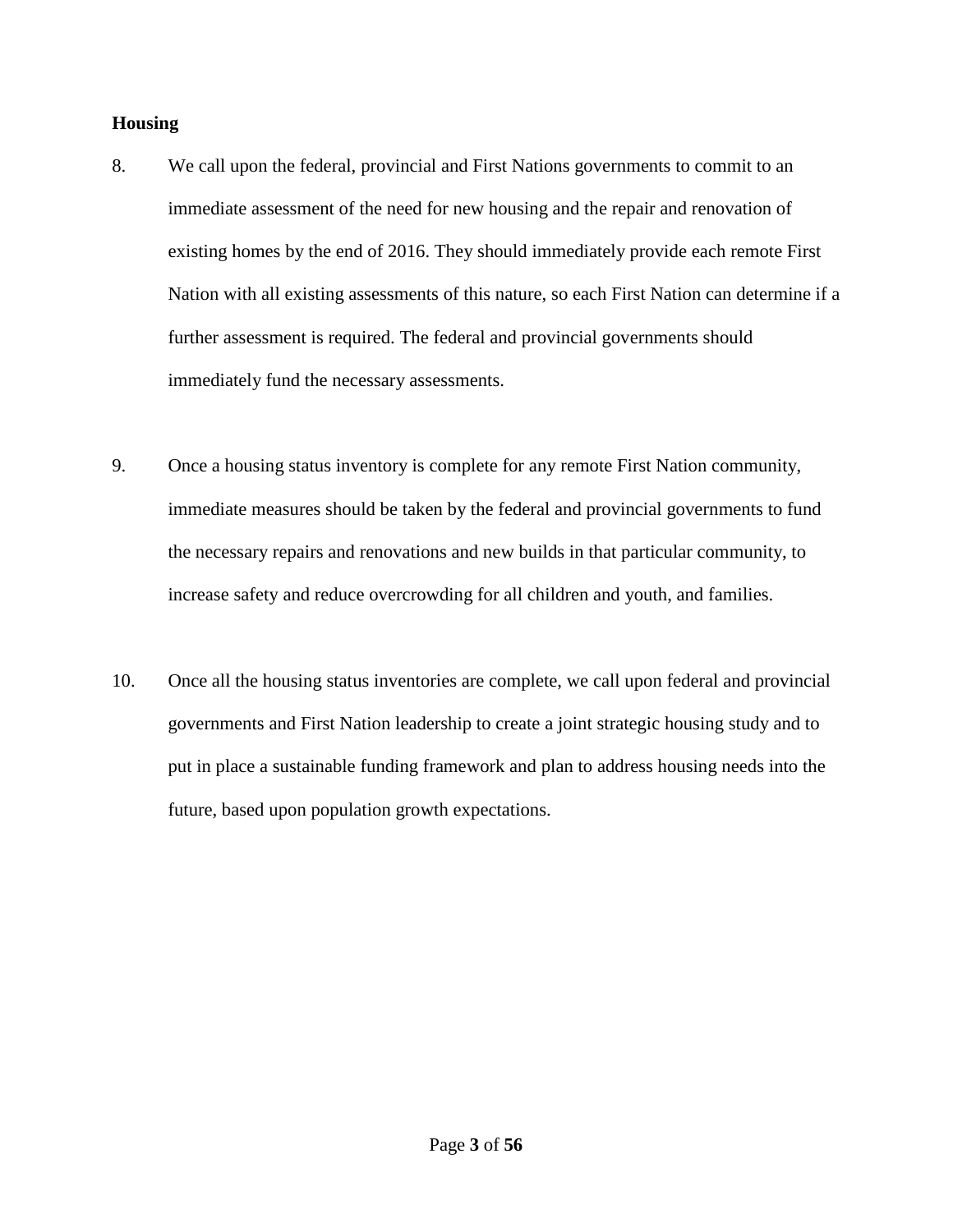#### **Water**

- 11. We call upon the First Nation communities, with assistance from the federal and provincial governments, to engage in an assessment of the water treatment and sewage systems in each remote First Nation, by the end of 2016, and on a regular basis to ensure current and to standard. The federal and provincial governments should immediately provide existing assessments of this nature to remote First Nations for their review and so they can determine whether any further assessments are required. Federal and provincial governments must commit to funding the whole costs associated with the review and assessment processes.
- 12. Once a water and sewage service inventory is complete for any community, we call on the federal and provincial governments to take immediate measures to initiate and complete the identified repairs, construction and service connectivity in that community in a timely manner and before the end of 2017, to ensure water and sanitation safety for all children and youth, and their families on reserve.
- 13. Once all the water and sewage service inventories are complete, we call upon federal and provincial governments to fund the costs tied to repair and maintenance associated with a joint strategic water and sewage service study to ensure all communities' water and sewer needs are addressed into the future, based upon population growth expectations. Repairs need to be completed within one access and build season of the completion of an assessment being completed.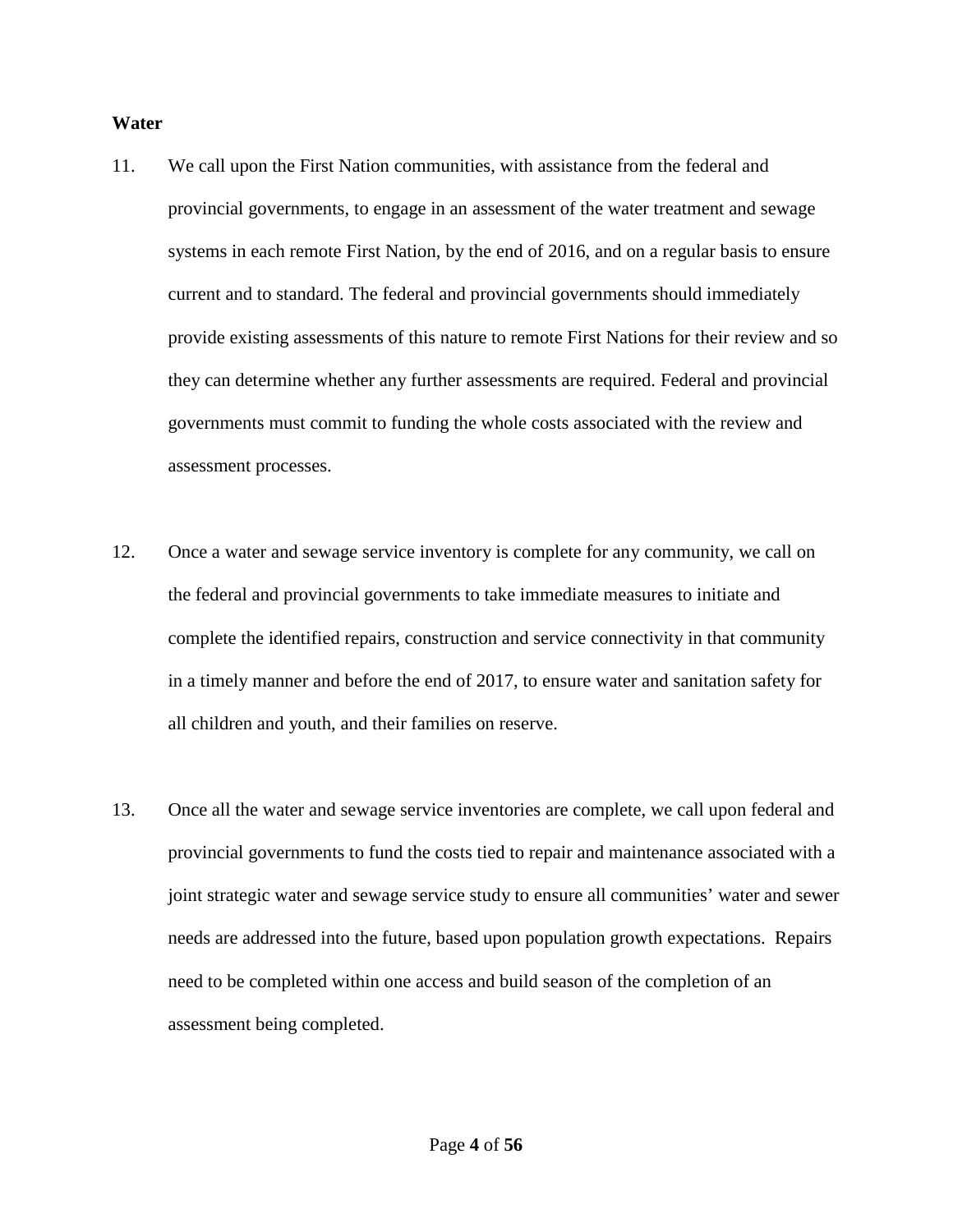- 14. We call upon First Nation communities, with the assistance of federal and provincial governments to immediately assess and fund homes that can be retrofitted to allow for indoor plumbing and sewage, commencing in 2016.
- 15. We call upon federal and provincial governments to ensure that moving forward all homes are built to building code and environmental standard conditions and are connected to water for indoor plumbing, and the sewage disposal system of the community.

### **Food**

- 16. We call upon federal and provincial governments (Health Canada, the Northwest and Northeast LHINs, and the TBDHU and NWDHU) to work with each remote First Nation and NAN to immediately assess methods of improving nutrition and secure food resources for each remote First Nation. They should immediately access and provide all existing assessments of this nature prior to determining whether any further assessment is required.
- 17. We call upon the federal and provincial governments to fund and staff community food security initiatives in each community commencing in 2016 including, but not limited to, development of community co-ops and food distribution networks, community greenhouses and gardens, and the keeping of food-producing animals on reserve.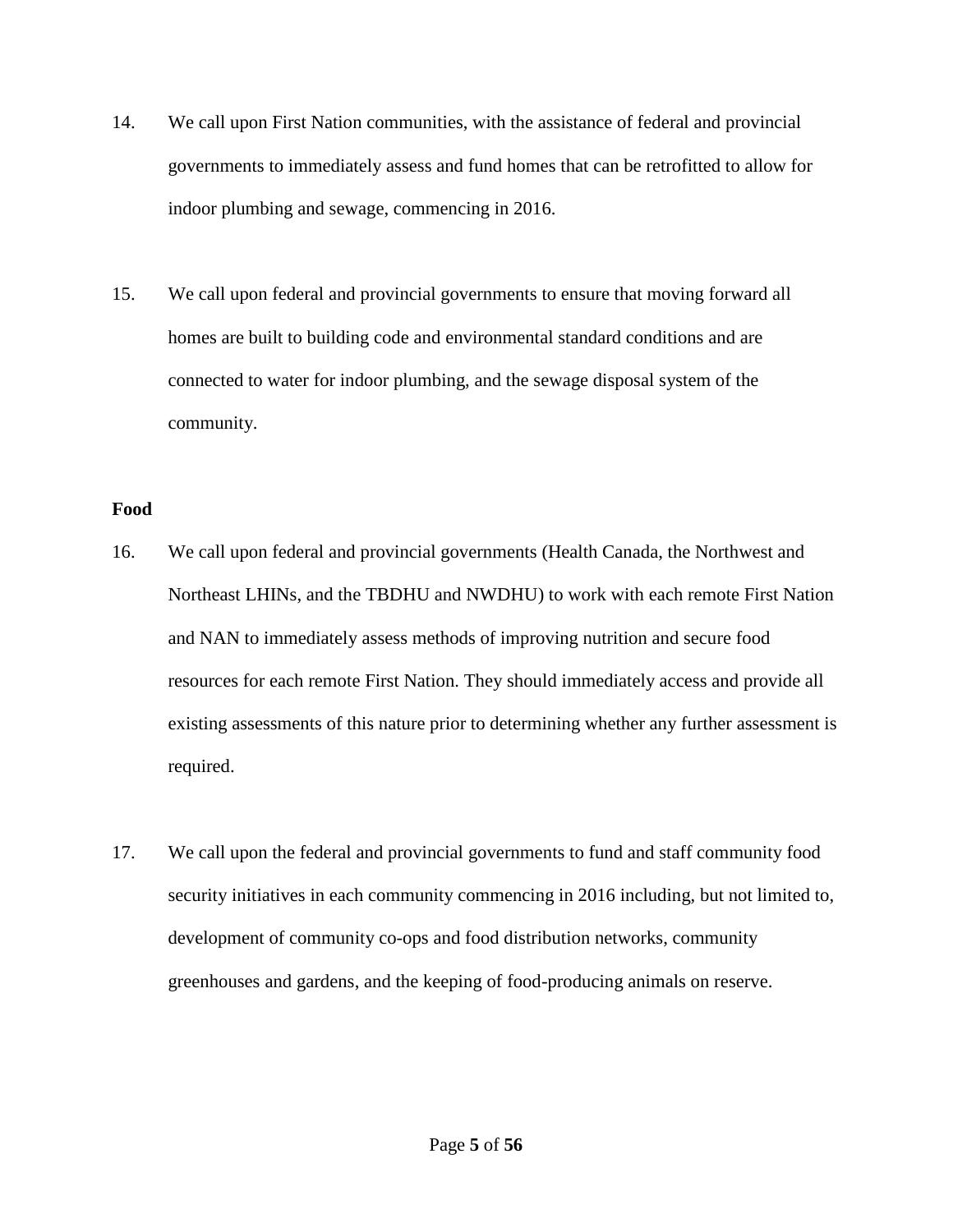18. We call upon the federal and provincial governments to immediately review and remove statutory, regulatory, policy and practice barriers to traditional harvesting of flora and fauna on remote First Nation traditional and Treaty lands. Further, to partner with remote First Nations and NAN to establish a joint committee to address regulatory issues that impact Treaty harvesting rights.

### **Recreation and Leisure**

- 19. We call upon the First Nations to work with youth, and the federal and provincial governments to fund the assessment of the recreational needs of each remote First Nation community in 2016, to determine whether there are sufficient and appropriate facilities, equipment and programs for all communities' children and youth. The federal and provincial governments should access and provide all existing assessments of this nature by September 2016.
- 20. We call upon the First Nations, and federal and provincial governments to ensure that community youth have a central role in assessing the community recreational facility, equipment and program needs, and program resources including but not limited to sports, the arts, drama, dance, music, video-gaming, land-based activities and areas of interest and hobbies to children and youth in their communities.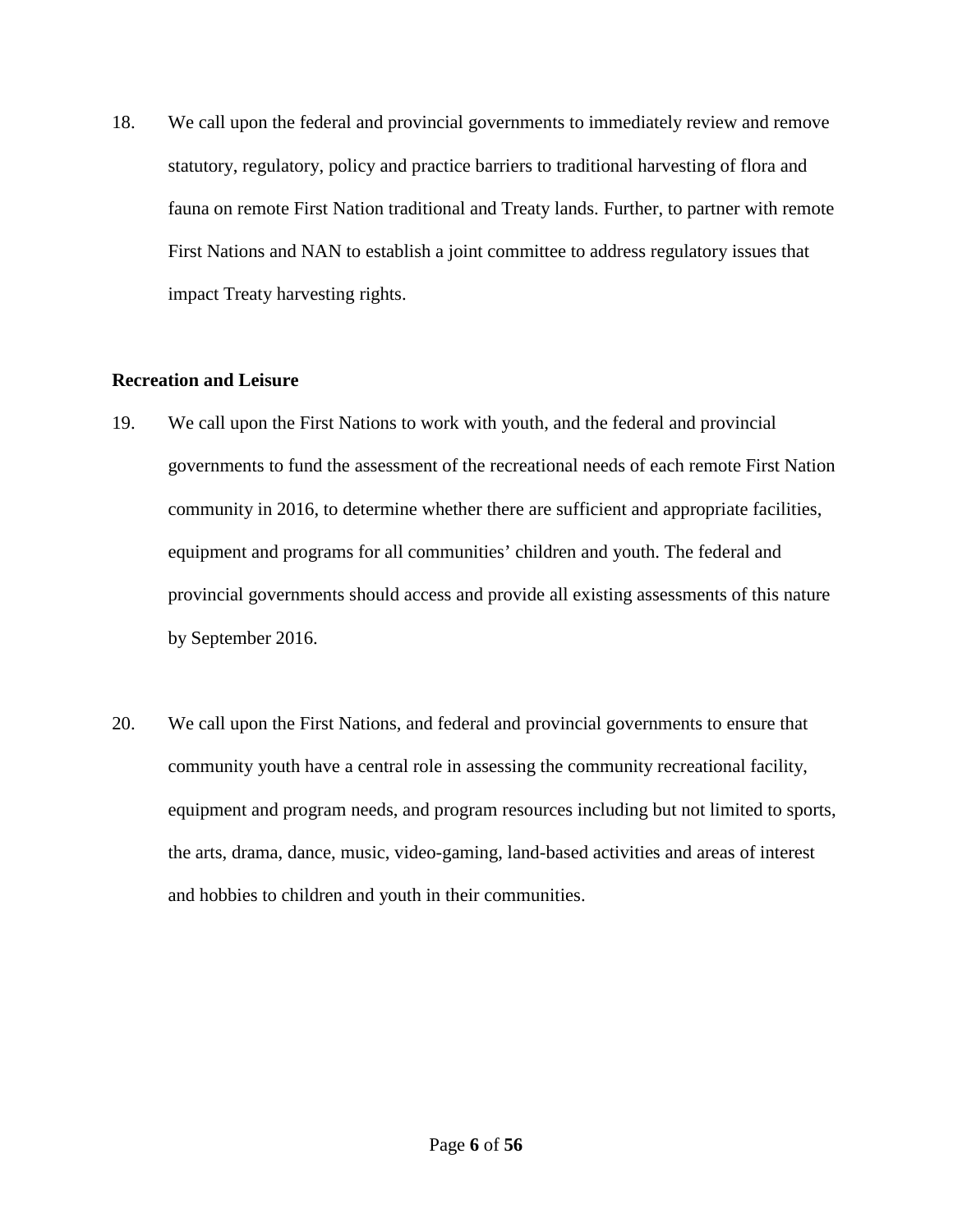- 21. We call upon the federal and provincial governments to fund two or more, two-year, continuing paid youth internship positions for the purpose of developing and implementing community recreational programs with other community leaders, elders and youth. Further, that the internships engage a transition over the last two months with outgoing youth training incoming youth.
- 22. We call upon the federal and provincial governments to provide sustainable and updated funding for recreational facilities and leisure programming in remote First Nation communities for the health and mental well-being of community children and youth, including funding for recreational, leisure and social facilities, equipment, staff and training such as a Right to Play, proposal writing.
- 23. We call upon the federal and provincial governments to fund further paid youth leadership training and employment positions in each remote First Nation, so youth are prepared and able to run summer, evening and weekend sports, leisure, recreation, and leadership programs as developed within their communities.

### **Youth Mentorship**

24. Each remote First Nation should provide for the selection of a Youth Council to act in conjunction with the Chief and Council, so youth can learn what types of decisions are made by community leaders, Council procedure, election rules or codes, committee and portfolio roles, and other matters pertaining to community leadership, as well as participate in decision-making.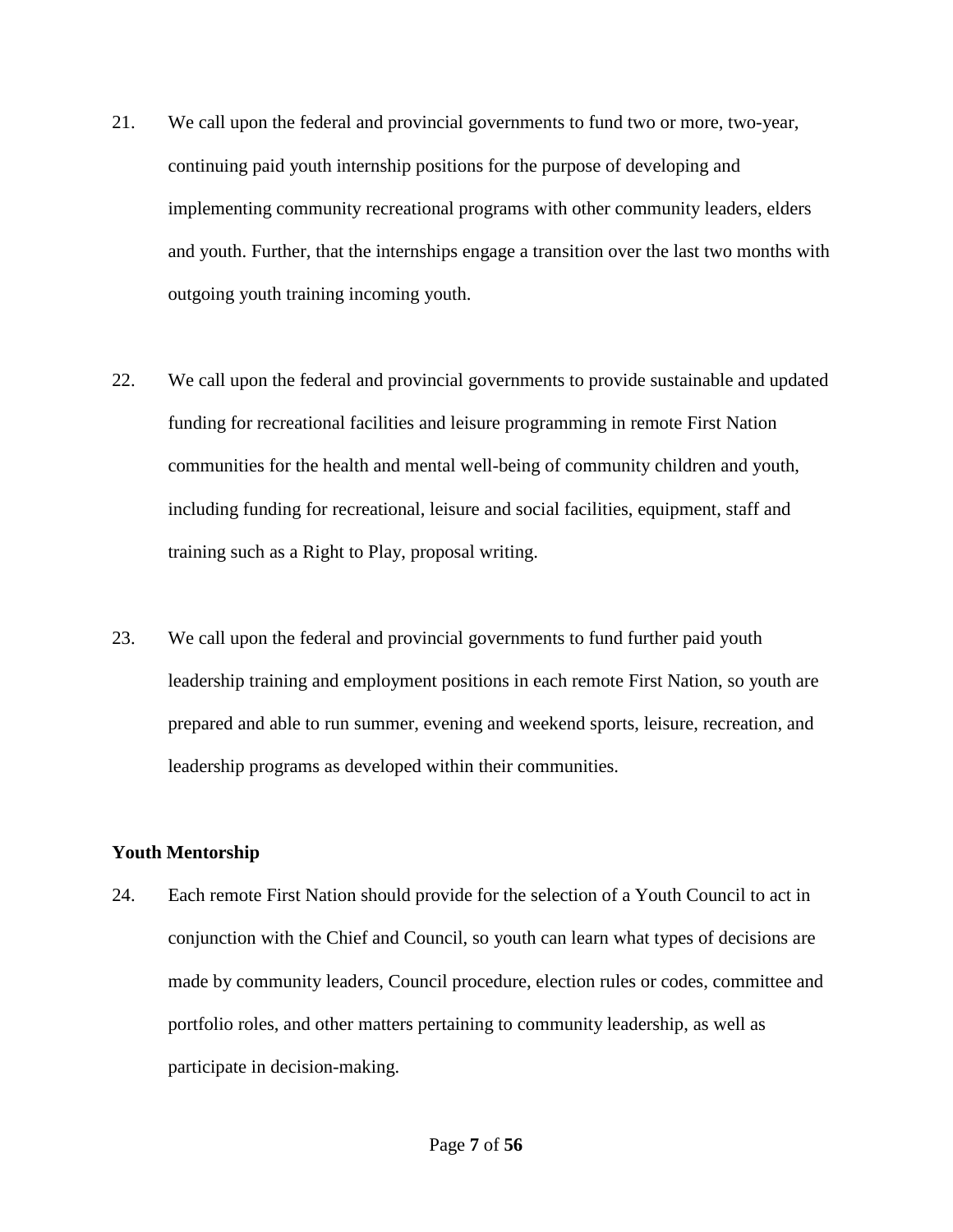- 25. We call upon the federal and provincial governments to sustainably fund the development and activities of Youth Councils for each remote First Nation, commencing in 2016. INAC and Ontario should fund research into traditional youth council selection, training of the youth council and youth council governing activities.
- 26. We call upon the federal and provincial governments to provide sustainable funding for a forum of Youth Councils in which Youth Councils get together to share experiences and ideas, and to formulate positions on matters of concern arising to present to their community leadership and other responsible government bodies for decision-making and implementation.

#### **Public Health**

- 27. We call upon the federal and provincial governments to provide sustainable, annual funding and assistance to each remote First Nation community to engage its on and off reserve youth in workshops on suicide, domestic violence, physical and sexual abuse, substance use, sexual and reproductive health, racism, conflict resolution, life skills and coping skills, commencing in 2016. Youth on and living off reserve while attending school must be central in the development and choice of programs to be delivered.
- 28. We call upon the federal and provincial governments to provide sustainable, annual funding and assistance to each remote First Nation community to provide healthy parenting education and support services commencing in 2016.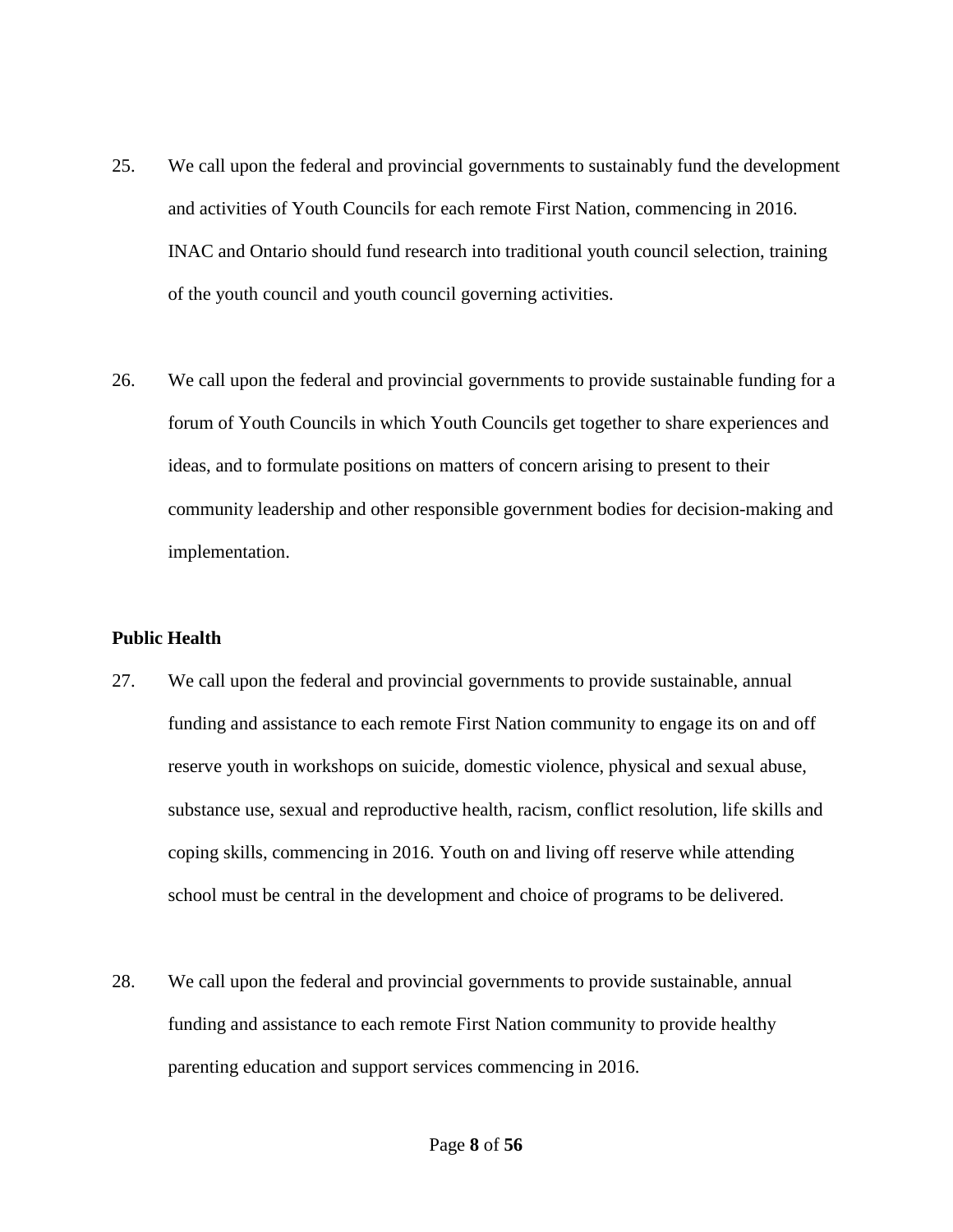- 29. We call upon the federal and provincial governments to provide sustainable, annual funding and assistance to each remote First Nation community to develop webs of support within the community by linking healthy elders to struggling adults, healthy elders and adults to struggling youth, and healthy elders, adults and youth to struggling children, to develop community resilience, commencing in 2016.
- 30. We call upon the federal and provincial governments to provide sustainable, annual funding and assistance to each remote First Nation community to construct or renovate existing structures, to provide staffed safe spaces for children and youth in crisis on a 24/7 basis, commencing in 2016.
- 31. We call upon the federal and provincial governments to provide sustainable funding and recruitment strategies for a public health nurse for each remote First Nation school, commencing by the end of 2016. These nurses will provide services tied to intergenerational trauma, IRS history, depression, anxiety, suicide, physical and sexual assault, domestic violence, substance use, sexual and reproductive health, racism, conflict resolution, life and coping skills.
- 32. We call upon the federal and provincial governments to ensure that priority is given to actively recruit and train Indigenous public health care service providers for employment within their organizations, commencing in 2016.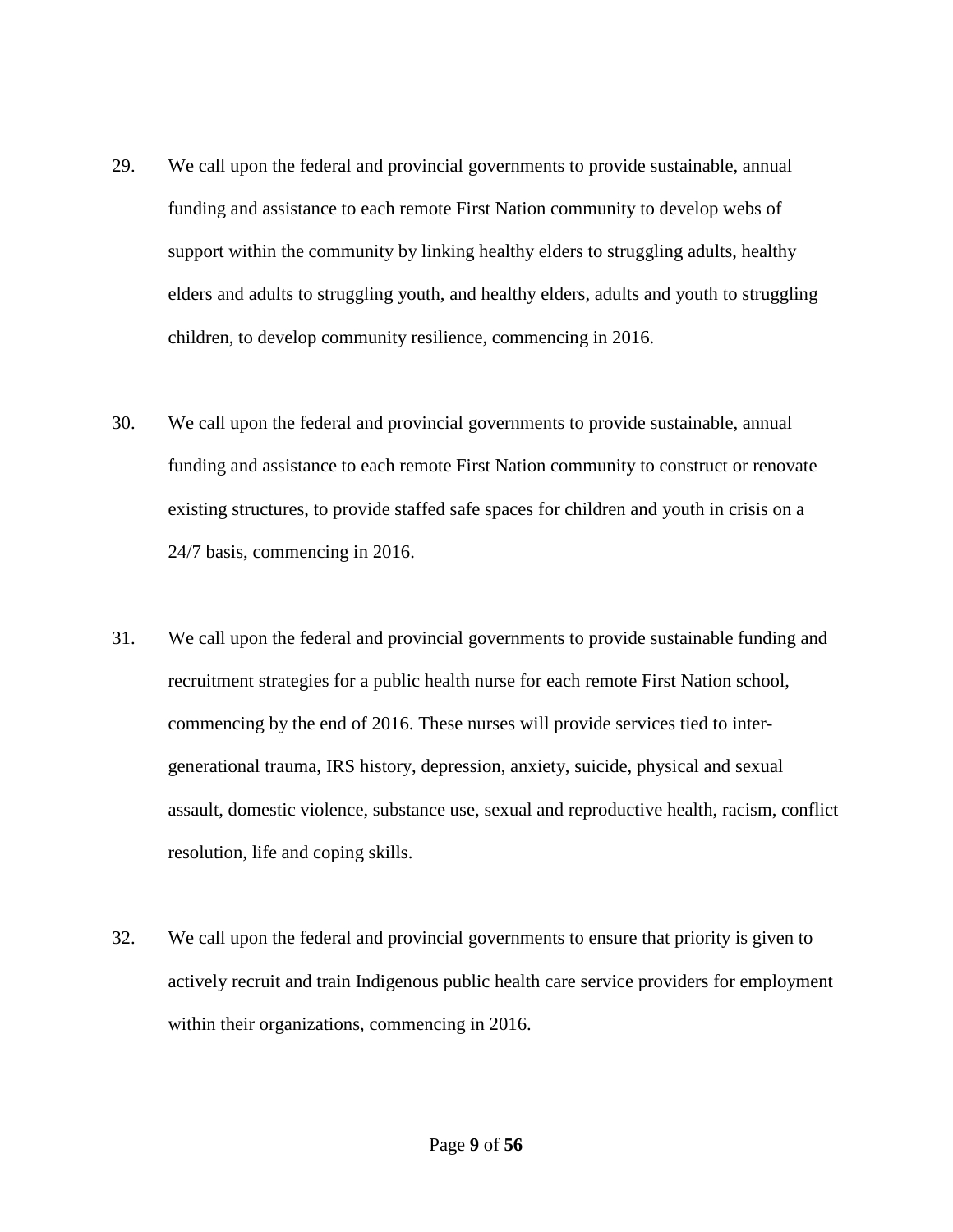33. We call upon the federal and provincial governments to fund remote First Nations in training local Indigenous public health care service providers for employment within their home and neighbouring communities, commencing in 2016.

### **Health**

- 34. We call upon all health practitioners providing services to remote First Nations' people on and off reserve to immediately end the practice of labelling presenting health issues as "social issues" within their practice or within the framework for assessing necessary treatment.
- 35. We call upon the federal and provincial governments to provide immediate and sustainable funding for all remote First Nation health practitioners to be paid in line with provincial levels. Further, that comparable continuing education and professional development be provided to health practitioners on an annual basis and that replacement practitioner support be funded during training periods.
- 36. We call upon the federal and provincial governments to provide sustainable, annual funding for community elders and knowledge keepers to contribute traditional knowledge and medicine to available community health services, commencing in 2016.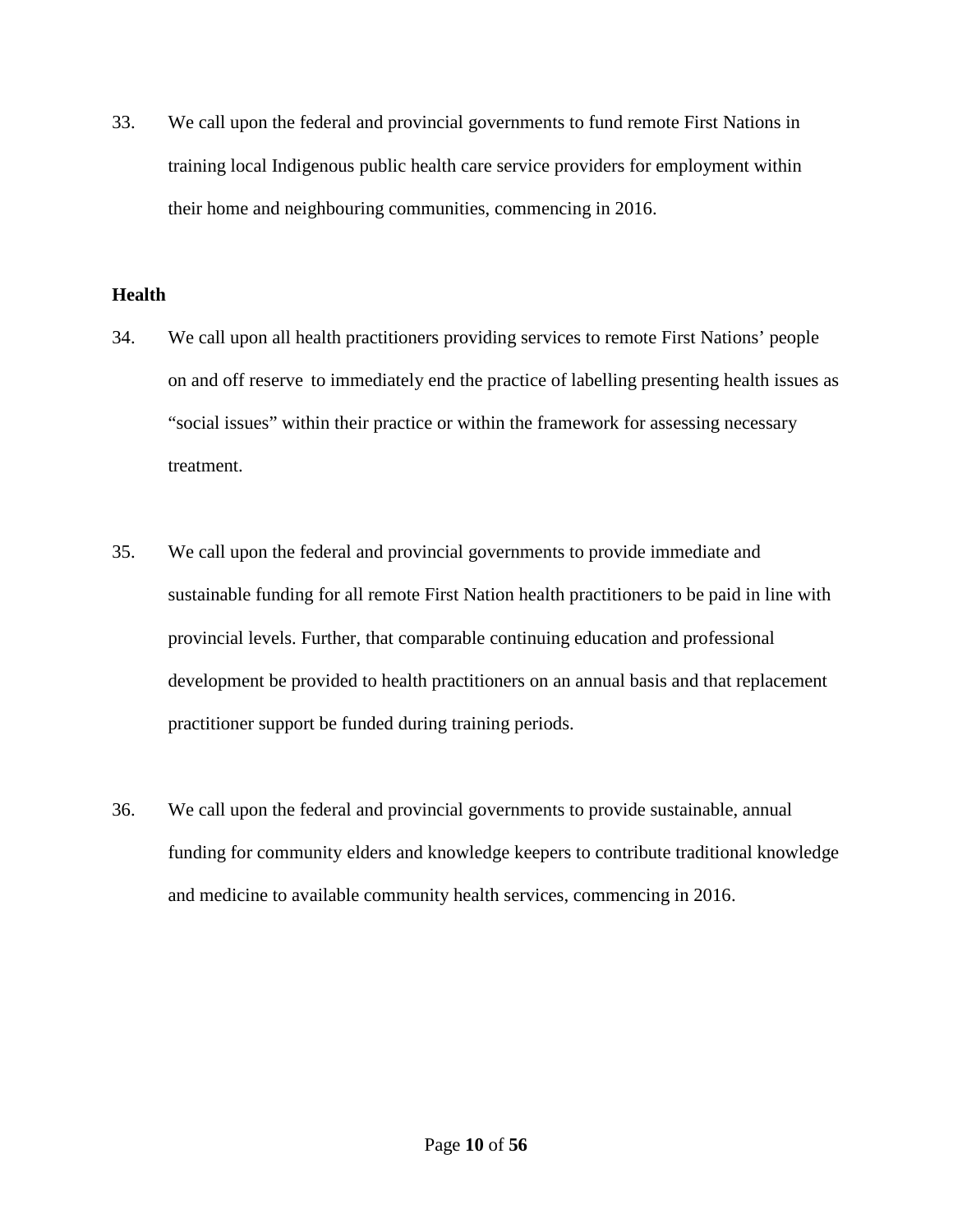- 37. We call upon the federal and provincial governments to provide sustainable, annual funding commencing in 2016 for development of local health provider committees, inclusive of doctors, nurses, public health nurses, youth, elders, traditional healers, NNADAP workers, family service workers and family counselors, to ensure continuity and circle of care for all children and youth experiencing physical, well-being and mental health issues and related difficulties in their lives.
- 38. As part of local health committee work, all members should be trained in relevant Treaties, colonialism, community Indian Residential school legacy effects, community suicide history, post-traumatic stress and grief, physical, sexual and emotional abuse and other matters of significance to the particular community.
- 39. We call upon the federal and provincial governments to actively recruit First Nation health care service providers for employment within their organizations, commencing in 2016.
- 40. We call upon the federal and provincial governments to fund and assist remote First Nations in training local First Nation health care service providers for employment within their home and neighbouring communities, commencing in 2016.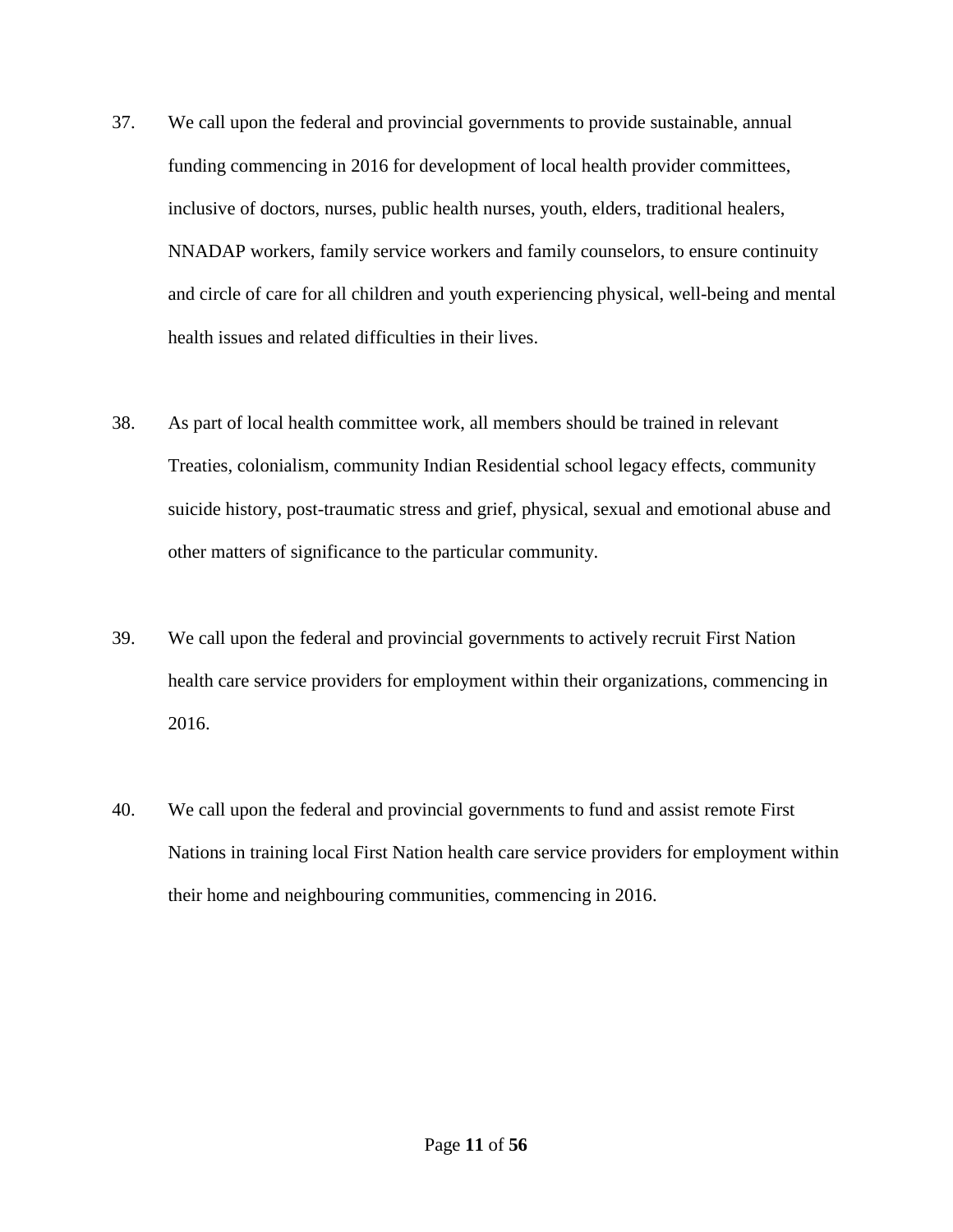### **Mental Health**

- 41. All mental health practitioners providing services to on and off reserve remote First Nations people end the practice of labelling presenting mental health issues as "social issues" within their practice or within the framework for assessing necessary treatment.
- 42. We call upon First Nations, with the assistance of the federal and provincial governments, and input from their youth and elders to develop a suicide prevention strategy to address the continuing inter-generational suicide trauma experienced by children and youth in the remote NAN First Nation communities, commencing in 2016. The federal and provincial governments must fund the strategy development and implementation.
- 43. We call upon the federal and provincial governments to provide immediate and sustainable funding to remote First Nations to ensure the provision of all health care rights and ensure those experiencing child and youth suicides can develop and implement programs directed to the prevention of these deaths, including the development and training of peer supports, within their communities.
- 44. We call upon remote First Nations, with the assistance of the federal and provincial governments, to develop a comprehensive mental health/health strategy, in consultation with youth and elders from each community, commencing in 2016.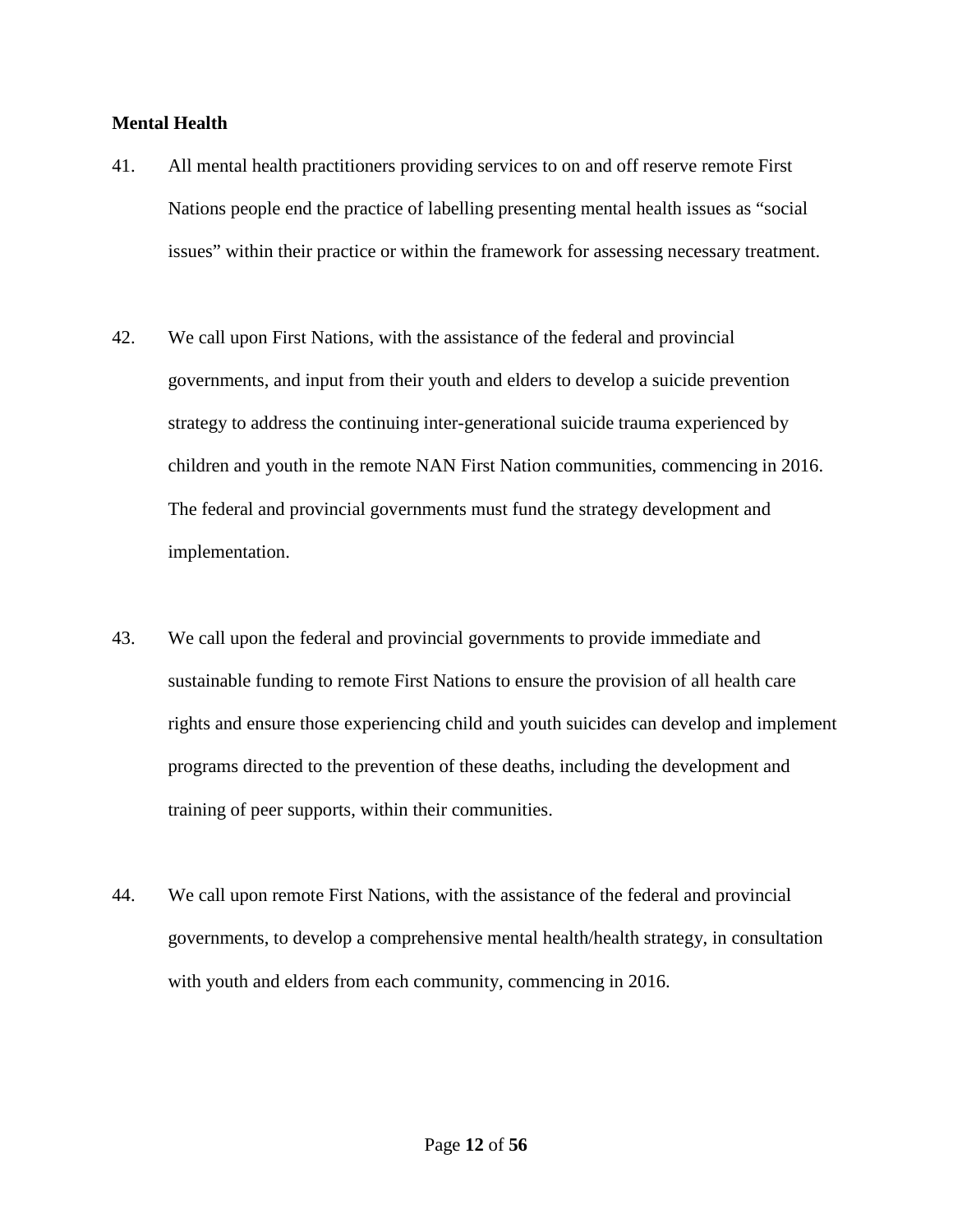- 45. The mental health strategy should identify all federal, provincial and local service providers, as well as gaps and barriers to timely service, and create care paths that include online access to options and resources for children and youth living in remote First Nations.
- 46. We call upon the federal and provincial governments to immediately resurrect and fund the Aboriginal Healing Foundation programs that were in place in remote First Nations to heal families and communities as part of the Residential Schools Settlement. These programs should continue to address the remote First Nation family and community intergenerational trauma and grief flowing from Residential Schools. IRS wellness team resources continue to be funded beyond 2017 to ensure that children, youth and families with ties to the IRS system have ongoing access to culturally and historically anchored confidential counselling resources through uninsured benefits and assistance in accessing additional programs and resources on and off reserve.
- 47. We call upon the federal and provincial governments to provide immediate, annual and sustainable funding for the operation of existing and the provision of further healing centres within First Nation communities to address the physical, mental, emotional, and spiritual harms caused by Residential Schools.
- 48. We call upon the federal and provincial governments to actively recruit First Nation mental health care service providers for employment within their organizations, commencing in 2016.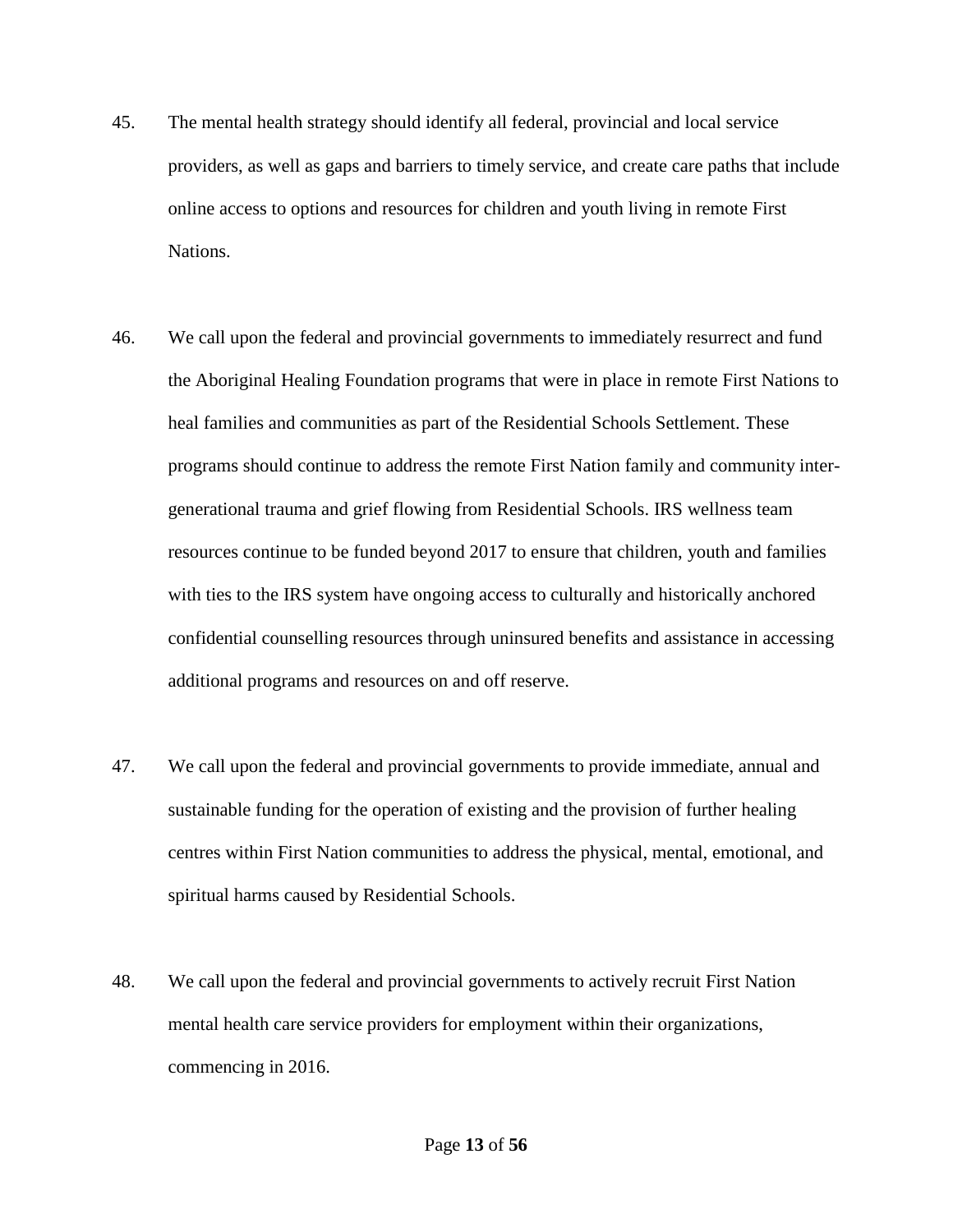49. We call upon the federal and provincial governments to assist and fund remote First Nations in training local First Nation mental health care service providers for employment within their home and neighbouring communities, commencing in 2016.

#### **Substance Use and Addictions**

- 50. We call upon remote First Nations, with input from their youth and the assistance of the federal and provincial governments to create an integrated and seamless substances abuse strategy. The federal and provincial governments must sustainably fund the strategy development and its implementation, commencing in 2016.
- 51. We call upon remote First Nations, with input from their youth and the assistance of the federal and provincial governments, to establish more culturally-based treatment facilities and programs to deal with the issues of drug and alcohol use, and to provide timely and comprehensive access to care for First Nation children, youth and their families. The programs should include sustainable after-care support services in each First Nation community.
- 52. We call upon the federal and provincial governments to sustainably fund the construction and operation of new culturally-based treatment facilities as well as operation of aftercare programs in each First Nation community, commencing in 2016.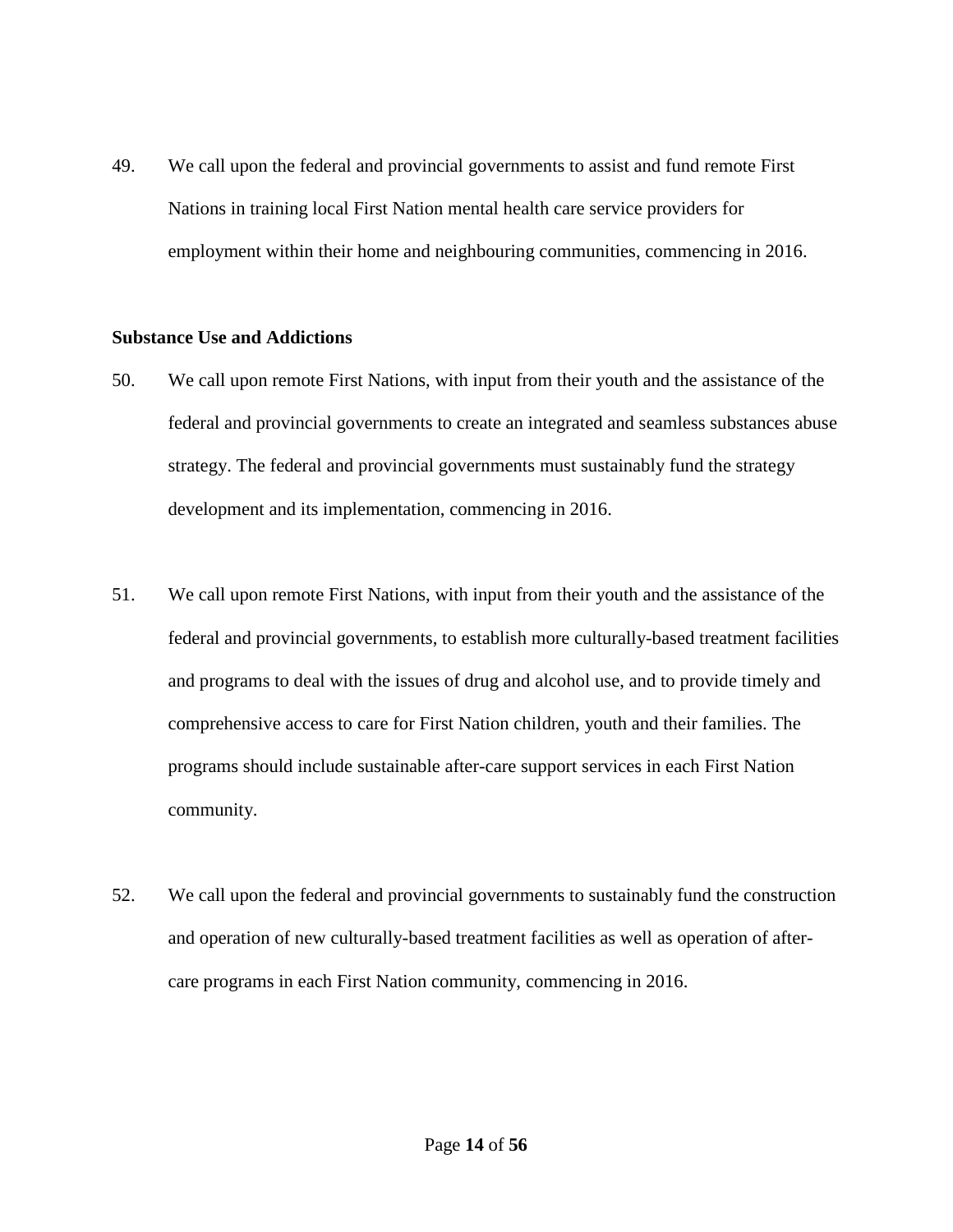- 53. Children and youth who are apprehended by on-reserve police for intoxication should not be lodged in police cells overnight, but rather be brought to a safe shelter to be established and staffed in each First Nation community, where they can be monitored until they are no longer intoxicated and referred to further services, as necessary.
- 54. We call upon the federal and provincial governments to actively recruit First Nation substance use and addiction care service providers for employment within their organizations, commencing in 2016.
- 55. We call upon the federal and provincial governments to assist and fund remote First Nations in training First Nation substance use and addiction care service providers for employment within their home and neighbouring communities, commencing in 2016.

### **Colonialism and Self-Government**

56. We call upon the federal and provincial governments to fully honour their shared Treaty obligations to remote First Nation children and youth, so they can live safely within their communities and on their traditional lands, learn their culture and language within their communities, families and traditional lands, be governed by their community leaders, including a Youth Council, and an anchor tied to education tied to the historic and ongoing legacies of the Indian residential schools and colonialism, and have access to culturally appropriate and safe housing, water, sanitation, food, education, recreation, health and mental health services.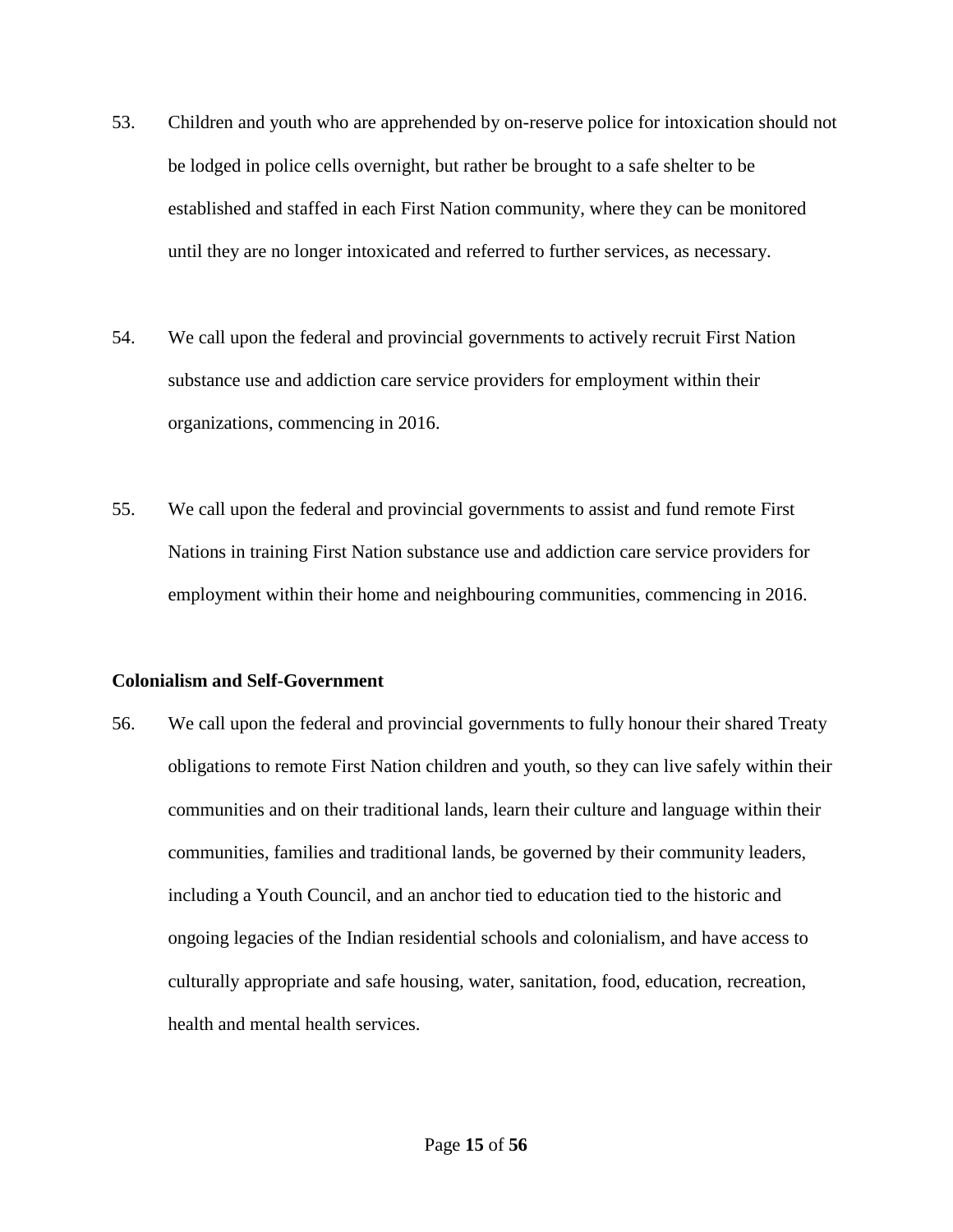### **Residential School Legacy and Racism**

- 57. We call upon the federal and provincial governments to establish a recognized day that commemorates the lives lost due to Residential Schools and the impacts the schools continue to have on the lives of First Nations children and youth, and their families and communities. Further, that on this day they come together to plan and host events and activities specific to remembering the past history and the work of Residential School Survivors and the Residential Schools Settlement.
- 58. We call upon the federal and provincial governments to fund remote First Nation communities to create education modules, with the assistance of their elders, to teach the community children and youth about the community's history, ongoing impacts of colonialism and Residential Schools, and culturally based pathways to healing. These education modules can be used in cultural competency training for public health, health, mental health, policing and education service providers within their community orientation. The funding for the development of education modules should flow in 2016.
- 59. We call upon the federal and provincial governments to provide families in remote First Nations with all necessary resources to educate their children within their community and to ensure their culture is preserved, to prevent further family, community and cultural breakdown.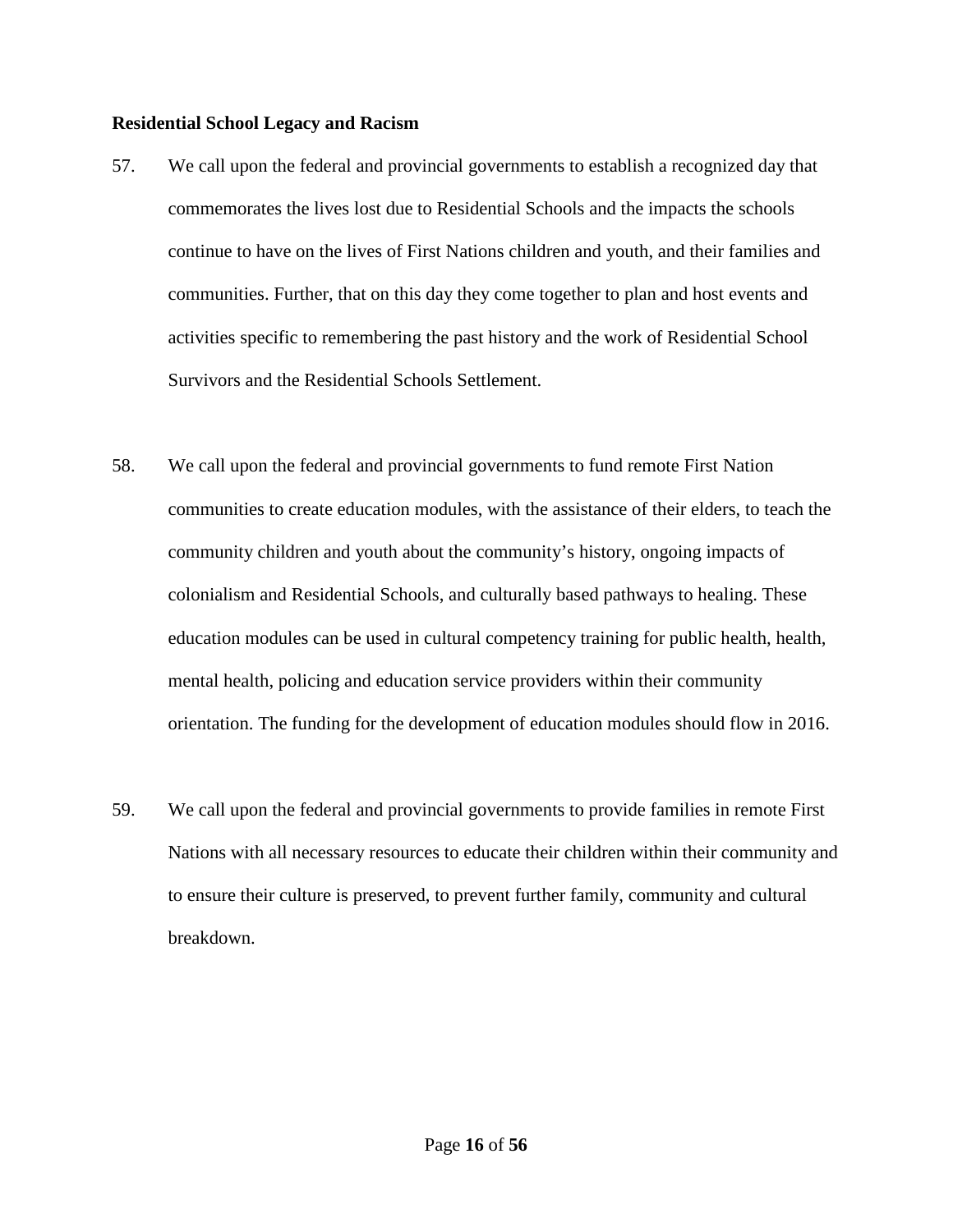### **Internet Connectivity**

60. We call upon the federal and provincial governments to provide each remote First Nation community with high speed internet access forthwith, to allow for high school education at home, community and family connectivity when youth are away from home for school or other reasons, and career options for youth and their families within their communities.

### **Employment**

61. We call upon federal and provincial governments to sustainably provide funding for youth in and from remote First Nations to develop and hold Band employment and community youth internship opportunities, commencing in 2016.

#### **Poverty**

62. We call upon NAN and remote First Nations, with input from their youth, and funding from the federal and provincial governments to develop an antipoverty strategy for remote First Nations, in conjunction with remote First Nations and their youth, to address the multiple and intersecting historical and contemporary causes of poverty and the social determinants of health within these remote and fly-in First Nation communities.

#### **Education on Reserve**

63. We call upon the federal and provincial and First Nation governments, with input of their youth, to develop clear and concise ways to cooperate and interact with each other and to have clear and concise understanding of each other's responsibilities and function and funding formulas that all parties can work with to meet the needs of First Nation students.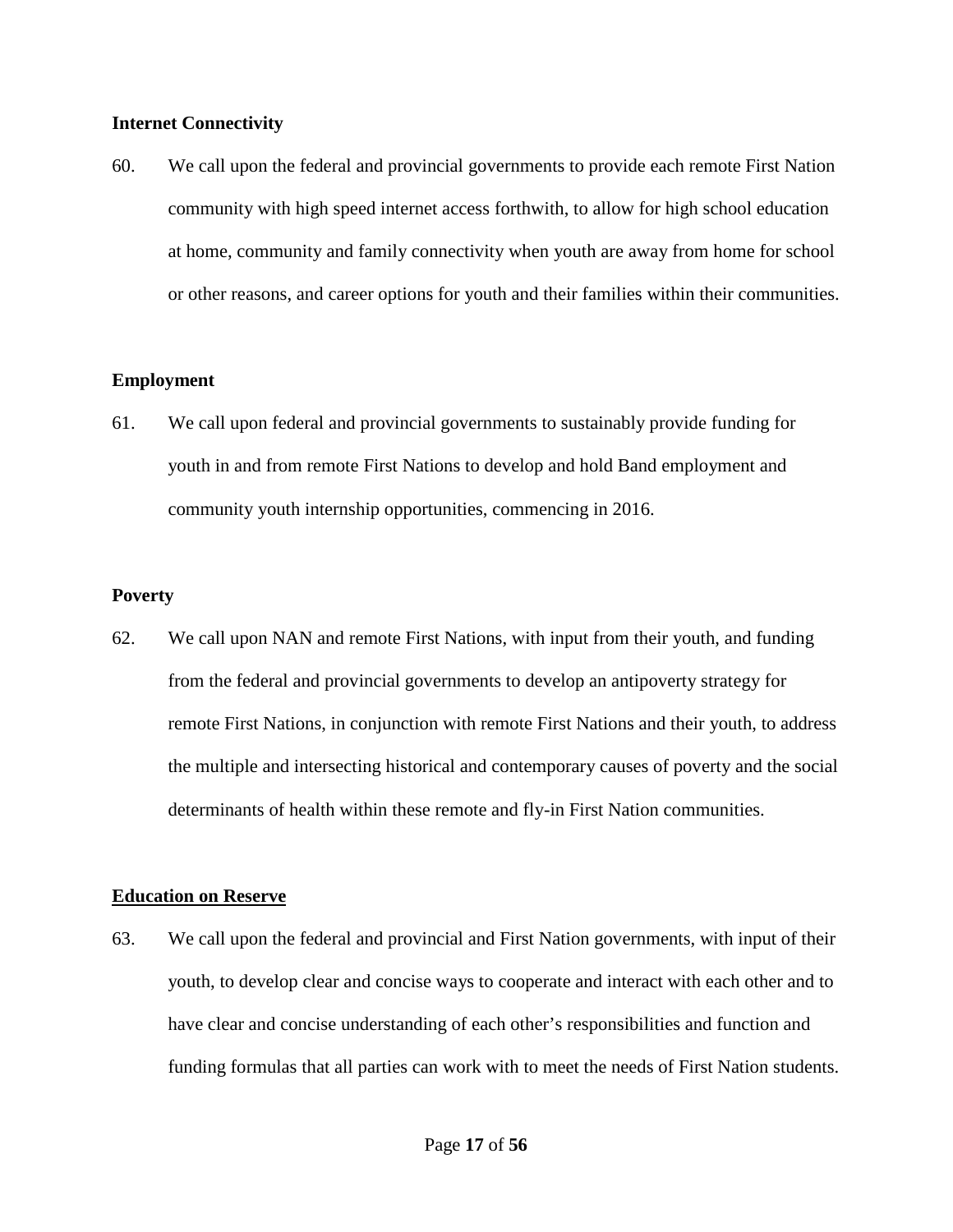- 64. We call upon the federal and provincial governments to fund the assessment of the facility needs for public and high schools in each remote First Nation community, commencing in 2016. They should provide all existing assessments to each First Nation community so they can determine whether any further assessment is required and how it will be undertaken.
- 65. We call upon the federal and provincial governments to provide immediate funding for the repair and replacement of education facilities in each remote First Nations, where required. Youth, elders and community educators should have a central role in the design of the facilities, to ensure they meet the needs of the students and the community.
- 66. In the case that a remote First Nation does not have the secondary student population to support a stand-alone high school, consideration should be given for a junior kindergarten – grade 12 facility, which can also provide community event space.
- 67. In the case that a remote First Nation does not have the population of secondary students to support a full high school program within a joint public and high school facility, internet high school students should be provided a classroom, teacher and resources to support their distance education program with an established school program to provide a school environment and interactive learning space.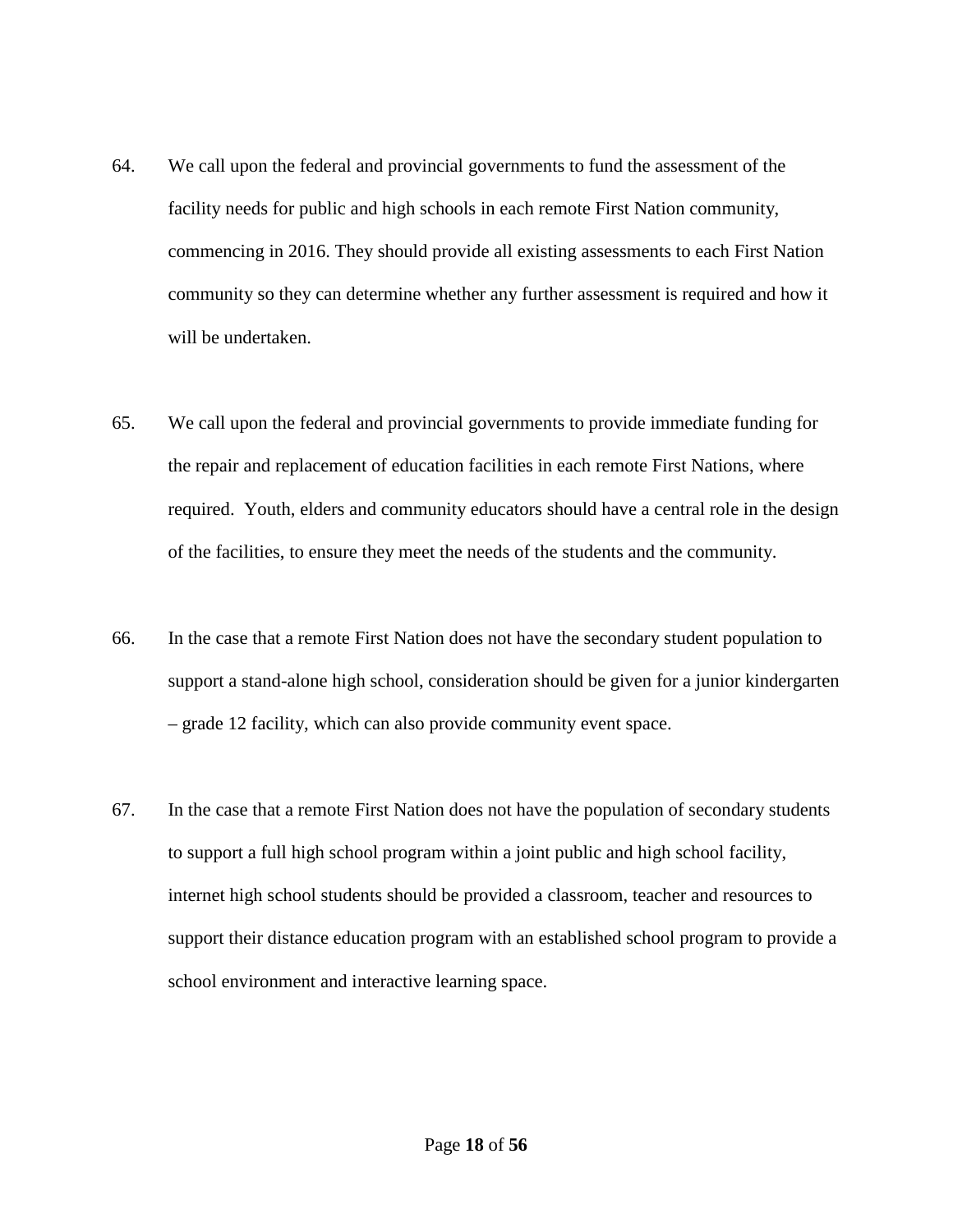- 68. We call upon the federal and provincial governments to provide immediate and sustainable maintenance and operation funding for all school facilities on reserve including, but not limited to funds for any necessary safety assessments, repairs and expansion needs based on population growth.
- 69. We call upon the federal and provincial governments to provide immediate and sustainable funding for the development and implementation of orientation and training of remote First Nation teachers, in line with that provided by Teach for Canada. Elders and youth should be central to the development and implementation of the programs necessary to ensure education staff 'from away' are aware of community history, practices and traditions before engaging in their work with the children and youth.
- 70. Youth should be engaged in the local hiring committee for teachers to provide potential teachers with their perspectives, to assess whether teachers will be a good fit for their particular community, and to obtain experience in hiring evaluations.
- 71. We call upon federal and provincial governments to actively recruit First Nation education service providers for employment within their organizations, commencing in 2016.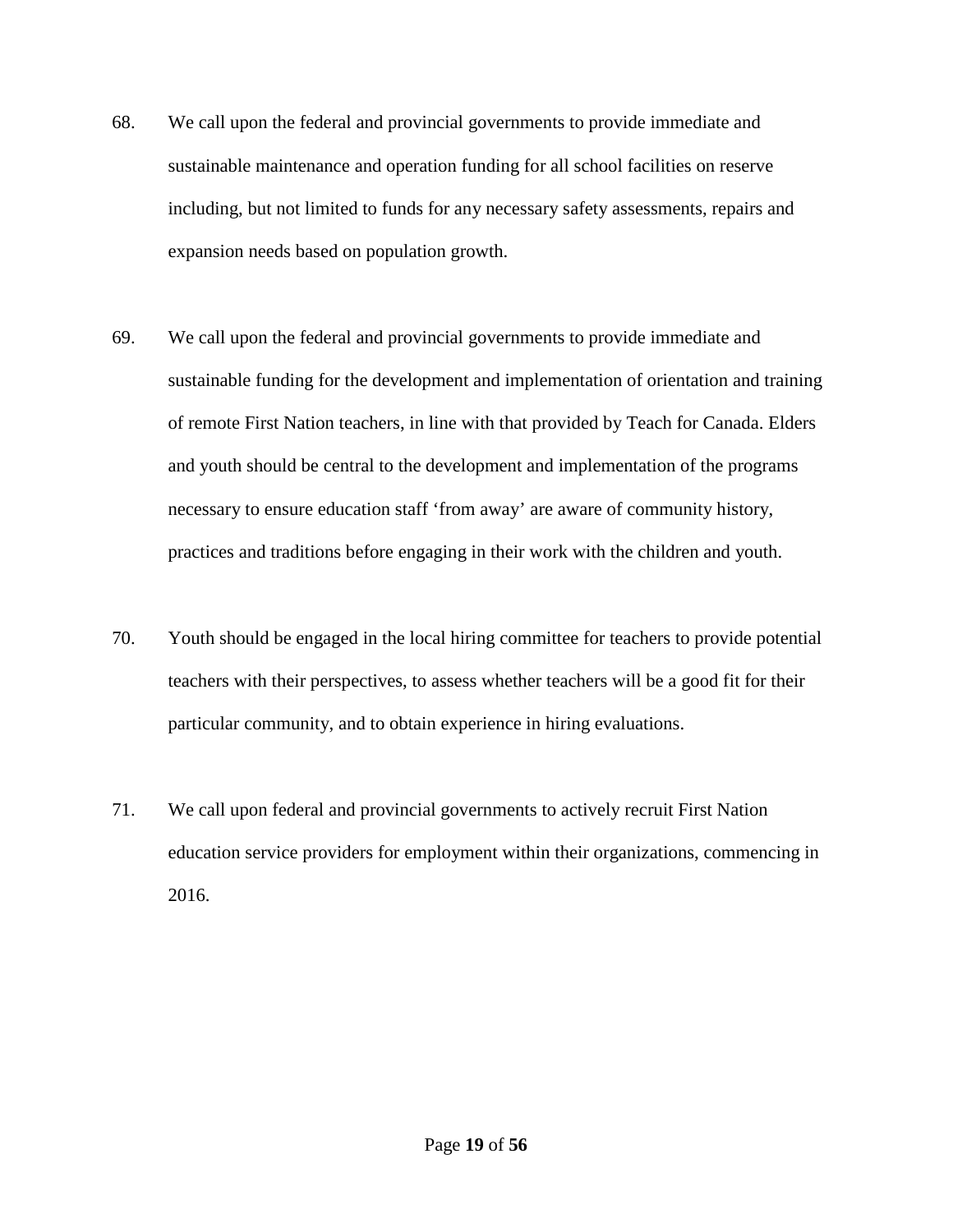- 72. We call upon the federal and provincial governments to fund a resourced elders education program in every remote First Nation school, to allow for the fullest incorporation of traditional activities, spirituality and language and faith-based in community specific context. Funding should also be provided for the development of updated written and online materials to coincide with these teachings.
- 73. We call upon the federal and provincial and municipal governments to work with remote First Nations, elders and youth to design and implement province-wide curriculum on Treaties, colonialism, residential schools, and day schools and the 60's Scoop, to counteract the harmful stereotypes and false and misleading histories and stories that play out in the media and off-reserve communities on a daily basis. This curriculum should cross all ministries, municipal services and all learning environments.
- 74. We call upon the federal and provincial governments to provide immediate and sustainable funding for reconciliation and residential schools commemoration projects to be developed jointly by on-and-off reserve public and high school students, with assistance of their teachers. These projects could include remote classroom interactive events, social media pen-pals, online video-gaming competitions, and other projects proposed by children and youth to help understand and support each other.
- 75. We call upon the federal and provincial governments to immediately and sustainably fund culturally anchored literacy programs for all remote First Nation public and high school students.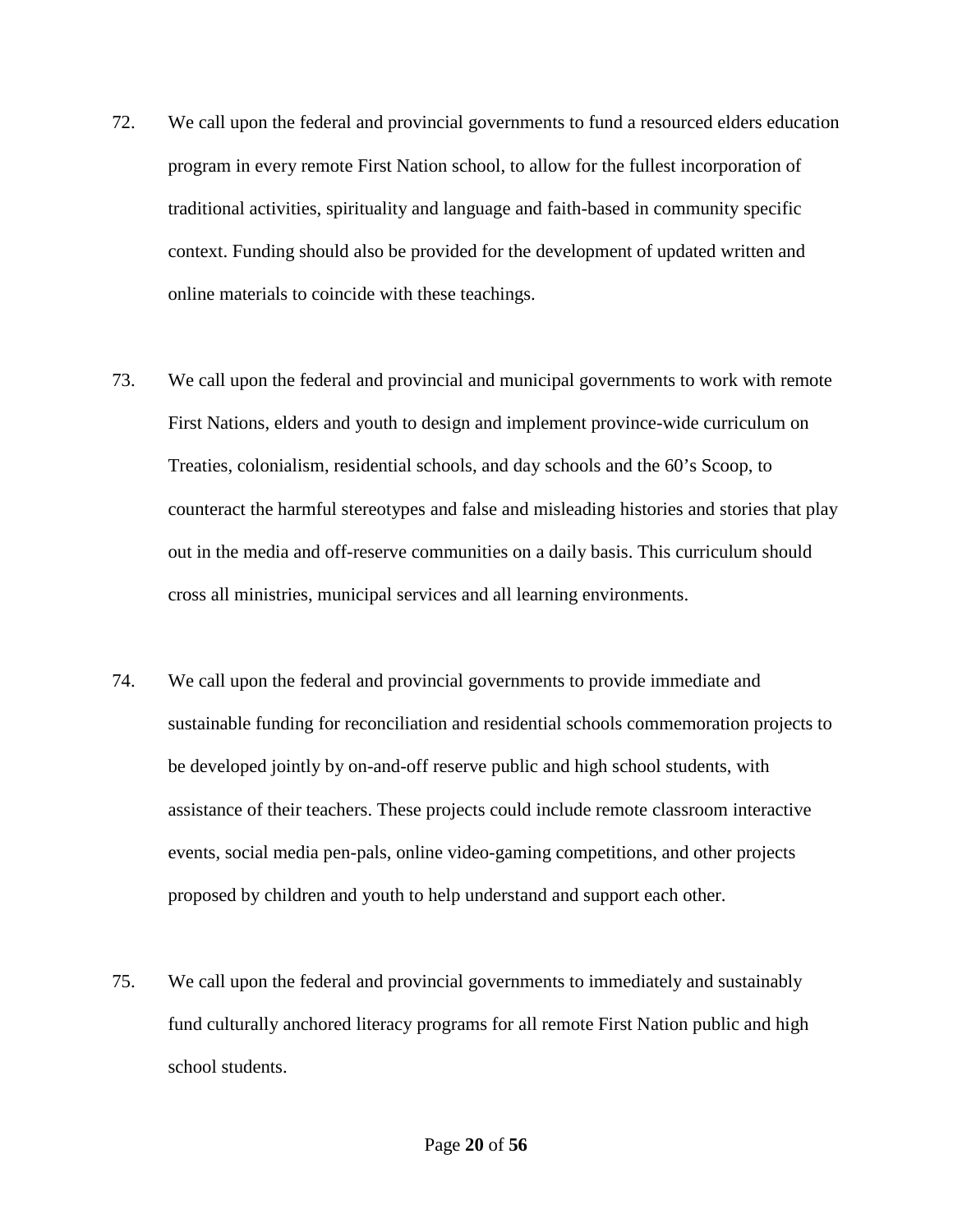76. We call upon the federal and provincial governments to immediately and sustainably fund culturally anchored numeracy programs for all remote First Nation public and high school students.

### **Education - Family Connectivity**

- 77. We call upon First Nation communities to consult with elders, knowledge keepers, faith leaders, youth and families to create a strategy to keep connected with and support youth leaving the community for secondary school, commencing in 2016. We call upon the federal and provincial governments to sustainably fund the community connection strategies.
- 78. We call upon the federal and provincial governments to provide immediate and sustainable funding for First Nation students leaving their home communities for high school, as well their families, to visit their chosen high school and host community prior to the commencement of the school year. The funding should be provided prior to their first high school year, and again, if a high school student changes her or his high school and host community during the course of his or her high school education. The funding should include flights, accommodations, meals, and transportation within the host community, for the duration of the visit.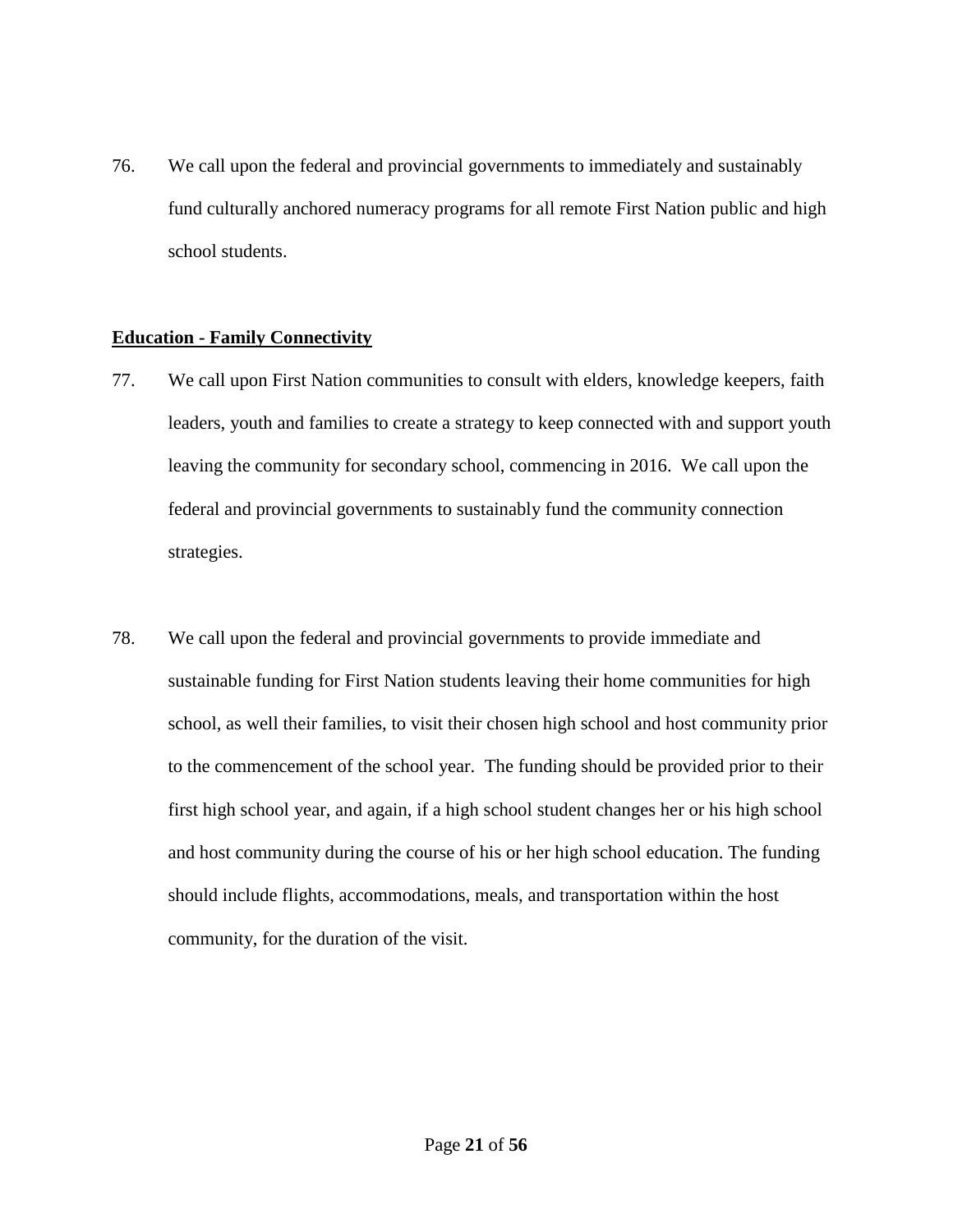- 79. Remote First Nations, including their youth, affiliated Education Authorities and tribal councils, First Nation Education School Boards and provincial high schools receiving remote students develop comprehensive family orientation tool kits and videos as part of a transition program to commence in 2017, that will take place prior to the commencement of the school year in each host community. The program should include orientation with the high school, its teachers and support staff, boarding homes, and health, recreation and leisure services within the host community. The program should commence in September 2016 and address any particular concerns of participating families and students.
- 80. All high schools that host remote First Nation students a program in place commencing in September 2016 to ensure family contact prior to and during a student's attendance at their school. High school students and their families should be provided all high school information and polices, and a primary contact and contact number within the school to address needs for parental consent and arising issues of concern, such as academic challenges and updates, field trips and programs, student complaints, attendance and behaviour. Parents must be empowered to maintain their parental role when their children leave the community to attend school. To do anything otherwise reinforces the ongoing legacies of children being removed from communities and parents being removed from the lives and decision making tied to their children.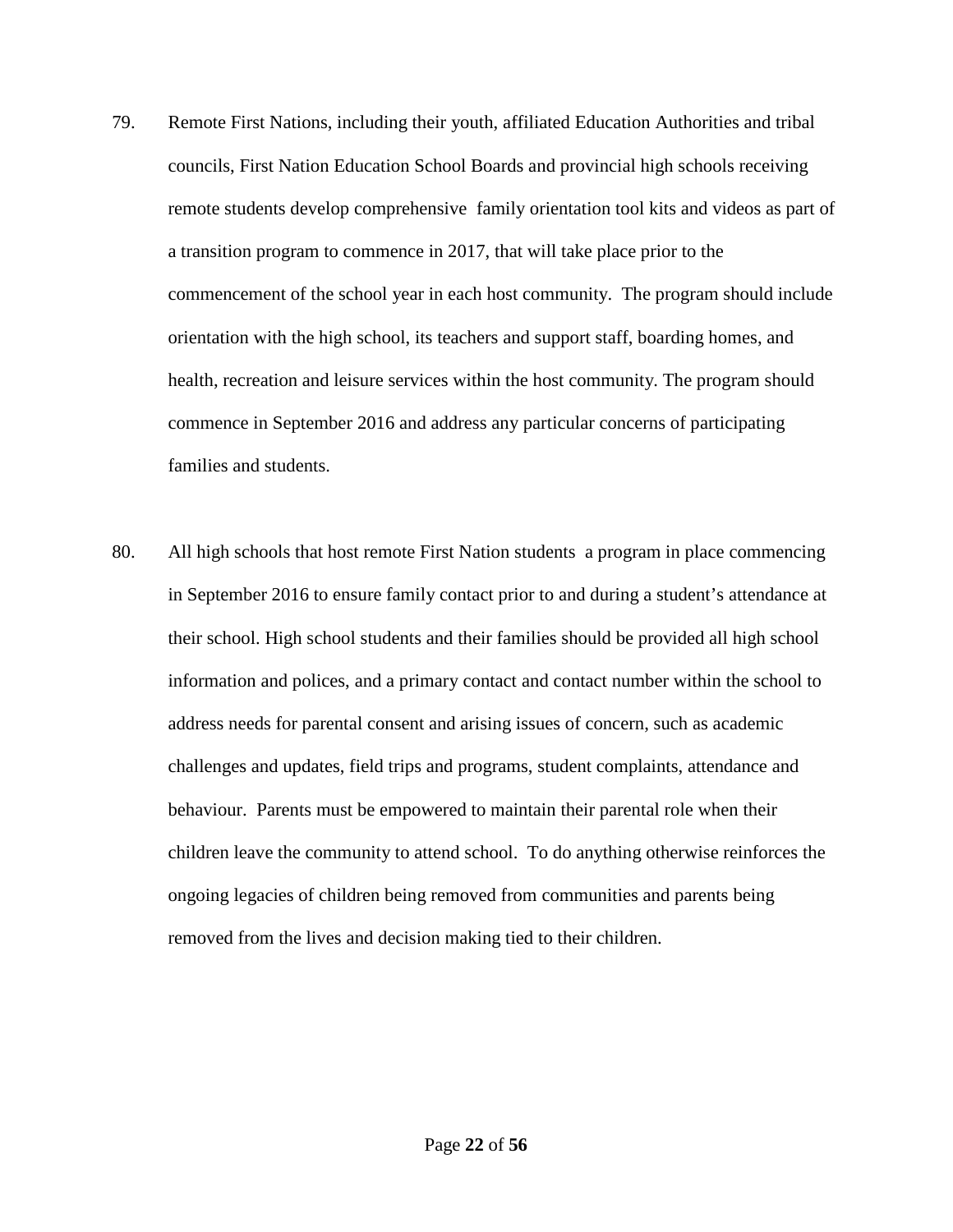- 81. That parents/home community be the point of contact for communicating all issues of concern identified by the school and Boarding Home families. That the school and boarding home family contact the student's identified family contact on a regular basis, being not less than once per month, and as issues of concern or consent needs arise to maintain and reinforce the role of parents in the lives of their children.
- 82. Parental consent, or that of the family designate, be obtained for all school and community activities in which a student is asked to engage while living in the host community. This includes, but is not limited to tutoring, volunteer and employment initiatives, community and recreation events, and the P.A.R.T.Y. program.
- 83. We call upon the federal and provincial governments to provide and fund all students leaving their home communities for high school education with a cell phone, computer and reasonable service plan to ensure the ability for family and community connection and communication to be maintained with their families and friends, as well as for use in their studies, commencing with the 2016 school year.
- 84. We call upon the federal and provincial governments to provide sustainable funding starting in 2016 that ensures all students leaving their remote First Nation communities for high school be provided with flights home at Thanksgiving or for a fall trip as deemed appropriate by the family, a Christmas trip, and a March Break trip.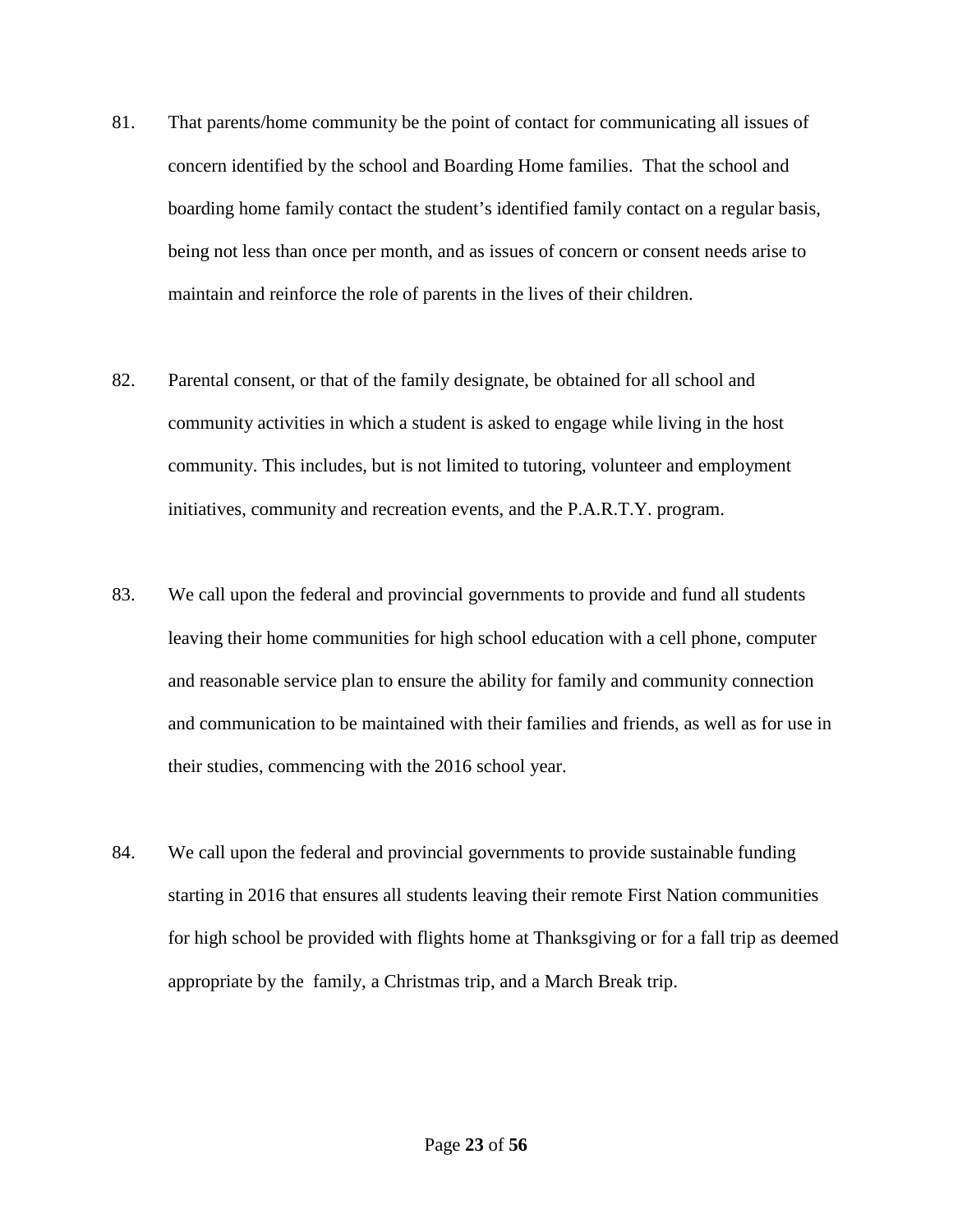- 85. We call upon the federal and provincial governments to sustainably fund and provide all remote First Nation student families, including parents, guardians, siblings or other family members of choice, with a flight, accommodations, meals and host community travel funds to visit their child youth once per month each school year away, commencing in 2016.
- 86. We call upon federal and provincial governments to support the ability of families to leave their communities to take on the role of boarding home parents, where their child is attending school outside the community and where they can act as boarding home parents for children from their community while their child is attending the same school; and not lose their housing place on the nominal roll.
- 87. We call upon the federal and provincial governments to provide tuition funding for any remote First Nation high school student whose family has moved off reserve to support their secondary education, and for any Indigenous student wishing to attend DFC or MLC by choice, despite being ordinarily resident in Thunder Bay, commencing in 2016.
- 88. We call upon the federal and provincial and First Nation governments educational bodies to have policies regarding high school education for remote First Nations students that support the location and living arrangements choice of the student and her or his family, in their particular circumstances.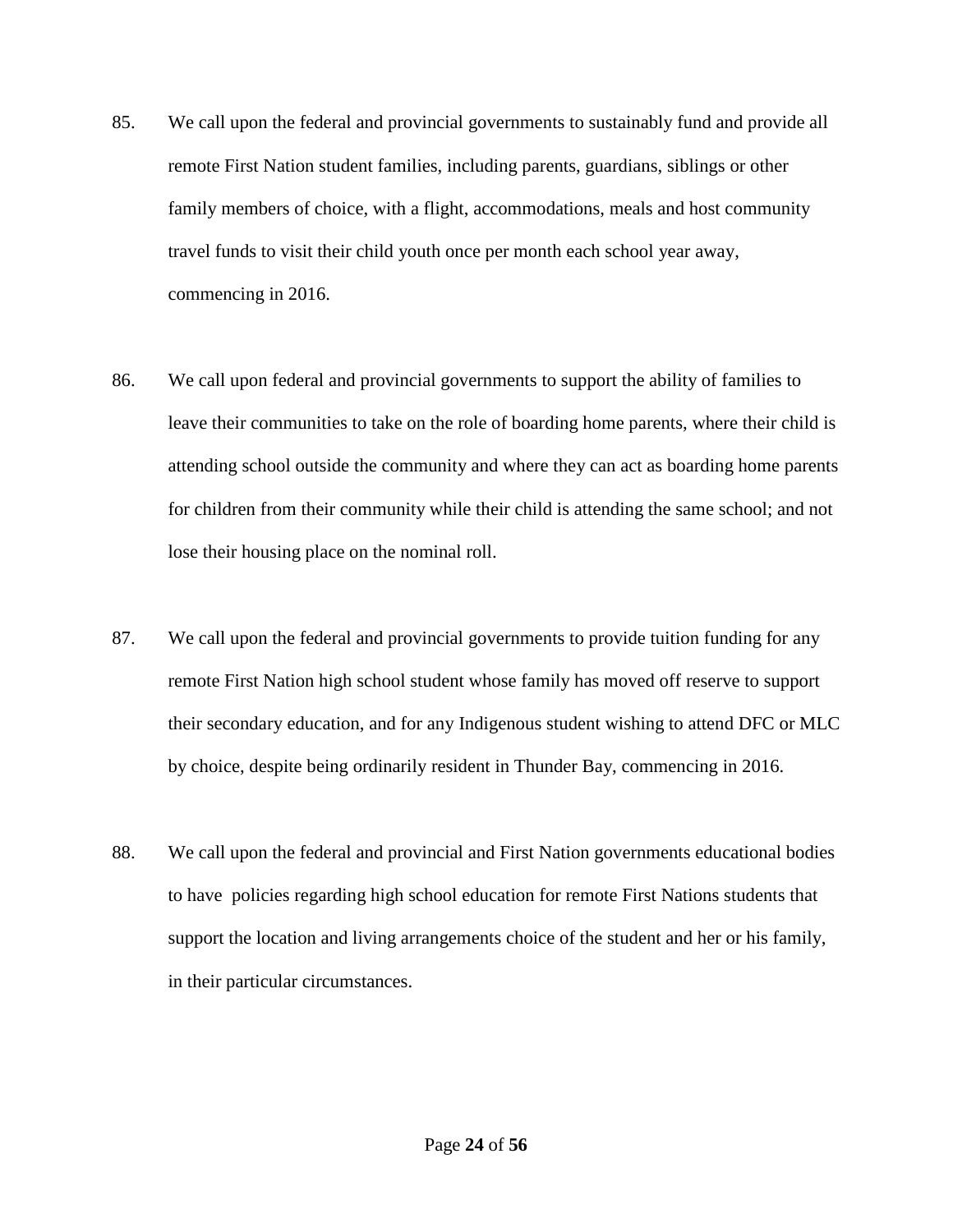89. We call upon the federal and provincial governments to ensure funding is available to support any student and family who choose to access high school education and living arrangements away from home, commencing in 2016. No student should be denied access to a provincial or First Nations high school program for lack of high school space or supported living arrangements or economic barriers off reserve.

### **Education Off Reserve**

- 90. We call upon NNEC, KO, Shibogama, IFNA and MLC to ensure student orientation programming includes reminders to youth to not leave their peers alone when out in the City of Thunder Bay, and education and support regarding culture shock and racism in relation to the City of Thunder Bay.
- 91. We call upon the federal and provincial governments to provide immediate funding for the development, building and operation of a student residence for remote First Nation secondary students within the City of Thunder Bay, to be operational by the 2017-2018 school year.
- 92. The residence/housing be designed in consultation with current DFC and MLC students and educators, remote First Nations and their youth, affiliated tribal councils and Education Authorities, NNEC, KO, Shibogama, IFNA, and NAN. And, that the residence be sufficient to house secondary students from remote FN communities, whether attending DFC, MLC or provincial high schools and that it be a series of smaller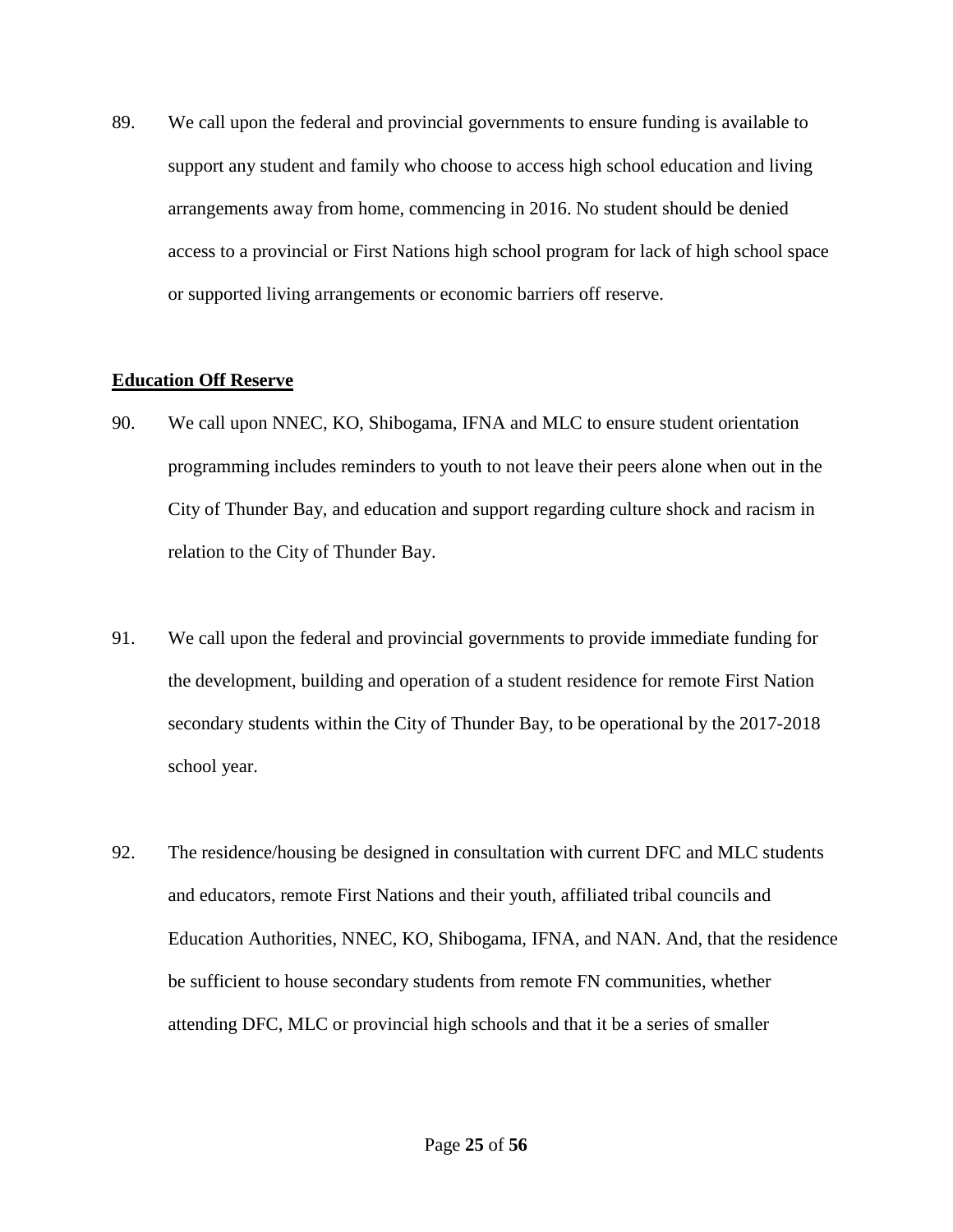buildings to better replicate a family environment, with no more than twelve students apiece.

- 93. We call upon the federal and provincial governments to fund 24/7 staffing for the residence, inclusive of an elders program, on-site counsellors, a community liaison, a recreation coordinator, support staff, a tutor(s), and full time staff to assist with cooking, life-skills, recreation and transportation to community events, employment and volunteer activities.
- 94. We call upon the federal and provincial governments to provide sustainable funding for the rental or purchase of sufficient residence/housing spaces and support staff for remote First Nation students who attend provincial high schools in Thunder Bay and smaller communities such as Dryden, Red Lake, Sioux Lookout, Geraldton and Timmins, commencing in September 2016. Each residence/housing space should have the capacity for students to have private rooms and shared study space as well as family visitations. All efforts should be made to support family and community staffing of the homes.
- 95. We call upon the federal and provincial governments to provide immediate and sustainable operations and maintenance funding for DFC, PF and MLC, commencing in September 2016, to be adjusted per the assessment results as required.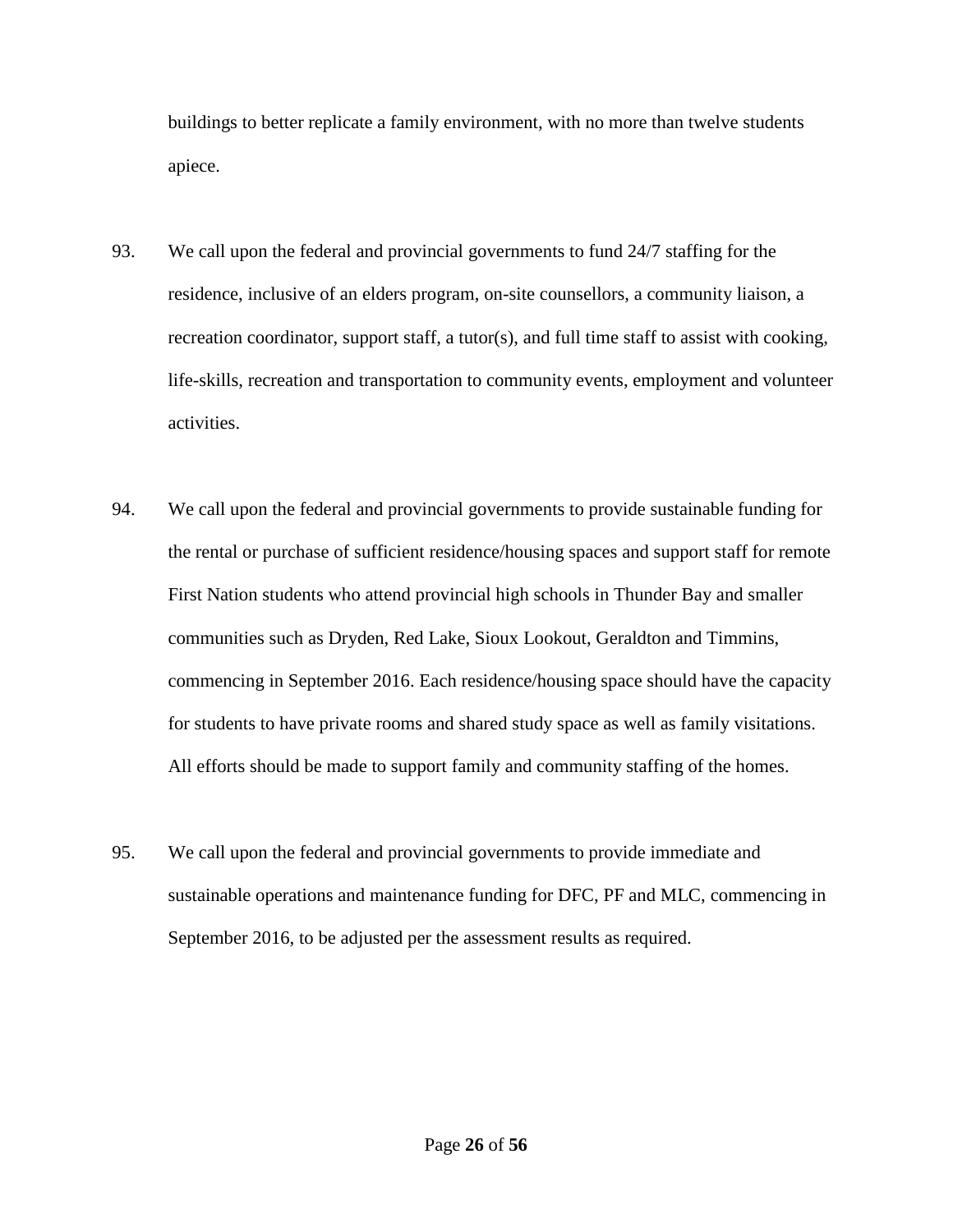- 96. We call upon the federal and provincial governments to immediately fund the replacement of the aged boiler system in DFC, which is causing leaks and asbestos to be dislodged from its otherwise contained locations within the school infrastructure.
- 97. We call upon the federal and provincial governments to immediately fund the removal of all asbestos from DFC and to ensure its removal by the 2016 school year.
- 98. We call upon the federal and provincial governments to immediately fund the renovation of PF student residences to provide for further bathroom facilities, which currently are at a ratio of 1:14 students.
- 99. We call upon the federal and provincial governments to provide immediate and sustainable funding for the development and implementation of orientation and training of teachers of remote First Nation students at DFC, PF, MLC and provincial high schools, in line with Teach for Canada. Input should be gathered from remote First Nation students, families and elders, to ensure education staff is aware of student community histories, practices and traditions before the commencement of the 2016 school year.
- 100. We call upon the federal and provincial governments to assist and sustainably fund efforts to recruit and employ First Nation teachers and support staff for DFC, PF and MLC, commencing in 2016.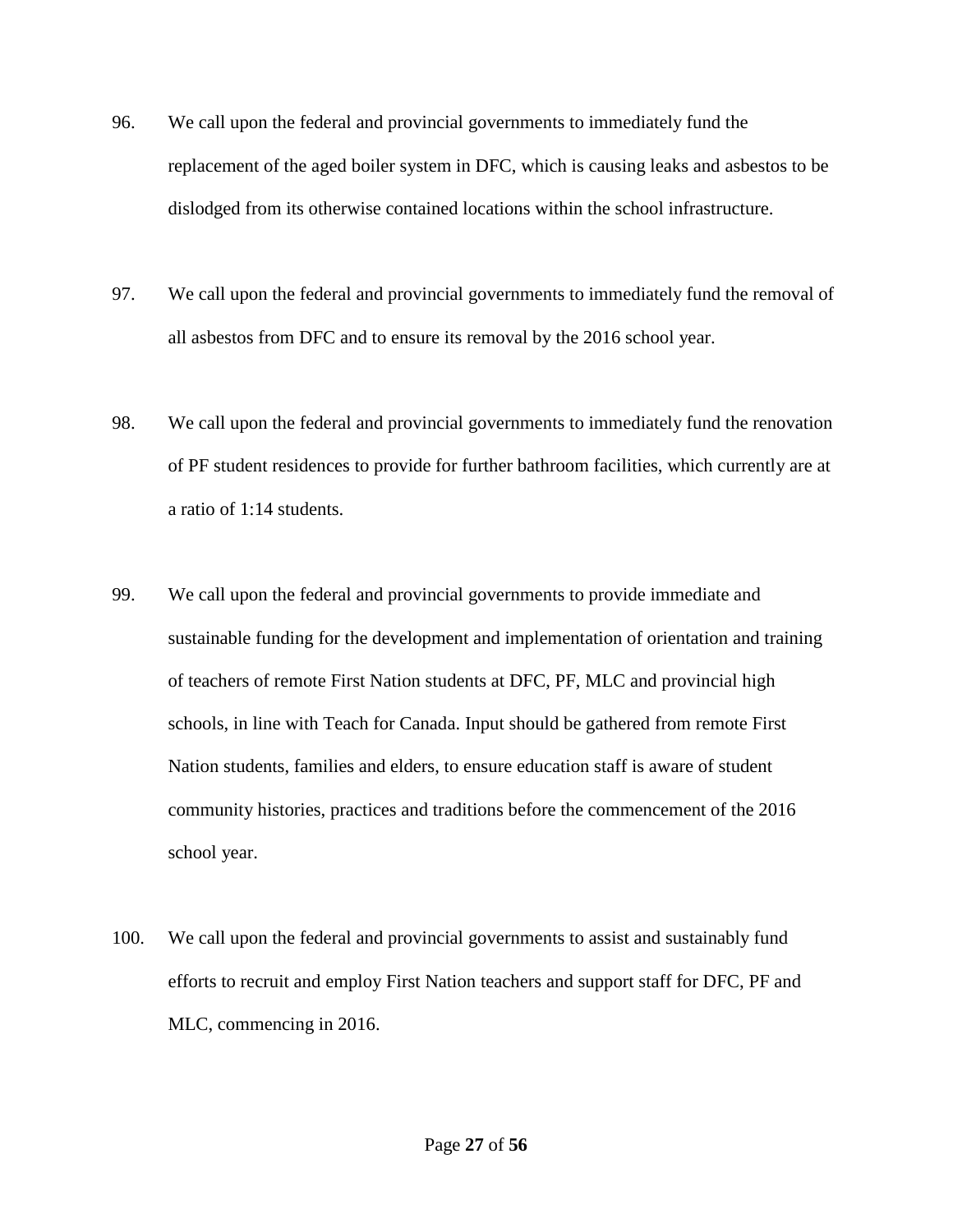- 101. We call upon the federal and provincial governments to immediately and sustainably fund trained Child and Youth Workers for all remote First Nation students leaving their home communities for secondary education. Student support worker administrative, training and travel costs should be fully funded as part of this necessary service, commencing in September 2016.
- 102. We call upon the federal and provincial governments to provide immediate and sustainable funding to incorporate the rights of the child under the United Nations Convention on the Rights of the Child (UNCRC) and the rights of Indigenous peoples under the United Nations Declaration on the Rights of Aboriginal Peoples (UNDRIP) into high school education curriculum on and off reserve, with development of and reference to learning resources/lesson plans geared toward the various grades and development levels of youth.
- 103. We call upon the federal and provincial governments to immediately and sustainably fund a resourced elders education program in each off-reserve high school, to allow for the fullest incorporation of traditional activities, spirituality, religious practice and language from a community specific context. This funding should include funds for the development of updated written and online materials to coincide with each traditional context and in the languages tied to teachings, commencing in September 2016.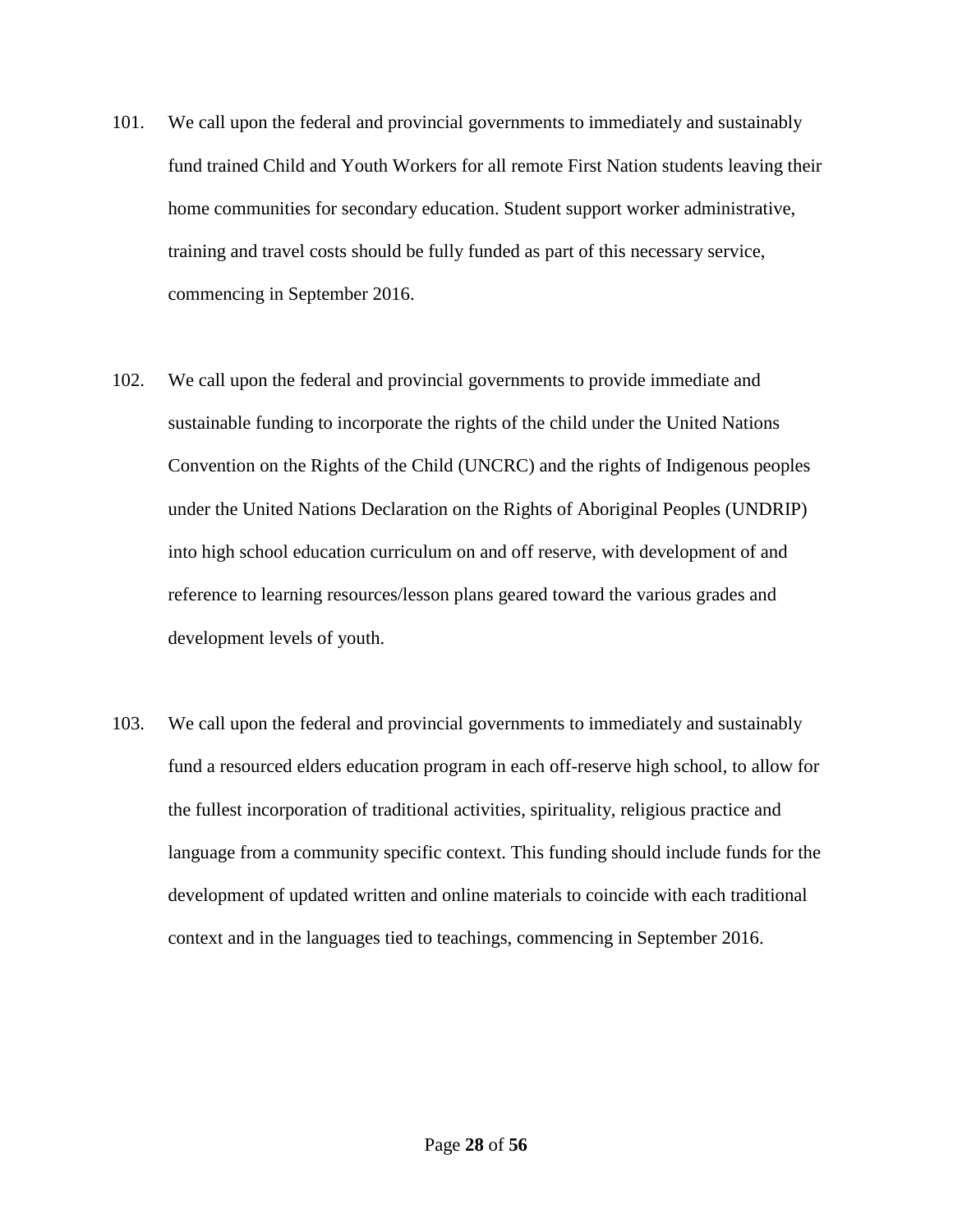- 104. We call upon the federal and provincial governments to work with NNEC and MLC, elders and students, to coordinate traditional activities into their off-reserve high school curriculum, course and graduation requirements, commencing in 2016.
- 105. We call upon the federal and provincial governments to provide immediate and sustainable funding for reconciliation projects to be developed by high school students, with assistance of elders and teachers. These projects may include cultural, volunteer, recreation and leisure activities, information, leadership and education conferences.
- 106. We call upon the federal and provincial governments to immediately and sustainably fund culturally anchored literacy programs for all First Nation high school students off reserve who require literacy assistance.
- 107. We call upon the federal and provincial governments to immediately and sustainably fund culturally anchored numeracy programs for all Aboriginal high school students off reserve who require numeracy assistance.
- 108. We call upon the federal and provincial governments to immediately and sustainably fund special education and education assistant services for DFC, PF and MLC, as deemed required by those educational institutions.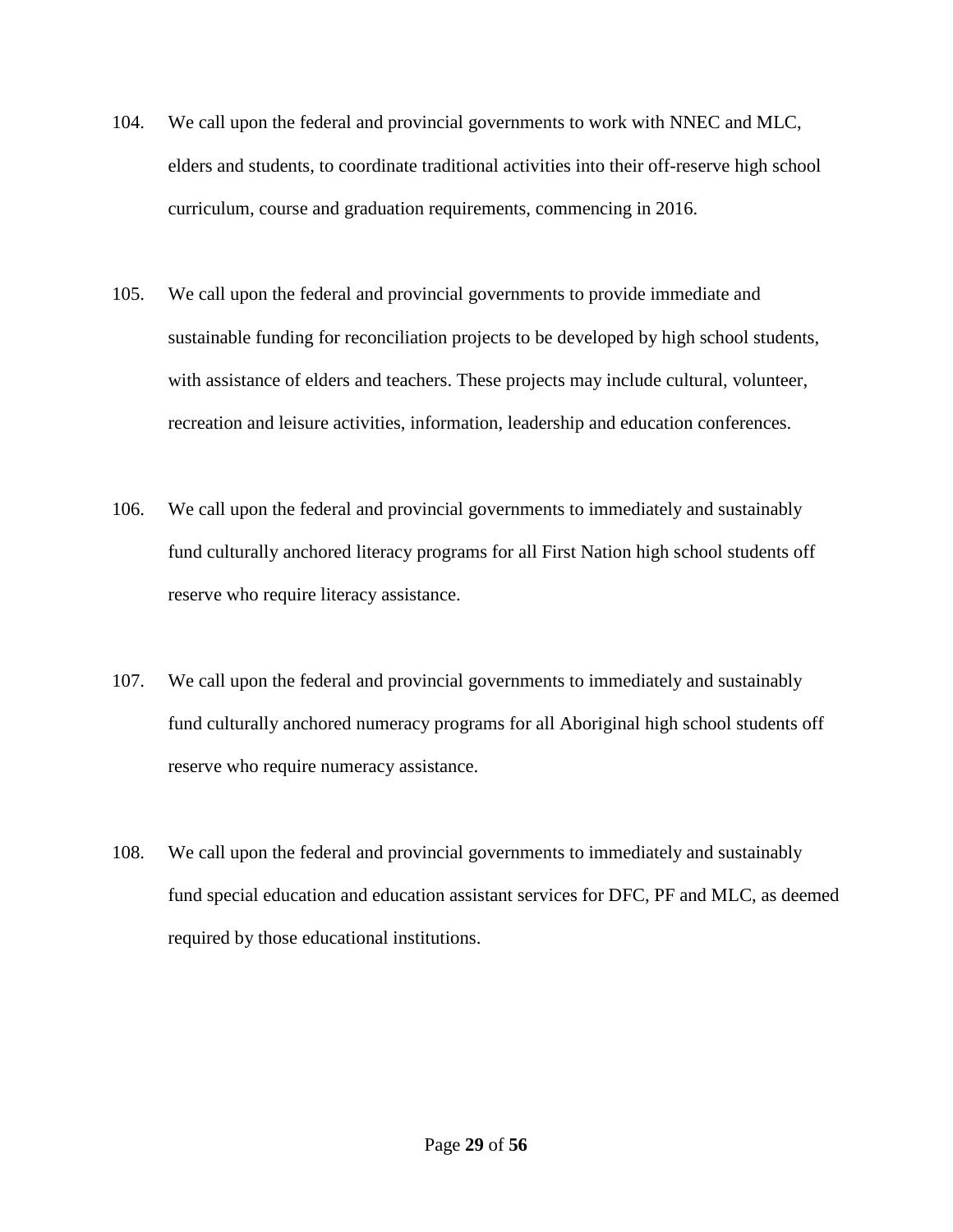- 109. We call upon the federal and provincial governments to immediately and sustainably fund guidance positions at DFC, PF and MLC, with the mandate to enquire of youth hopes and dreams and to provide pathways for success.
- 110. We call upon the federal and provincial governments to work with NNEC and MLC to develop, advance and sustainably fund trade options for students commencing in 2016.
- 111. We call upon the federal and provincial governments to develop, advance and sustainably fund the development and delivery of academic level programs, at NNEC and MLC as part of post-secondary option planning with students, commencing in 2017.
- 112. We call upon the federal and provincial governments to immediately work with and sustainably fund DFC, PF and MLC to bring recreation facilities and equipment in line with facilities and equipment available to provincial high schools, commencing in 2016.
- 113. We call upon the federal and provincial governments to provide sustainable funding for all First Nation and provincial high schools off reserve to incorporate traditional land based activities into their programming, commencing in 2016.
- 114. We call upon the federal government to ensure funding is in place for DFC and MLC to provide school bus transportation services to all students attending these schools, commencing in September 2016.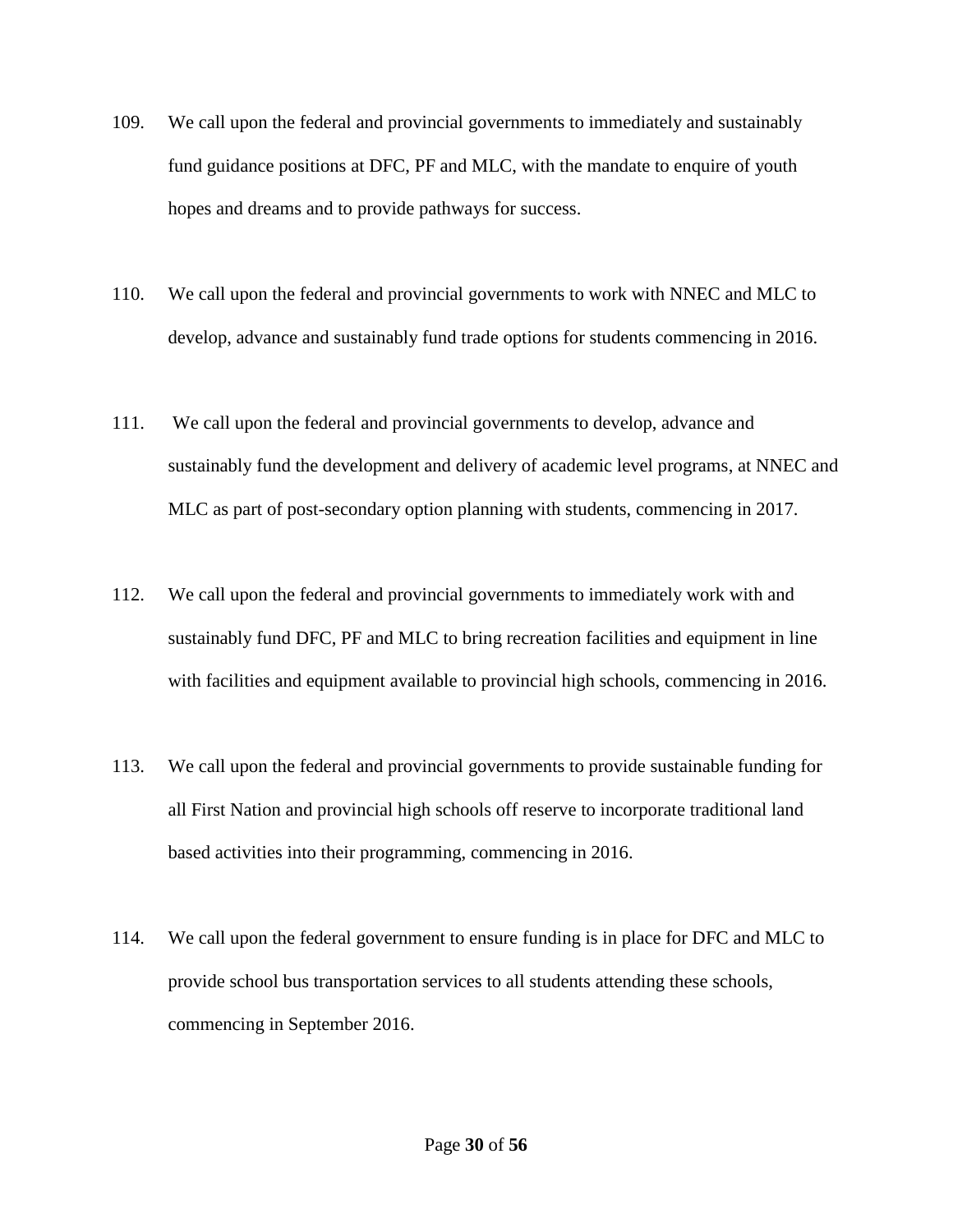- 115. We call upon the federal and provincial governments to immediately work with NNEC and MLC to revise the nominal roll revision date to an appropriate time that will allow schools to be able to service the student population by September 1 of each year, and ensure delivery of funding for those on the roll by September 30 of each year, commencing in 2016.
- 116. We call upon the federal and provincial governments to provide NNEC and MLC funding tied to a core funding model, that is annualized, and to bring proposal funding for recurring student needs to an end. Further, that annual, sustainable core funding be in place for all identified repeat needs of operations and maintenance, travel, living accommodations, family connectivity, education, recreation and student support services during and after school hours, commencing in September 2016.

#### **Boarding Homes**

117. We call upon NNEC, MLC, KO, IFNA and Shibogama to immediately revise or create Boarding Home policies to ensure that a responsible adult is charged with responsibility as a Boarding Parent for a student at all times and is available to address their needs after school and be present after curfew commencing in September 2016.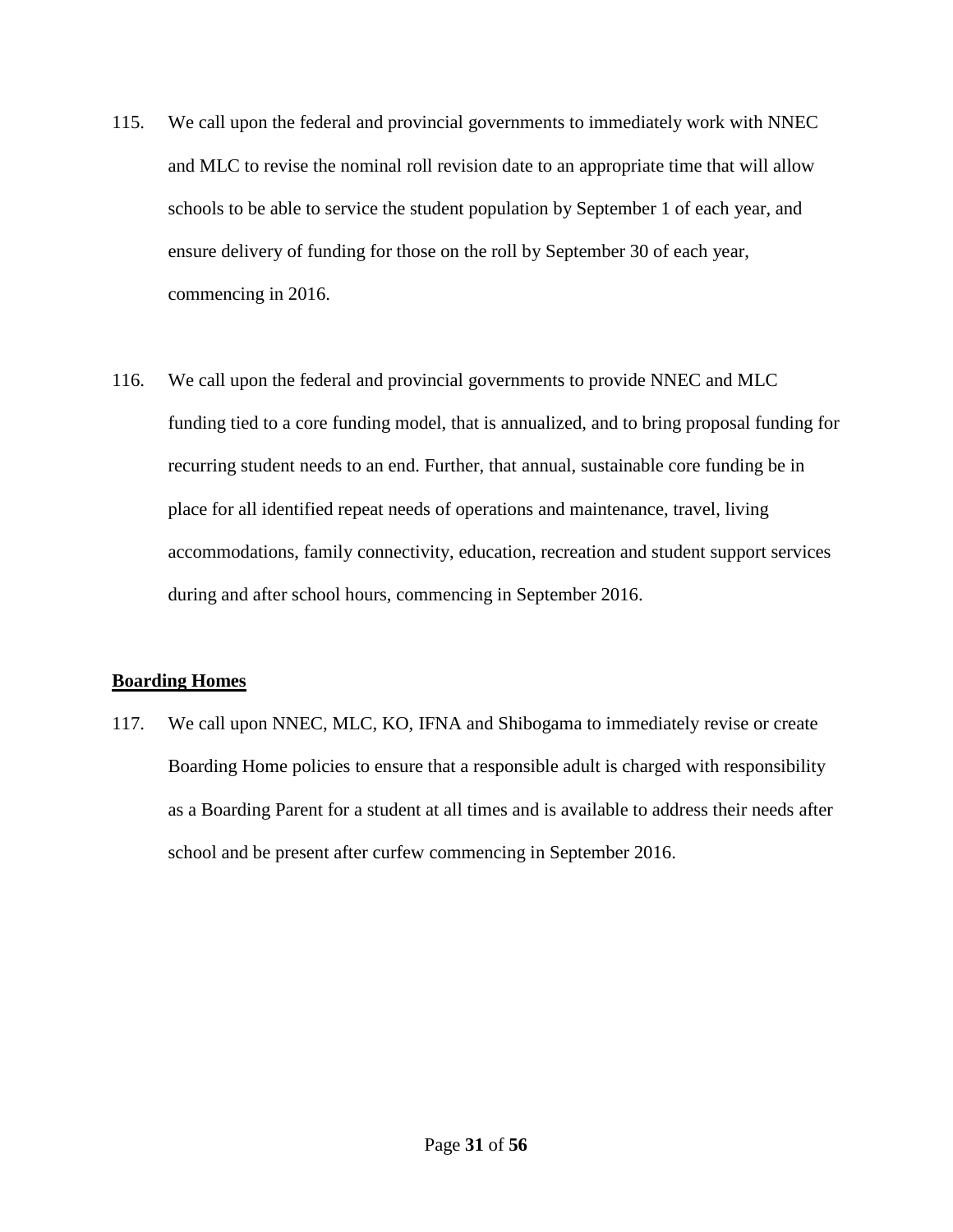- 118. We call upon the federal and provincial governments to ensure that funding is in place so that NNEC, MLC, KO, IFNA and Shibogama can ensure that all adults providing services through a Boarding Home/Residence model are subject to a vulnerable person check in advance of students taking up residence, commencing in September 2016, and that the checks be updated annually.
- 119. We call upon NNEC, MLC, KO, IFNA, Shibogama to ensure development and implementation of licencing requirements for all boarding homes, comparable to provincial requirements for residential care, inclusive of an annual renewal process, by September 2016.
- 120. We call upon NNEC, KO, IFNA, Shibogama and MLC to ensure that a student support worker attends with the family and student when meeting their Boarding Home/Residence family, and provide an interpreter for the meeting where requested, commencing in September 2016.
- 121. We call upon NNEC, KO, IFNA, Shibogama and MLC to ensure that Boarding Home/Residence families have clear rules and orientation on their role in the academic and recreational activities of their students, their health and welfare, family communication and any Missing Person reporting and investigations. Boarding Home/Residence families need to be provided clear orientation on their obligations to report to the school, student families and the police, commencing in September 2016.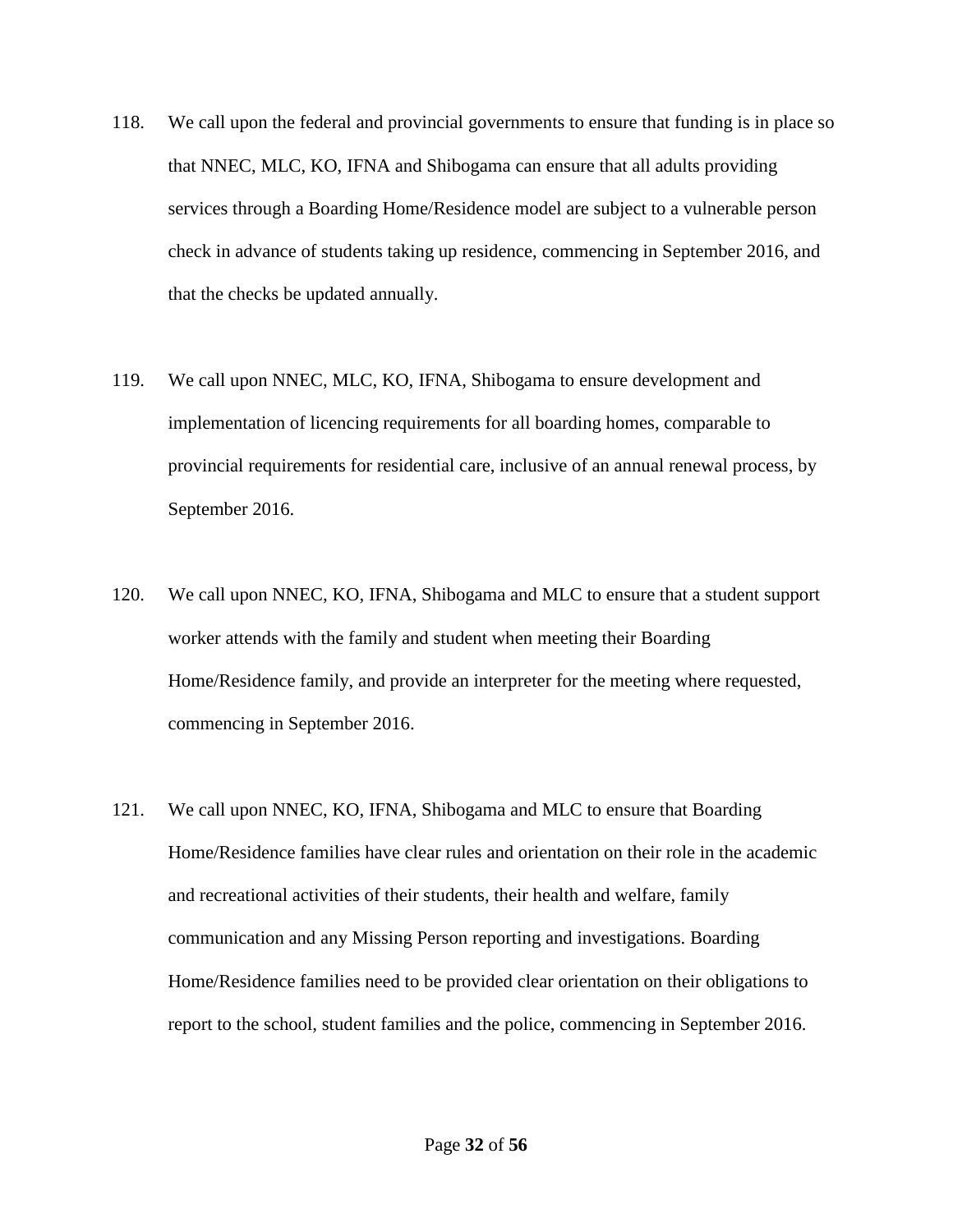- 122. We call upon NNEC, KO, IFNA, Shibogama and MLC to ensure that Boarding Home Parents receive education and training in relevant Indigenous history, colonialism, IRS and the TRC Calls to Action, as well as culture shock, racism, conflict resolution, CPR and First Aid.
- 123. We call upon NNEC, KO, IFNA, Shibogama and MLC to ensure that Boarding Home/Residence families are provided with comprehensive and consistent background information on students, at the time of family meetings, including details of the student's home community, family, preferred activities and food, health concerns and other matters of importance, commencing in September 2016.
- 124. We call upon NNEC, KO, IFNA, Shibogama and MLC to ensure that Boarding Home/Residence families assist in providing students with life skills opportunities as part of the 'family' living experience, including shopping, cooking, house work, volunteer and employment activities, commencing in September 2016.
- 125. Primary workers undertake scheduled and unscheduled home visits on a monthly basis to ensure all Boarding Home parent policy and contract requirements are being met and any complaint resolutions are in place.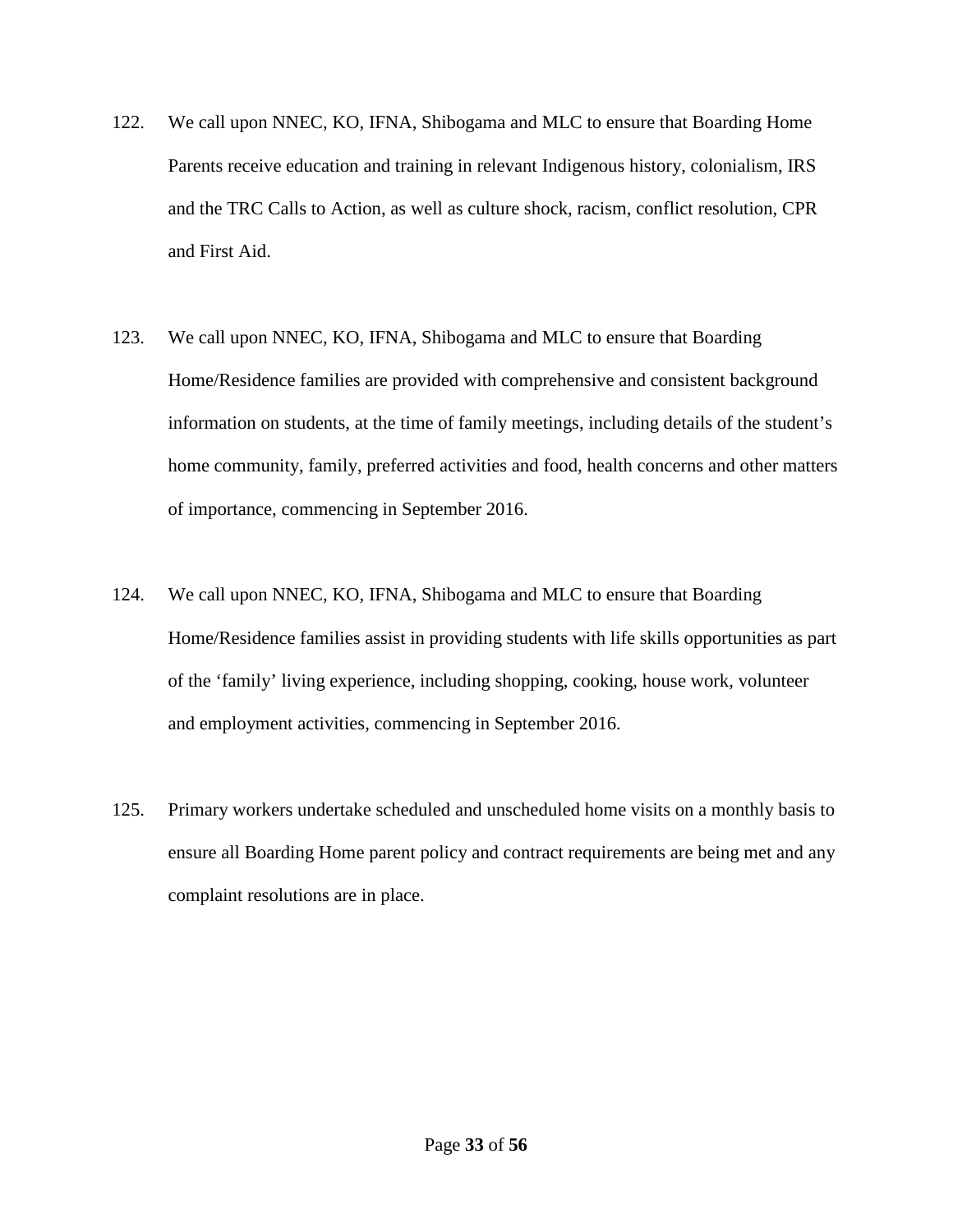- 126. We call upon the federal and provincial governments to immediately and sustainably increase funding for Boarding Home/Residence services to allow Boarding Home/Residence families to provide students with these additional services and to meet the ongoing needs of developing youth.
- 127. We call upon the federal and provincial governments to continue Boarding Home programs when a student residence is built, to allow students and their families' choice in location of high school education and living accommodations arrangements.

#### **TBPS – Hate Crimes and Discrimination**

- 128. We call upon TBPS to provide a comprehensive education program on hate crimes within all Thunder Bay public and high schools each school year, commencing in 2016. This program must include information and materials that identify and provide examples of the nature of hate crimes under TBPS policy and the Criminal Code; punishments for hate crimes, and; the necessary information and process for reporting and an investigation of a hate crime.
- 129. We call upon TBPS undertake immediate work with the Ontario Human Rights Commission of Ontario, DFC, MLC and the City of Thunder Bay to develop a joint reporting protocol for racism and potential hate crimes, to be in place for September 2016.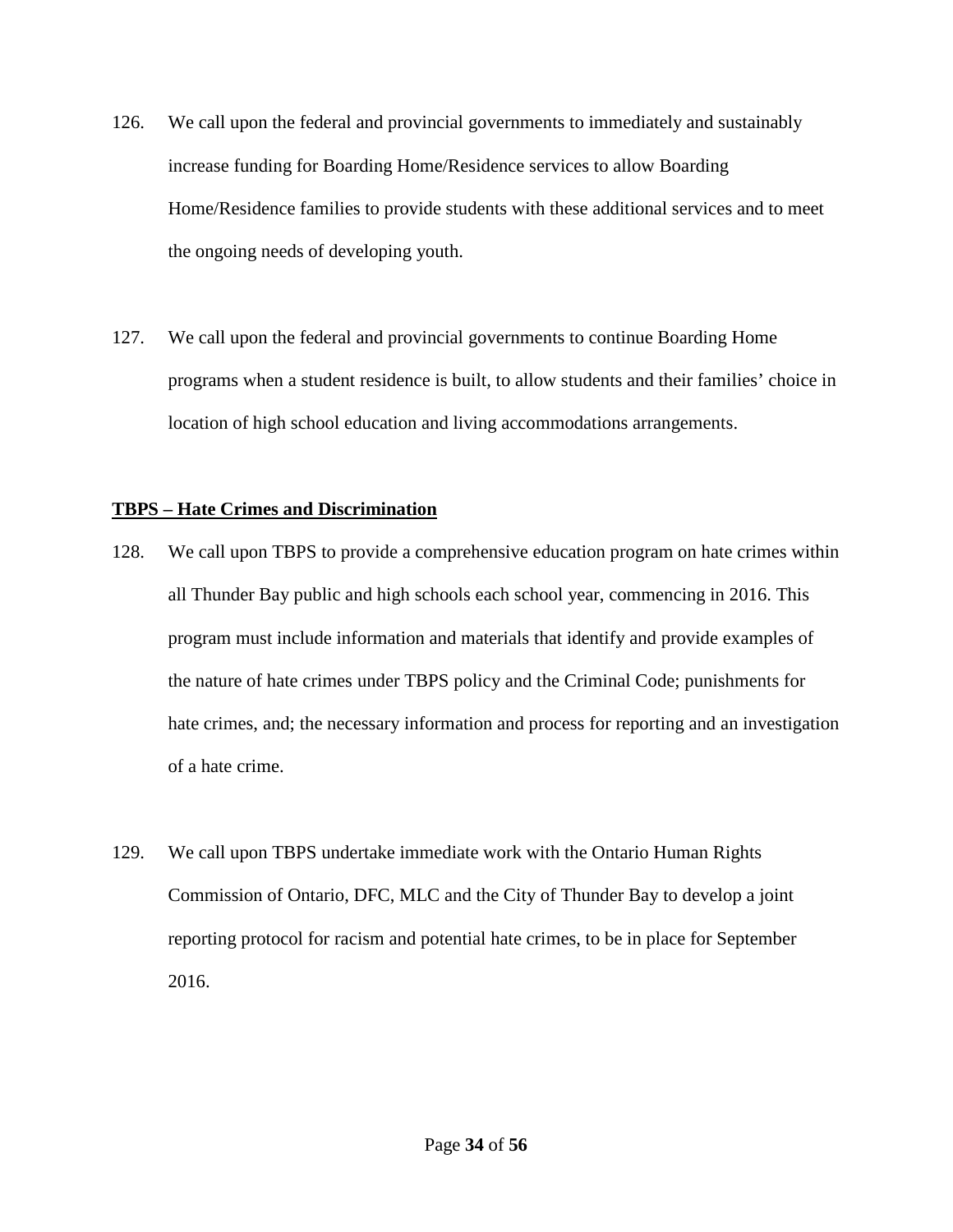- 130. We call upon TBPS when in receipt of a report of a hate crime involving a First Nation student, to immediately and directly engage the student and their family regarding the incident, the process of investigation and potential outcomes of the investigation.
- 131. We call upon TBPS to undertake general public education of this same nature within the City of Thunder Bay, by developing a public education plan in conjunction with the City of Thunder Bay Anti-Racism Committee, DFC and MLC, with delivery commencing by January 1, 2017.
- 132. We call upon TBPS to require immediate and ongoing localized cultural competency and anti-oppression training for each officer, civilian and cadet specific to the nations served by the TBPS. This cultural knowledge education program is to be designed in partnership with NAN, regional Treaty partners and Aboriginal educators. The educational information is to include the history of regional Treaties, colonialism, Residential Schools and intergenerational legacy issues and effects, the TRC Calls to Action, the Iacobucci Report and the Feathers of Hope Justice and Juries report, and the Inquest recommendations, to commence by January 1, 2017, with refresher training required after 3 years.
- 133. We call upon TBPS engage its new officers in an exchange program with NAPs, in which an officer who has completed the cultural knowledge education program delivered by TBPS is required to spend at least one week in a remote First Nation community in their first year of service, and existing officers within the next two (2) years of service. We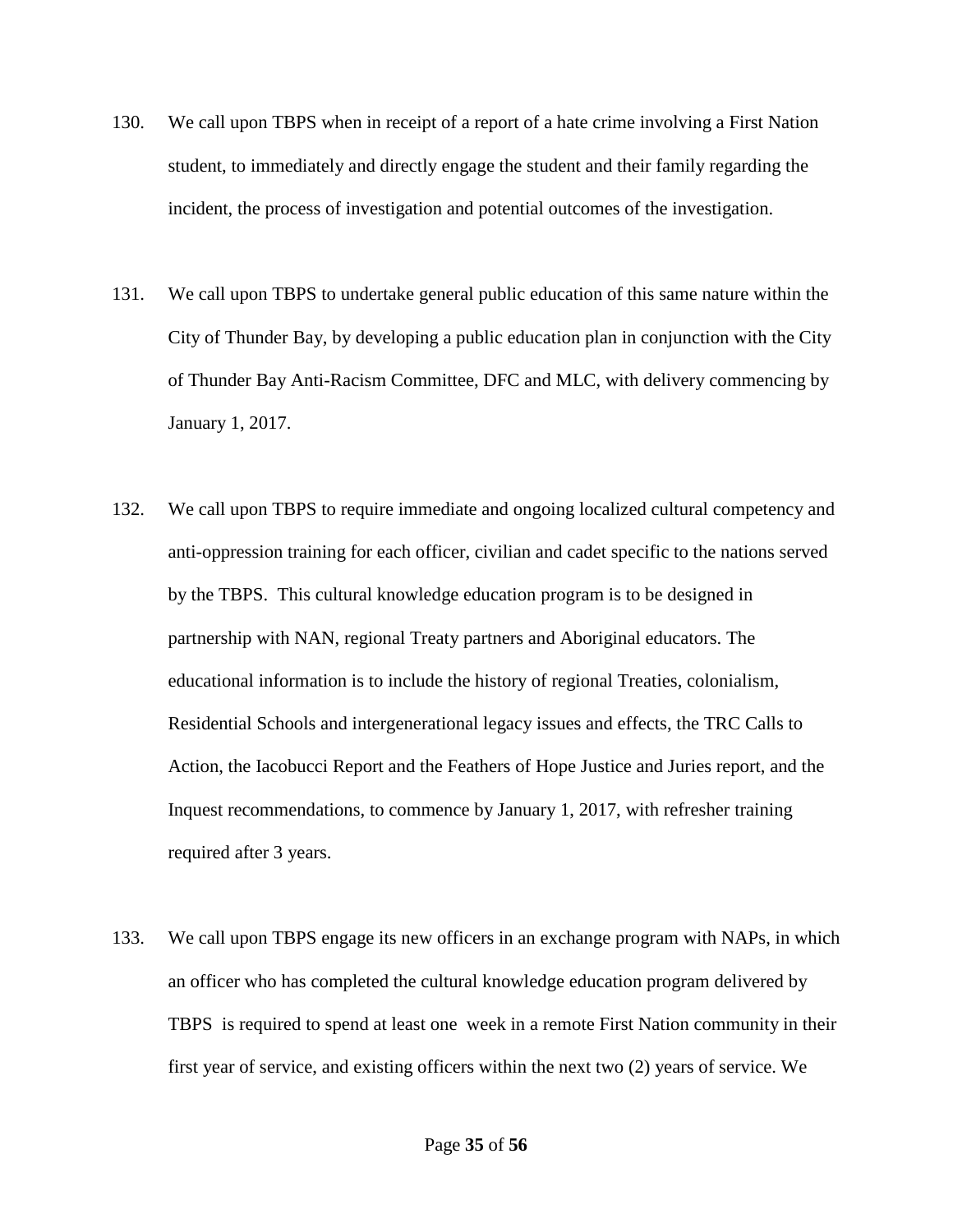additionally call upon the TBPS to ensure that wellness supports are in place for these officers prior to and upon return from the First Nations community. While NAPs will host visiting officers, it should not be required to provide its officers to TBPS due to its current lack of human resources for its own jurisdiction.

- 134. We call upon TBPS to provide all high school students in Thunder Bay with education on its internal process for discrimination and abuse complaints regarding TBPS officers, civilians and cadets, commencing in 2016 and continuing each year thereafter. This education should include information on the process for an internal complaint; deadlines for filing of a complaint, the information required, confidentiality protection, prohibitions on retaliation, and potential remedies.
- 135. We call upon TBPS to provide all high school students in Thunder Bay with education that is developed in a plain language format, on the OIPRD mandate for police service complaints and the OIPRD complaint process, including deadlines for filing a complaint, necessary information, confidentiality provisions, and potential available remedies. This education should commence in 2016 and continue each year thereafter.
- 136. We call upon TBPS to engage in active recruitment of Aboriginal, First Nations, Metis, Inuit (AFNMI) officers, cadets and civilian staff, through an active and ongoing public information campaign, which identifies the necessary qualifications, steps and barriers to employment, and a campaign directed to First Nation and Indigenous high school, college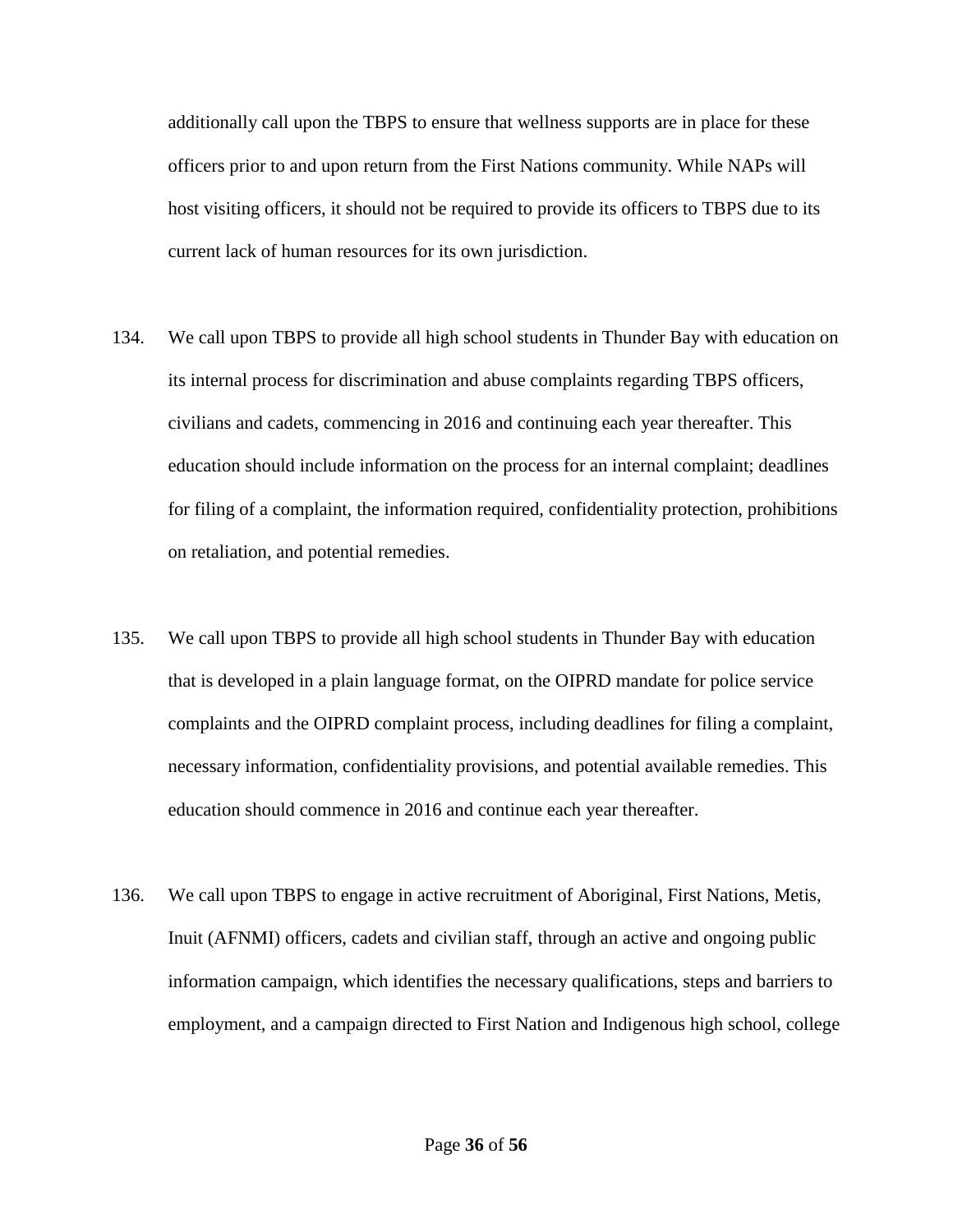and university students. Further, TBPS publicly report on in its efforts and results in this regard to the City of Thunder Bay on an annual basis.

#### **TBPS – MPRs**

- 137. We call upon TBPS to immediately engage the province through the MCSCS and the OPP to assist them to develop a detailed internal training manual and MPR process that will be the basis of training all officers, civilian employees and cadets on the intake of MPRs and the use of the MPR form. They should ensure the addition of information areas pertaining to remote First Nation residency and residency in Thunder Bay for high school at Boarding Homes/Residences in the new TBPS MPR form. Development of an internal training manual and program in this regard should to become part of standard training of all new officers, civilian employees and cadets, commencing by January 1, 2017. The internal training should make clear that under no circumstances are there to be delays or time requirements tied to reporting a missing child or youth.
- 138. We call upon TBPS to work with NNEC, KO, Shibogama, IFNA and MLC once they have a new training program in place, to provide its training on the MPR form, for purposes of NNEC, KO, Shibogama, IFNA and MLC being able to include as part of their registration requirements as many areas of the MPR as possible in case this information is ever needed after a student's arrival for studies in Thunder Bay.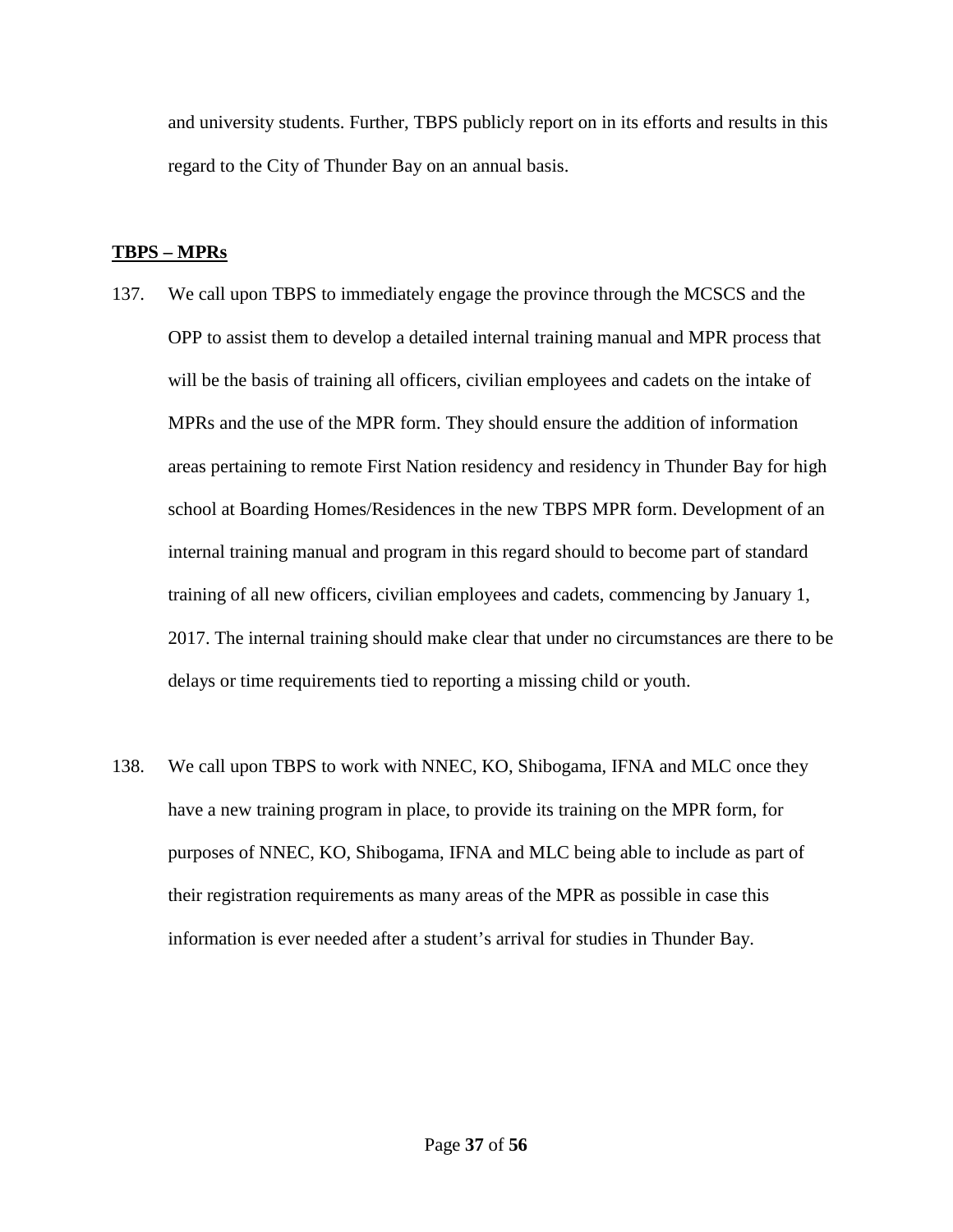- 139. We call upon TBPS to immediately cease using its informal prioritization system for youth MPRs. Specifically, TBPS must end its practice of deeming any missing youth as lower priority when that young person has had prior police interactions or missing person reports. TBPS should address each MPR on the basis of the detailed OPP form intake information, and additional information provided by the youth's family and supports, in coordination with the Aboriginal Liaison and Youth units. Special consideration should be given to information that the youth is from a remote First Nation and or new to the City of Thunder Bay.
- 140. We call upon TBPS to immediately proceed to develop and implement a protocol(s) with all local print, radio, television and online media outlets for the timely and responsible publication of youth MPR information. TBPS should engage with First Nation students and families, NAN, NNEC, KO, Shibogama, IFNA and MLC in development of these protocol(s) by January 1, 2017.
- 141. We call upon TBPS to immediately develop and implement an internal social media protocol for the timely and responsible publication of youth MPR information. TBPS should engage with its Aboriginal Liaison and Youth units, as well as First Nation students and families, NNEC, KO, Shibogama, IFNA and MLC, in development and implementation of this protocol by September 2016.
- 142. We call upon TBPS to ensure that youth MPRs are automatically shared with its Youth and Aboriginal Liaison units, and the Gang unit, as applicable.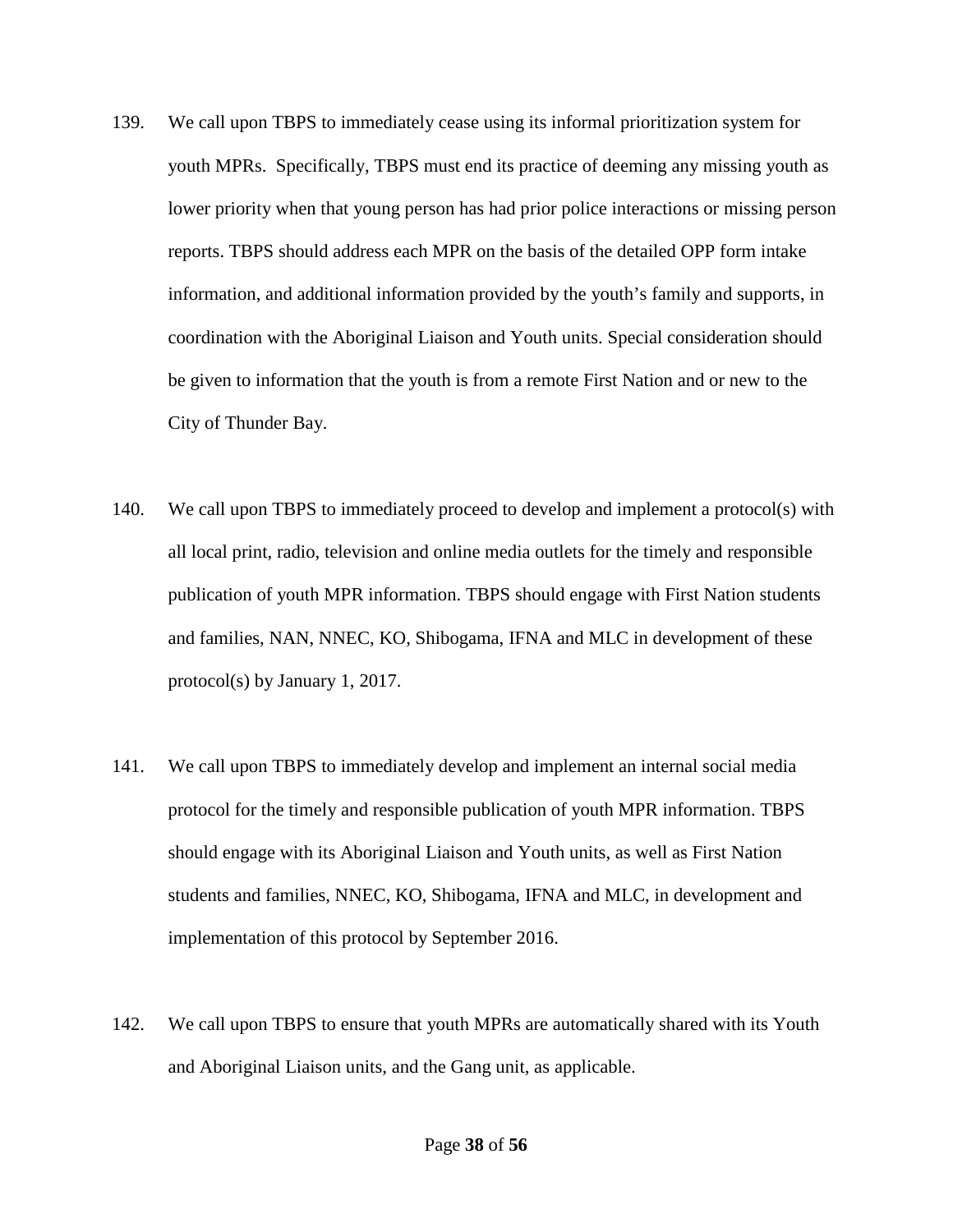- 143. We call upon TBPS to ensure immediate assignment of a dedicated CIB lead for each youth MPR that it receives, to ensure priority action and coordination of next steps, the provision of full information to each investigating officer as it becomes available, and uninterrupted progression of the search.
- 144. We call upon NNEC, KO, Shibogama, IFNA and MLC to immediately implement a MPR policy, which designates a specific person to attend TBPS in person to provide the detailed information in the MPR form to the TBPS front desk, commencing by September 2016. They should ensure the policy and training in that regard is clear that there is no timeline rule for reporting of any missing child or youth. The policy must ensure immediate and direct contact with family regarding their missing child or youth, notice to family prior to any media releases, and for a supervisory contact in the event the designated reporting person is met with resistance in reporting the missing youth to the TBPS. This policy should be in place for September 2016.
- 145. We call upon NNEC, KO, Shibogama, IFNA, MLC to ensure that students, their families and Boarding Home/Residence families are educated on the TBPS and internal policy for MPRs and on their respective roles in the MPR and MPI processes, including information to be provided to other students in a Boarding Home, their interactions with TBPS, youth witness interview requests, youth parent and family communications, and school communication responsibilities and obligations. This training should commence by September 2016.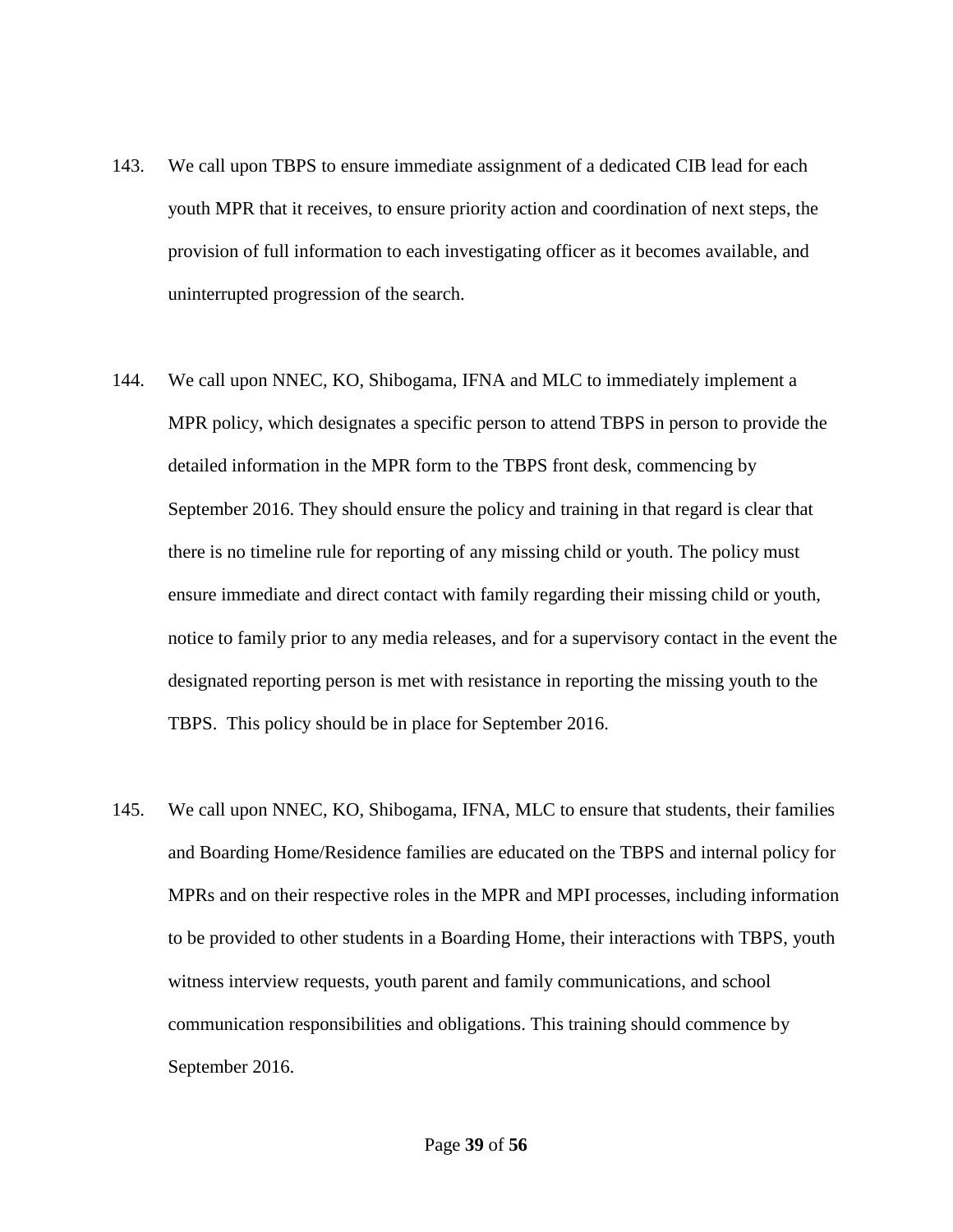146. We call upon TBPS to ensure that upon receipt of a student MPR from DFC, KO, Shibogama, IFNA, MLC or a Boarding Home/Residence family, that TBPS immediately contacts the student's family to inform them of the MPR, the next steps in the MPI, the primary TBPS contact person for updated MPI information, and available victim service and interpreter assistance.

#### **TBPS - MPI**

- 147. We call upon the TBPS, on receipt of a student MPR, to immediately attend at the scene of where the child/youth person was last sighted, and interview the persons who last saw the student, their family, friends and roommates, Boarding Home /Residence families, and student support workers and teachers, to understand the current circumstances of the student.
- 148. We call upon TBPS to ensure that an immediate comprehensive canvass is undertaken of the area where the missing child or youth was last seen, including door-to-door canvassing, and that all potential video footage of the area from public and private entities is obtained for immediate review and that the TBPS follow the OPP search methodology and protocol in this regard.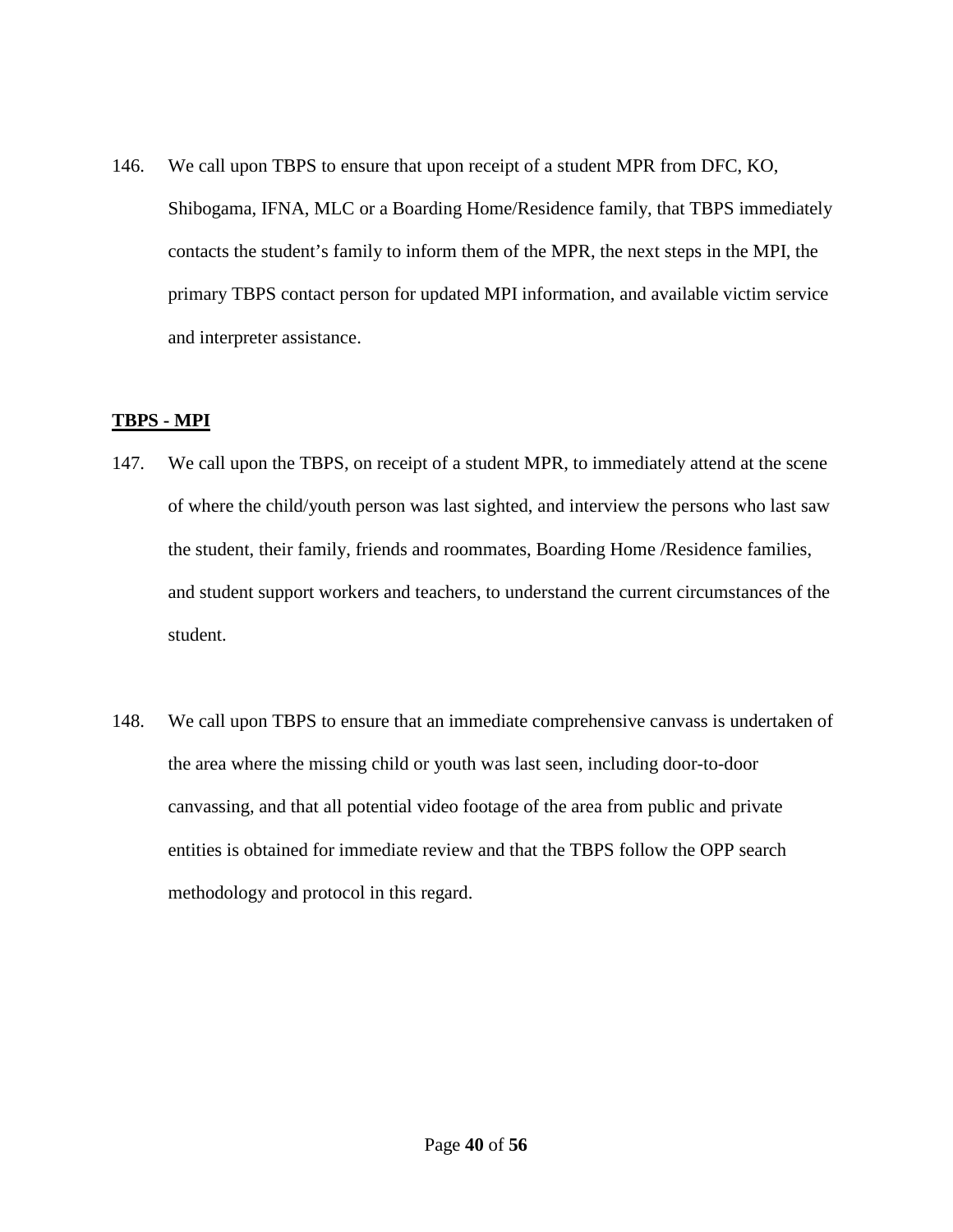- 149. We call upon TBPS to immediately contact the family of any youth witnesses it wishes to interview for purposes of an MPI, to ensure the family understands why and when their child will be interviewed, and that they have been advised of their rights in this regard, including the right to have a support person, guardian or family member with them if they choose.
- 150. We call upon TBPS to ensure that any student to be interviewed is provided assistance of a victim/witness worker and or an adult family member, teacher or support worker prior to being interviewed, that they understand their rights as a witness and that they may have that adult stay with them for support during the interview process. TBPS should also make best efforts to ensure the use of an Aboriginal Liaison officer or a Youth CIB officer for such interviews.
- 151. We call upon TBPS to ensure an immediate review of all available social media and cell phone records of the missing student and to make this information available to all investigating officers. TBPS should also undertake all efforts to obtain social media passwords and cell phone records for purposes of the investigation, through family contact and an advance consent protocol developed together with First Nation students and families, NNEC, KO, Shibogama, IFNA and MLC as part of their intake processes.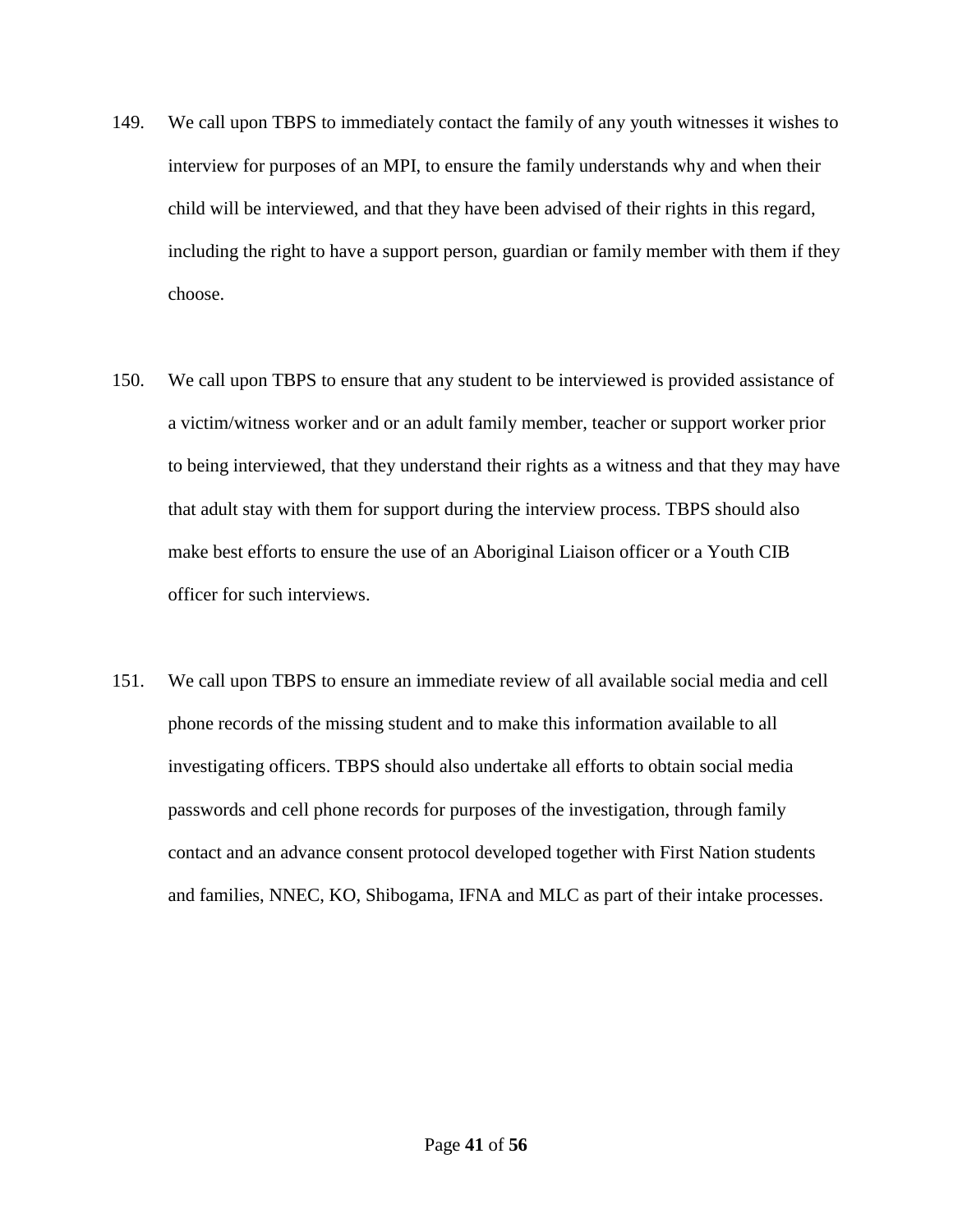- 152. We call upon TBPS to immediately follow up on all leads obtained regarding a missing student and not ignore leads from members of marginalized populations on the basis of or questions tied to the reliability of those leads. TBPS should also take all steps to canvass potential leads with the missing student's family, friends, roommates, classmates, teachers and support workers.
- 153. We call upon TBPS CIB to not delegate its primary responsibility for MPIs to its Aboriginal Liaison officers, NAPs or community searchers. TBPS CIB should assign the immediate and continuing lead on any MPI regarding a youth. It should rely on its Aboriginal Liaison officers, NAPs community relations officers in Thunder Bay and community searchers for assistance only, while providing its full resources for the search, and maintaining control of scenes and evidence.
- 154. We call upon federal and provincial governments to provide emergency funds to community and volunteer searchers in the event of a remote First Nation student MPI, to provide for travel, accommodations, expenses and community searcher coordination.
- 155. We call upon the City of Thunder Bay to assist in all remote First Nation student MPIs by provision of emergency supplies and coordination facilities, where reasonably available.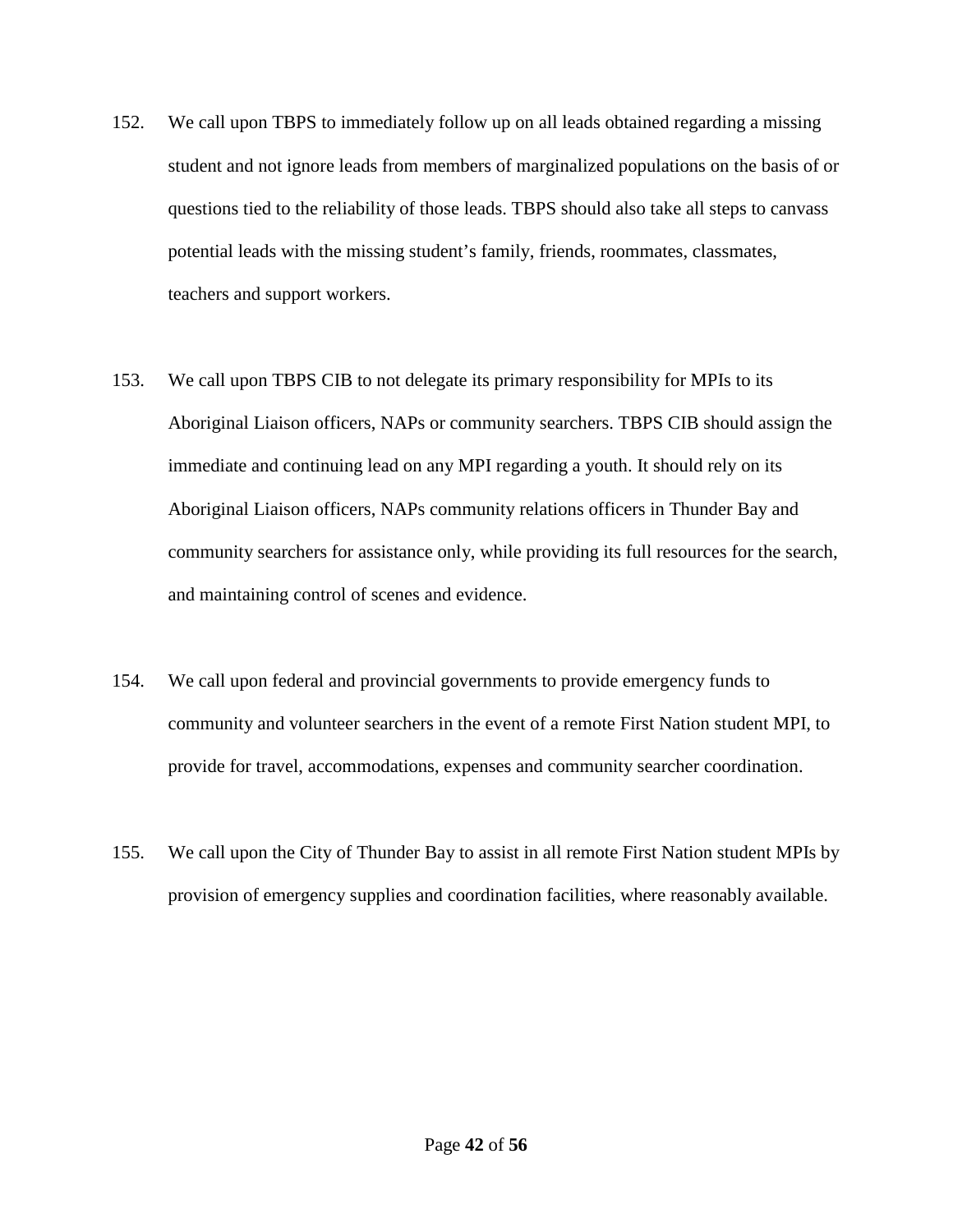#### **TBPS - SDIs**

- 156. We call upon TBPS or the attending Coroner to immediately and directly notify the family of any death of a child or youth from a remote First Nation who is a student subject of a TBPS MPI. Neither TBPS nor the Coroner should delegate this task to NAPs, community searchers or school officials, but may ask these parties to be in attendance for support. TBPS or the Coroner should explain to the family, at the first opportunity, the known circumstances of the death. TBPS should further explain the SDI process and any change in the designated primary TBPS contact for updated SDI information.
- 157. We call upon TBPS to end the practice of publicly designating any First Nation youth death as 'no foul play' until a SDI investigation has actually taken place, such a public conclusion is verified and the family has been notified of the pending public release of the information.
- 158. We call upon TBPS to ensure any remaining leads from the MPI are followed up until answered, and that re-interviews and new interviews are undertaken as required to answer all leads.
- 159. We call upon TBPS immediately and directly inform the family of the deceased when it intends to stop/end a SDI, and provide reasons for ending the active investigation, and decision making tied to the noting status of the investigation as open, inactive or closed, as appropriate.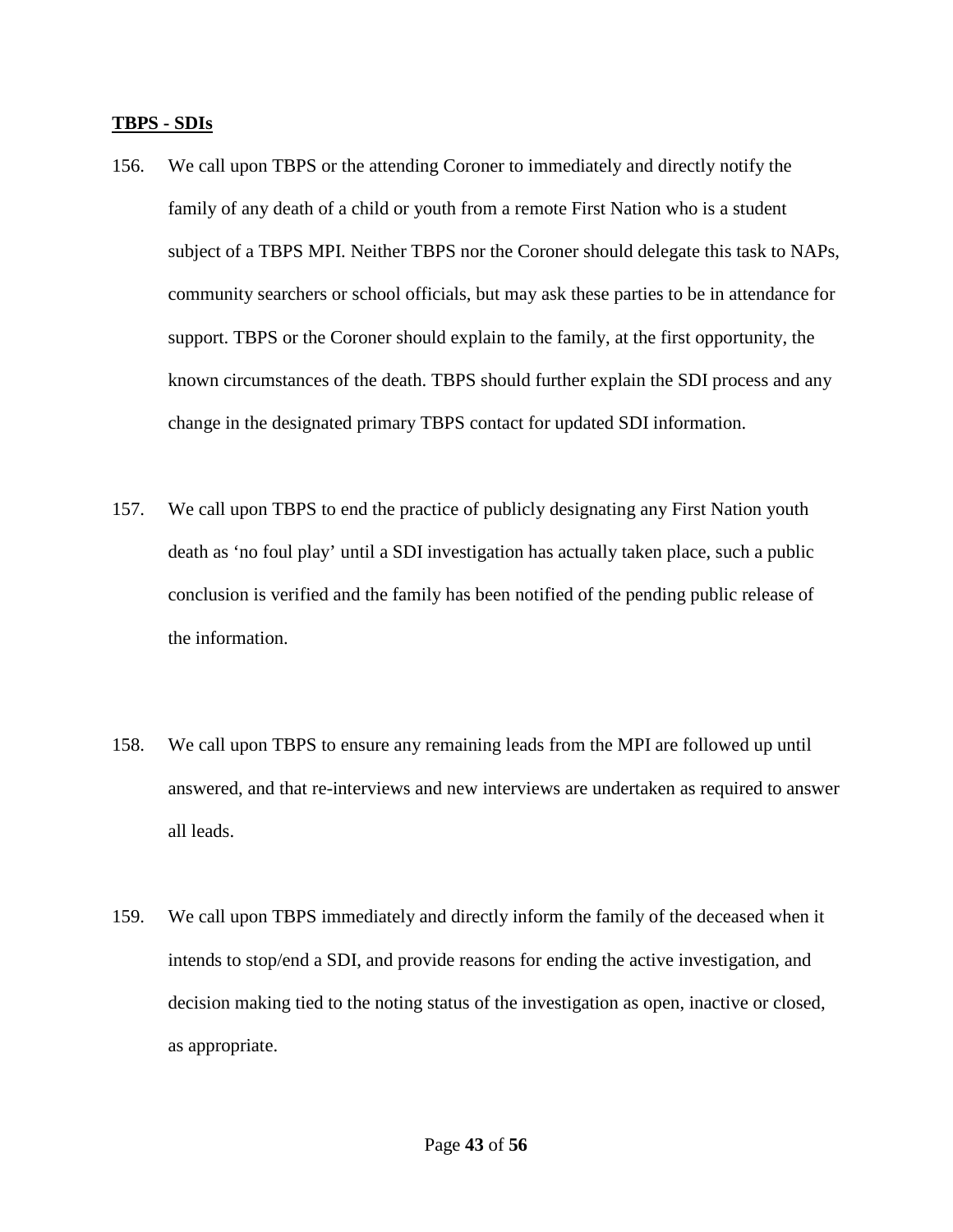- 160. We call upon TBPS to revise its RMS system immediately to allow for designation of SDIs as ongoing and active, or ongoing but inactive, in addition to the designation of closed, for both statistical and internal officer review purposes.
- 161. We call upon TBPS to immediately and actively pursue the SDIs of Jethro Anderson, Curran Strang, Reggie Bushie, Kyle Morriseau and Jordan Wabasse, by a review of its own files alongside the full OPP Inquest investigation files, which include extensive further witness interviews. We further ask that the TBPS engage its Aboriginal Liaison, and Youth CIB and Gang units in this exercise, for their assistance on leads to follow and methods for same.
- 162. We call upon the federal and provincial governments to fund an immediate independent review of the five (5) SDIs associated with Jethro Anderson, Curran Strang, Reggie Bushie, Kyle Morriseau and Jordan Wabasse, including a review of the full OPP Inquest investigation, which was not subject of the Inquest Brief provided to the parties or evidence provided to the jury. This review should include internal cross-referencing of the TBPS and OPP death investigations and external cross-referencing of these investigations with national best practices for multiple death investigations in similar circumstances. This review is to produce a public report by June 2017 on any further findings to be pursued and investigation best practices to be adopted by TBPS and other northern police forces.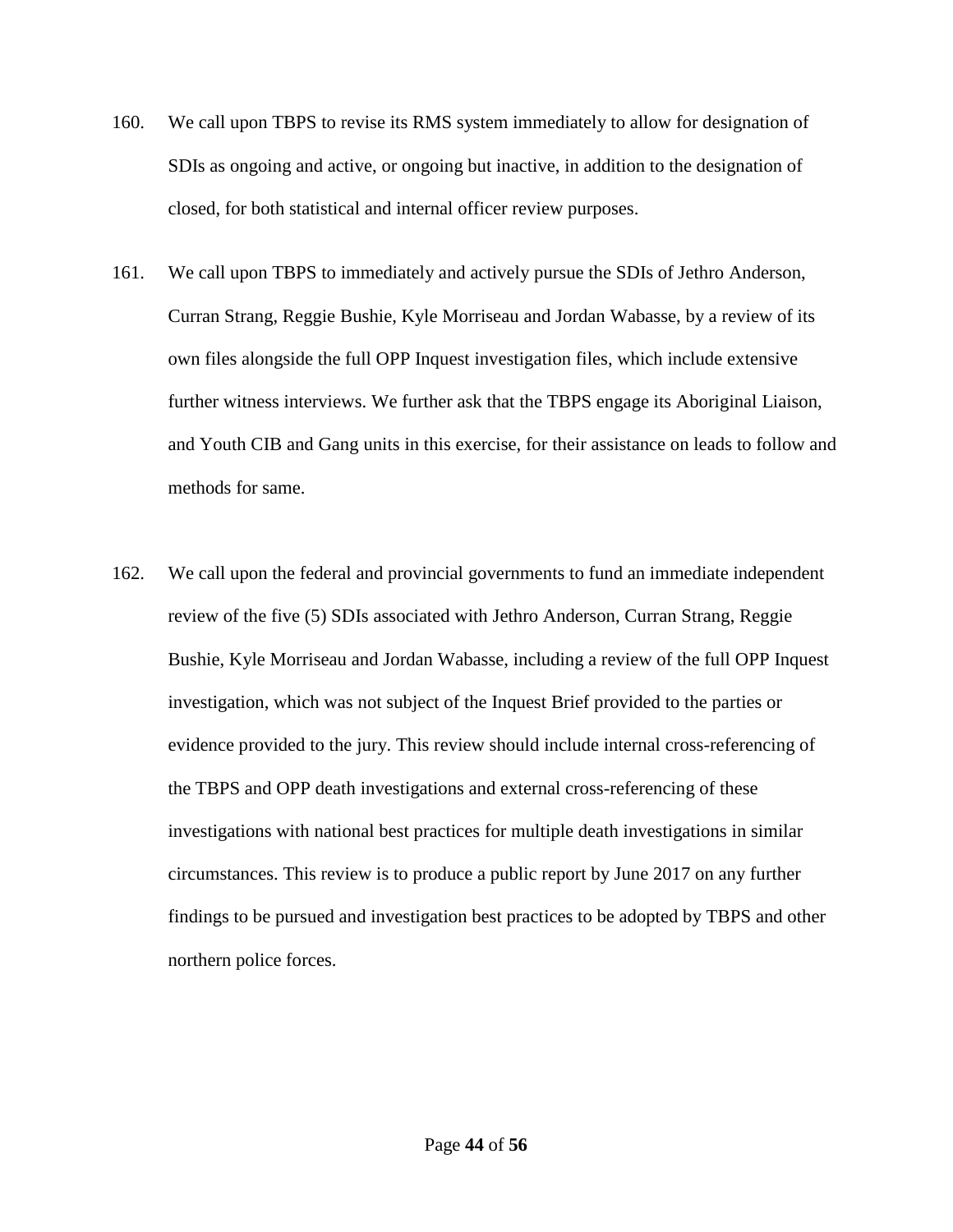- 163. We call upon TBPS to ensure that it fully documents all of its interactions and communications with the attending Coroner and examining Pathologist in a youth SDI, including delegation of Coroner duties to TBPS and investigation information shared by TBPS with the Coroner or Pathologist. Further, the TBPS take steps to ensure families of the deceased are made aware of these interactions and are provided a copy of their reports regarding the investigation.
- 164. We call upon TBPS and local OPP to have ready access to a boat and dive specialists for Thunder Bay and the surrounding area.

#### **TBPS – Community Relations**

- 165. We call upon the province and the City of Thunder Bay to ensure there is at least one (1) First Nation representative on the TBPS Board at all times, to reflect the Aboriginal population in the City of Thunder Bay. The next TBPS Board vacancy, whether appointed by Ontario or the City of Thunder Bay, should be reserved for a First Nation representative.
- 166. We call upon TBPS, the City of Thunder Bay, NAPs and NAN to work together to improve the police services delivered to the Aboriginal community in the City of Thunder Bay.
- 167. We call upon TBPS to engage all Thunder Bay high school students in an education program regarding the legal rights of youth when they encounter police, including their rights regarding personal identification, search and seizure, witness interviews, and arrest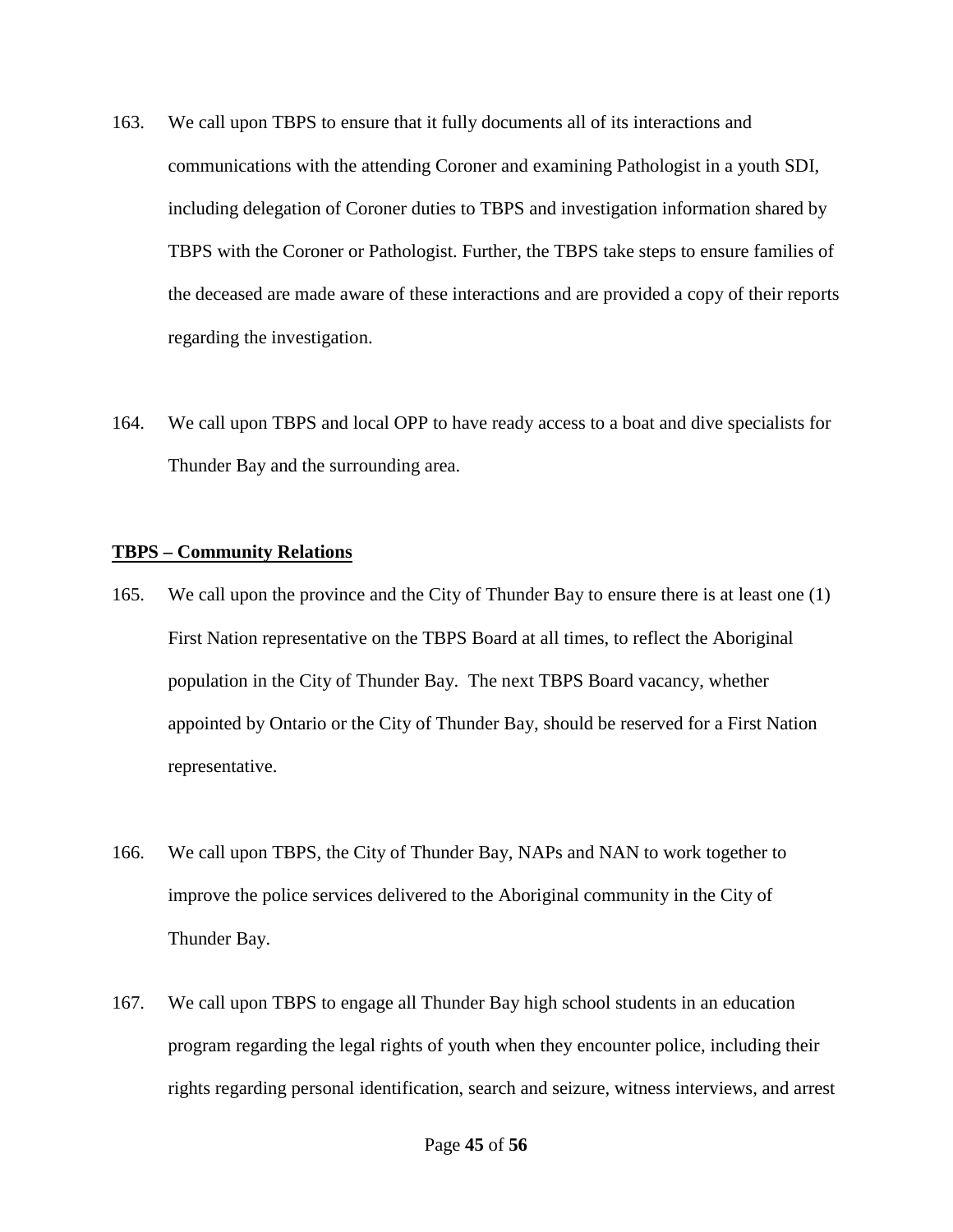and detention. TBPS should commence this education program in 2016 and may wish to seek assistance from the Bora Laskin Faculty of Law, Thunder Bay Law Association, NAN Legal Services, and the John Howard and Elizabeth Fry Societies in this regard.

- 168. We call upon TBPS to immediately engage in the development and implementation of a public education campaign on 'runners', including the meaning of a 'runner', the harm done to underage youth by providing them with alcohol, and the penalties for this offence.
- 169. We call upon TBPS, in coordination with local LCBO and Beer Store staff, to investigate and prosecute runners who purchase alcohol for youth, in an attempt to decrease and if possible, eliminate the 'runners' practice. We call upon TBPS to commit the necessary resources to address calls form LCBO and Beer Store staff on an urgent basis in addition to coordinating its own independent investigations of this prevalent practice within the City of Thunder Bay.
- 170. We call upon TBPS to immediately clarify the Aboriginal Liaison role within the TBPS to preclude full delegation of CIB duties to these officers during an MPI or SDI involving a First Nation/Aboriginal youth and to ensure all TBPS resources are made available in MPI and SDI circumstances, regardless of race.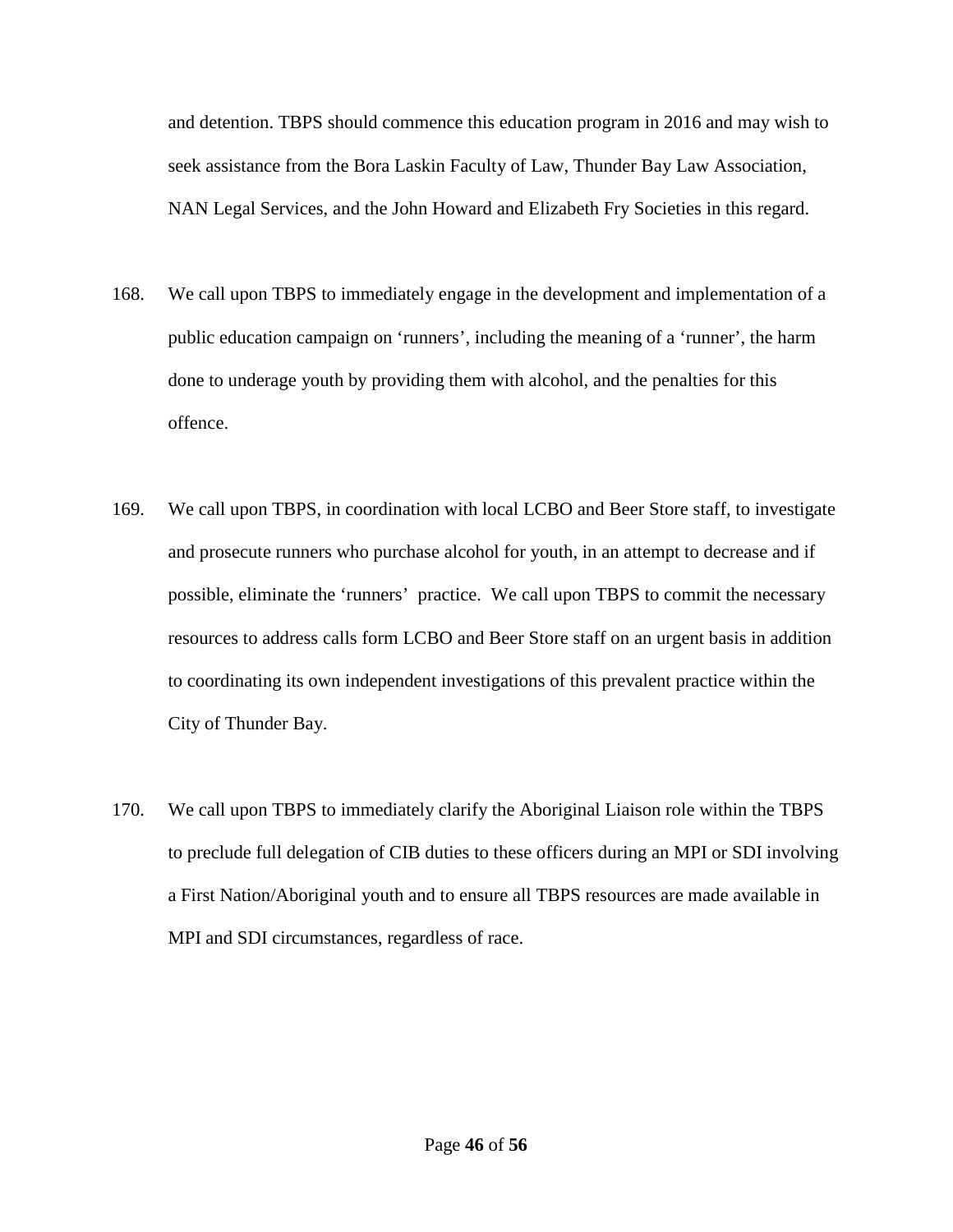- 171. We call upon TBPS to immediately seek and provide increased funding from the City of Thunder Bay for First Nation officer recruitment and an expanded Aboriginal Liaison unit, to produce better representation of the Aboriginal/First Nations population within the TBPS and to provide more resources for student and public education programs to First Nations students.
- 172. We call upon TBPS to partner with federal and provincial governments and the City of Thunder Bay, EMS, the TBRHSC, NAN, NNEC, KO, Shibogama, IFNA and MLC on the development and funding of an alternative facility for intoxicated remote First Nations students who cannot return home until their intoxication level has subsided. This facility could be a shelter or detox unit, specific to youth, with trained 24/7 staff who are knowledgeable of the IRS, intergenerational trauma, self-medication and the factors influencing the lives of children living in remove and fly in communities.

#### **Racism**

173. We call upon the City of Thunder Bay to immediately develop an anti-racism campaign that will launch in 2016 that specifically addresses First Nations/Aboriginal history, colonialism, Indian Residential Schools, inequity, myths and stereotypes prevalent within the Thunder Bay community. That any public education program in in addition to the Walk-a-Mile video and add a social media campaign in additional to any and all traditional media sources and must be integrated into public events hosted or attended by the City of Thunder Bay. The City of Thunder Bay may wish to work with the province and utilize its Anti-Racism unit to support their own anti-racism committee for this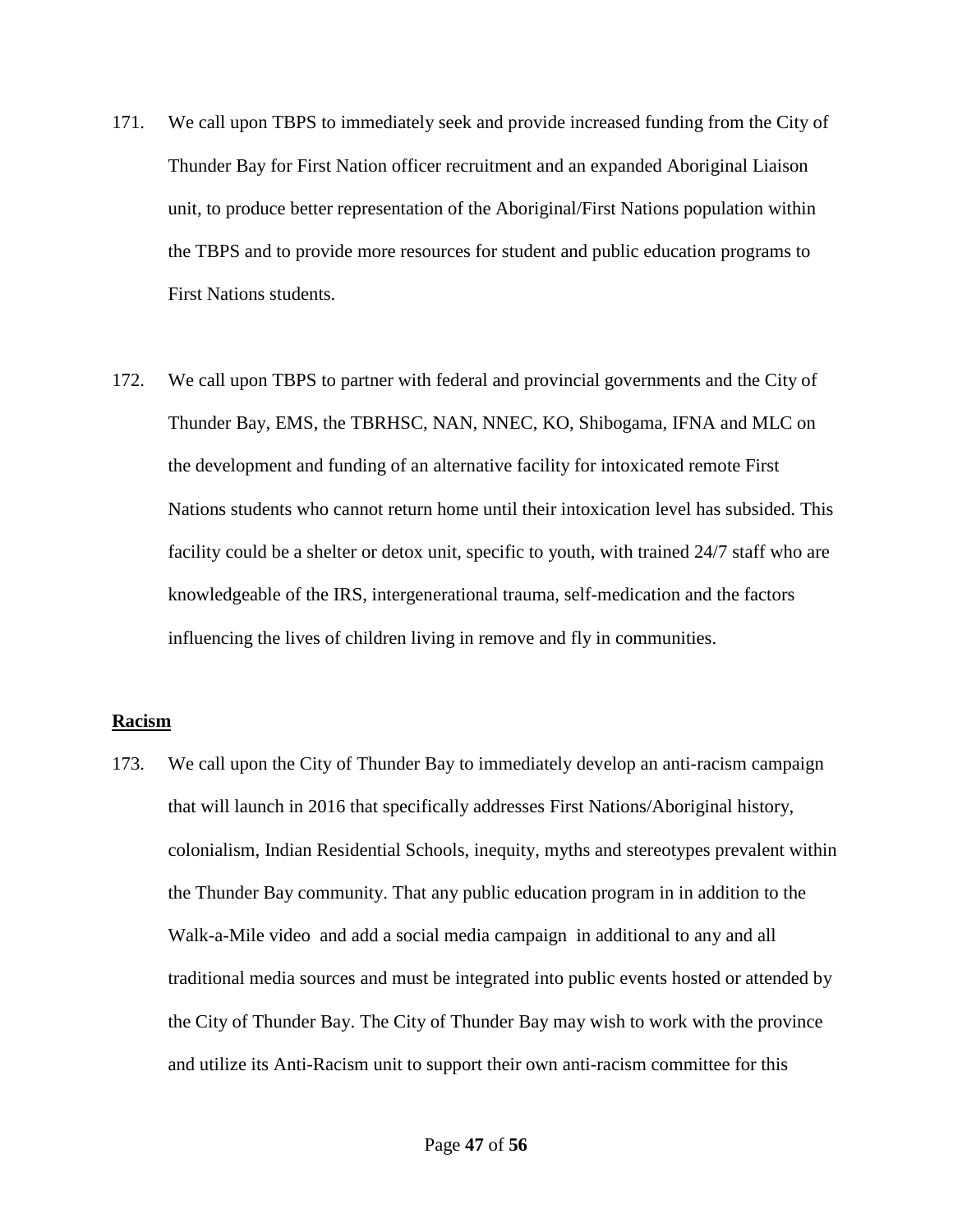purpose and should consult from the outset of its development with NAN, RMYC, PACY, DFC and MLC.

- 174. We call upon the City of Thunder Bay to immediately affirm its intention to answer the TRC calls to action within its operations and in its work specific to matters tied to recommendations resulting from this Inquest.
- 175. We call upon the City of Thunder Bay in partnership with the federal government to immediately create and fund First Nation youth internship positions for male, female and two-spirited students from NAN, Robinson Superior, and Treaty 3 territories, and have the student interns participate with its Aboriginal Liaison in development and implementation of culturally anchored recreation programming, leisure services, youth centres, community events and anti-racism education campaigns.
- 176. We call upon the federal and provincial governments to provide funding and assistance in the development of peer relationship building projects between AFNMI and non-Aboriginal students in all public and high schools in Ontario, including schools on reserve. Children and youth on reserve should be provided the necessary technology and travel and accommodation funds for peer communications and events. All events should be developed in consultation with the respective schools and students.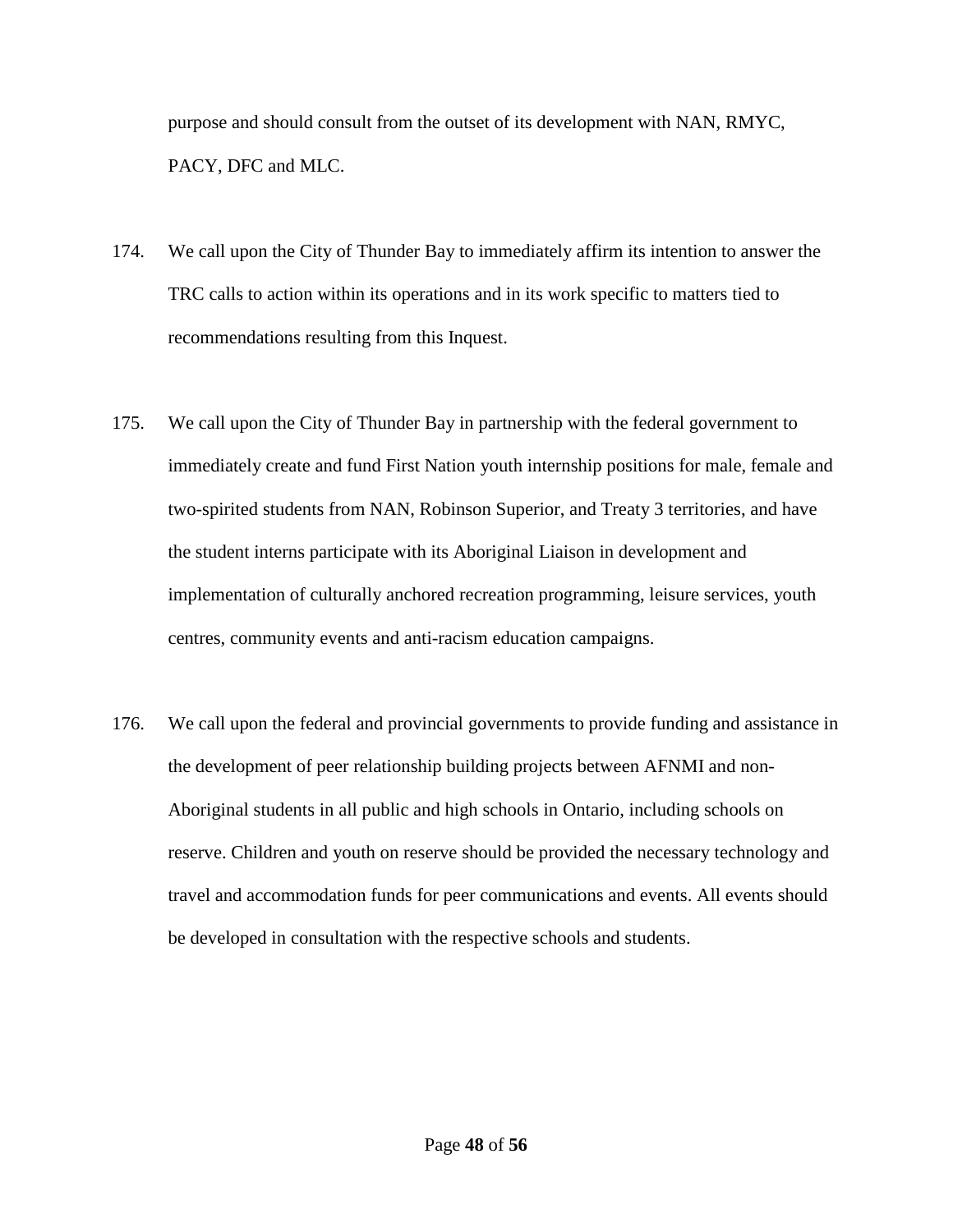- 177. We call upon the federal and provincial governments to immediately and sustainably fund media access programs for First Nation students to participate in myth busting and reconciliation initiatives of their choosing.
- 178. We call upon the TBMHL and other hockey leagues in the City of Thunder Bay require cultural competency education for all coaches and officials prior to participation in the league. Each league should have zero tolerance for racial discrimination on and off ice and in the draft. Coaches and officials should be given specific training on how to address incidents of racial discrimination with their players and player parents.

#### **Thunder Bay - Other**

- 179. We call upon the City of Thunder Bay Transit to immediately engage in consultations with DFC, KO, IFNA, Shibogama, MLC, TBPS, EMS and TBRHSC on the development and implementation of a policy regarding intoxicated youth and youth in crisis. A clear policy should be developed and implemented by September 2016 to address the safety of youth who are denied or removed from transit service, or who exit a City transit bus while obviously intoxicated or otherwise in crisis.
- 180. We call upon the City of Thunder Bay, TBPS, DFC, KO, IFNA, Shibogama and MLC to immediately come together and develop a policy regarding the use of the City's Eye in the Sky monitoring, to ensure the safety of youth in public areas within the City. The policy should address what incidents are to be reported and to whom, as well as any identified need for expansion of the monitoring, to ensure the safety of youth.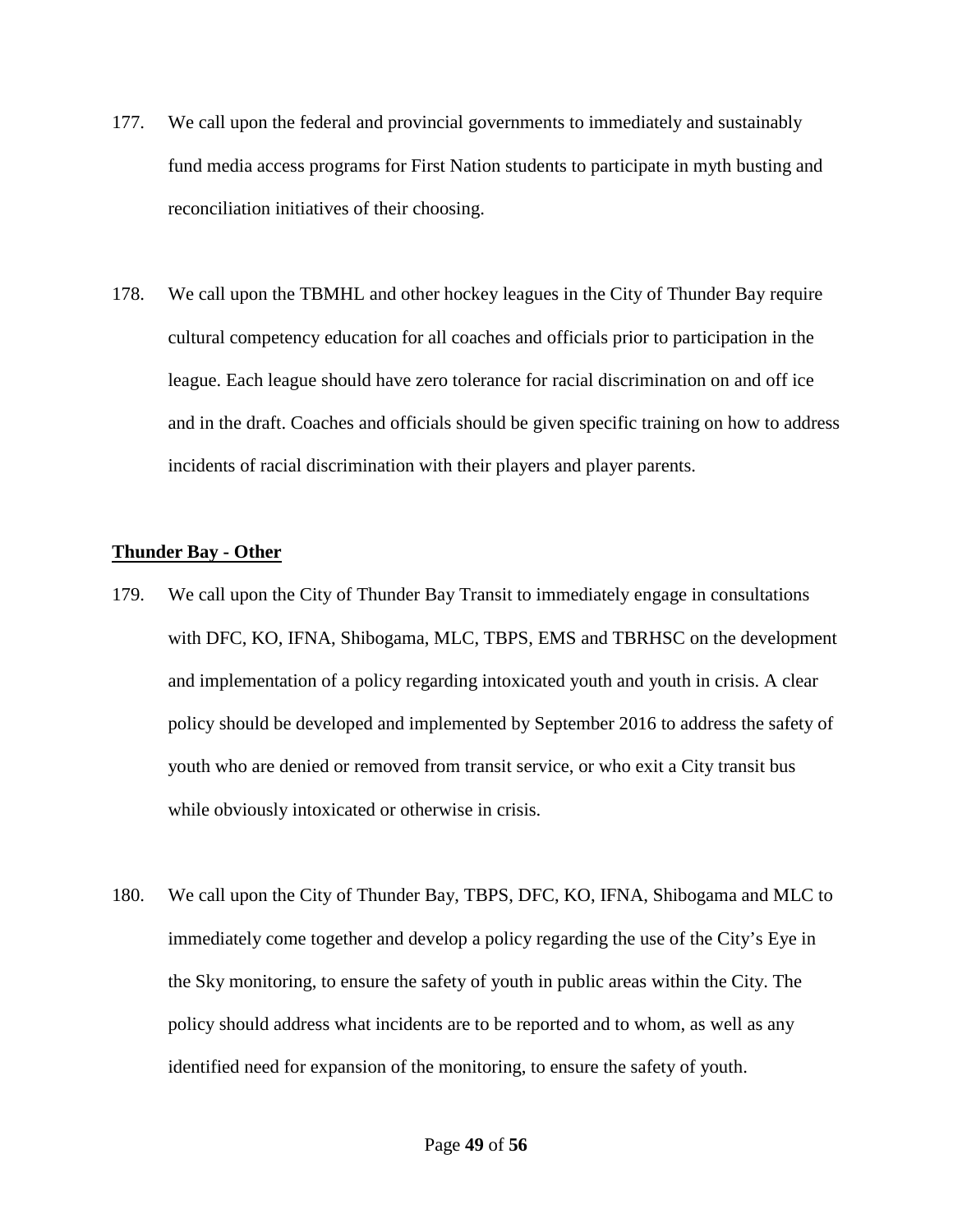- 181. We call upon the City of Thunder Bay, TBPS, DFC, KO, IFNA, Shibogama and MLC to immediately work together and develop terms of reference for a safety audit of the river areas frequented by remote First Nation students. The audit itself should take place by September  $1<sup>st</sup>$ , 2016, with an implementation report to issue within a month afterward on recommendations for improved safety and a time line tied to taking action on any and all proposed recommendations. The audit could begin with questions that should include improved lighting, music, emergency button poles, under-bridge barricades, increased police patrols, etc.
- 182. We call upon the City, NNEC, KO, IFNA, Shibogama, MLC, TBPS, EMS, TBRHSC and any other identified necessary parties to immediately consult upon the development and implementation of a Circle of Communication Protocol, with clear responsibilities and lines of accountability, to ensure the safety of First Nation youth within the City of Thunder Bay. The Protocol should include an Incident Report process and address responsibilities for communication with youth families.
- 183. We call upon the City of Thunder Bay and TBPS to immediately engage local First Nation educators and recognized consultants to develop and deliver training to their employees on the history of NAN communities, the relevant Treaties, colonialism, IRS, the 60's Scoop and other legacy issues affecting First Nation youth and their families who may reside in the City of Thunder Bay.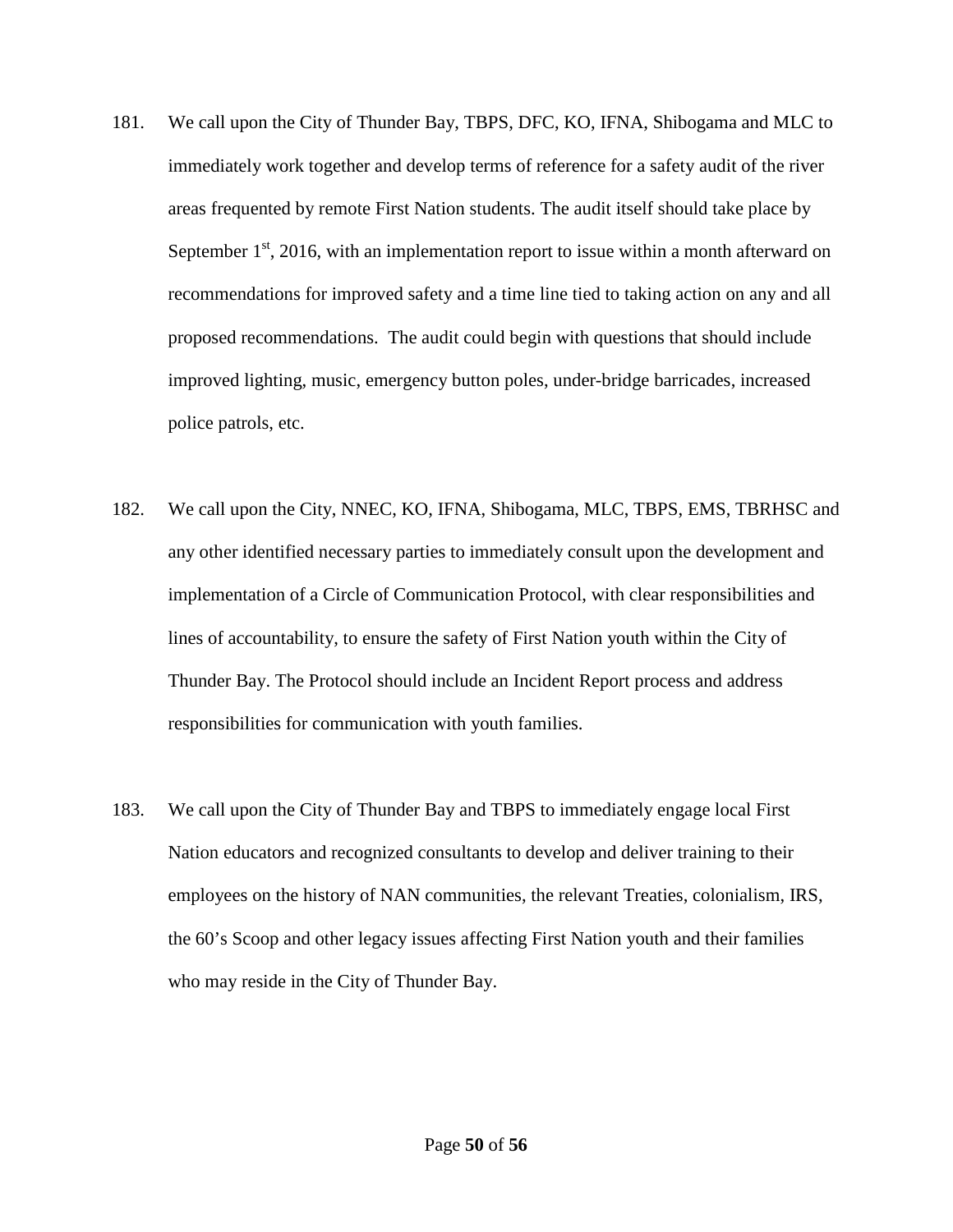#### **Public Health, Health, Mental Health – Off Reserve**

- 184. We call upon the federal and provincial governments to fund public health nurses to service DFC and MLC, PF, as well as remote First Nations/Aboriginal students attending provincial high schools in the region. The public health nurses should be in place for the 2016 school year and immediately engage youth in a full range of public health education and program delivery.
- 185. We call upon the federal and provincial governments to immediately and sustainably fund a male and female mental health counsellor for DFC and MLC, as well as for PF, to be on-site to provide support services to students as well as staff, as part of the support network within the schools. The counsellors should also be available to remote First Nation students attending provincial high schools. The counsellor services should be culturally anchored, and include inter-generational trauma, grief and addictions, be able to provide services tied to gender and sexuality and be in place for the 2016 school year.
- 186. We call upon the federal and provincial governments to immediately and sustainably fund an administrative assistant for the health services staff providing service at DFC.
- 187. We call upon the federal and provincial governments to immediately work with NAN, SLFNHA, Dilico, NNEC and MLC on the development of further culturally anchored treatment facilities and after care programs for youth while in school and that reach the home communities when the youth returns home.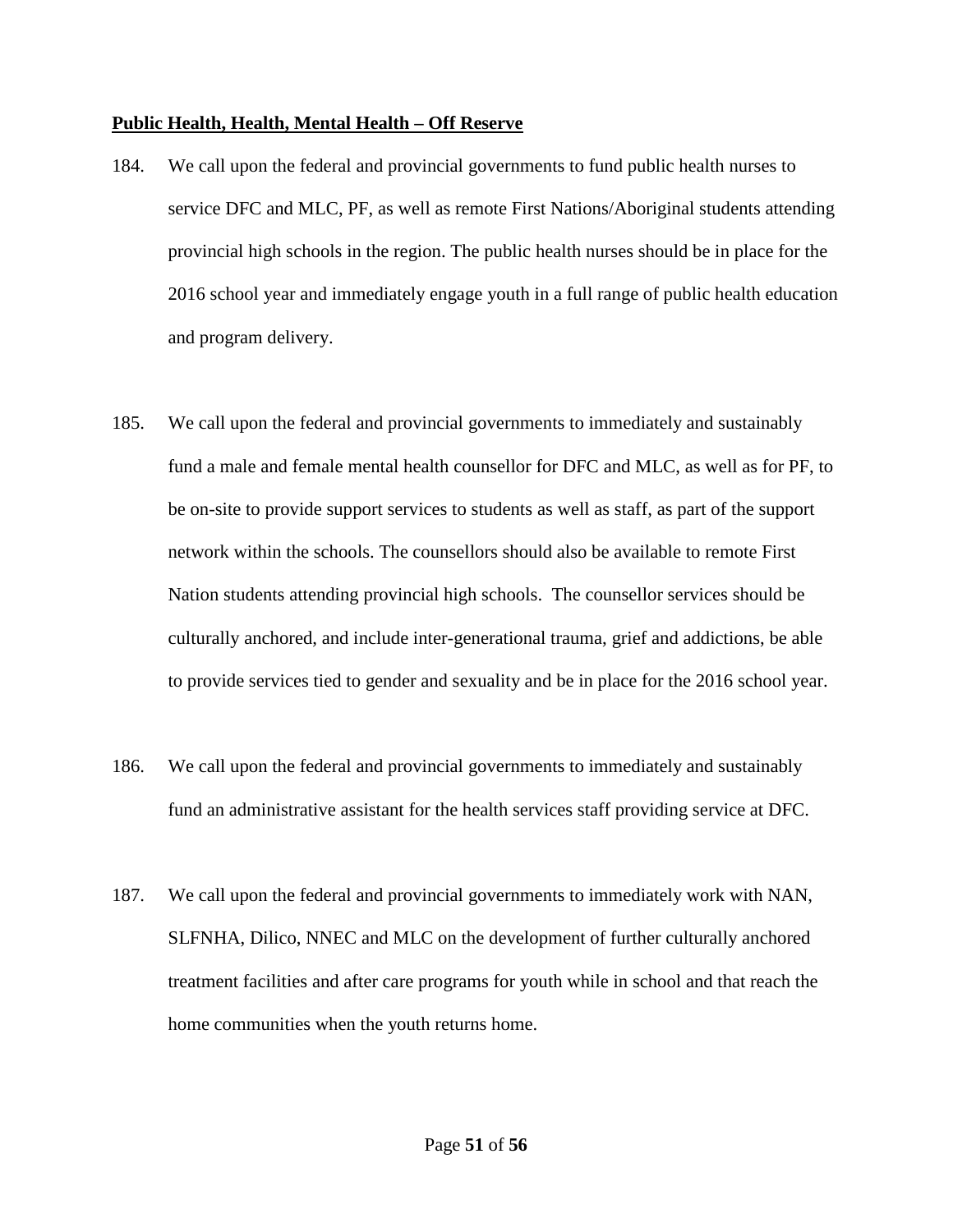- 188. We call upon the federal and provincial governments to immediately and sustainably fund additional culturally anchored treatment and after-care programs identified through the consultation process, including online resources and tele health.
- 189. We call upon the federal and provincial governments to sustainably fund post-secondary access programs for First Nation students pursuing public health, health and mental health education.

# **OCCO**

- 190. We call upon the OCCO to immediately ensure that all Coroners follow the OCCO Guidelines regarding attendance at the scene of death, detailed post mortem warrants, direct and ongoing family contact, and Coroner investigations and reports, subject to fully documented reasons for not following the Guidelines.
- 191. We call upon the OCCO to immediately ensure that all Coroners thoroughly document their attendance at a death scene, including notes on delegation of duties where required and information received by police officers. Officer names and details of information received should be recorded.
- 192. We call upon the OCCO immediately ensure that all coordinating Pathologists thoroughly record the information they receive from police officers attending a post mortem examination. This information should be reported to the Coroner along with the post mortem report.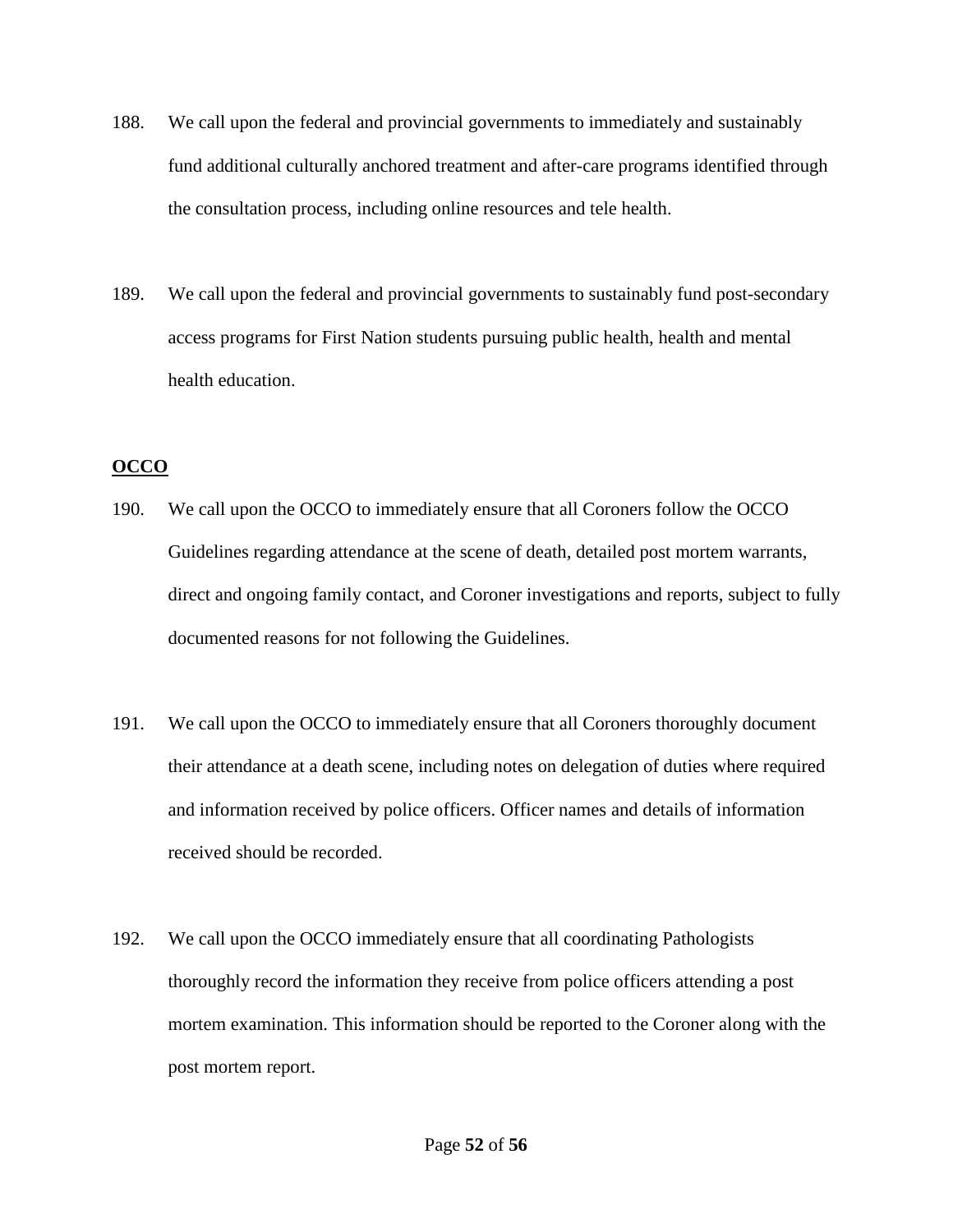- 193. We call upon the OCCO to immediately create a coroner liaison officer position to ensure that the OCCO directly and immediately contacts the family of the deceased to fully explain their role in the death investigation and determination of the cause and means of death, what will happen to the body and when it can be expected to be released. The Coroners should also make all inquiries relevant to their investigation of the death and seek out other relevant family and friends of the deceased for this purpose, as required in the particular circumstances. Coroners should not delegate these professional obligations to third parties, including the police. Coroners should then meet with families of the deceased within 7-10 business days of completing their investigation and receipt of the post-mortem report, to provide explanations of the investigation and post-mortem conclusions and to answer arising questions.
- 194. We call upon the OCCO to immediately ensure that all Coroners and Coroner counsel receive cultural knowledge training, including, but not limited to education on Treaties, colonialism, Residential Schools, intergenerational trauma, racism, discrimination and constitutional jurisdiction regarding Aboriginal peoples in Canada.
- 195. We call upon the OCCO to immediately ensure that all Coroners, Coroner counsel, Coroner constables, and party counsel receive localized cultural knowledge training before engaging in any Inquest regarding an Aboriginal person.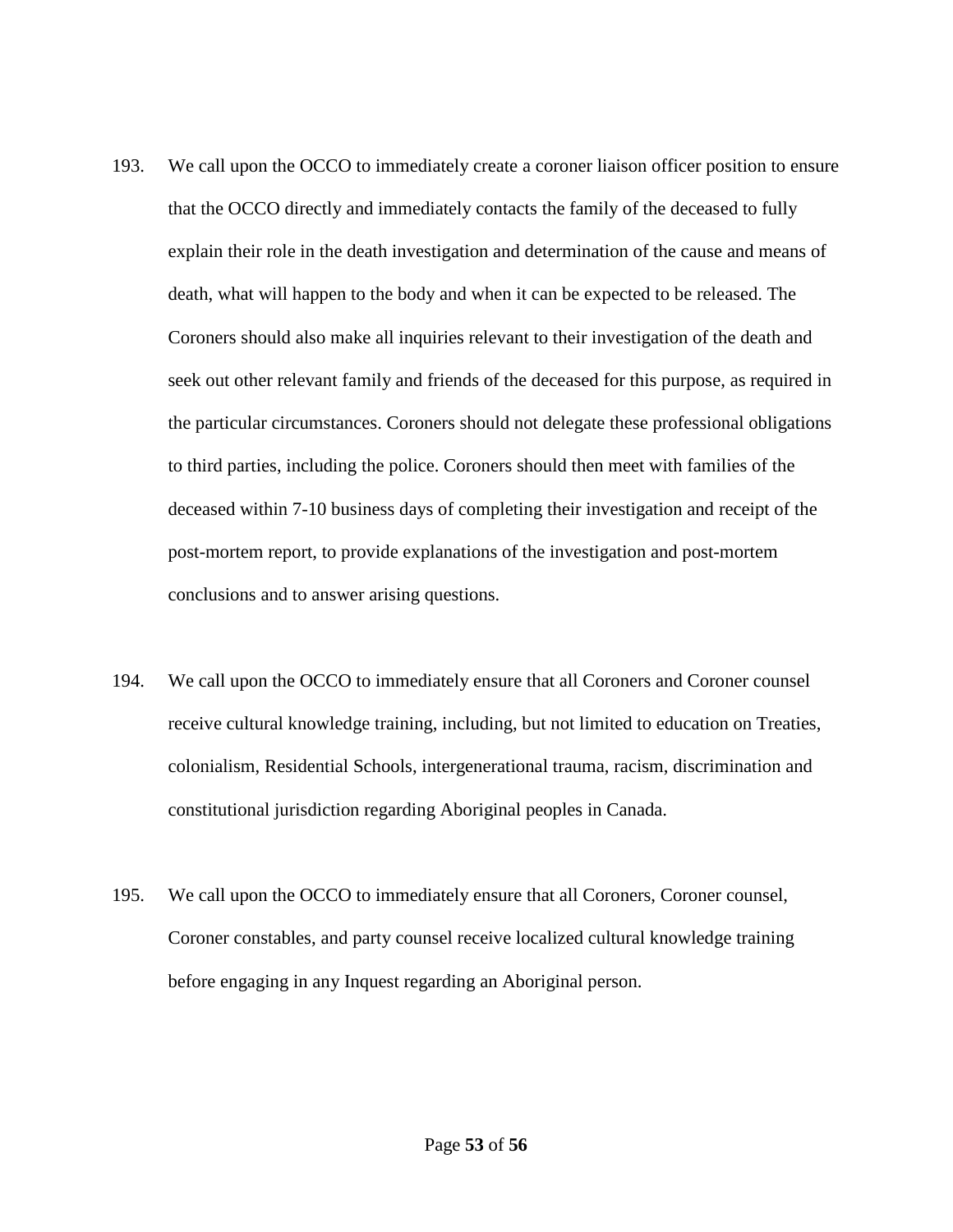- 196. We call upon the OCCO to immediately ensure that given the unique barriers faced by Aboriginal people participating in the jury process it ensures that steps are taken to ensure the cultural, social and economic barriers faced by remote First Nation jurors are planned for and addressed prior to the commencement of any Inquest. Focused steps must be taken to ensure their support needs specific to emotional wellbeing are addressed through access to elder and counselling resources that will be available to them free of charge, so that the supports are agreed upon and in place when the Inquest commences. These supports could include a travel companion, child care, communication technology, financial assistance, etc.
- 197. We call upon the OCCO to immediately ensure that culturally anchored mental health supports are in place for Aboriginal jurors and witnesses for the duration of any Inquest in which they are engaged, and to provide any necessary follow up services after delivery of final recommendations.
- 198. We call upon the OCCO to immediately adopt the TRC Calls to Action and Feathers of Hope Justice and Juries recommendations within its organization.
- 199. We call upon the OCCO to ensure translation services are in place for Indigenous Inquest witnesses, including translation services for transcription of their evidence in their first language, at its sole cost.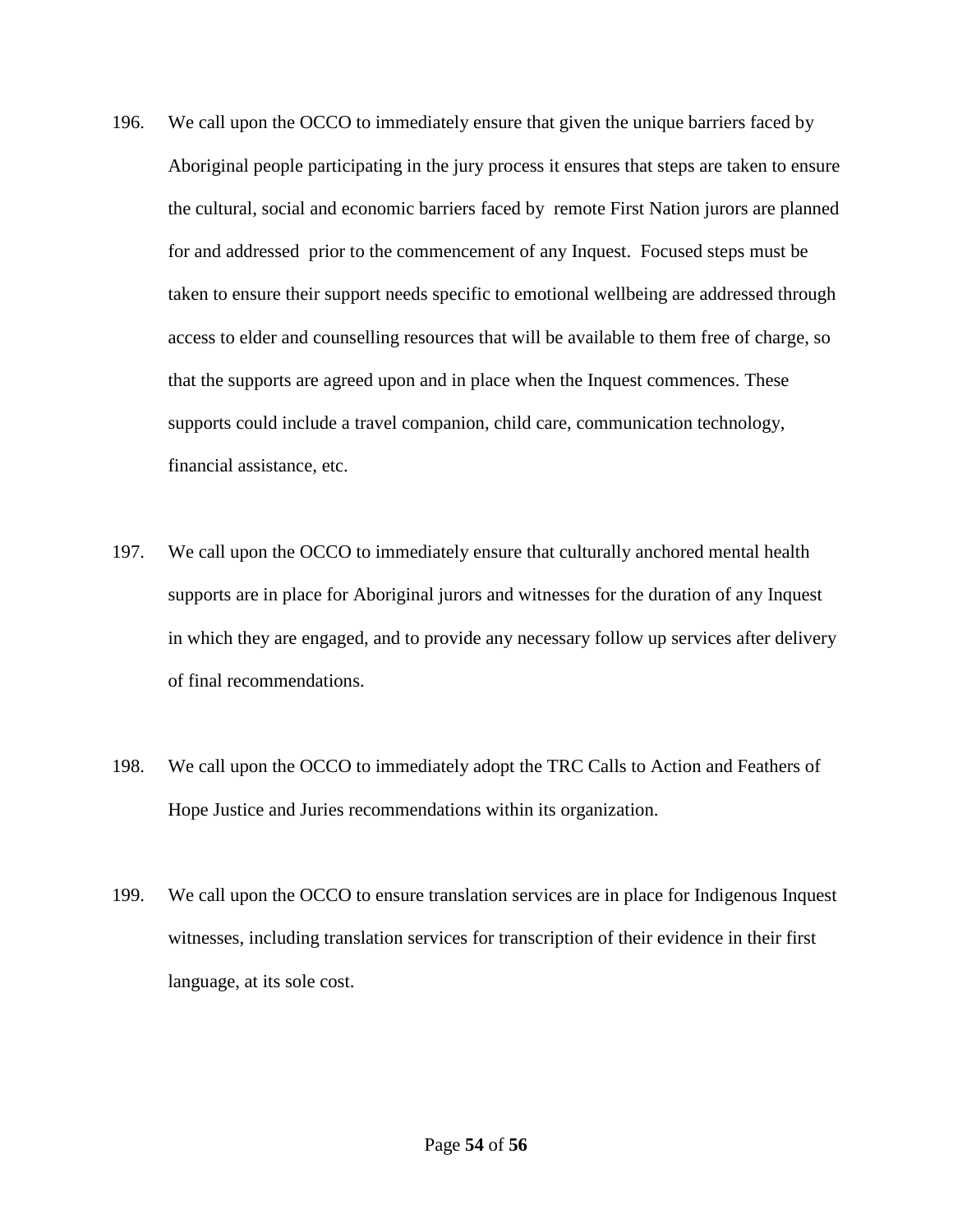#### **Research - Equity**

200. We call upon the federal and provincial governments to immediately jointly retain independent experts in consultation with NAN and COO to assess substantive equity in the provision of housing, water, education, policing, and social assistance to remote First Nations. The studies should include the development of accountability mechanisms to measure substantive equity on an ongoing basis, and make recommendations for the public reporting of the equity assessments and outcomes.

# **UNCRC and UNDRIP**

201. We call upon the federal and provincial governments to work with NNEC, KO, Shibogama, IFNA, MLC, TBPS and the City of Thunder Bay to ensure that UNCRC and UNDRIP are acknowledged and implemented within their operations as a guiding principle for their policies, procedures, regulations, and decision-making.

# **TRC**

- 202. We call upon the federal and provincial governments, OCCO, TBPS and the City of Thunder Bay to adopt and implement the TRC Calls to Action within their organizations.
- 203. That all parties in receipt of an Inquest recommendation undertake its implementation with reference to the TRC Calls to Action.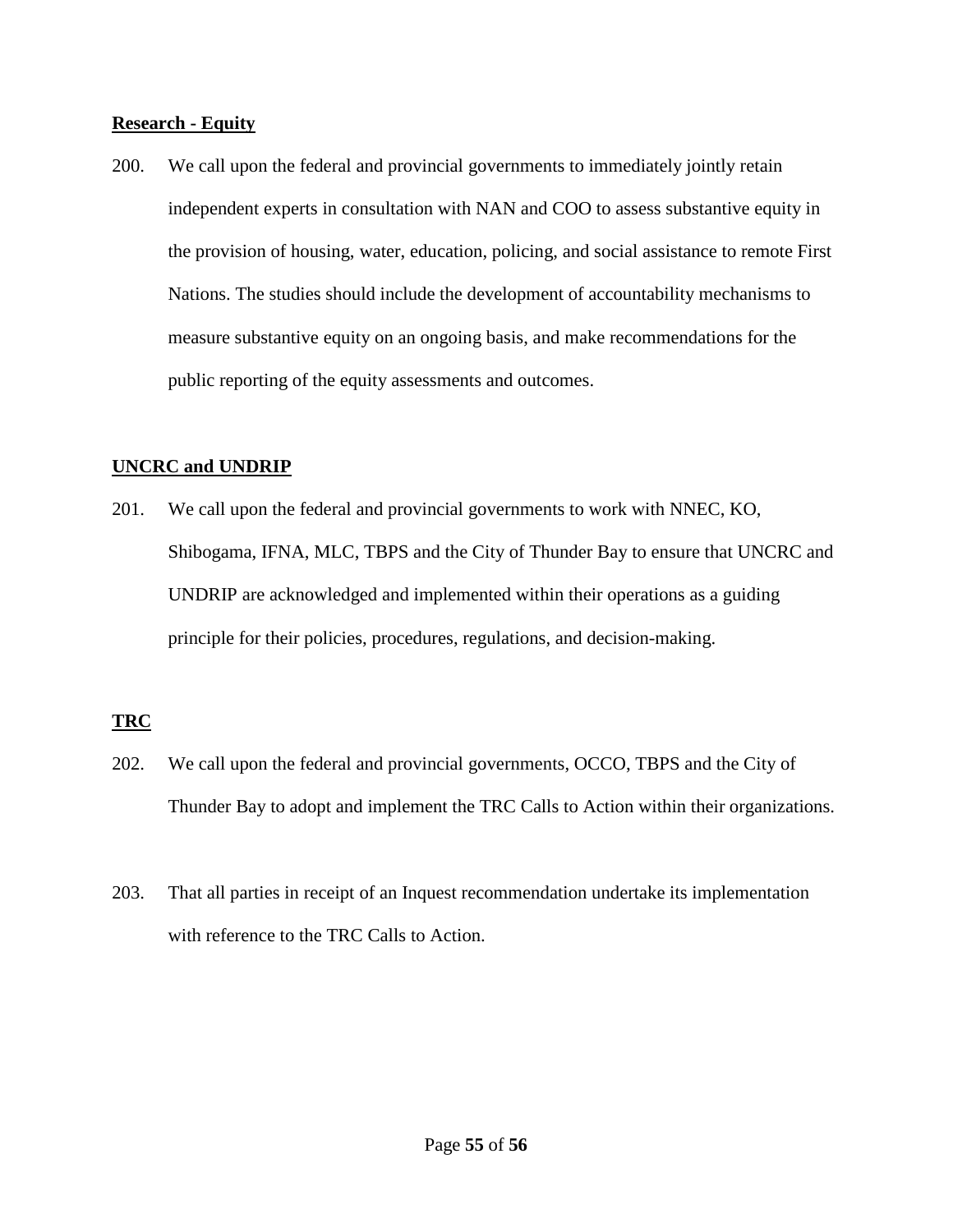#### **Implementation**

- 204. We call upon the federal, provincial, First Nations and municipal levels of government TBPS, NNEC, KO and MLC to immediately review the recommendations from the Inquest into the deaths of Jethro Anderson, Curran Strang, Paul Panacheese, Robyn Harper, Reggie Bushie, Kyle Morriseau and Jordan Wabasse with all relevant decisionmakers to ensure immediate identification of institutional leads with decision-making authority for purposes of required implementation and public accountability. Those identified leads and their contact information should be exchanged with other parties and be made known to the public by July 31, 2016.
- 205. We call upon the federal, provincial, First Nations and municipal levels of government, TBPS, NNEC, KO and MLC to ensure the identified leads be made available to arrange the necessary work with other parties, to ensure necessary persons are at discussion and decision-making tables, to ensure recommendations are addressed on schedule, and to provide any explanation of schedule or recommendation adjustments or failures to report back to the public on a timely basis.
- 206. The responsible parties should publicly report back to the families and the jury on their implementation progress and decisions within one (1) year from delivery of the recommendations.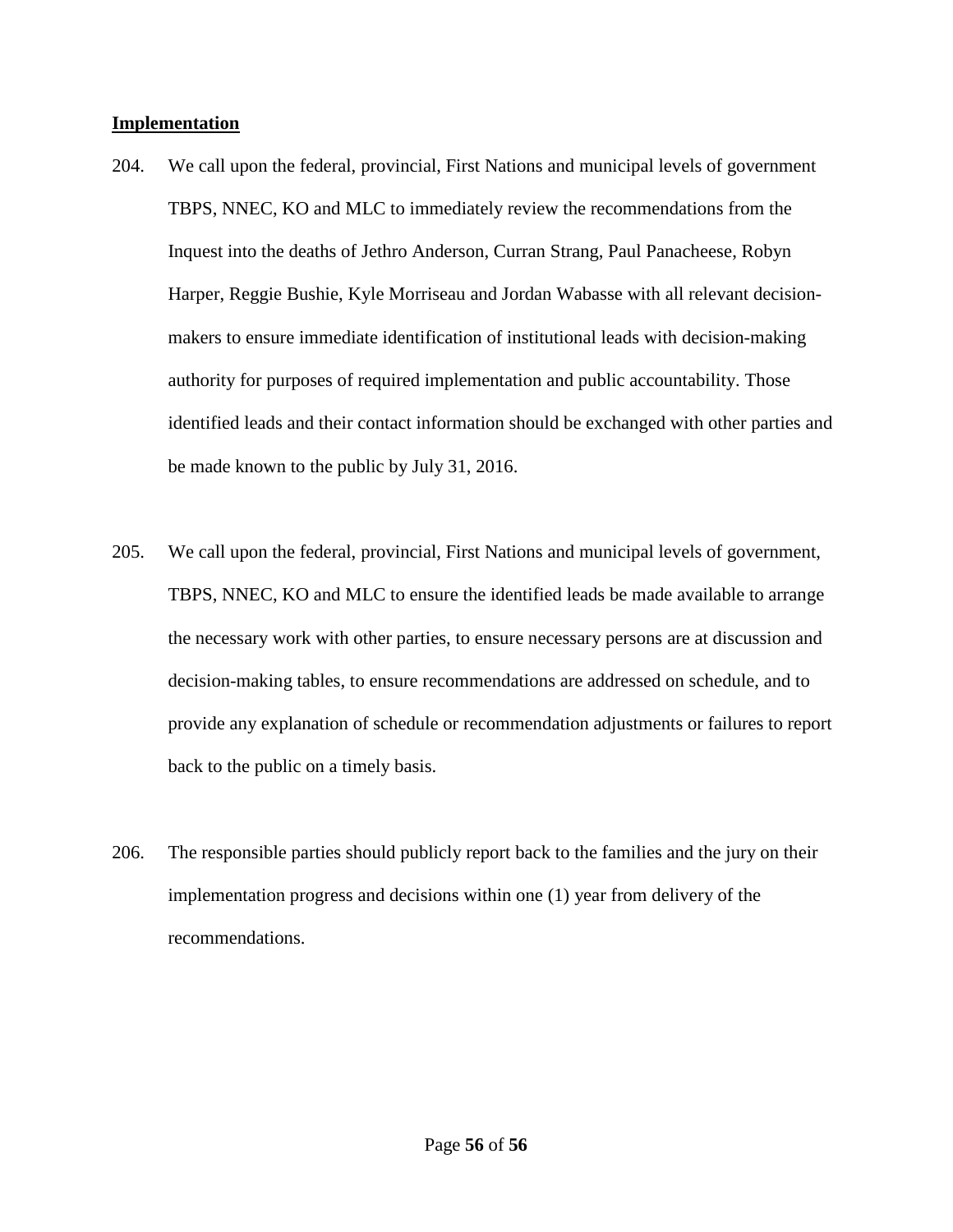# **Ontario First Nations Young Peoples Council of the Chiefs of Ontario Recommendations**

May, 2016

The following recommendations are proposed in addition to those in the "joint slate."

Some recommendations from the joint slate are included here *in light grey italics* to help the Jury determine how the additional recommendations interact with those in the joint slate. Additional recommendations are in regular black text and are numbered using decimals to indicate where they would fit with the joint slate recommendations (e.g. the additional recommendation 5.1 would follow joint slate recommendation 5).

# *III. Education: Structural Issues*

# *To: Canada*

# Funding Adequacy – General Principles

- *4. In order to achieve equity for First Nations students, provide funding for education (on and off-reserve) that is sufficient to ensure that:*
	- *i. First Nations schools on and off-reserve can provide the full range of programs and services that are available to non-Indigenous children in Ontario, including new and innovative programs and services;*
	- *ii. First Nations schools on and off-reserve can provide additional programs and services required as a result of the unique circumstances and challenges faced by First Nations students, their schools and their communities;*
	- *iii. the gap between educational outcomes for First Nations students and non-Indigenous students is substantially reduced every year, and completely eliminated in 10 years so that the next generation of First Nations children will have the same educational advantages as other children in Canada;*
	- *iv. First Nations students from remote communities receive the same educational advantages as other children in Canada regardless of where they are born, where their families choose to reside, and whether they attend school away from their home communities; and*
	- *v. all education decisions regarding First Nations children are made with the best interests of those children in mind.*

# Funding Adequacy – Specific Needs

*5. In order to improve education outcomes of First Nations youth, in consultation with First Nations education providers, provide sufficient funding and necessary resources to ensure that First Nations schools are able to:*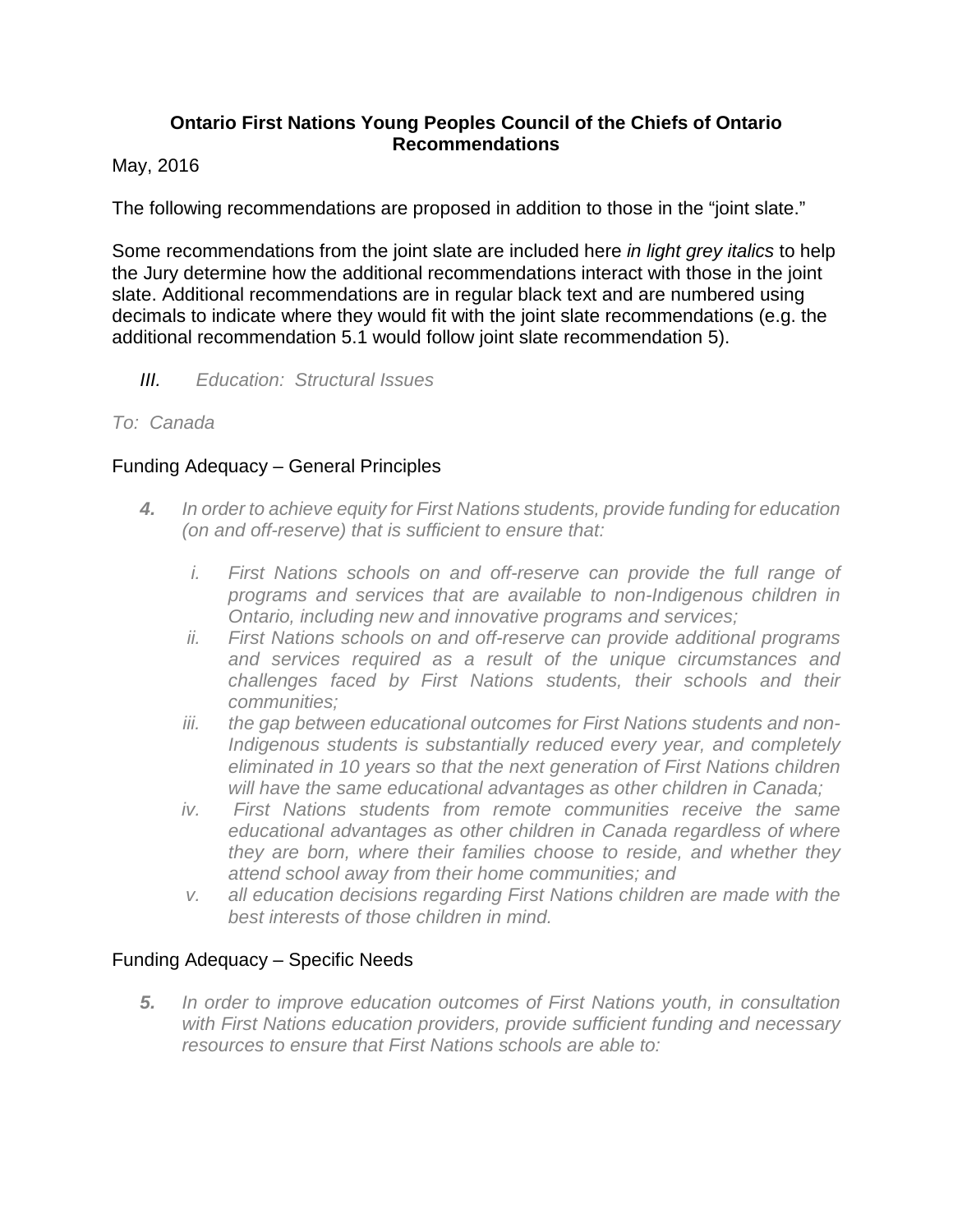- *i. develop and implement culturally appropriate curricula and programs. Staff hired for these programs should include on-site Elders; cultural and traditional land-based teachers; and after-school activity co-ordinators;*
- *ii. develop and implement languages curricula and programs (including individual courses and full/partial immersion);*
- *iii. assess and identify students with special education needs and provide the necessary supports to those students including, but not limited to, speech and language therapy; occupational and physical therapy;*
- *iv. ensure the safe transportation of students to and from school;*
- *v. create and implement safe school protocols;*
- *vi. decrease absenteeism by hiring community-school liaison workers to attend at the homes of absent students to reinforce the importance of attending school and to encourage students and their families to make all efforts to attend school on a regular basis;*
- *vii. increase capacity in new and existing First Nation education institutions;*
- *viii. analyze current and historical education data as provided by First Nations and organizations designated by First Nations;*
- *ix. overcome and address the unique challenges facing First Nations students, schools, and communities (e.g. socio-economic disadvantage, remoteness and isolation, small school size, special needs incidence rates, population growth, etc.);*
- *x. assess needs, develop estimates of cost, and develop processes for adjusting those costs over time to keep pace with inflation, education best practices and changes in legislation and student need; and*
- *xi. educate students on the United Nations Convention on the Rights of the Child, the United Nations Declaration on the Rights of Indigenous Peoples, and the work of the Truth and Reconciliation Commission to strengthen the knowledge of students regarding their rights and protections.*

# New recommendation after joint slate recommendation 5:

# Education Funding Policies

**5.1** In order to **encourage early progress on structural reforms,** Canada should immediately and publicly commit to the funding criteria listed in recommendations 4 and 5 above, and incorporate that criteria into policy documents prior to March 31, 2017 (i.e. the next fiscal year), including the Terms and Conditions and National Program Guidelines for the First Nations education programs.

# Replacements for current joint slate recommendations 6 and 7:

New Funding Framework

**5.2** In order to **ensure sufficient and stable funding for First Nations education,** Canada and First Nations should jointly develop a new and fully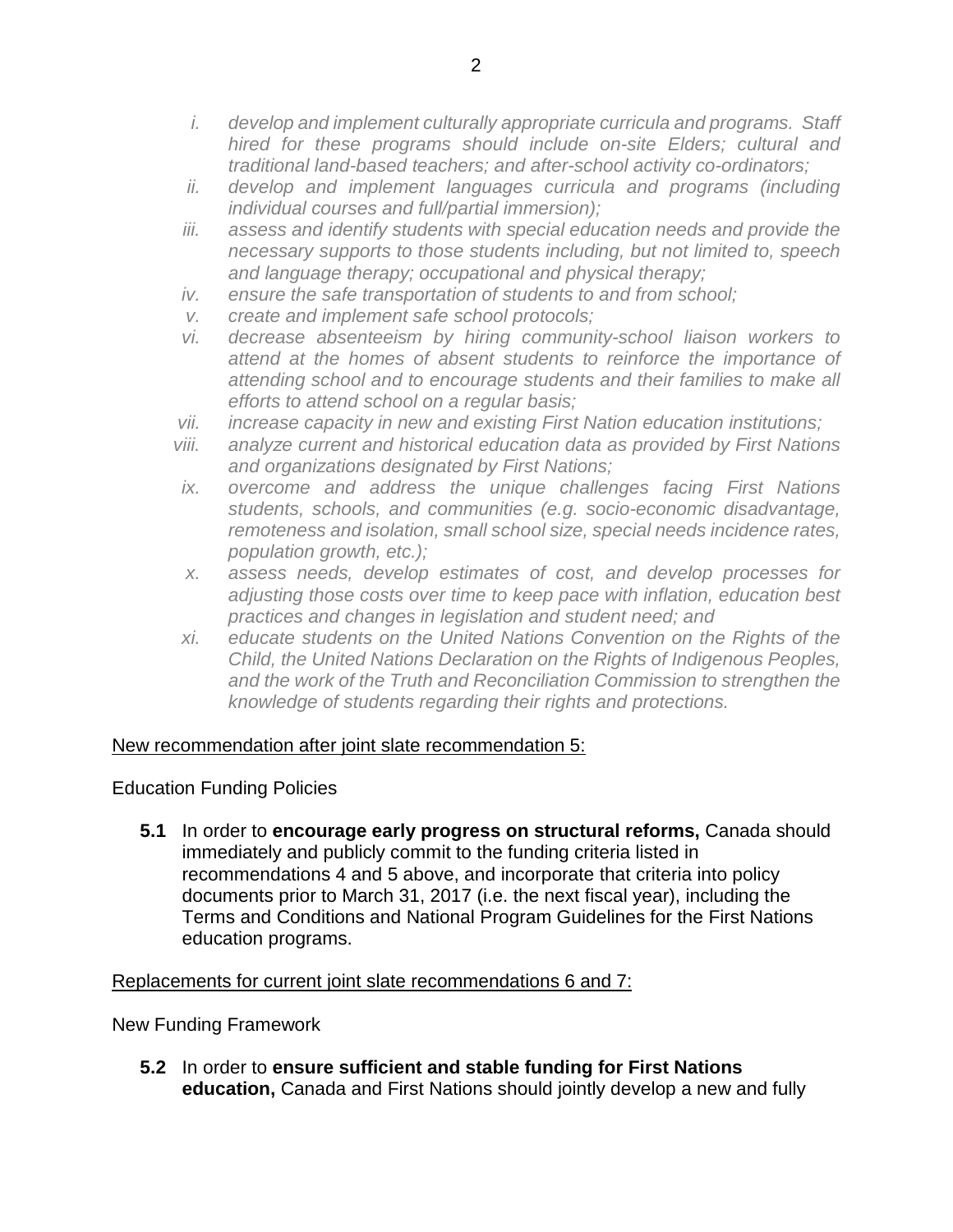transparent funding framework for First Nations education that is based on actual student needs and that ensures that recommendations 4 and 5 are achieved. Canada should provide funding for First Nations to participate as an equal partner in the development and ongoing assessment of this new funding framework.

**5.3** In order to **remove impediments to sound planning and budgeting** Canada should ensure that funding under the new framework will be provided via a stable and predictable mechanism that allows for long term strategic planning and discretionary decision making. Canada should cease the practice of providing funding for core or ongoing activities, services and expenses (e.g. salaries, travel, etc.) through proposal based funding.

# Targets, Reporting, and Review

- *6. In order to monitor progress in achieving equality in education outcomes, jointly develop with First Nations a progress measurement and reporting program whereby:*
	- *i. comprehensive education outcomes targets and timelines are established;*
	- *ii. the targets and timelines are measured and publicly reported on annually;*
	- *iii. the degree to which Canada has achieved funding adequacy and has met the specific funding needs (as outlined in recommendations 4 and 5 above) is measured, analysed, and publicly reported on annually;*
	- *iv. a failure to meet the targets and timelines triggers an assessment to determine (a) the adequacy of resources and (b) the changes needed to get back on track to meeting the targets and timelines;*
	- *v. Canada fully funds the program;*
	- *vi. Canada funds First Nations to participate in the development and ongoing assessment of the program and the targets and timelines as an equal partner; and*
	- *vii. Canada funds a longitudinal study on First Nations student educational outcomes.*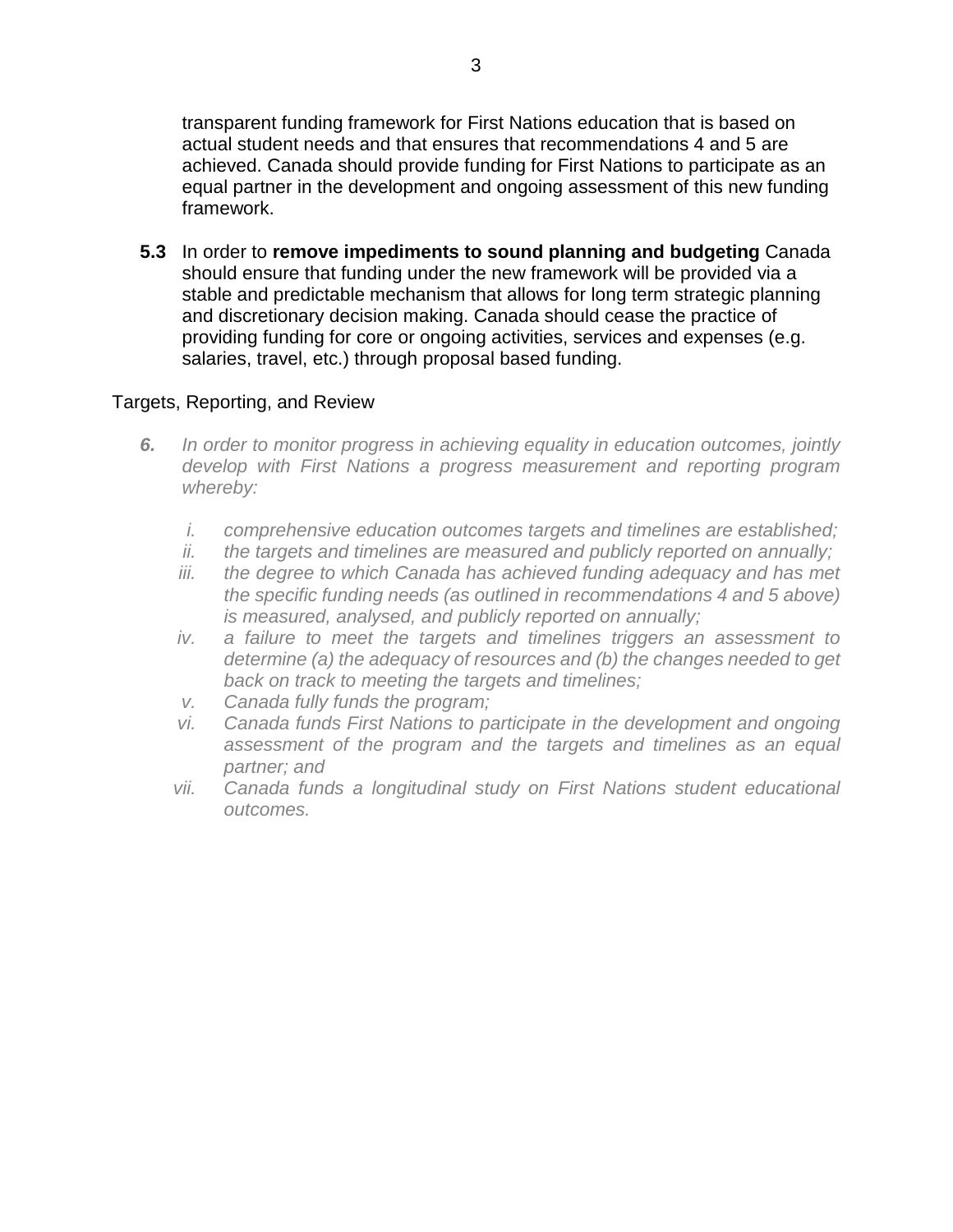# New recommendation after current joint slate recommendation 8:

#### Needs Assessment

**6.1** In order to **promote funding sufficiency,** Canada should fund an assessment of the financial cost of fully and adequately funding First Nations education, including the cost of achieving the above recommendations. Canada should provide funding for First Nations to participate as an equal partner in this needs assessment process. This assessment should be updated on a yearly basis in sufficient time for its results to be included in the federal budget. The assessment should be developed through a transparent process and the final report made public.

# Statutory Guarantee of Funding

- *7. In order to provide a statutory framework that achieves equal educational outcomes, funding sufficiency and stability, work together with First Nations education providers to develop legislation that:*
	- *i. commits the federal government to provide sufficient funding to meet students' needs;*
	- *ii. provides the full range of services that are available off-reserve; and*
	- *iii. provides additional services required to continually close the gap in educational outcomes.*

*Any such legislation should recognise and affirm First Nation control over First Nation education.*

# Timeline and Implementation Plan

*8. In order to ensure timely implementation of recommendations 4 through 8, Canada should establish a joint First Nations working group that will determine agreed upon milestones and timelines such that a new funding framework and performance measurement and reporting protocol can be established within one year from the date of these recommendations. The working group should also develop a process and timelines for the establishment of legislation referred to in recommendation 9.*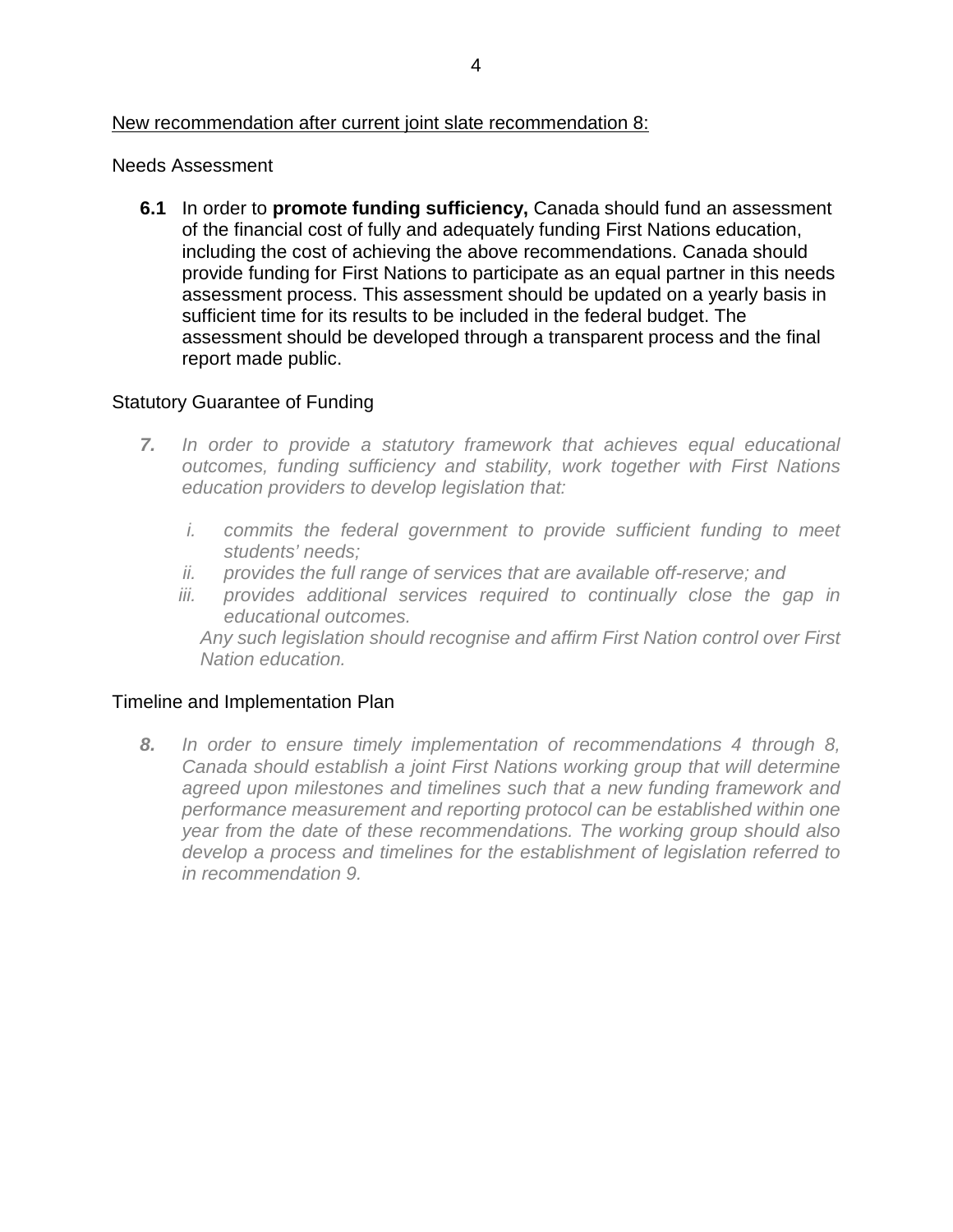# **Programs and Services for First Nations Children and Families – Structural Issues**

# Pre-School Early Childhood Education

**10.1** Canada should develop and fund a program that will ensure that **all** First Nations pre-school age children have access to early childhood education programs to further their physical, social, emotional, spiritual, and cognitive development and to prepare them for kindergarten. Canada should develop this program jointly with First Nations and should provide funding for First Nations to participate in the development and ongoing assessment of the program as an equal partner.

# Traditional Activities

**10.2** Canada should fund and develop a program that will ensure that **all** First Nations children and youth have access to a robust offering of high-quality cultural and traditional activities and knowledge. These offerings should focus on developing important values such as self-esteem, cultural pride, resiliency, and leadership. Canada should develop this program jointly with First Nations (including youth and elders) and should provide funding for First Nations to participate in the development and ongoing assessment of the program as an equal partner. The program should ensure comprehensive access for all First Nations children regardless of the communities they live in or the financial means of their parents.

# Other Extra-Curricular Activities

**10.3** Canada should fund and develop a program that will ensure that **all** First Nations children and youth have access to a robust offering of high-quality extra-curricular activities including traditional, cultural, recreational, academic, artistic, and athletic activities. The extra-curricular offerings should focus on developing important values such as self-esteem, cultural pride, resiliency, and leadership. Canada should develop this program jointly with First Nations (including youth and elders) and should provide funding for First Nations to participate in the development and ongoing assessment of the program as an equal partner. The program should ensure comprehensive access for all First Nations children regardless of the communities they live in or the financial means of their parents.

# Putting Children First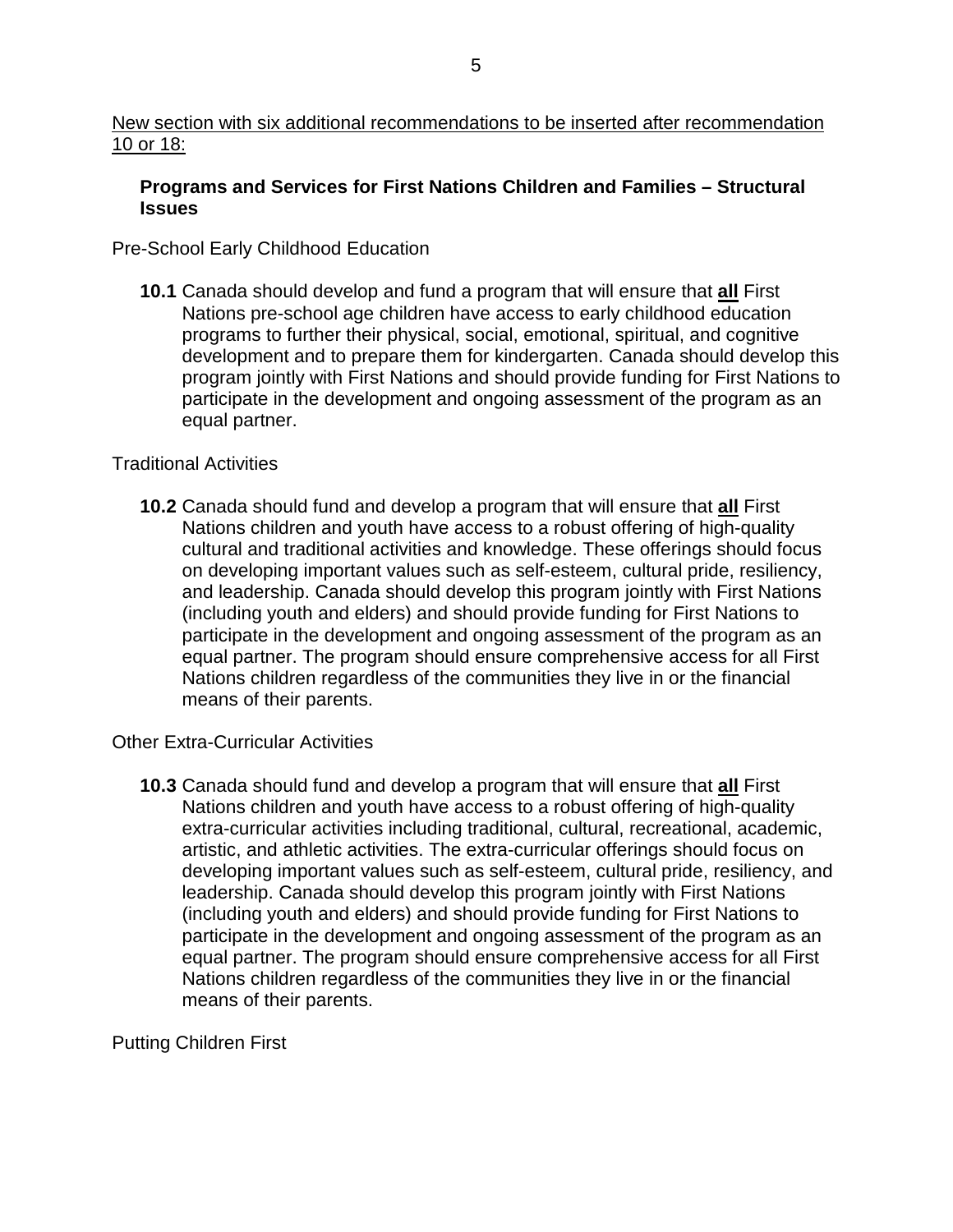- **10.4** Canada and Ontario should agree to the following principle: Where jurisdictional divisions within or between governments threaten to delay or impede the provision of services or funding for First Nations children that are available to other Canadian children, the federal or provincial government of first contact should provide the services or funding and may seek reimbursement after the fact. The services or funding should be provided without delay such that First Nations children, and the organizations that serve First Nations children, do not need to wait for the jurisdictional issue to be resolved.
- **10.5** This principle should be applied to gaps in services and funding faced by the Northern Nishnawbe Education Council, such as operations and maintenance funding for its off-reserve schools, tuition for First Nations students living offreserve, and so on.

# Social Determinants of Health

- **10.6** Canada and First Nations should develop and implement a comprehensive and holistic plan to close the outcome gaps between First Nations people and other Canadians. Canada should provide funding for First Nations to participate as an equal partner in the development and implementation of this plan, including through the participation of First Nations youth and elders. The plan should involve the following elements:
	- i. The identification of outcome gaps in areas such as health, economic wellbeing, social services, living conditions, and so on;
	- ii. The establishment of publically reported targets and timelines for the elimination of those gaps;
	- iii. Annual reports to Parliament on the achievement of the targets and timelines for the elimination of health, economic, wellbeing, living conditions and social services gaps;
	- iv. The development of new funding mechanisms for programs for First Nations that are transparent and based on robust assessments of needs;
	- v. The provision of sufficient funding to implement the plan in the various program areas and to ensure that the targets and timelines are met;
	- vi. The enactment of a statutory guarantee of funding sufficiency;
	- vii. A program to measure and report on progress in meeting those targets and to revise the plan if targets and not being met; and
	- viii. A review of social programs in communities in other countries facing similar circumstances (e.g. socio-economic disadvantage, small communities, dispersed and isolated communities, distinct culture, etc.) to determine best practices regarding the framework and structure for program delivery.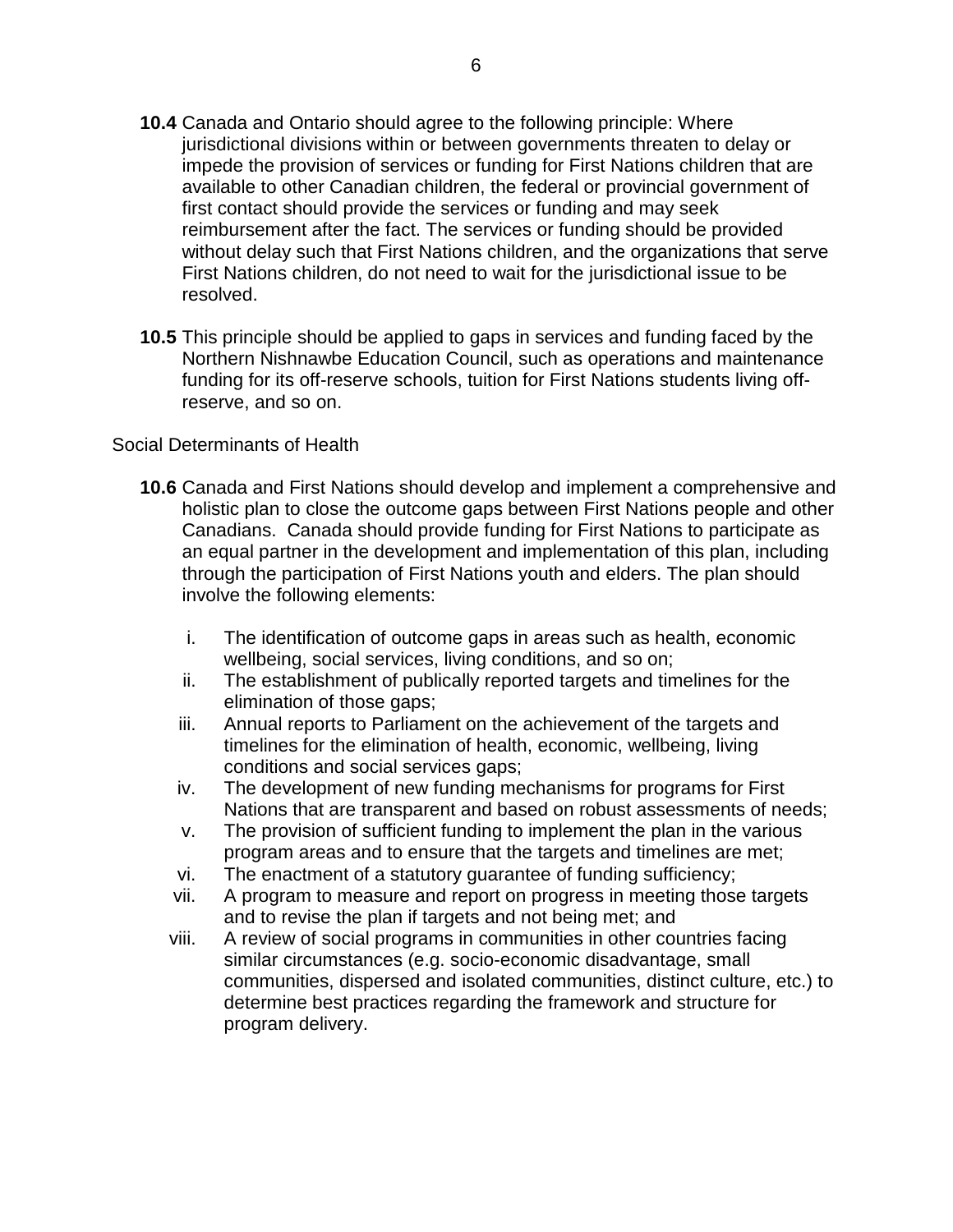#### **Recommendation Follow-Up**

- **119.** All organizations that receive recommendations should prepare an annual report following up on the recommendations that:
	- i. indicates whether each recommendation is (a) accepted, (b) accepted in part, or (c) rejected;
	- ii. provides an explanation for any recommendations that are not accepted in whole or in part and indicates an alternative approach to achieve the same aim;
	- iii. indicates, for all recommendations that are accepted, whether implementation is (a) pending, (b) in progress, or (c) complete;
	- iv. provides a detailed update regarding the steps that have been taken and are planned with respect to the implementation of the accepted recommendations;
	- v. is sent by email to any person who requests to receive a copy; and
	- vi. is prepared each year for delivery at 10 a.m. on the anniversary date of the release of the inquest recommendations (until the party has provided an annual report indicating that all of the recommendations it received have either been rejected or implemented).

The organizations receiving recommendations should endeavour to agree on a process whereby the annual reports will be posted in a central location on the internet (e.g. on a website of one of the organizations). Acknowledging that the First Nations parties who receive recommendations have limited resources, those parties should prioritize actual actions responding to recommendations over reporting on those actions and should only be expected to provide annual reports if they have the resources to do so.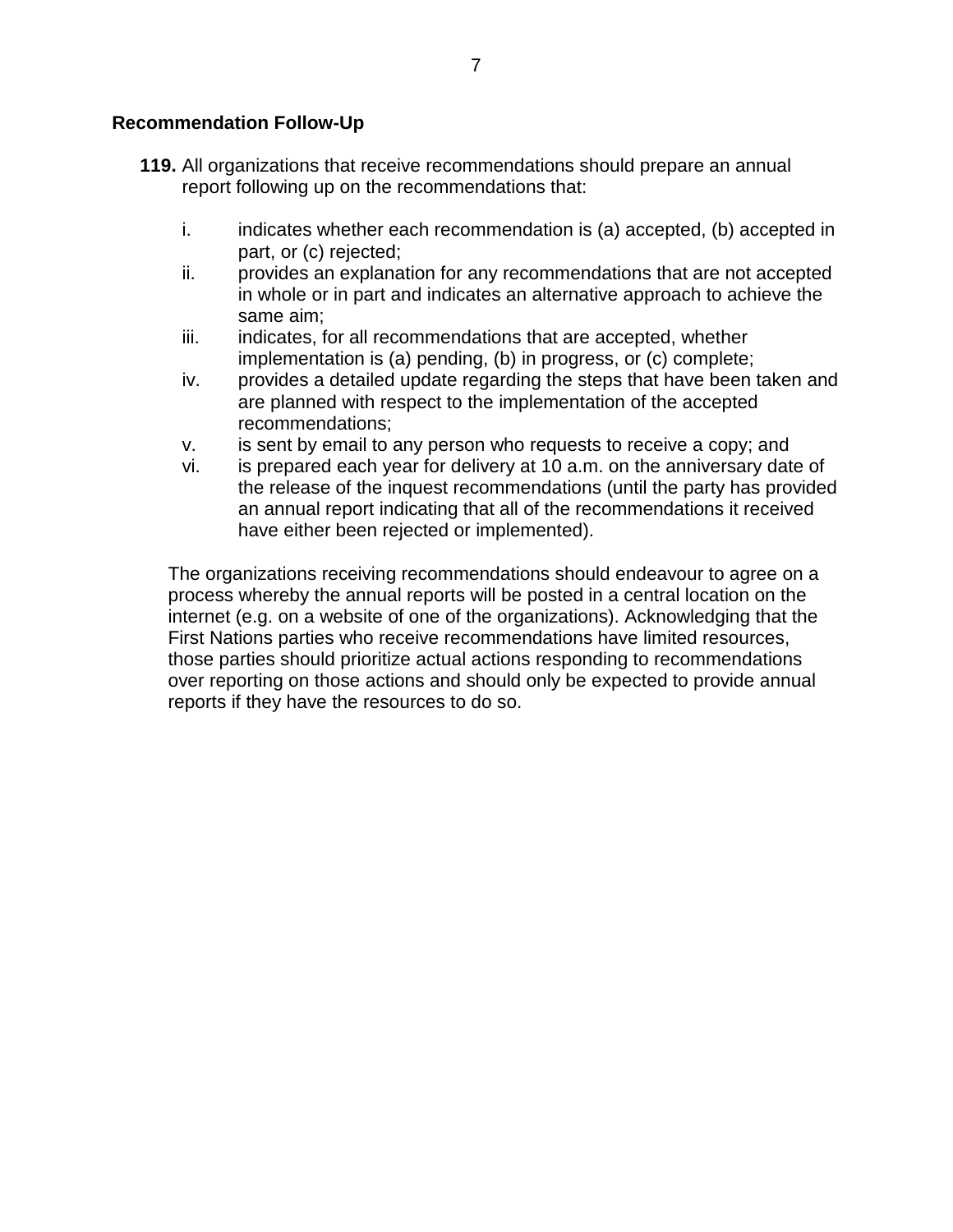# **Matawa Learning Centre Independent Recommendations**

# **To: Canada**

6. In order to ensure sufficient and stable funding for First Nations education, Canada and First Nations should jointly develop a new and fully transparent funding framework for First Nations education that is based on actual student needs and that ensures that recommendations 4 and 5 are achieved. Canada should provide funding for First Nations to participate as an equal partner in the development and ongoing assessment of this new funding framework.

# **To: Canada**

7. In order to remove impediments to sound planning and budgeting, Canada should ensure that funding under the new framework will be provided via a stable and predictable mechanism that allows for long term strategic planning and discretionary decision making. Canada should cease the practice of providing funding for core or ongoing activities, services and expenses through proposal based funding.

# **To: Canada**

7.1Canada should immediately cease the practice of using proposal based funding for stable, ongoing routine activities, services and expenses for on and offreserve schools.

# **To: Canada**

7.2Canada should immediately increase tuition for First Nation schools on and offreserve in NAN Territory. An appropriate comparator for Canada to consider in this regard is the tuition provided to the French Catholic School Board District of Northern Lights – the French Catholic School Board for the District of Thunder Bay.

# **To: Canada**

15.1 Canada should ensure that Webequie First Nation, Nibinamik First Nation, Neskantaga First Nation, Marten Falls First Nation and Eabametoong First Nation have adequate internet bandwidth to support full access to all available on-line learning for all learners.

# **To: Canada**

42.1 Canada should fund the building, operation and maintenance of a new school for the Matawa Learning Centre.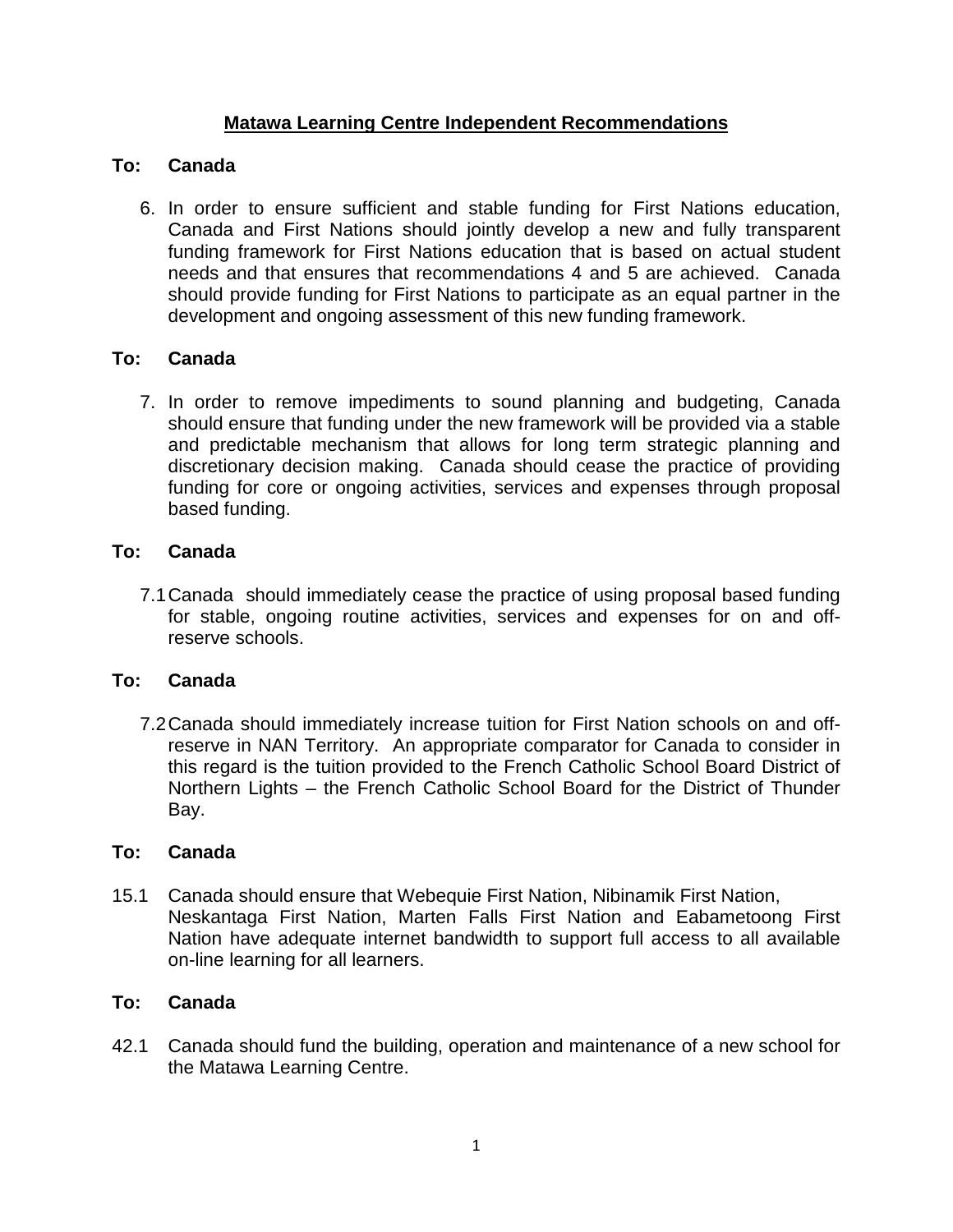#### **To: Canada**

44.1 If the working groups created by recommendations 43 and 44 recommend that the building of a residence or residences, Canada should fund the building, operation and maintenance of such a residence and should provide funding to ensure adequate and appropriately trained staff for same.

#### **To: Canada**

46.1 Canada should provide tuition for any First Nation student who wishes to attend the Matawa Learning Centre regardless of the student's or parents' residency.

## **To: Canada**

48.1 If the assessment reveals that there is insufficient funding to provide adequate, appropriately trained staff to meet the cultural needs of the students as outlined above in 48, Canada must provide sufficient funding for this purpose.

## **To: Canada**

- 49.1 If the assessment reveals that there is insufficient funding to provide adequate, appropriately trained staff to meet the emotional and physical needs of the students as outlined above in 49, Canada must provide sufficient funding for this purpose.
- 49.2 Canada should provide funding sufficient that the Matawa Learning Centre may provide three meals a day to its students.

#### **To: Canada**

50.1 If the assessment reveals that there is insufficient funding to provide adequate, appropriately trained staff to meet the recreational and personal needs of the students as outlined above in 50, Canada must provide sufficient funding for this purpose.

#### **To: Canada**

50.2 Canada should immediately increase: the annual/monthly student allowance, the annual clothing allowance and the annual tutoring allowance.

#### **To: Canada**

51.1 Canada should provide adequate funding to ensure that First Nation students attending school in Thunder Bay are funded to go home for a week in the fall and a week at March Break.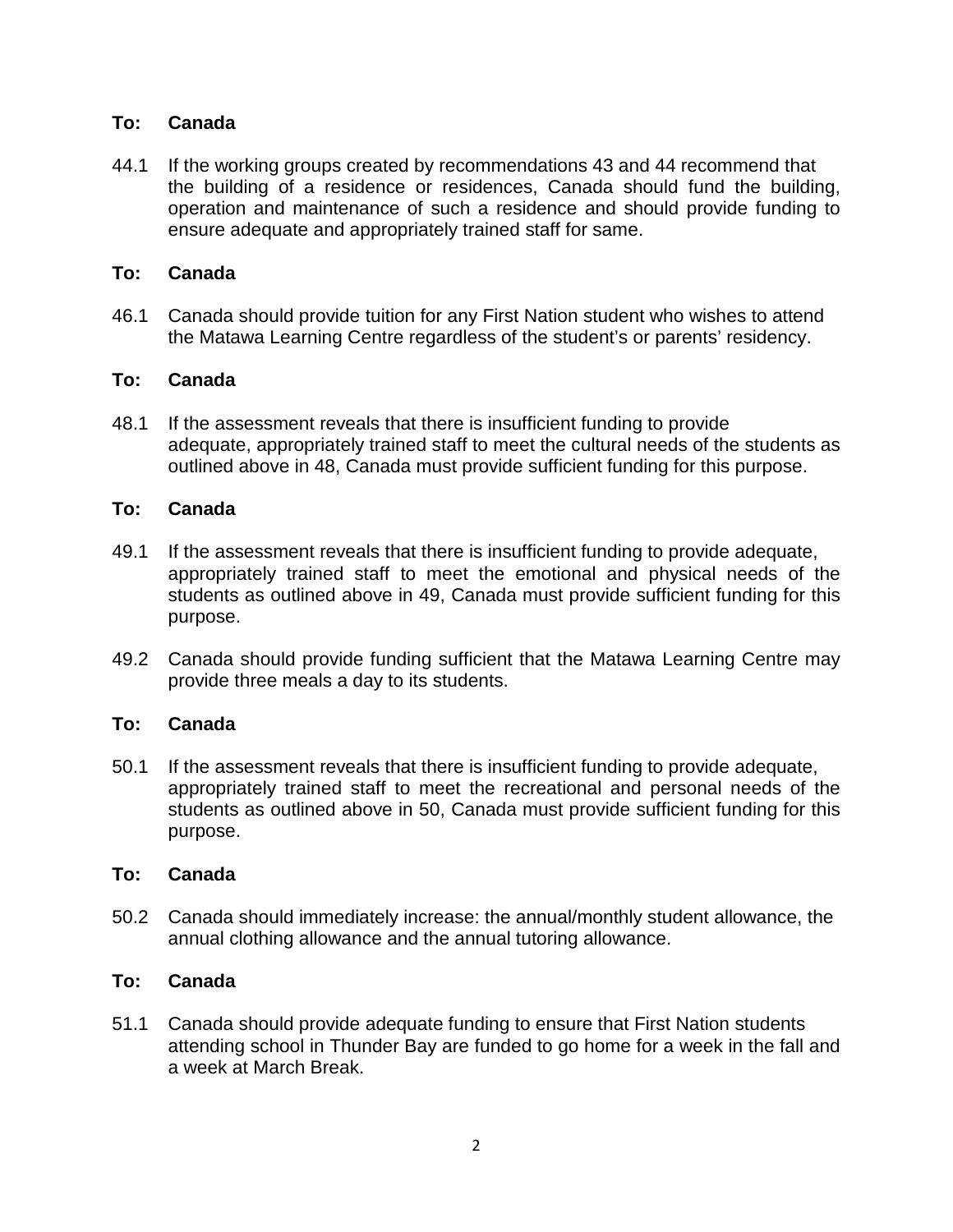- 51.2 Canada should provide dedicated funding to support parents/guardians to travel to be with their child/student in the case of an emergency.
- 51.3 Canada should provide dedicated funding to support students to travel home in the case of an emergency.

#### **To: Canada**

53.1 Canada to provide funding to the Matawa Learning Centre for the purpose of buying or leasing a bus, insuring a bus, maintaining and operating a bus.

#### **To: Canada**

54.1 Canada must provide Matawa Learning Centre students and/or Matawa Learning Centre with funding for the special education of its students.

#### **To: Canada**

58.1 Canada should increase the amount that Boarding Parents/Homes are paid in order to increase the supply of good Boarding Parents/Homes.

#### **To: Canada**

XX. If the recommendations on the Joint Slate are adopted by the Jury, the Matawa Learning Centre will have new and expanded administrative duties including participation in new working groups. The Matawa Learning Centre will require funding to secure an adequate complement of staff to perform these new duties and responsibilities – otherwise it will be unable to discharge its duties pursuant to the recommendations. Canada should fund this need.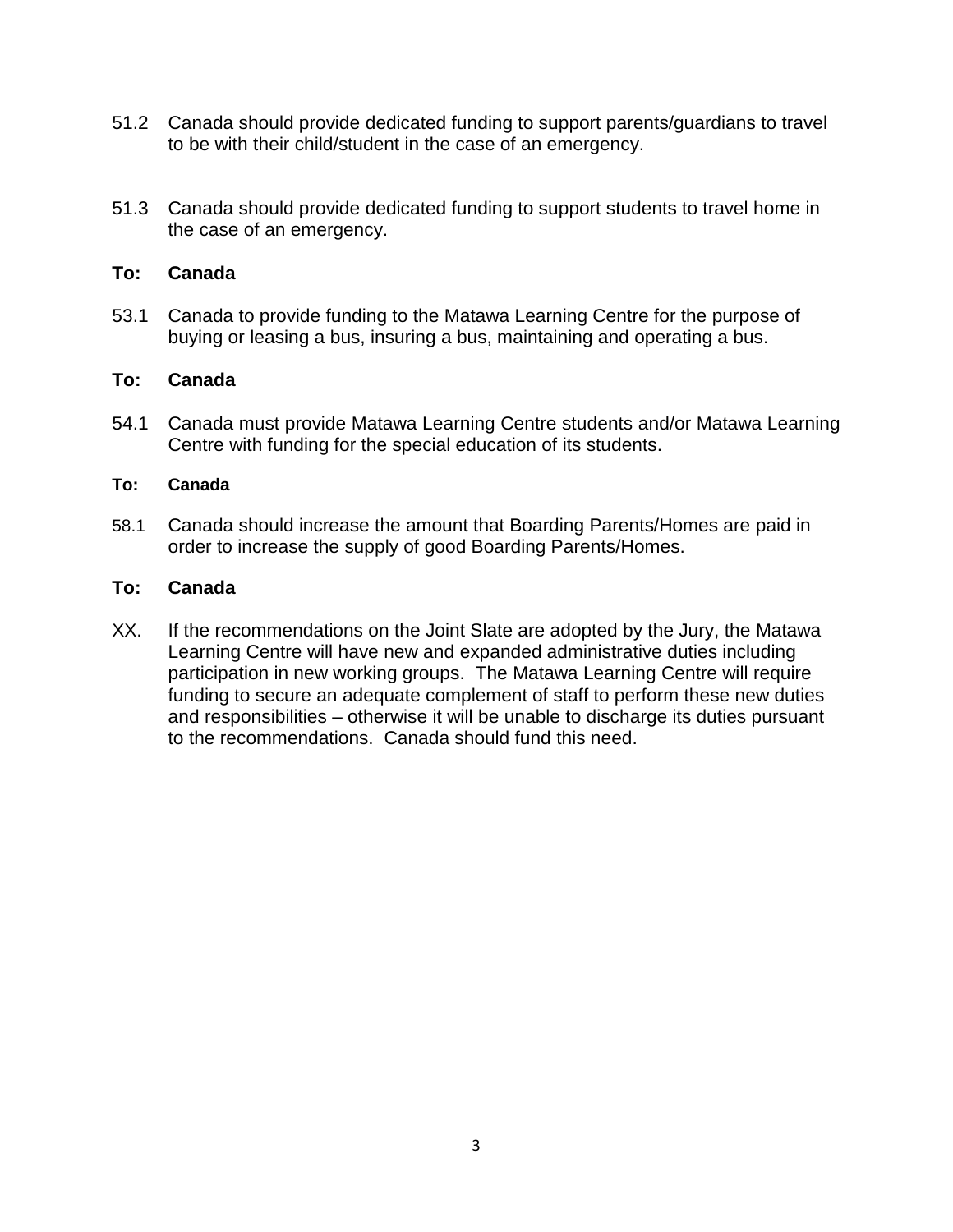## **Keewaytinook Okimakanak/KO Secondary School Services Independent Recommendations**

## **To: Canada**

6. In order to ensure sufficient and stable funding for First Nations education, Canada and First Nations should jointly develop a new and fully transparent funding framework for First Nations education that is based on actual student needs and that ensures that recommendations 4 and 5 are achieved. Canada should provide funding for First Nations to participate as an equal partner in the development and ongoing assessment of this new funding framework.

## **To: Canada**

7. In order to remove impediments to sound planning and budgeting, Canada should ensure that funding under the new framework will be provided via a stable and predictable mechanism that allows for long term strategic planning and discretionary decision making. Canada should cease the practice of providing funding for core or ongoing activities, services and expenses through proposal based funding.

## **To: Canada**

7.1 Going forward all funding for education of First Nation students off-reserve must be long-term, stable, reliable and predictable to permit long-term planning. Canada must eliminate the annual need for proposal based funding for reoccurring services, expenses, and activities for KO Secondary School Services, and instead increase the level of core funding for students available to First Nations education and service providers operating off-reserves to allow these organizations to meet the needs of their students.

#### **To: Canada**

7.2 Canada should immediately increase tuition for First Nation schools on and offreserve in NAN Territory. An appropriate comparator for Canada to consider in this regard is the tuition provided to the French Catholic School Board District of Northern Lights – the French Catholic School Board for the District of Thunder Bay.

#### **To: Canada**

31.1 In the interim prior to the conclusion of the consultations in Recommendation 31, Canada must provide funding to KO sufficient to enable staff and current students of off-reserve high schools to travel to KO communities during the school year to provide information to grade 7 and 8 students in those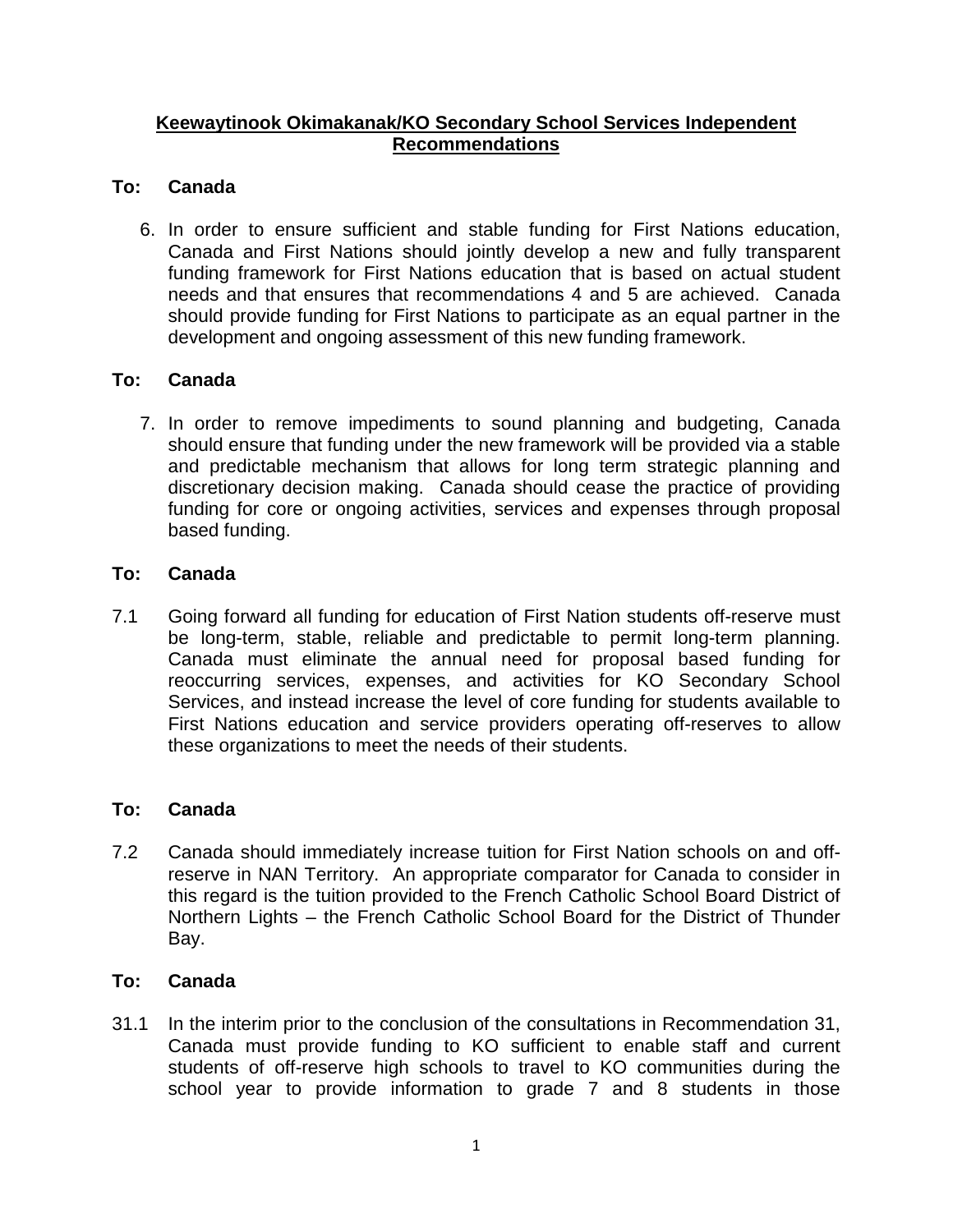communities about the off-reserve schools and the cities in which they are located.

## Recommendations Regarding an NNEC Residence

#### **To: Canada**

44.Canada should provide sufficient funding to NNEC to design, build, furnish, maintain, operate, and adequately staff a student residence in Thunder Bay for students from NNEC member communities who have to come to the city to attend the Dennis Franklin Cromarty High School and provincial schools.

## **To: Canada**

44.1 Canada should adequately fund NNEC for the costs of operating and maintaining the residence on an annual basis pursuant to the eligible expense of "group home costs" as noted in section 5.0 D – *Student Support Services* of Canada's policy and guideline entitled *Grants and Contributions to Support First Nations Elementary and Secondary Educational Advancement.*

# **To: NNEC**

44.2 NNEC should consult with its member First Nation communities, current and existing students, NAN, KO, and other affiliated tribal councils on the design and proposed operation of the residence. Canada should provide sufficient funding to NNEC so that it can meaningfully carry out this consultation exercise.

# **To: Canada**

44.3 Canada should strive to appropriate the funding required to commence construction of the proposed residence by the start of the fiscal year commencing April 1, 2017 so that construction may begin in the spring of 2017.

# **To: Canada**

- 46. In order to **achieve equity for First Nations students** Canada should:
	- i. Revise its current policies to provide tuition to be paid for any First Nation student who wishes to attend a First Nation school off-reserve regardless of their or their parents' normal place of residence;
	- ii. Pending the revision of policies to allow any First Nation student to attend a First Nation high school off-reserve regardless of normal place of residence, work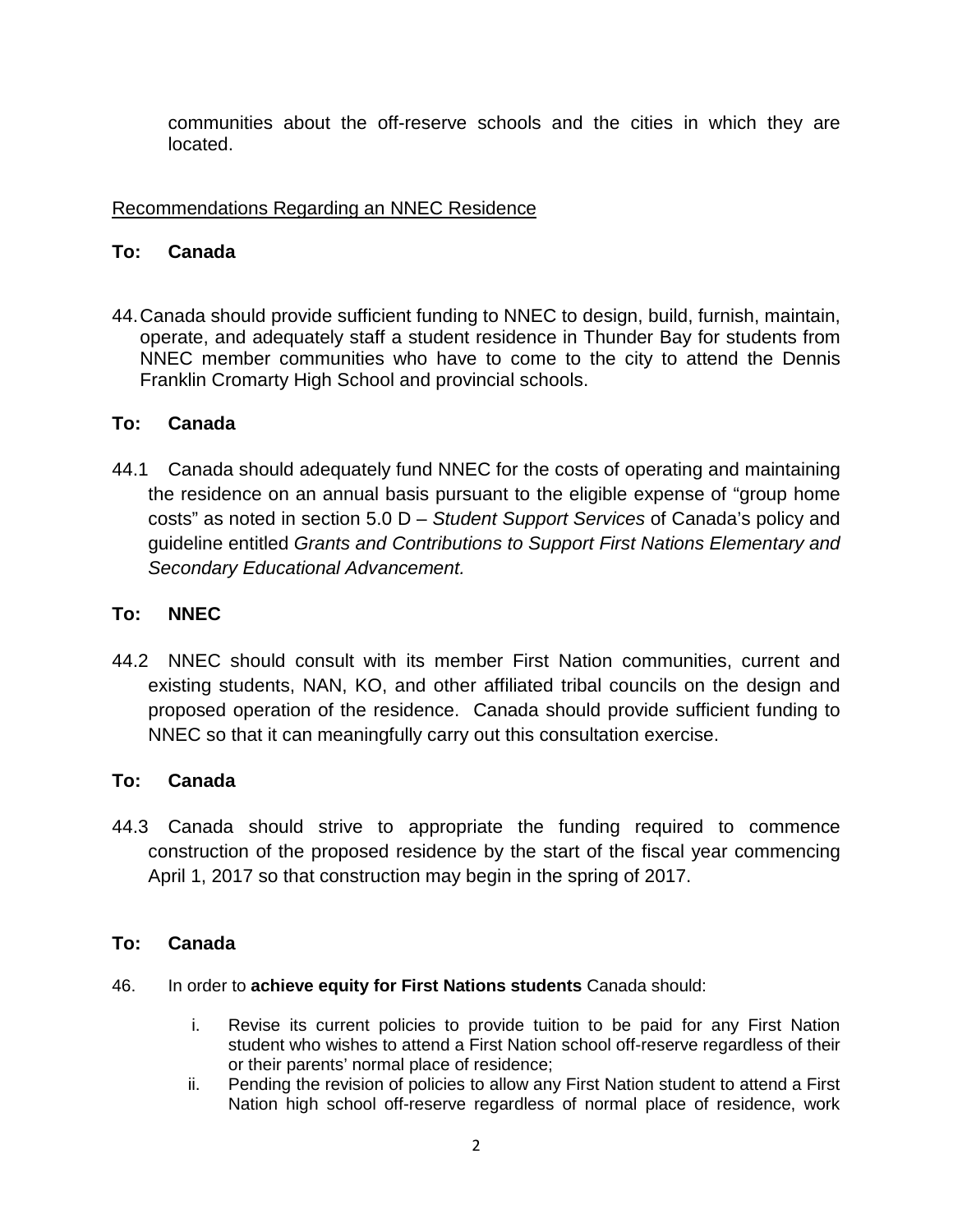with school boards in Northwestern Ontario to ensure that reverse tuition agreements are in place; and

iii. Eliminate proposal based funding for instructional services identified as core activities (as determined by needs assessment described in Recommendation 6) required by First Nation Schools off-reserve and determination of the level of increase required for core funding to ensure that First Nations education and service providers operating off-reserves are able to meet the needs of their students.

#### **To: Canada**

48.1 If the assessment reveals that there is insufficient funding to provide adequate, appropriately trained staff to meet the cultural needs of the students as outlined above in 48, Canada must provide sufficient funding for this purpose.

#### **To: Canada**

49.1 If the assessment reveals that there is insufficient funding to provide adequate, appropriately trained staff to meet the emotional and physical needs of the students as outlined above in 49, Canada must provide sufficient funding for this purpose.

#### **To: Canada**

50.1 If the assessment reveals that there is insufficient funding to provide adequate, appropriately trained staff to meet the recreational and personal needs of the students as outlined above in 50, Canada must provide sufficient funding for this purpose.

#### **To: Canada**

50.2 Canada should immediately increase: the annual/monthly student allowance, the annual clothing allowance and the annual tutoring allowance.

#### **To: Canada**

- 51.1 Canada must provide additional funding for students to go home during the fall for one-week and during the March break so that NNEC and Keewaytinook Okimakanak (KO) and the other tribal councils do not have to use other funding that is designated for other program for this purpose.
- 51.2 Canada must provide dedicated funding to support parents/guardians to travel to be with their child/student in the case of an emergency.
- 51.3 Canada must provide dedicated funding to support students to travel home in the case of an emergency.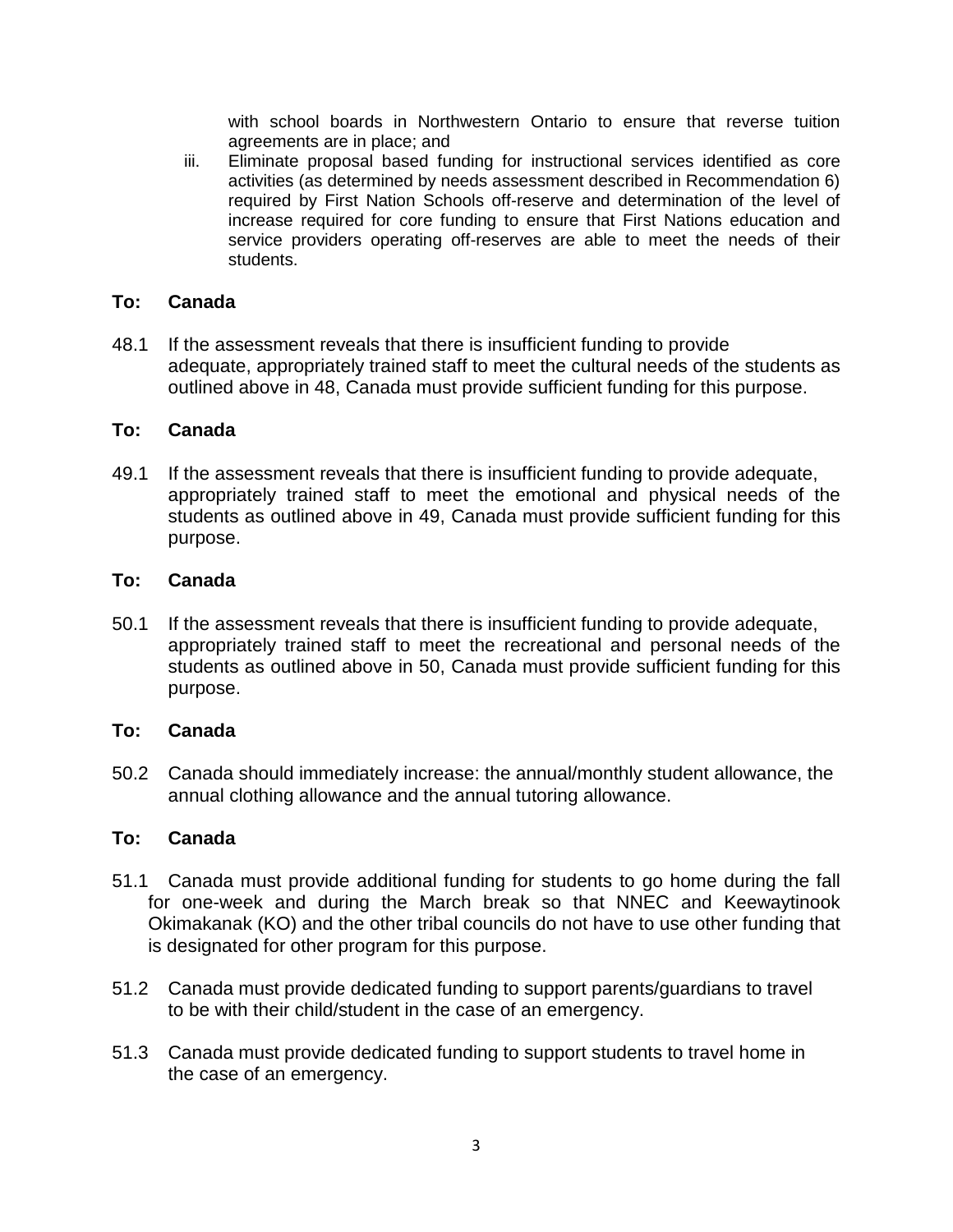51.4 Upon the completion of the consultation required in recommendation 51, Canada must provide adequate funding to meet the needs determined therein.

#### **To: Canada**

53.1 Where the assessment determines a need for additional funding to meet the transportation needs of the students, Canada must provide such additional funding to the relevant service provider(s).

## **To: Canada**

54.1 Canada must provide KO with funding for the special education of its students.

#### **To: Canada**

58.1 Canada must provide the appropriate level of funding for boarding parents to the service providers as determined by the working group in recommendation 58.

#### **To: Canada**

12X. If the recommendations on the Joint Slate are adopted by the Jury, KO and KOSSS will have new and expanded administrative duties including participation in new working groups. KO will require funding to secure an adequate complement of staff to perform these new duties and responsibilities – otherwise it will be unable to discharge its duties pursuant to the recommendations. Canada should fund this need.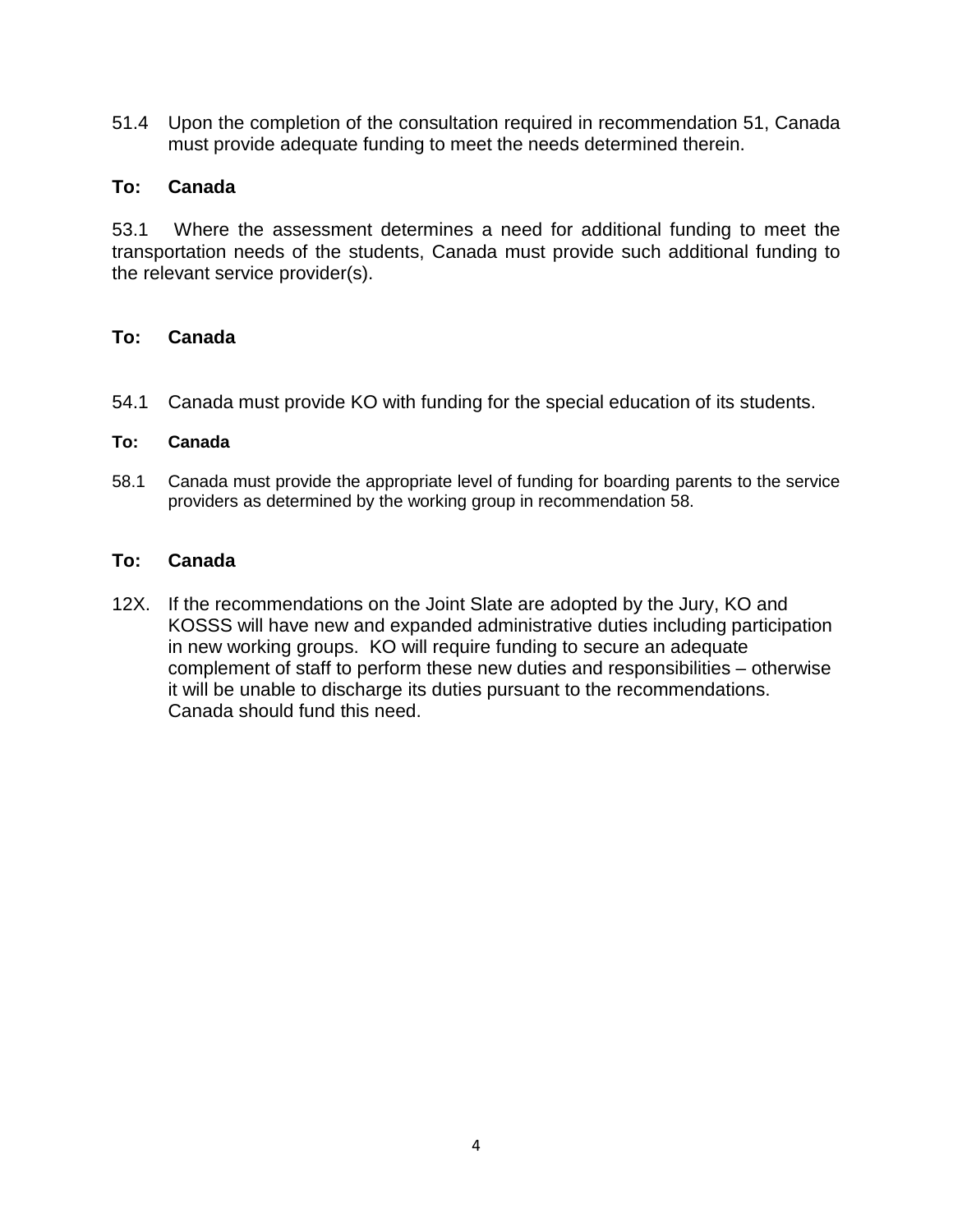#### NORTHERN NISHNAWBE EDUCATION COUNCIL RECOMMENDATIONS

- A. Recommendations Regarding First Nation Schools Off-Reserve Capital and **Facilities**
- 1. Canada must provide sufficient funds to NNEC to:
	- a. build a new facility for Dennis Franklin Cromarty High School (DFC) with a residence on site as the current facility is old with many health, structural and mechanical issues; and
	- b. Maintain and operate the school.
- 2. Canada should immediately, in the interim, provide Dennis Franklin Cromarty ("DFC")with sufficient funding to make the following renovations to the school:
	- a. Asbestos removal;
	- b. A new boiler/heating system; and
	- c. A new roof.

#### B. Recommendations Regarding First Nation Schools Off-Reserve – Instructional Services

- 3. Going forward all funding for education of First Nation students off-reserve must be long-term, stable, reliable and predictable to permit long-term planning. Canada must eliminate the annual need for proposal based funding for reoccurring services, expenses, and activities for Northern Nishnawbe Education Council (NNEC) Schools, and instead increase the level of core funding for students available to First Nations education and service providers operating offreserves to allow these organizations to meet the needs of their students.
- 4. Canada should immediately increase the tuition paid to NNEC Schools per student to the funding equivalent to or greater than the funding provided to the French Catholic School Board Covering Thunder Bay.
- 5. Canada should provide tuition for any First Nation student who wishes to attend an NNEC school off-reserve regardless of their, or their parents' residency.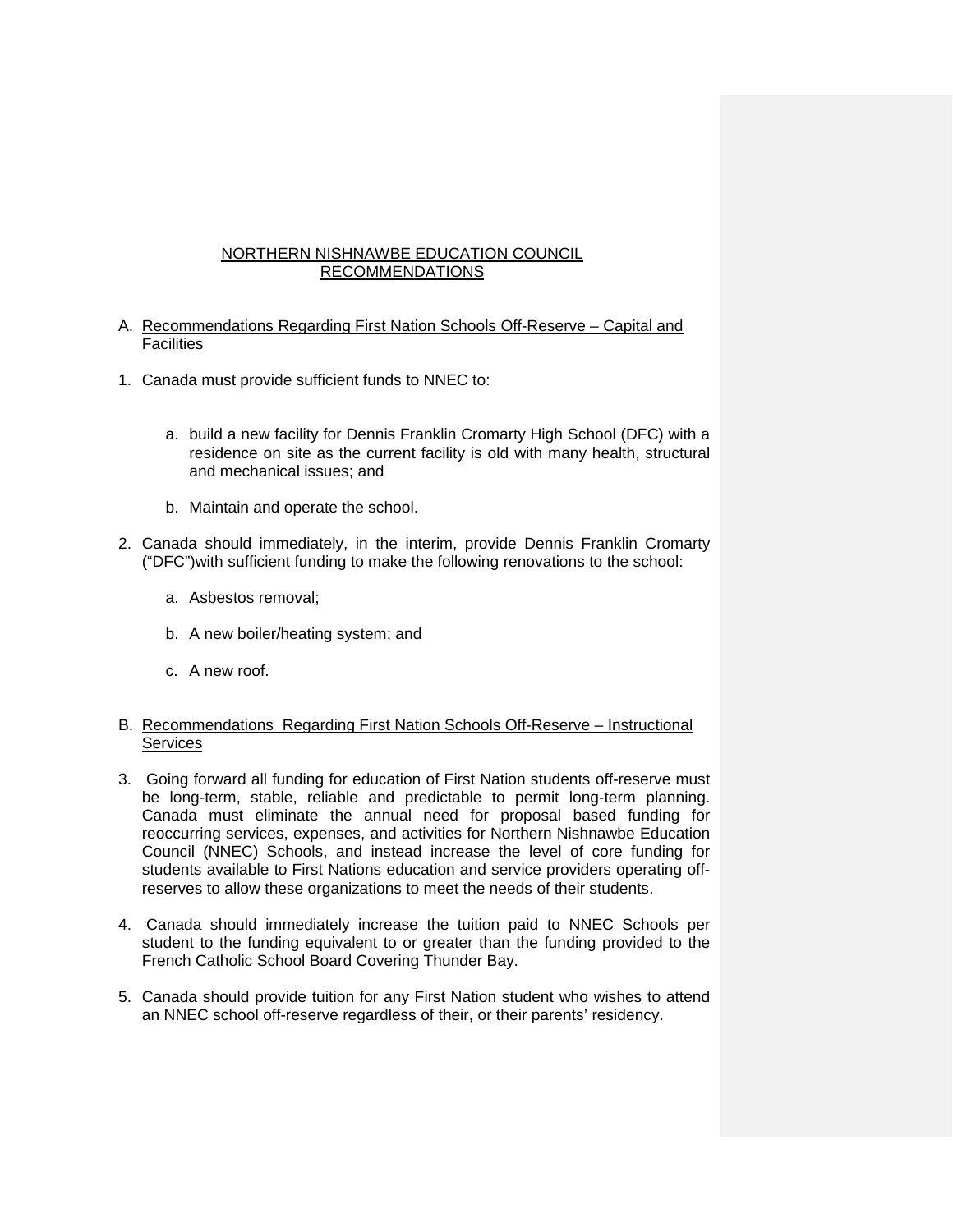- 6. If there is a dispute between Ontario and Canada with respect to which jurisdiction should pay the tuition, Jordan's Principle should apply. First Nation students should not be denied and the First Nation schools should not have to negotiate with a local municipal school board.
- 7. Additional funding is required from Canada immediately for academic assessments to be performed on each new student immediately upon their arrival at the off-reserve school.
- 8. Canada needs to immediately provide adequate funding to pay all staff and teachers employed by NNEC compensation that is equal to or greater than the funding provided to provincial school boards to pay for the same positions and services.
- C. Recommendations Regarding First Nation Schools Off-Reserve Travel Needs
- 9. Going forward, Canada must provide students with computer or telephone access to their families (that is via Facebook or text - students must be able to connect daily with their families in their home communities).
- 10.Going forward, Canada must provide additional funding for parents/caregivers to travel to the off-reserve school community to be with their child in an emergency situation.
- 11.Funding sufficient for students to travel home in the case of an emergency in their home community must be provided by Canada going forward.
- 12.Canada must provide additional funding for students to go home during the fall for one-week and during the March break so that NNEC and Keewaytinook Okimakanak (KO) and the other tribal councils do not have to use other funding that is designated for other program for this purpose.
- D. Recommendations Relating to First Nation Off-Reserve Schools Student Cultural Needs
- 13.Canada should provide adequate funding to ensure that all off-reserve First Nation Schools:
	- a. Have adequate and appropriately qualified elders, a dedicated space for the elders to spend time with students, and resources for the activities that they wish to engage in with the students for example, beading, land based activities, skinning/tanning, cooking and language;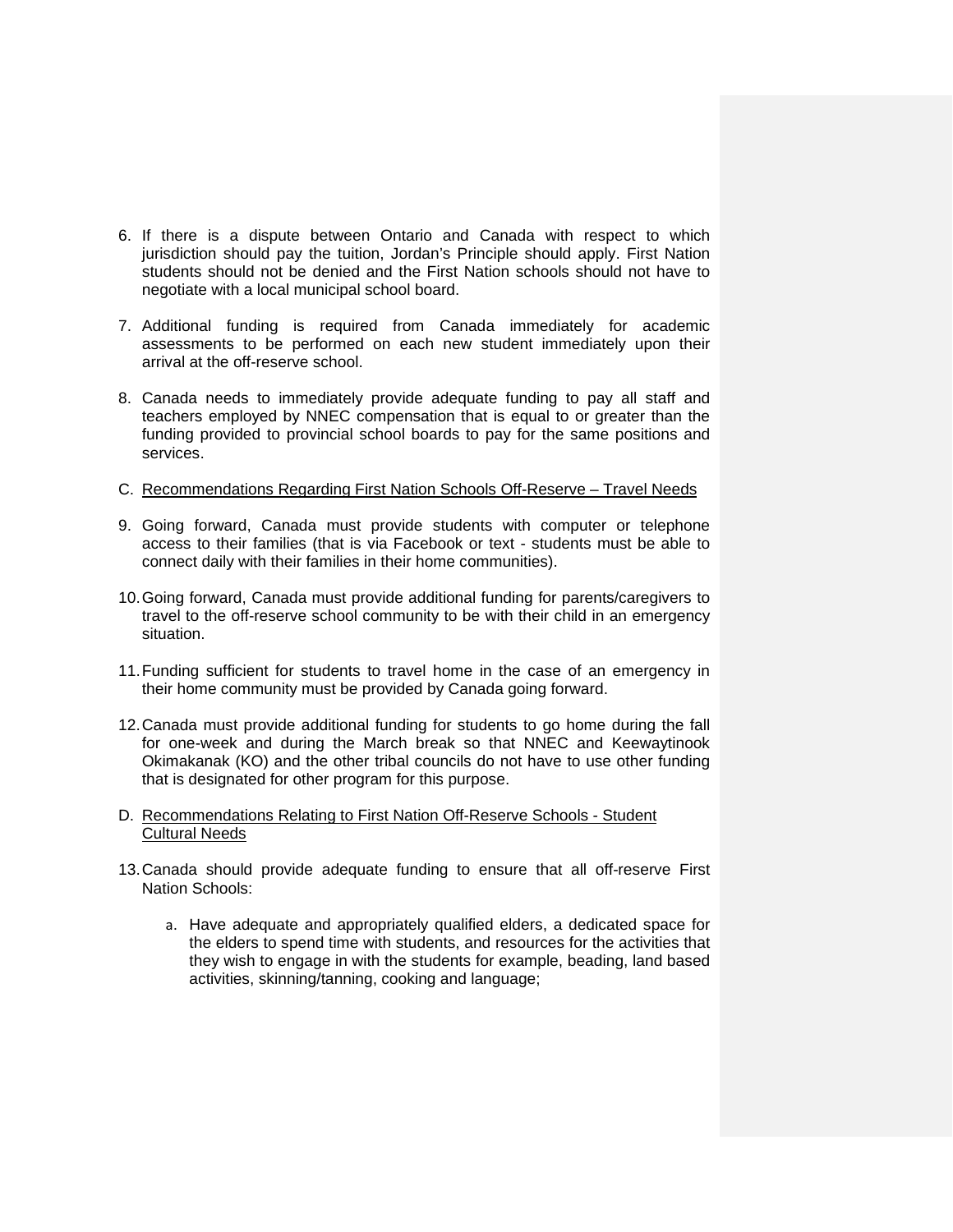- b. Can develop curriculum that supports language, culture and traditional activities;
- c. Can provide regular professional development for teachers with respect to how to incorporate traditional language, culture and activities in day-to-day teaching; and
- d. Have adequate and appropriately trained staff whose sole responsibilities will be to take the lead in teaching traditional skills, culture and land based learning.
- 14.Canada should immediately provide adequate funding to DFC and Pelican Falls so that they have adequate and appropriate trained elders, nurses, addictions workers and social workers on site and so that core instructional funding is not used for this purpose.
- E. Recommendations Regarding First Nation Off-Reserve Schools Student Emotional and Physical Needs
- 15. Canada should immediately provide adequate funding to DFC and Pelican Falls so that they have adequate and appropriately trained staff with training in trauma counselling for DFC and Pelican Falls.
- 16.Canada should provide additional and sufficient dedicated funding so that the DFC, and Pelican Falls can provide meals to its students so that core instructional funding is not used for this purpose.
- F. Recommendations Regarding First Nation Off-Reserve Schools Student Recreational Activity Needs
- 17.Canada should provide sufficient additional funding for DFC and Pelican Falls to hire adequate and appropriately trained after school activities co-ordinators together with a substantial budget for their activities so that such positions are not funded through the core instructional funding available to the schools.
- G. Recommendations Regarding First Nation Off-Reserve Schools Professional Development for Staff
- 18.NNEC requires additional funding from Canada to support annual staff training in the following areas:
	- a. detox training;
	- b. crisis intervention; and
	- c. CPR and first aid.